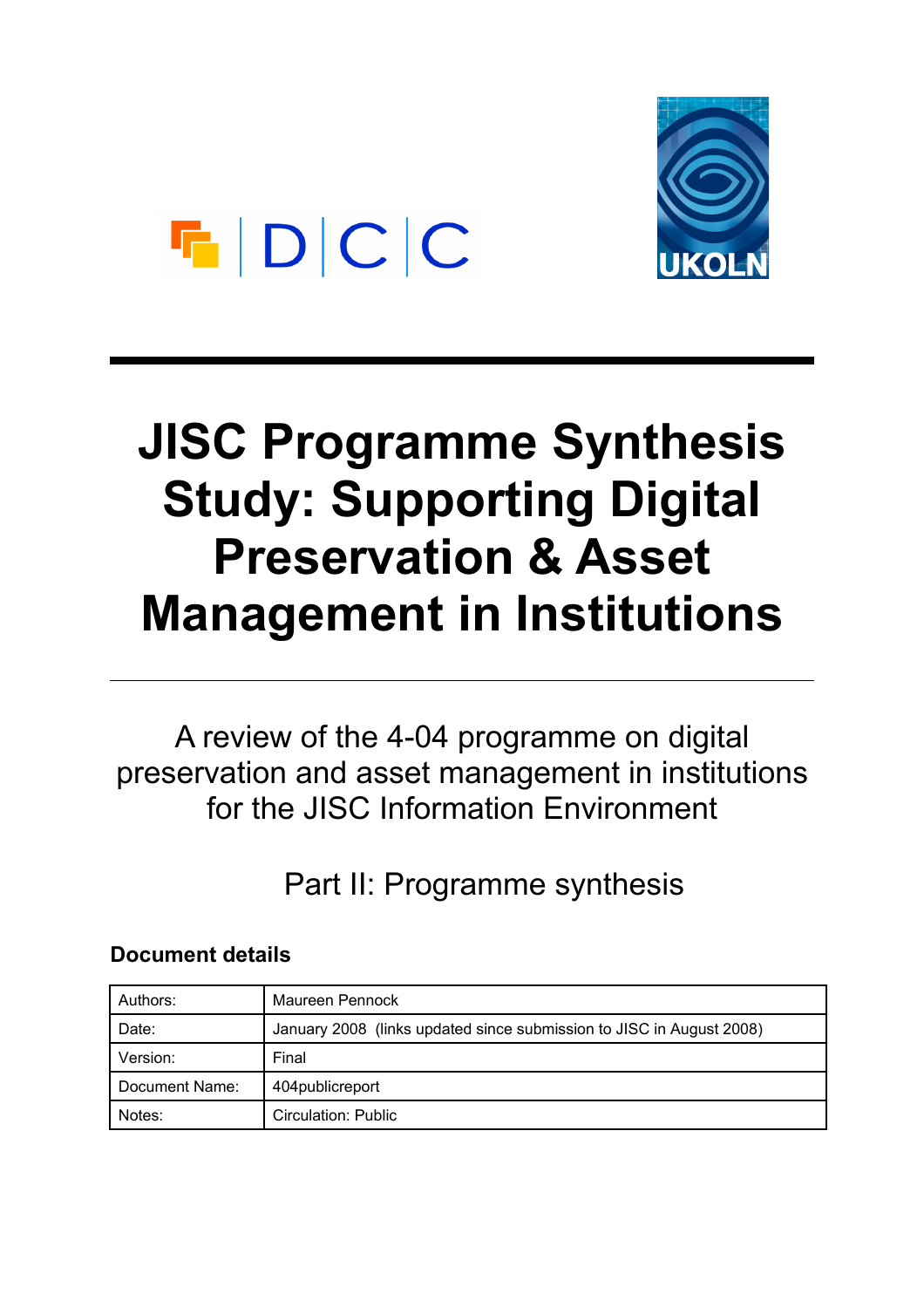### **Acknowledgements**

The DCC is funded by the Joint Information Systems Committee (JISC), an independent advisory body that works with further and higher education establishments, and the e-Science core programme.

UKOLN is funded by the MLA: The Museums, Libraries and Archives Council, the Joint Information Systems Committee (JISC) of the Higher and Further Education Funding Councils, as well as by project funding from the JISC and the European Union. UKOLN also receives support from the University of Bath where it is based.

I am indebted to the many project managers who participated in consultations for this report and am particularly grateful to Bridget Robinson at UKOLN, with whom the workload of interviewing project managers was shared. Helen Hockx-Yu, programme manager, has also provided valuable guidance and advice throughout the compilation of this report. Finally, I wish to acknowledge the support provided by my colleagues both within the DCC and UKOLN, particularly those who reviewed early drafts of the work – Michael Day at UKOLN and Sarah Higgins at the University of Edinburgh – and whose suggestions were fundamental in shaping the final version of this report.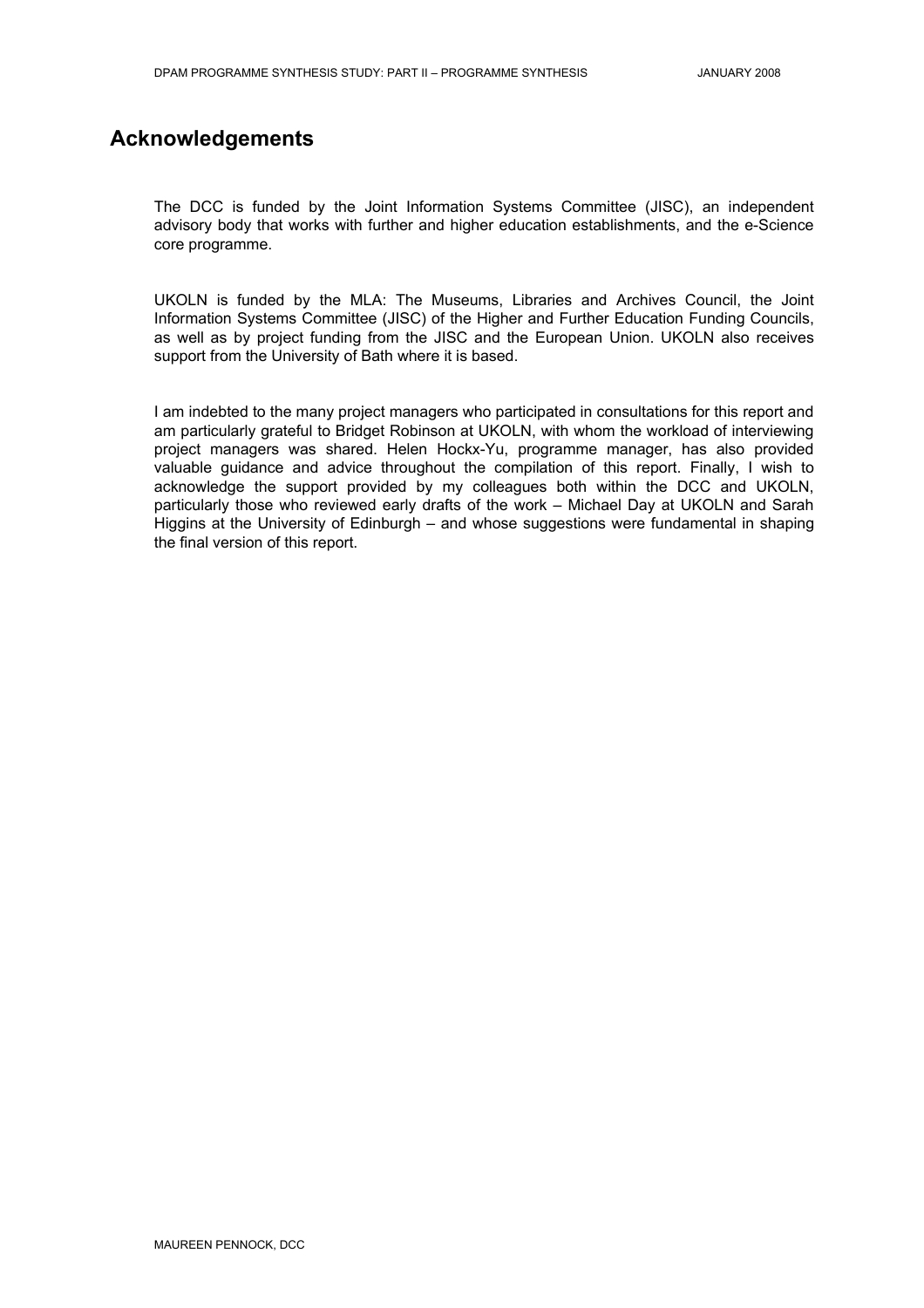## **Contents**

| 3.1.1 Assessment of UK Data Archive and The National Archives compliance with OAIS/METS4            |  |
|-----------------------------------------------------------------------------------------------------|--|
|                                                                                                     |  |
|                                                                                                     |  |
| 3.1.4 ESPIDA: An effective Strategic model for the Preservation & disposal of Institutional Digital |  |
|                                                                                                     |  |
|                                                                                                     |  |
| 3.1.7 Managing Risk: A model business preservation strategy for corporate business assets 13        |  |
|                                                                                                     |  |
|                                                                                                     |  |
|                                                                                                     |  |
|                                                                                                     |  |
|                                                                                                     |  |
|                                                                                                     |  |
|                                                                                                     |  |
|                                                                                                     |  |
|                                                                                                     |  |
|                                                                                                     |  |
|                                                                                                     |  |
|                                                                                                     |  |
|                                                                                                     |  |
|                                                                                                     |  |
|                                                                                                     |  |
|                                                                                                     |  |
|                                                                                                     |  |
|                                                                                                     |  |
|                                                                                                     |  |
|                                                                                                     |  |
|                                                                                                     |  |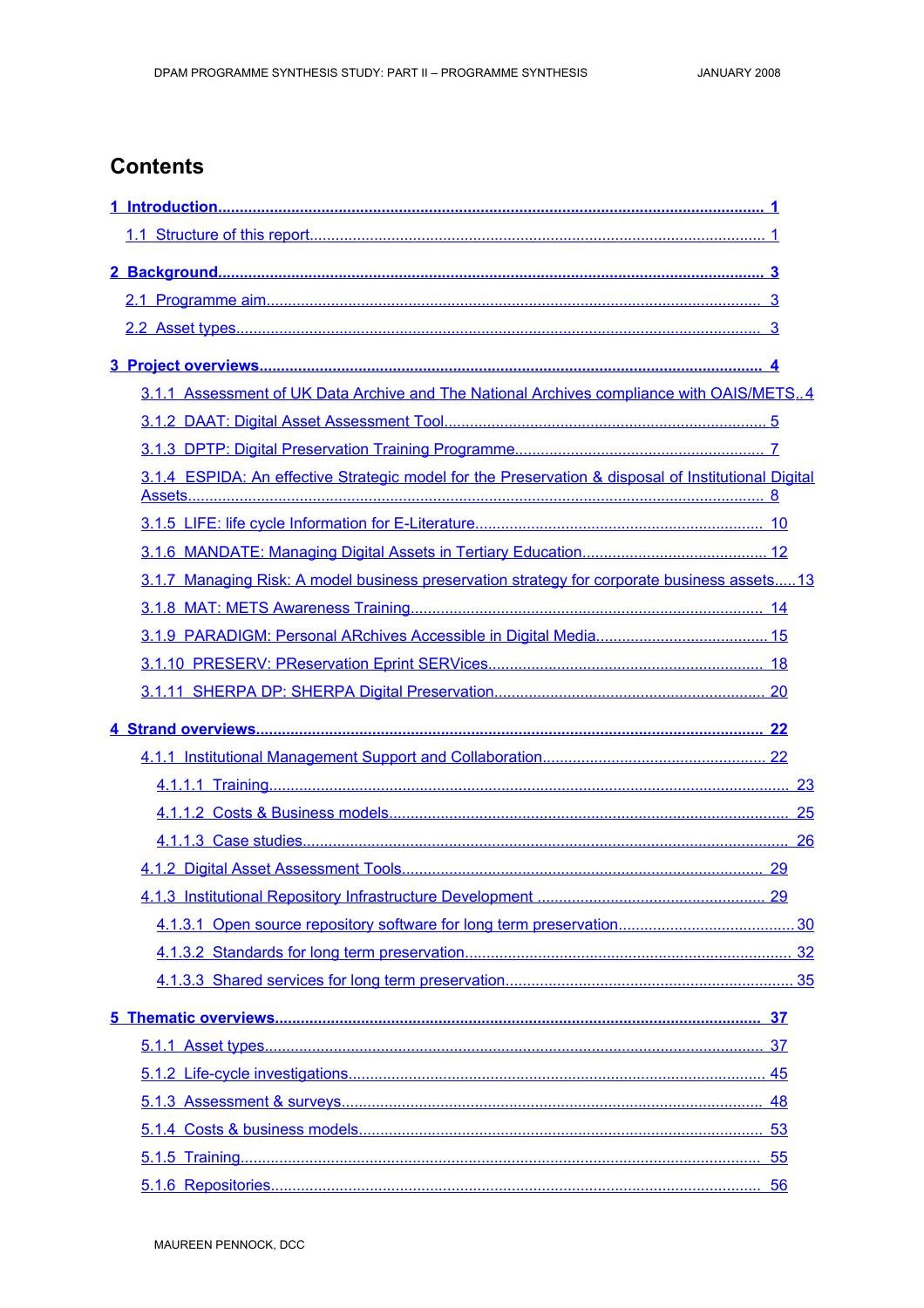| DPAM PROGRAMME SYNTHESIS STUDY: PART II - PROGRAMME SYNTHESIS | JANUARY 2008 |
|---------------------------------------------------------------|--------------|
|                                                               |              |
|                                                               |              |
|                                                               |              |
|                                                               |              |
|                                                               |              |
|                                                               |              |
|                                                               |              |
|                                                               |              |
|                                                               |              |
|                                                               |              |
|                                                               |              |
|                                                               |              |
|                                                               |              |
|                                                               | . 82         |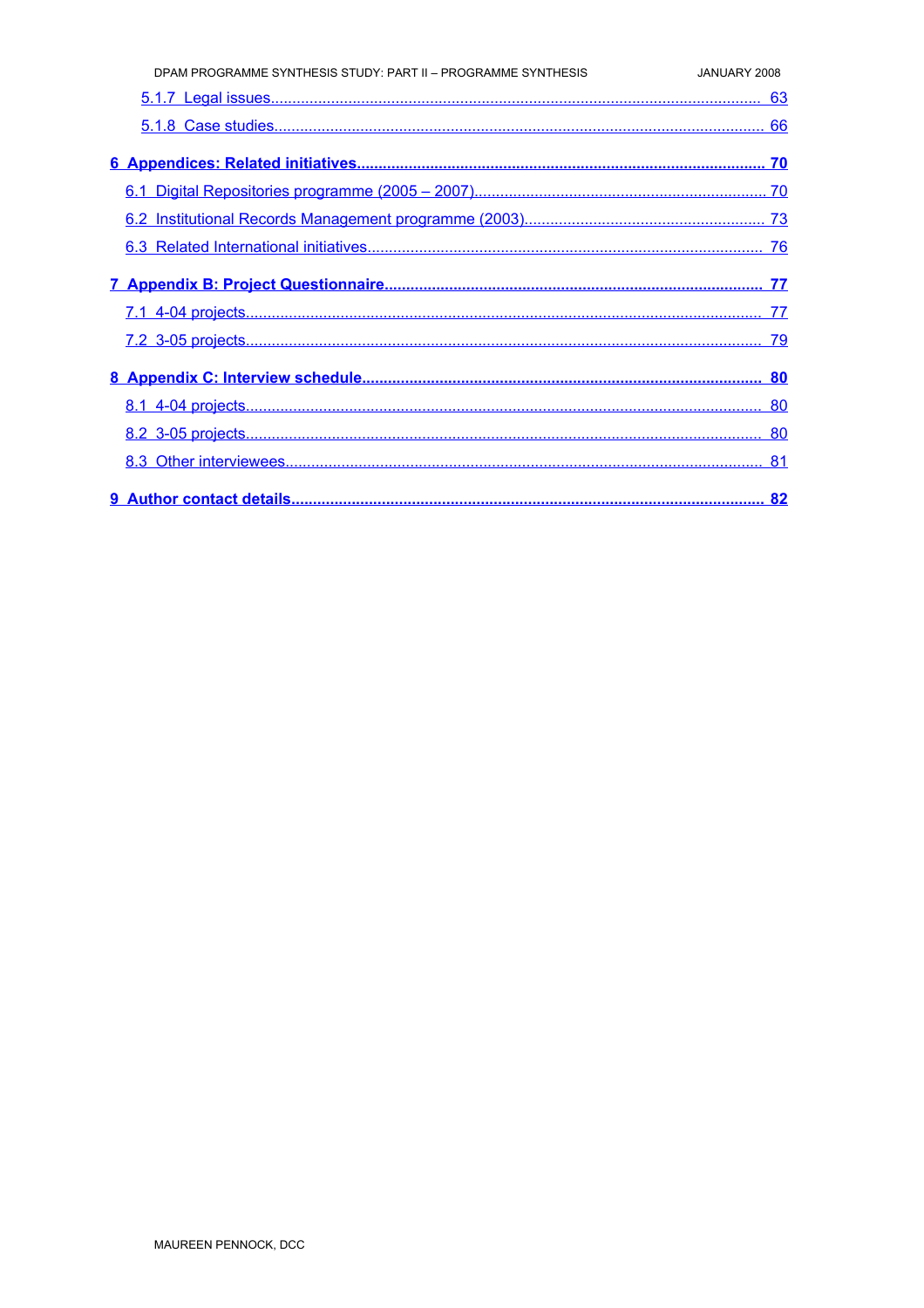## **JISC Synthesis Study on the 4-04 programme: Supporting Digital Preservation & Asset Management in Institutions (DPAM)**

*Part II: A synthesis of the 4-04 programme on digital preservation and asset management in institutions for the JISC Information Environment*

## <span id="page-4-1"></span>**1 Introduction**

In mid-2006, JISC requested that the Digital Curation Centre (DCC), in its capacity as a centre of excellence on digital preservation and digital curation, undertake a small-scale study to synthesise and help disseminate the results of projects funded under the Supporting Digital Preservation and Asset Management in Institutions (DPAM) programme. This report is the final outcome of that exercise.

The study ran from November 2006 to June 2007. Study data was collected during interviews and through desk based research, supplemented by e-mail or telephone contact. The study has resulted in production of a two-part report: part I contains an overall programme and project-level evaluation with subsequent recommendations for JISC; part II (this part) contains the synthesis exercise itself. Project documents and deliverables were valuable sources for development of this synthesis and have on occasion been re-used or adapted without specific attribution. Hyperlinks to the relevant project documents have been embedded into the report wherever they were found to be publiclyavailable.

This synthesis will be made available at the JISC website [http://www.jisc.ac.uk](http://www.jisc.ac.uk/), the Digital Curation Centre website [http://www.dcc.ac.uk,](http://www.dcc.ac.uk/) and the UKOLN website [http://www.ukoln.ac.uk](http://www.ukoln.ac.uk/). It will also be deposited in the ERPAePrints repository<http://eprints.erpanet.org/>

### <span id="page-4-0"></span>**1.1 Structure of this report**

This synthesis brings together the outputs of the programme into one location for ease of access. It provides details of each project funded by the programme. It also identifies the main themes explored during the projects and presents outputs according to these themes. As such, the outputs can be browsed in three main ways:

- By project
- By funding strand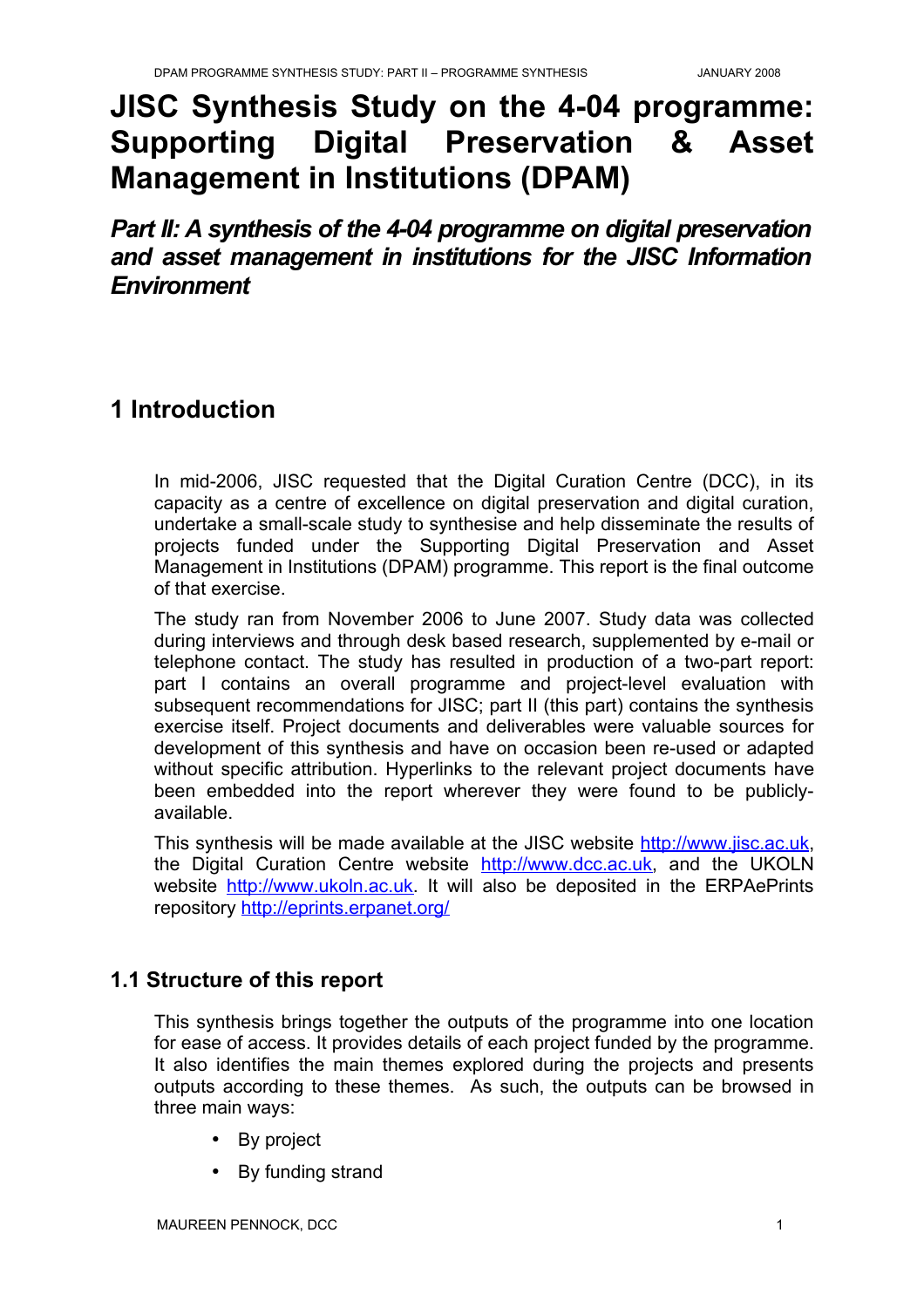• By subject-based themes

Several appendices are also provided:

- Appendix A: Related initiatives
- Appendix B: Project questionnaire
- Appendix C: Interview schedule.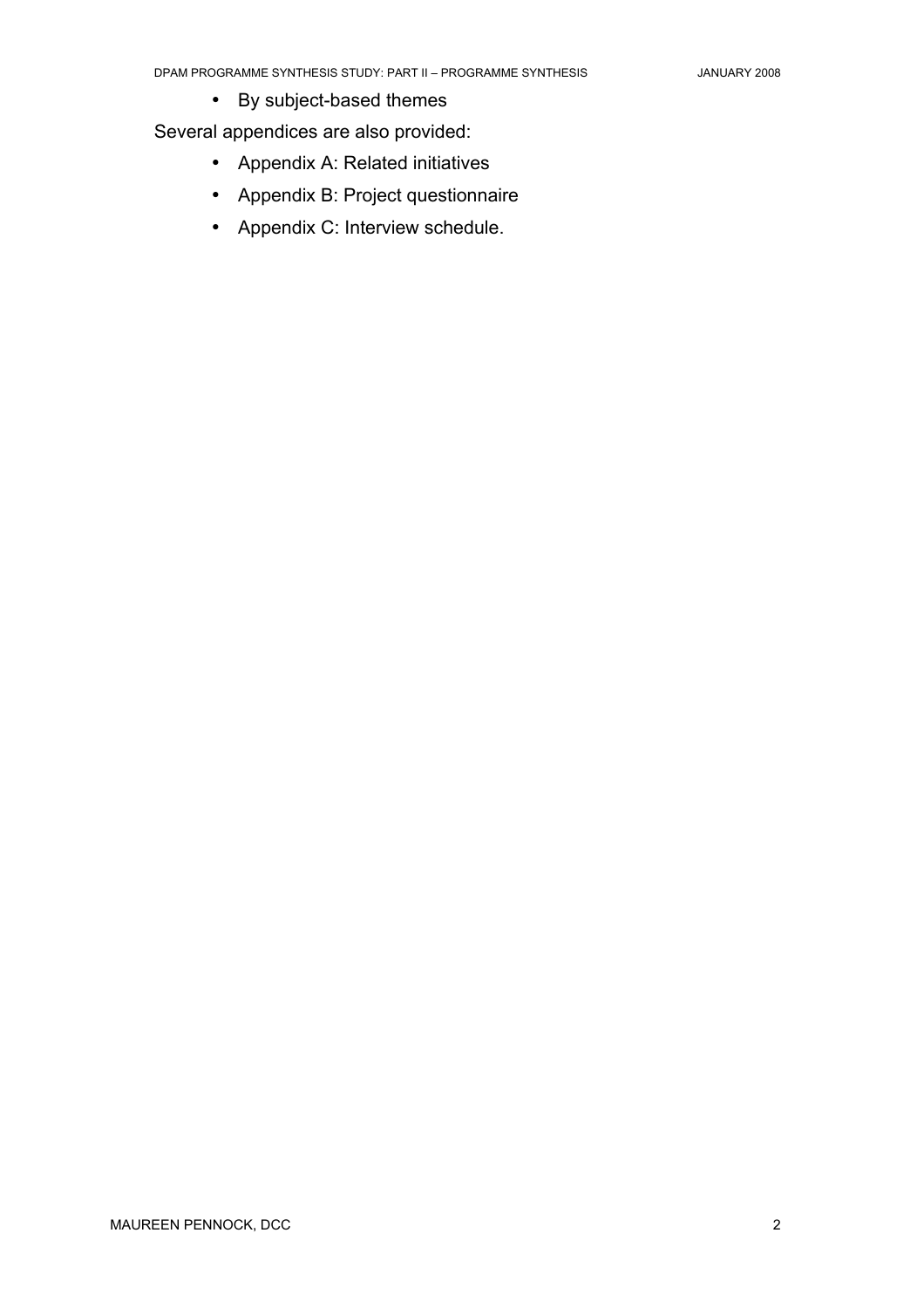## <span id="page-6-2"></span>**2 Background**

#### <span id="page-6-1"></span>**2.1 Programme aim**

The DPAM programme ran from 2004 to 2006 and aimed to establish a basis for further development of institutional strategies and policies for long term preservation and asset management.

#### <span id="page-6-0"></span>**2.2 Asset types**

The programme focussed on preservation or asset management of a limited range of digital object types commonly found in institutions or national services, particularly those addressed in previous JISC-funded feasibility studies.<sup>[1](#page-6-3)</sup> This included e-journals, web resources, e-prints, e-learning objects and materials, and scientific data.



**Figure 1: Primary asset types covered by DPAM**

Corporate assets and information that had been covered by the previous community call for records management did not fall under the scope of the call unless they formed parts of broader activities with other asset types, or built on and extended previous work.

<span id="page-6-3"></span><sup>&</sup>lt;sup>1</sup> See [http://www.jisc.ac.uk/index.cfm?name=programme\\_preservation](http://www.jisc.ac.uk/index.cfm?name=programme_preservation) for reports of the respective studies. These studies focused on the archiving of e-journals, web resources, e-prints, e-learning objects and materials, file format representation and rendering, and e-science data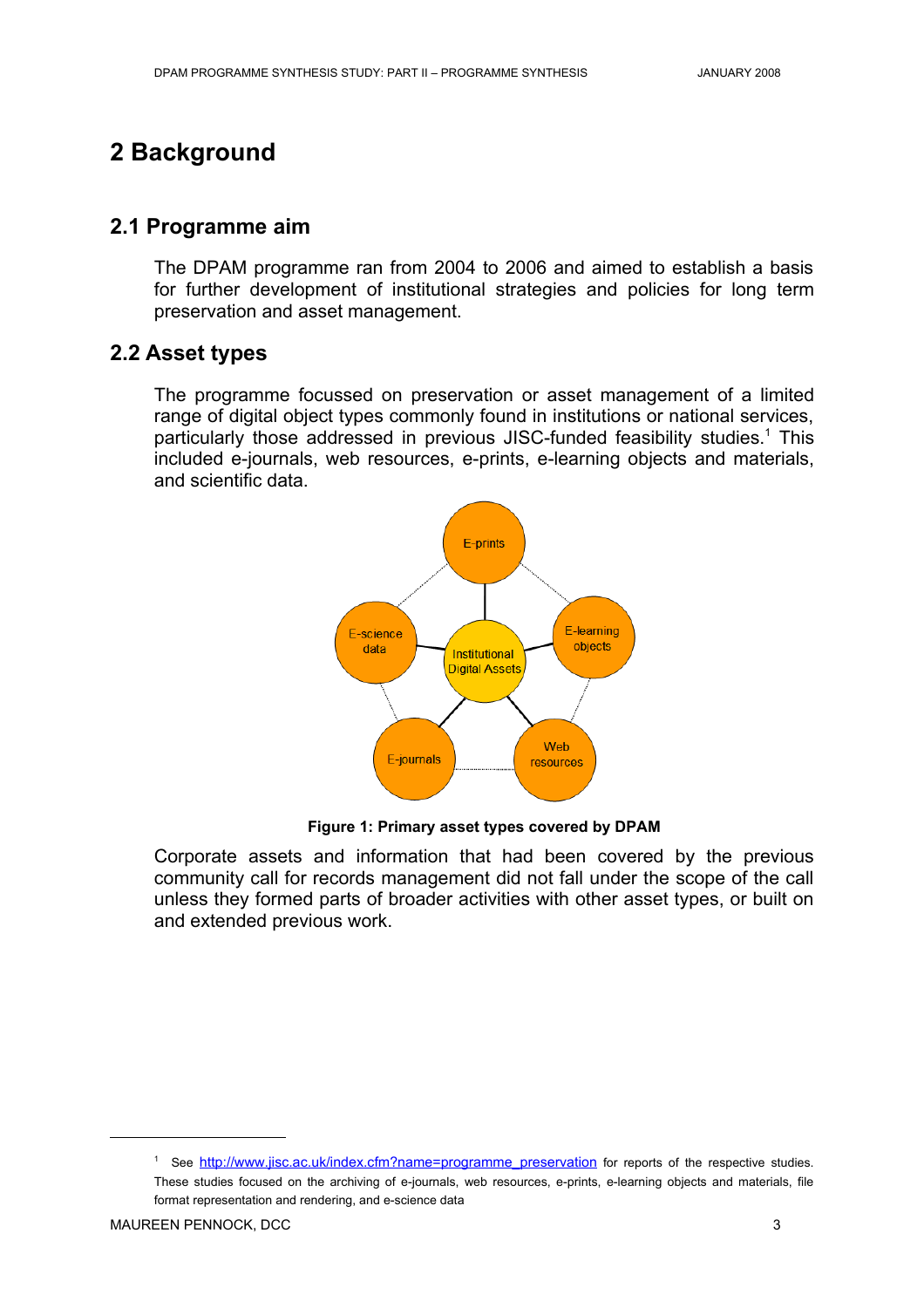## <span id="page-7-1"></span>**3 Project overviews**

- Assessment of UK Data Archive and The National Archives compliance with [OAIS/METS](#page-7-0)
- DAAT: Digital Asset [Assessment](#page-8-0) Tool
- DPTP: Digital [Preservation](#page-10-0) Training Programme
- <span id="page-7-4"></span>• ESPIDA: An effective Strategic model for the [Preservation](#page-7-4) & disposal of [Institutional](#page-7-4) Digital Assets
- LIFE (life cycle Information [for E-literature\)](#page-13-0)
- MANDATE: Managing Digital Assets in [Tertiary Education](#page-15-0)
- <span id="page-7-3"></span>• Managing Risk: a Model Business [Preservation](#page-7-3) Strategy for [Corporate](#page-7-3) Digital Assets
- MAT: [METS Awareness Training](#page-17-0)
- PARADIGM: Personal [Archives Accessible](#page-18-0) in Digital Media
- **PRESERV: [PReservation](#page-21-0) Eprint SERVices**
- <span id="page-7-2"></span>**SHERPA DP**

#### <span id="page-7-0"></span>**3.1.1 Assessment of UK Data Archive and The National Archives compliance with OAIS/METS**

The UK Data Archive (UKDA) and The National Archives (TNA) have longestablished responsibilities for digital preservation of materials created on electronic media. Each organisation has developed similar but different systems for record keeping and the generation and storage of metadata relating to the files stored. However, these systems were developed and put in place prior to the definition of the Open Archival Information System (OAIS) Reference model and the Metadata and Encoding Transmission Standard (METS) and therefore whilst it is assumed that both organisations broadly comply with the standards, neither has fully tested its infrastructure or metadata systems for compatibility with them.<sup>[2](#page-7-5)</sup> This project permitted a thorough testing of the assumption.

The main elements of the project included:

- mapping of the systems and metadata currently in use by the two organisations against those in the OAIS reference model and the METS standard
- practical testing of the theoretical argument that the two partners comply with OAIS (though it is widely accepted that compliance can take a number of forms)
- exploration of the suitability of METS within an OAIS environment.

<span id="page-7-5"></span><sup>2</sup> Open Archival Information System reference model: <http://public.ccsds.org/publications/archive/650x0b1.pdf>; METS official website:<http://www.loc.gov/standards/mets/>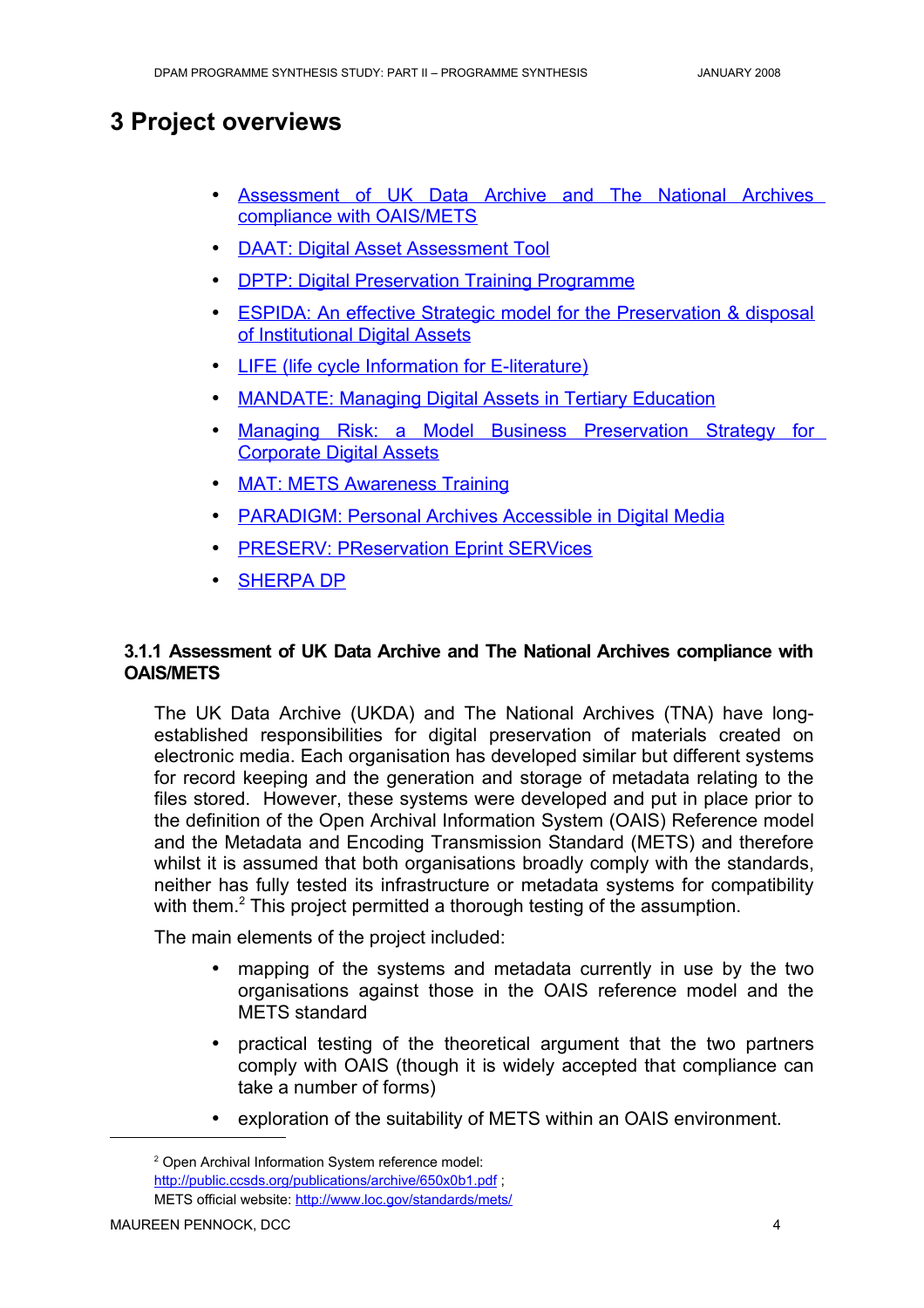The project concluded that, based on its assessment, both organisations exceeded the requirements of the OAIS reference model. Assessment of practical implementations of the model identified potential discrepancies inherent in the current model, particularly an overstated strength in the relationship between the OAIS concepts of producer and Designated Community, and the separation of the stored Archival Information Package from the stored Dissemination Information Package. Such detailed exploration and assessment of the model enabled the project to contribute to the reference model's five year review.

The project's assessment of the potential use of METS within an OAIS environment concluded that although there may be potential for its use in the future, there was little advantage to be gained at this moment in time by using METS over other more formal metadata standards. The flexibility of the schema was on the one hand deemed useful as it could be adapted for preservation purposes in environments with different object and preservation requirements. On the other hand, this very flexibility had potential to limit interoperability in a network of repositories that do not use the same tools and metadata content.

Varying vocabularies and terminology between different stakeholder groups is often cited as a cause for concern when developing or discussing approaches to preservation. The project found the shared terminology of the OAIS model invaluable as a means of communication between the UKDA and TNA, as the working terminologies of each are different despite their shared sectoral and archiving backgrounds.

The project found that the model was not highly scalable. This was felt to be a problem for smaller archives that wished to gain value from the model and achieve compliance with its main elements. As a result of this, TNA has commissioned work on producing an 'OAIS Lite' smaller scale version of the model for smaller scale archival institutions.

This highly specific and localised project produced valuable input for project partners on the role of the OAIS and METS standards within their current technical and organisational infrastructures for long term preservation. This enabled it to make significant contributions to the wider preservation and standards community, most publicly in the form of it contribution to the global OAIS five year review process. From a more practical perspective, the project also produced a valuable text-based tool to assist other organisations in assessing their own storage systems for OAIS compliance. Answers to questions posed in the tool will help when comparing the functions and workflows of an archive with those recommended by the OAIS standard.

*Outputs*

• Assessment of UKDA and TNA compliance with OAIS and METS [standards:](http://www.jisc.ac.uk/uploaded_documents/oaismets.pdf) final report

oSet of questions for OAIS compliance self-testing (pp 105 - 107)

#### <span id="page-8-0"></span>**3.1.2 DAAT: Digital Asset Assessment Tool**

The DAAT project brought together extensive preservation expertise from a broad range of institutions: University of London Computing Centre (ULCC), the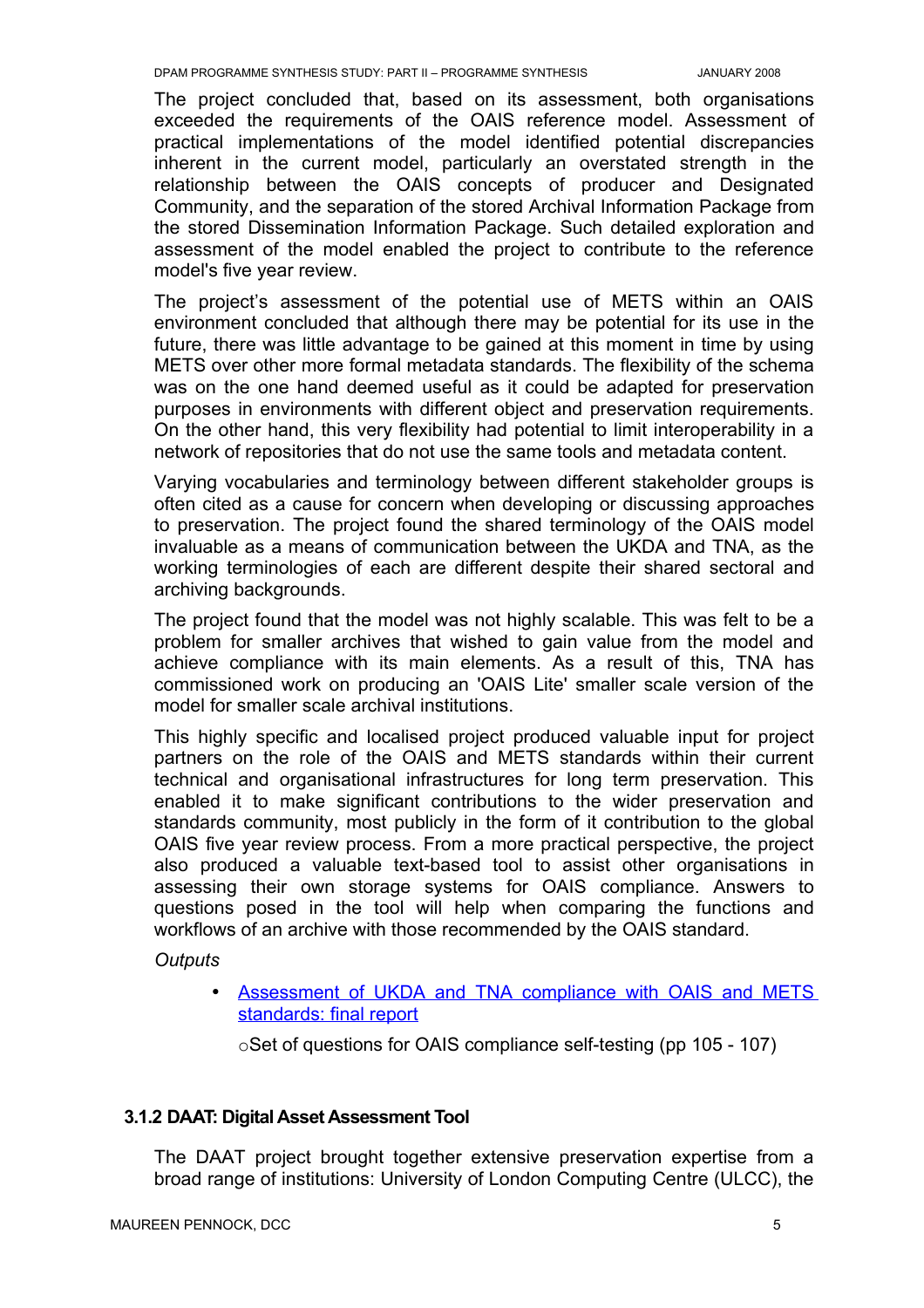Arts and Humanities Data Service (AHDS), the National Preservation Office (NPO), The National Archives (TNA), the British Library (BL), Kings College London (KCL), the School of Advanced Study of the University of London, and the Digital Preservation Coalition (DPC). Led by ULCC, the project aimed to develop a digital preservation assessment tool for institutions to identify the preservation needs of their digital holdings so that scarce resources could be focussed on those assets where the risk of loss and cost of loss was found to be greatest.

The project expected to base the DAAT tool on an existing tool (PAS Preservation Assessment Survey) produced by the National Preservation Office (NPO) which was already used in various forms to assess traditional collections in libraries, museums and archives and to assess photographic collections.<sup>[3](#page-9-0)</sup> This proved not to be feasible: the project's primary conclusion was that the data collection model common to all varieties of PAS was not suitable for use in the digital environment. Furthermore, it was deemed possible that even the underlying conceptual model of where risk lies and how it is measured does not translate well from traditional materials to digital collections.

The project performed significant work in producing a digital survey tool and reports on what risk factors need to be assessed and the attributes an ideal survey tool would possess. It also assessed a range of automated file format assessment tools such as JHOVE and DROID as possible components of a future, more automated, digital asset assessment tool. However, it fundamentally determined that automated tools are still not capable of assigning a value to digital assets, a vital step in determining where preservation resources are best spent.

*Outputs*

- DAAT Project [website](http://www.ulcc.ac.uk/daat.html)
- DAAT [project](http://www.ulcc.ac.uk/fileadmin/documents/digital_preservation/daat/DAAT_final_report_2006.pdf) final report (October 2006)
- Assessment of Risk Factors (September 2006) an assessment of the risk factors that may affect the survival of digital assets and would therefore need measured by an automatic risk assessment tool
- Assessment of Attributes (September 2006) an assessment of the functional attributes needed in a digital asset assessment tool
- Assessment of file format testing tools (February 2006) an assessment of selected existing file format testing tools: DROID, JHOVE and AIHT Empirical Walker
- Database and data entry tool: D-PAS (September 2006) a pilot system reworking the NPO's PAS tool for digital assets. The database and the questions it contains may be of use to institutions as part of a wider asset management strategy.
	- D-PAS [Guidance](http://www.ulcc.ac.uk/daat/project-deliverables.html) Manual (September 2006) guidance manual for using pilot D-PAS tool
	- Report on the use of the [D-PAS](http://www.ulcc.ac.uk/uploads/media/DAAT_usage_report_DPAS.pdf) tool (February 2006) evaluation of the tool by practitioners

<span id="page-9-0"></span><sup>&</sup>lt;sup>3</sup> Further details on PAS are available from the British Library website <http://www.bl.uk/services/npo/paslib.html>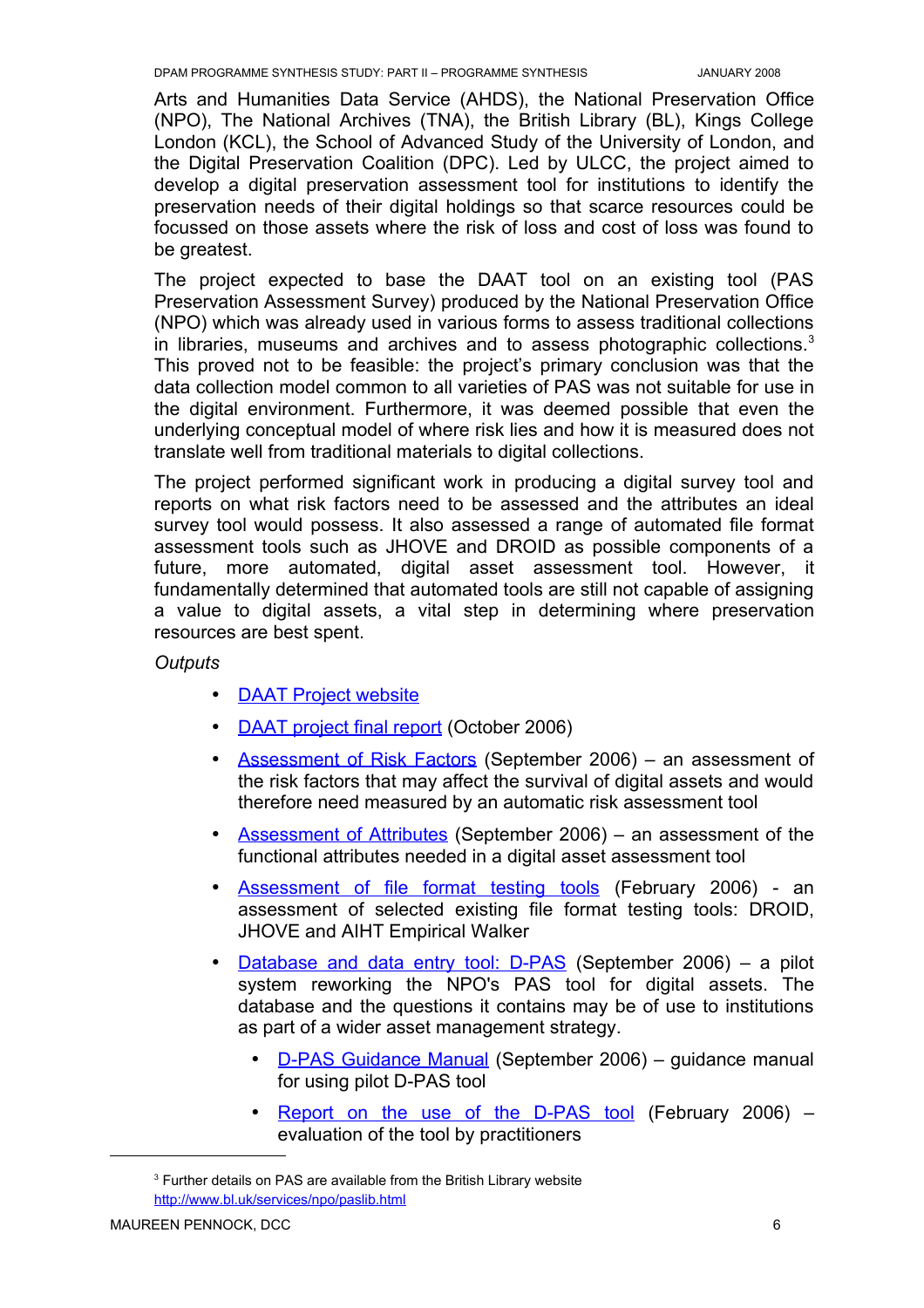*Presentations/posters*

- DAAT project [introductory poster](http://www.ulcc.ac.uk/uploads/media/ulcc_daat_poster.pdf) (July 2005)
- DAAT tool [promotional](http://www.ulcc.ac.uk/uploads/media/daat_poster_2006.pdf) poster (May 2006)

#### <span id="page-10-0"></span>**3.1.3 DPTP: Digital Preservation Training Programme**

The University of London Computing Centre, in conjunction with the Digital Preservation Coalition and the British Library, established a modular digital preservation training programme to provide practical support for staff in HE institutions with responsibility for dealing with digital materials. The programme specifically aimed to develop and deliver a modular training programme with content targeted at all levels of staff, from service or project managers to technical and operational staff. DPTP's broader aim was to equip staff with the skills, tools and confidence to be able to embark on a pragmatic and costeffective digital preservation programme appropriate to their own institutional needs, taking into account the practical reality that any approach to digital preservation is iterative and that no organisation is able to leap instantly into a fully formed digital preservation programme.

The course brought together delegates from technical, managerial and archival backgrounds to learn the same standards and methods for digital preservation, examining the need for policies, planning, strategies, standards and procedures. Content was derived in part from the Cornell Digital Preservation Management Workshop in the US; further content was drawn from the UK Digital Preservation handbook (Beagrie & Jones, 2002) or provided by selected experts resident in the UK.<sup>[4](#page-10-1)</sup>

The course was delivered on three occasions, each time as a week-long residential course. Topics were covered using a mixture of lectures, discussions, practical tasks and a class project. Modules included:

- Access
- Costs and risks management
- Digital records management
- File formats
- Institutional repositories
- Legal issues
- Living with obsolescence
- Metadata
- OAIS
- Outsourcing
- Preservation approaches

<span id="page-10-1"></span><sup>&</sup>lt;sup>4</sup> Cornell Digital Preservation Management Workshop: <http://www.library.cornell.edu/iris/dpworkshop/> UK Digital Preservation Handbook: <http://www.dpconline.org/graphics/handbook/>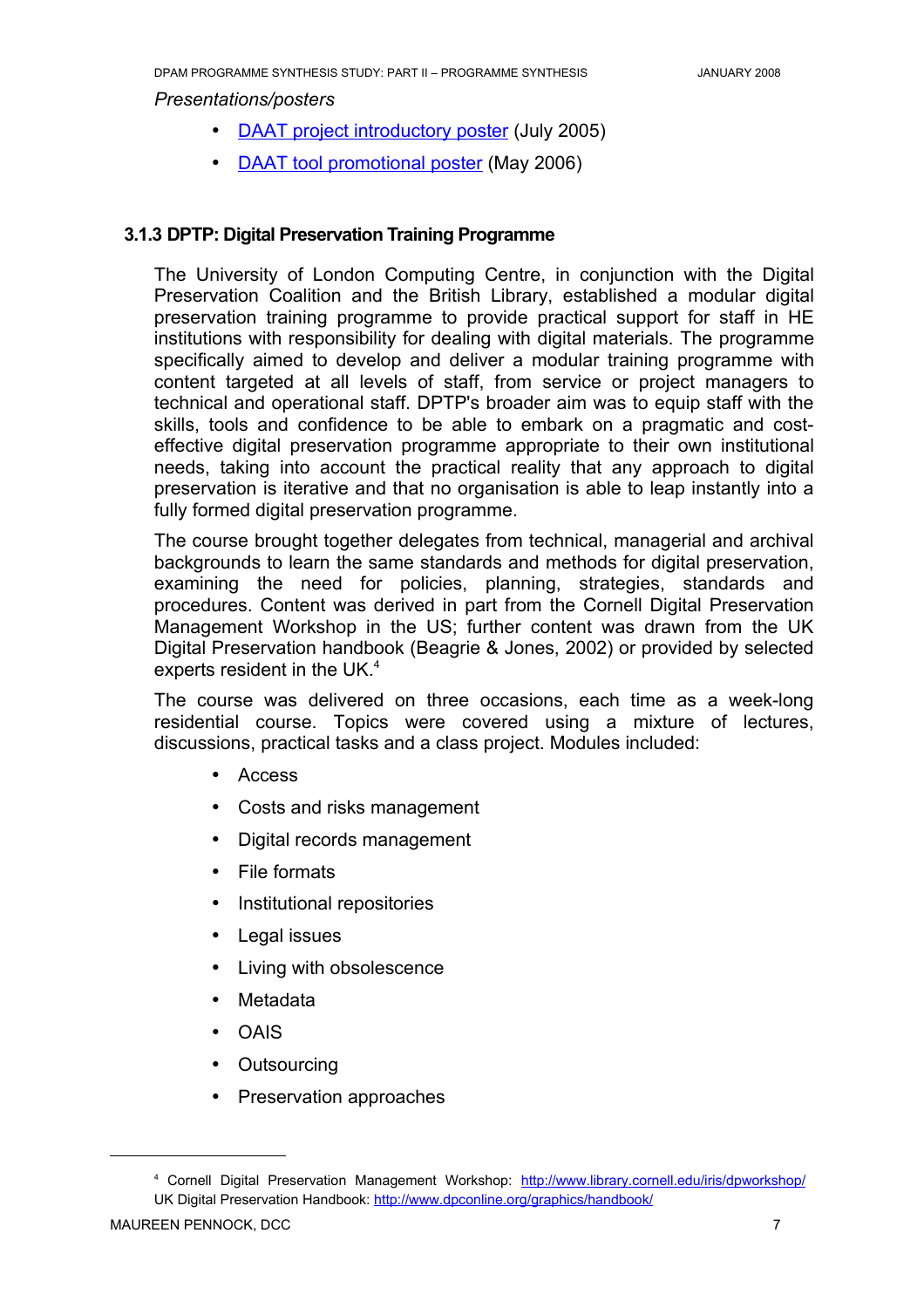Course content may be requested from the course convener but is not available online.

*Outputs*

- DPTP website
- DPTP final report
- DPTP promotional poster, DCC 1<sup>st</sup> Annual Conference (October 2005)
- DPTP training:
	- Pilot week long residential course, Warwick (October 2005)
	- Week long residential course, Birmingham (March 2006)
	- Week long residential course, York (July 2006)

#### <span id="page-11-0"></span>**3.1.4 ESPIDA: An effective Strategic model for the Preservation & disposal of Institutional Digital Assets**

ESPIDA aimed to help the digital preservation community make sound business cases for sustained funding. Based at the University of Glasgow, the two year project sought to develop and implement a sustainable business-focussed model for digital preservation as part of a wider knowledge management agenda in HE institutions. In particular, the project intended to identify the institutional costs and benefits of developing a coherent, managed and sustainable approach to the preservation of its digital assets in a way transparent to all stakeholders.

The scope of the project later developed from digital preservation in HE institutions out to the wider information environment and including public sector organisations. This extension of the project meant that digital preservation was embedded into the broader life cycle of digital information management and funding applications. Applicability of the final model is therefore significantly more extensive than first planned. A significant impact of this development however, is that costs and benefits associated explicitly with digital preservation have not been explored within the duration of the project.

The final model developed by ESPIDA can help make business cases for proposals that may not necessarily offer immediate financial benefit to an organisation, but rather bring benefit in more intangible spheres. It is being used initially within the area of digital resource management, but has potential for far wider application in articulating the value of many different types of projects where the primary outcomes are intangible, and thus in the creation of business cases and demonstrating the return on those investments.

*Outputs*

- ESPIDA project website
- ESPIDA final report
- ESPIDA handbook & model
	- Sample outcome scorecards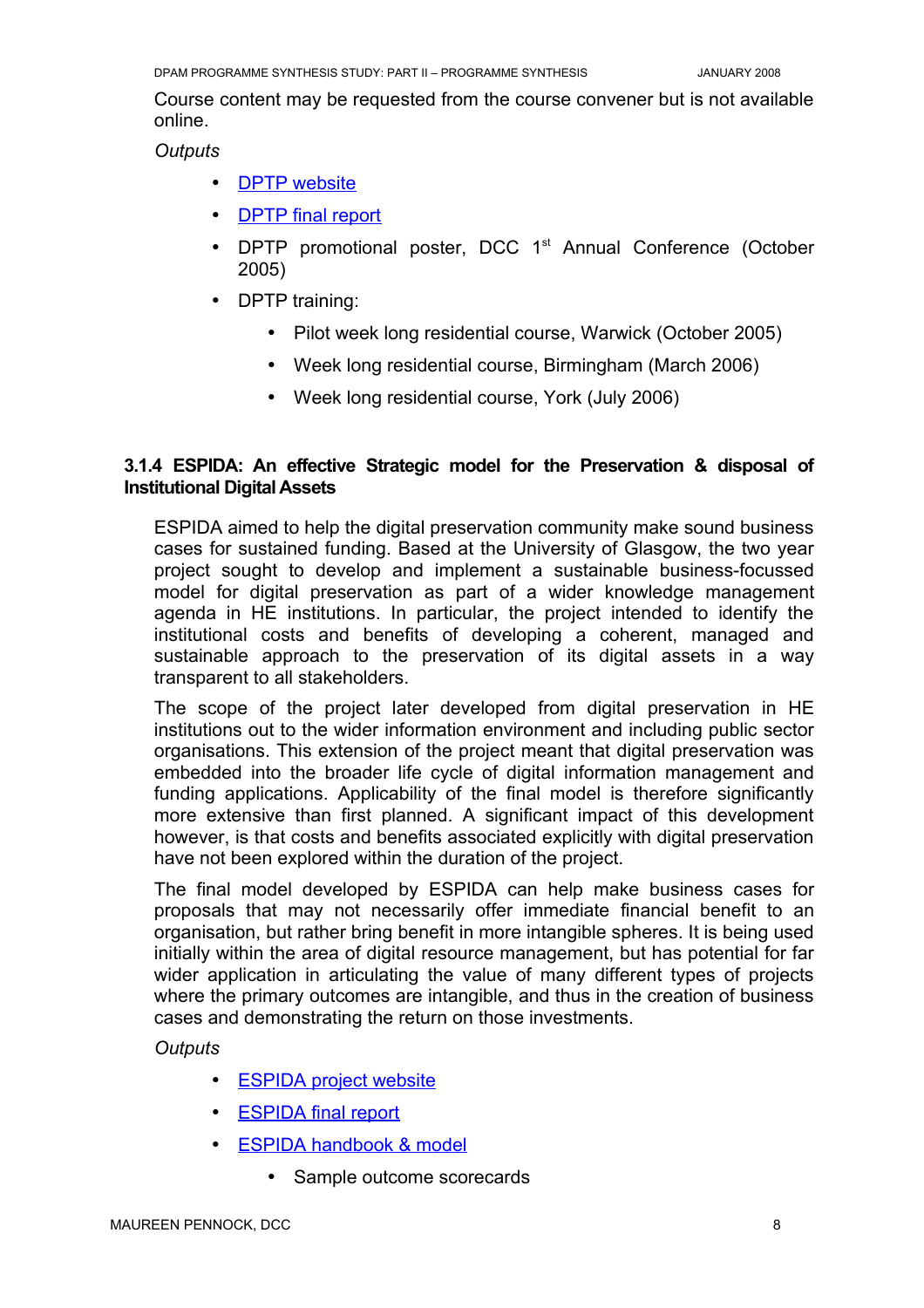- Sample cost template
- Case studies
	- Institutional Repository Case Study
	- eTheses Case Study
	- Museum Archival Collection Case Study
- ESPIDA Training [exercise](https://dspace.gla.ac.uk/handle/1905/685) offers training in how to use the ESPIDA handbook and model
- ESPIDA brochure
- $\bullet$  ESPIDA bibliography

*Articles*

- James Currall & Peter McKinney (2006), '[Investing](http://www.dlib.org/dlib/april06/mckinney/04mckinney.html) in Value. A perspective on digital [preservation'](http://www.dlib.org/dlib/april06/mckinney/04mckinney.html), *D-Lib Magazine*, 12:4.
- Peter McKinney (2005), **ESPIDA and [sustainable](https://dspace.gla.ac.uk/handle/1905/443) digital** [preservation](https://dspace.gla.ac.uk/handle/1905/443)', *Archives, Records Management and Conservation*, 193.

*Conference papers*

- Claire Johnson (2007), 'Aligning Records Management with business objectives and the strategic agenda' *Records Management Society Conference*, (29 April -01 May, Brighton).
- James Currall (2006), '*L* stand, they don't [deliver:](https://dspace.gla.ac.uk/handle/1905/662) or why the [highwayman](https://dspace.gla.ac.uk/handle/1905/662) approach to funding digital preservation doesn't work', given at *Online Information 2006*, 28-30 November 2006, Olympia Conference Centre, London.
- James Currall, Peter McKinney, Claire Johnson (2006), 'The [world](https://dspace.gla.ac.uk/handle/1905/690) is all grown digital.... How shall a man persuade [management](https://dspace.gla.ac.uk/handle/1905/690) what to do in such [times?](https://dspace.gla.ac.uk/handle/1905/690)', given at *2nd International Digital Curation Conference*, Digital Data Curation in Practice, 21-22 November 2006, Hilton Glasgow Hotel, Glasgow.
- James Currall, Peter McKinney (2006), '[ESPIDA](http://www.rms-gb.org.uk/sigs/scotland/meetings/768)', given at *Preparing for success: foundations of good records management, Meeting of the RMS Scotland Group*, 21 June 2006, Dundee.
- James Currall, Peter McKinney, Claire Johnson (2006), '[Digital](https://dspace.gla.ac.uk/handle/1905/535) [Preservation](https://dspace.gla.ac.uk/handle/1905/535) as an Albatross', given at *Archiving 2006*, May 23-26 2006, Ottawa, Canada.
- James Currall, Claire Johnson, Peter McKinney (2006), 'The [Organ](http://hdl.handle.net/1905/455) Grinder and the Monkey. Making a business case for [sustainable](http://hdl.handle.net/1905/455) digital [preservation](http://hdl.handle.net/1905/455)', given at *EU DLM Forum Conference* 5-7 October 2005 Budapest, Hungary.
- James Currall (2005), 'The [ESPIDA](http://www.gla.ac.uk/espida/documents/dccdpc_jc.pdf.) Project', given at *DCC and DPC Joint Workshop on Digital Curation Cost Models* 26 July 2005 British Library, London.

*Posters*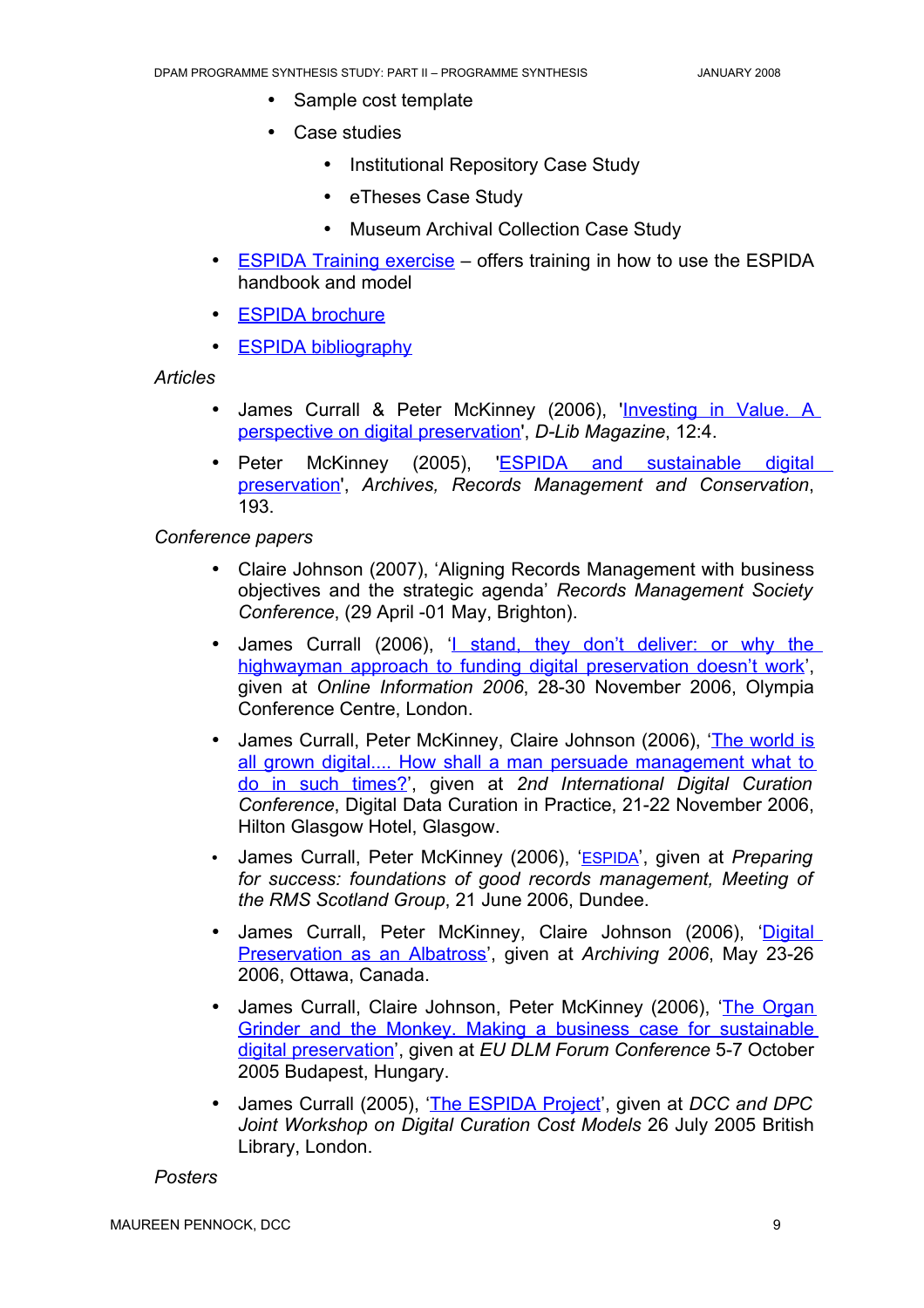- James Currall (2006), 'Pushing the right buttons: the [ESPIDA](http://www.dcc.ac.uk/events/dcc-2006/posters/DCC poster PP06.pdf) framework for engaging senior [management](http://www.dcc.ac.uk/events/dcc-2006/posters/DCC poster PP06.pdf)',given at 2nd International Digital Curation Conference, 21-22 November 2006, Glasgow.
- Peter McKinney (2006), ['Repositories:](http://www.gla.ac.uk/espida/documentation.shtml) how to show that they are as [useful](http://www.gla.ac.uk/espida/documentation.shtml) as YOU think they are!', given at the *Open Scholarship Conference*, 2006, University of Glasgow.
- James Currall (2006), 'The *ESPIDA* Approach', given at Joint NDIIPP /JISC Digital Preservation Workshop 7-9 May 2006 Washington DC.

#### *Events*

- **Articulating the Value of Digital Assets** ESPIDA Final Conference, Monday 12th February, 2007, British Library Conference Centre, London
- **Sustainable Preservation of Digital Assets in a University** ESPIDA kick-off event, Friday, 11th February 2005, Wolfson Medical Building, University of Glasgow

#### <span id="page-13-0"></span>**3.1.5 LIFE: life cycle Information for E-Literature**

Despite efforts over the past decade to provide costing information on digital preservation, it has remained difficult for organisations to anticipate such costs, particularly within the wider context of comprehensive digital asset management. Led by University College London (UCL) in collaboration with the British Library, the LIFE project aimed to rectify this situation by exploring and developing a life cycle approach to costing the digital archiving and preservation process within a digital library environment.

The LIFE project drew significantly on an existing life cycle costing model for analogue materials first developed by the British Library in the 1980's. This was adapted and extended into a formula and methodology that allows institutions to calculate the long term costs and future requirements for the preservation and ongoing care of their digital assets. The model was developed and tested on three different types of digital library collections, each of which was published as a case study.

The project established that a life cycle approach to costing is both useful and applicable for a range of digital collections, a conclusion is supported by the British Library's subsequent broad adoption of the LIFE methodology and formula. Similar interest has been shown from other quarters. Case studies highlighted the need for automated tools to reduce the costs associated with digital preservation activities. LIFE2 has recently been funded to further explore the LIFE formula and costing knowledge base using a broader range and variety of digital collections.<sup>[5](#page-13-1)</sup>

#### *Outputs*

- LIFE project website
- LIFE project [summary report](http://eprints.ucl.ac.uk/archive/00001855/)

<span id="page-13-1"></span><sup>&</sup>lt;sup>5</sup> LIFE2 website: <http://www.ucl.ac.uk/ls/life/2/> MAUREEN PENNOCK, DCC 10 and 10 and 10 and 10 and 10 and 10 and 10 and 10 and 10 and 10 and 10 and 10 and 10 and 10 and 10 and 10 and 10 and 10 and 10 and 10 and 10 and 10 and 10 and 10 and 10 and 10 and 10 and 10 and 10 an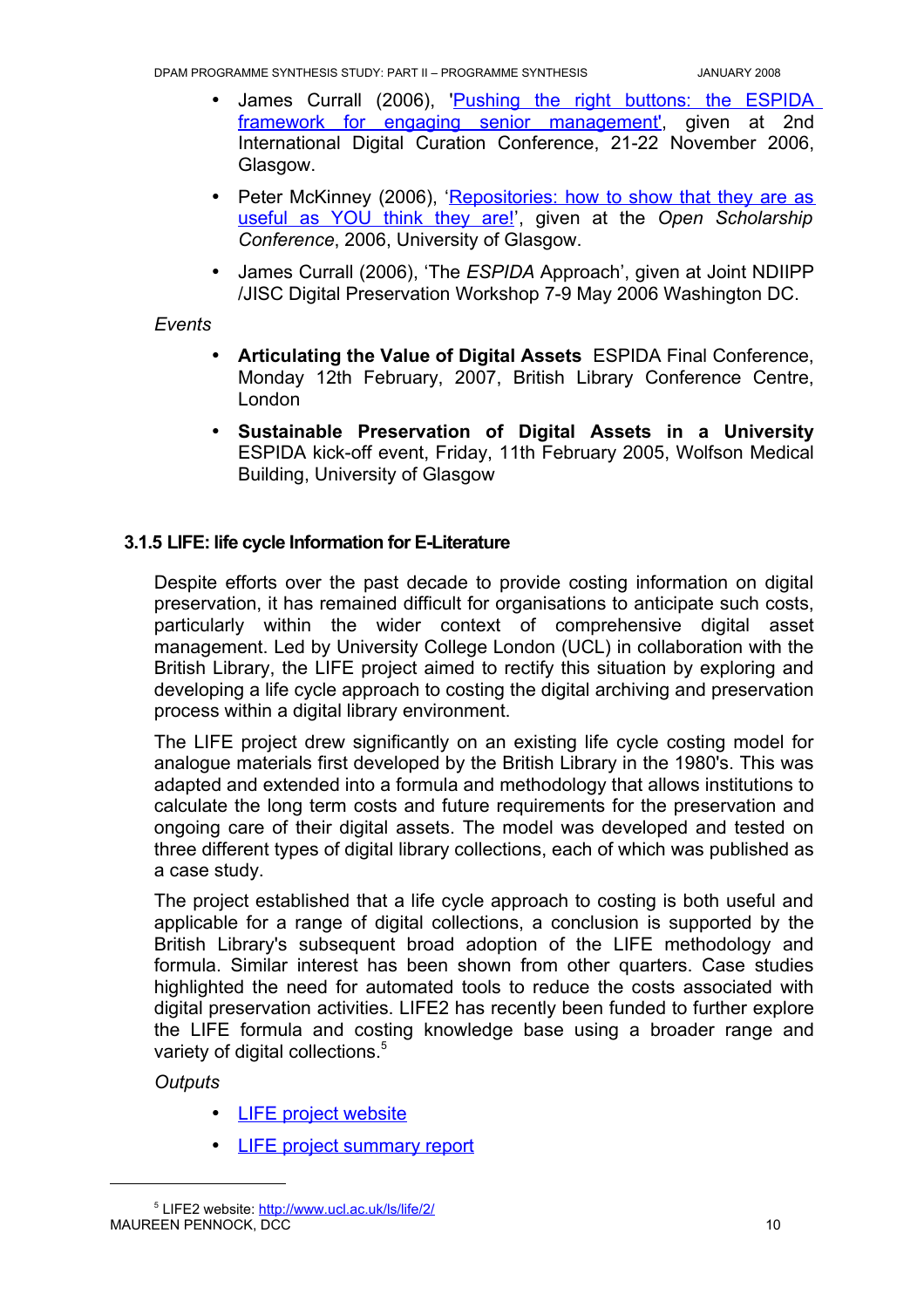- LIFE project final report
	- LIFE formula & methodology
	- Case studies:
		- Voluntarily Deposited Electronic Publications
		- Web Archives
		- e-Journals
- LIFE Generic [Preservation](http://www.ucl.ac.uk/ls/lifeproject/documentation/) Model for Voluntarily Deposited Electronic [Publications](http://www.ucl.ac.uk/ls/lifeproject/documentation/) – MS Excel functional spreadsheet
- LIFE Generic [Preservation](http://www.ucl.ac.uk/ls/lifeproject/documentation/) Model for Web Archives MS Excel functional spreadsheet
- LIFE Research Review: mapping the [landscape,](http://eprints.ucl.ac.uk/archive/00001856/01/review.pdf) riding the life cycle (November 2005) – an exploration of existing digital preservation and life cycle costing research
- LIFE bibliography (May 2006)

#### *Events*

• **LIFE Conference**, 20 April 2006, British Library Conference Centre, London

#### *Conference papers/presentations*

- Paul Ayris, UCL [e-journals case](http://eprints.ucl.ac.uk/archive/00001850/) study, LIFE Conference (April 2006)
- Rory McLeod, Case study: the legal deposit of electronic [publications](http://eprints.ucl.ac.uk/archive/00001852/), LIFE Conference (April 2006)
- Paul Wheatley, Modelling the digital [preservation](http://eprints.ucl.ac.uk/archive/00001853/) costs, LIFE Conference, (April 2006)
- Rory Mcleod, The British Library Digital [Preservation](http://www.slq.qld.gov.au/info/publib/tech/diglib/rory_mcleod) Strategy, State Library of Queensland (December 2006)
- Paul Ayris & James Watson, life cycle [Information](http://www.ucl.ac.uk/ls/lifeproject/documentation/dcc_dpc_26_7.pdf) For E-literature, DCC/DPC workshop on Cost Models for preserving digital assets (July 2005)
- James Watson, Why Digital [Collections](http://www.ucl.ac.uk/ls/lifeproject/documentation/JISC_meeting1.pdf) should ride life cycles, JISC Joint programmes meeting (July 2005)
- James Watson, LIFE: life cycle [Information](http://www.ucl.ac.uk/ls/lifeproject/documentation/espida_event.pdf) For E-literature, ESPIDA event (February 2005)

#### *Posters*

- LIFE project poster DCC 2nd Annual Conference (November 2006)
- LIFE project poster Open Scholarship 2006 (October 2006)
- LIFE project poster JISC joint programmes meeting (July 2005)

*Articles*

• DPC [Featured](http://www.dpconline.org/graphics/join/life.html) project interview - LIFE (June 2006)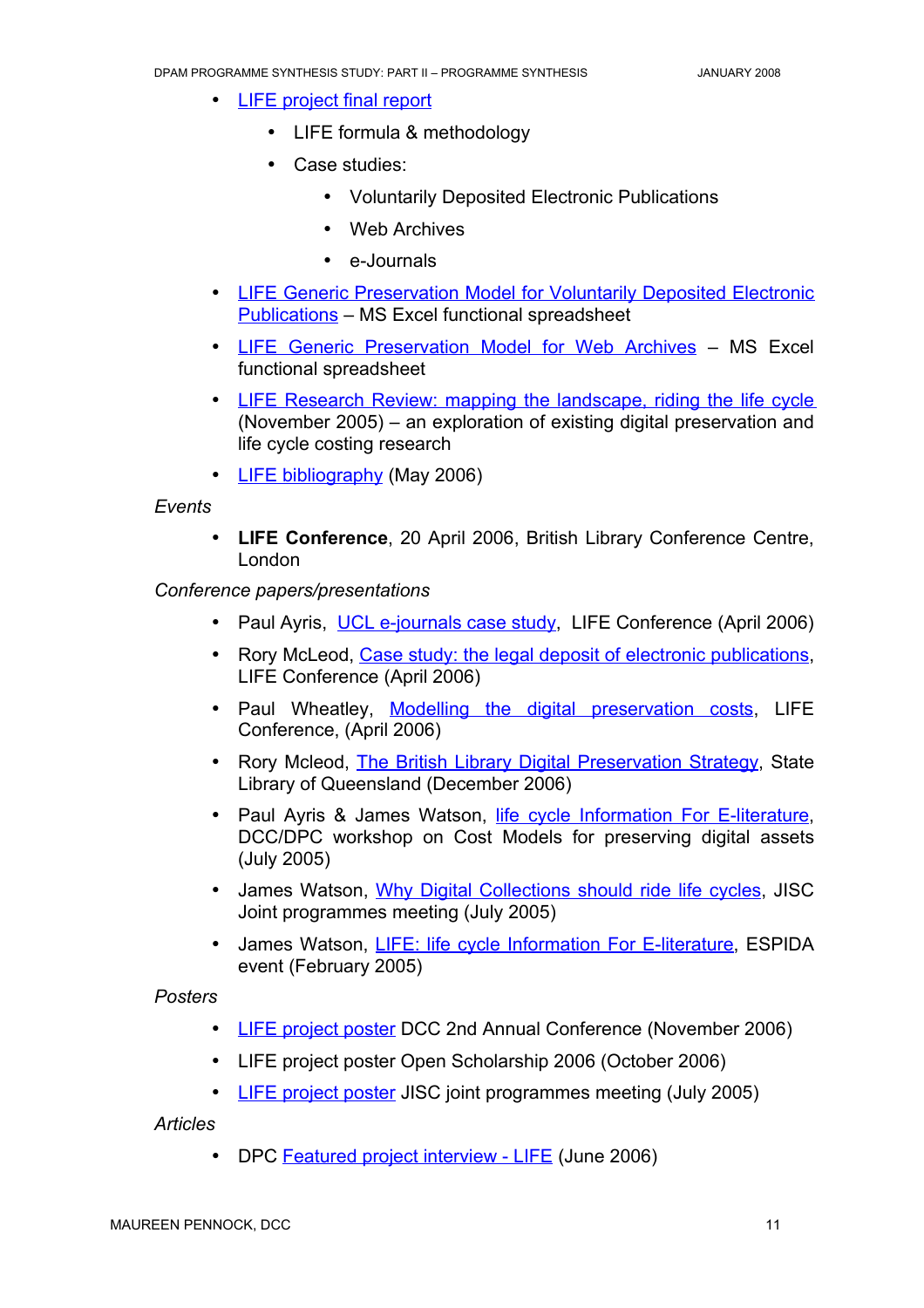#### <span id="page-15-0"></span>**3.1.6 MANDATE: Managing Digital Assets in Tertiary Education**

The MANDATE project was the only project funded within a college FE environment. John Wheatley College in Glasgow sought to develop a management toolkit to support asset management and preservation with a focus on digital curriculum and learning objects. This included materials associated with curricular administration and quality control processes liable to retention requirements and legal obligations (such as disclosure under the Freedom of Information Act). The toolkit was developed on the basis of internal investigations and testing within the John Wheatley college.

This ambitious but tightly focussed project addressed the management of objects throughout their life cycle. The main objectives of the project were to:

- create a toolkit to support digital asset management and preservation in FE colleges based on research practice to be piloted in John Wheatley College and supported by the Centre for Digital Library Research (CDLR) and the Scottish Library Information Council (SLIC);
- develop a system which would format, index, and store existing unstructured digital materials created in previously disparate processes and from the research practice create and test templates and workflow models for routine use in John Wheatley College and for application across the sector;
- develop appropriate structures for web-based storage of information that will contribute to the end goal of improved digital preservation; and
- examine the roles of various staff teaching staff, librarians, administrators, technicians - in the creation of appropriate metadata

The toolkit is aimed primarily at managers, administrative and technical staff considering the management of digital assets in colleges, although use of the contents are by no means limited to this group and the contents are relevant for anyone considering implementation of a digital asset management system. The toolkit discusses some of the main issues to be considered in development of a digital asset management strategy and poses questions for consideration based on these issues. It highlights and supports the recommendations in the toolkit through the illustrative case study on implementation at John Wheatley College, in which the digital asset management system is used to organise materials supporting learning and teaching, as well as the publication of papers relating to the College's governance.

One of the key conclusions to be drawn from the project is the need for organisational /cultural issues to be addressed alongside technical issues. Significant conclusions were also drawn with regards to metadata, paticularly that collection from depositors must be as simple as possible, and that automatically captured or generated metadata is the key to both information retrieval and information services. This conclusion is compatible with the findings of other larger preservation and storage initiates. $6$  Finally, and again in keeping with the conclusions of other projects, preservation is but part of the life

<span id="page-15-1"></span><sup>&</sup>lt;sup>6</sup> For example, the PARADIGM project.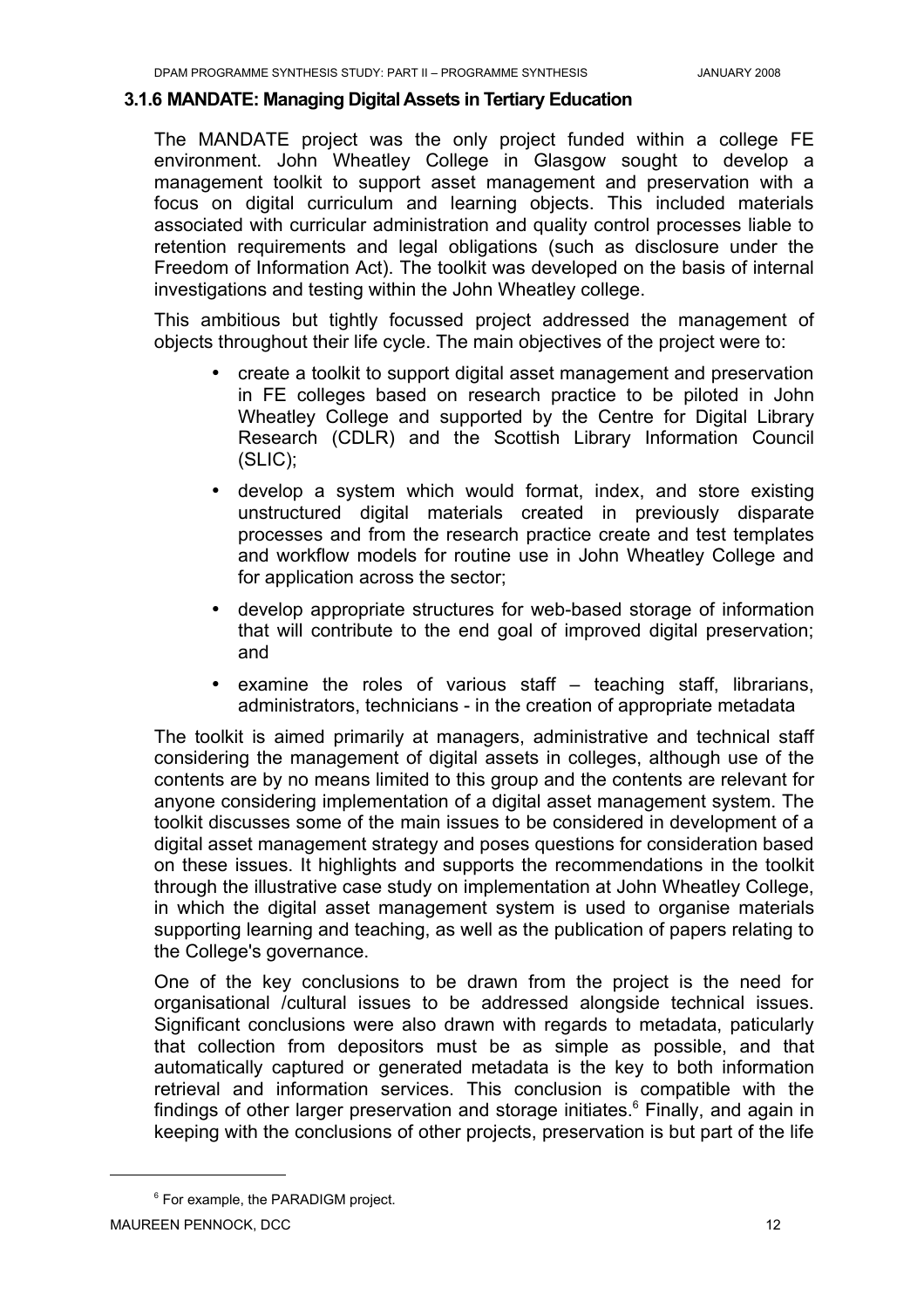cycle; organisations must first coherently manage digital assets before attempting to undertake specific preservation activities.<sup>[7](#page-16-1)</sup>

#### *Outputs*

- MANDATE website
- **MANDATE** project final report
- **MANDATE** toolkit
	- Strategy
	- Asset [Types](http://mandate.cdlr.strath.ac.uk/assettypes.htm)
	- **Metadata**
	- Workflow
	- Interoperability
	- Preservation
	- Legislation
	- Software
	- Training
	- Case [Study](http://mandate.cdlr.strath.ac.uk/casestudy.htm)
	- **Glossary**

*Articles*

• Craig Green, Digital assets: [Mandate](http://www.slainte.org.uk/publications/serials/infoscot/vol4(2)/vol4(2)article4.htm) for the Future in *Information Scotland* April 2006 Vol 4(2)

*Conference papers/presentations*

• Craig Green, The JISC [MANDATE](http://www.slainte.org.uk/Furtherednetwork/reportsandpresentations/061111/greenc.pps ) project, at 'Sharing vision planning practice' 1<sup>st</sup> annual SLIC/FE member conference, John Wheatley College, (November 2006)

#### <span id="page-16-0"></span>**3.1.7 Managing Risk: A model business preservation strategy for corporate business assets**

This small scale project at Kings College London (KCL) aimed to establish development of a new digital asset management strategy for the college. It addresses a common institutional need for a digital asset management strategy that combines academic and learning resources together with corporate information and thus acts as a valuable case study from which the wider HE community can learn.

The project carried out a survey into existing digital assets in the college. Analysis of the survey results raised some key issues concerning the way digital resources were managed. One of the main findings was that existing digital asset management practices varied widely and were inconsistent across and between different departments. A number of risks and recommendations were

<span id="page-16-1"></span><sup>&</sup>lt;sup>7</sup> For example, the managing Risk and ESPIDA projects.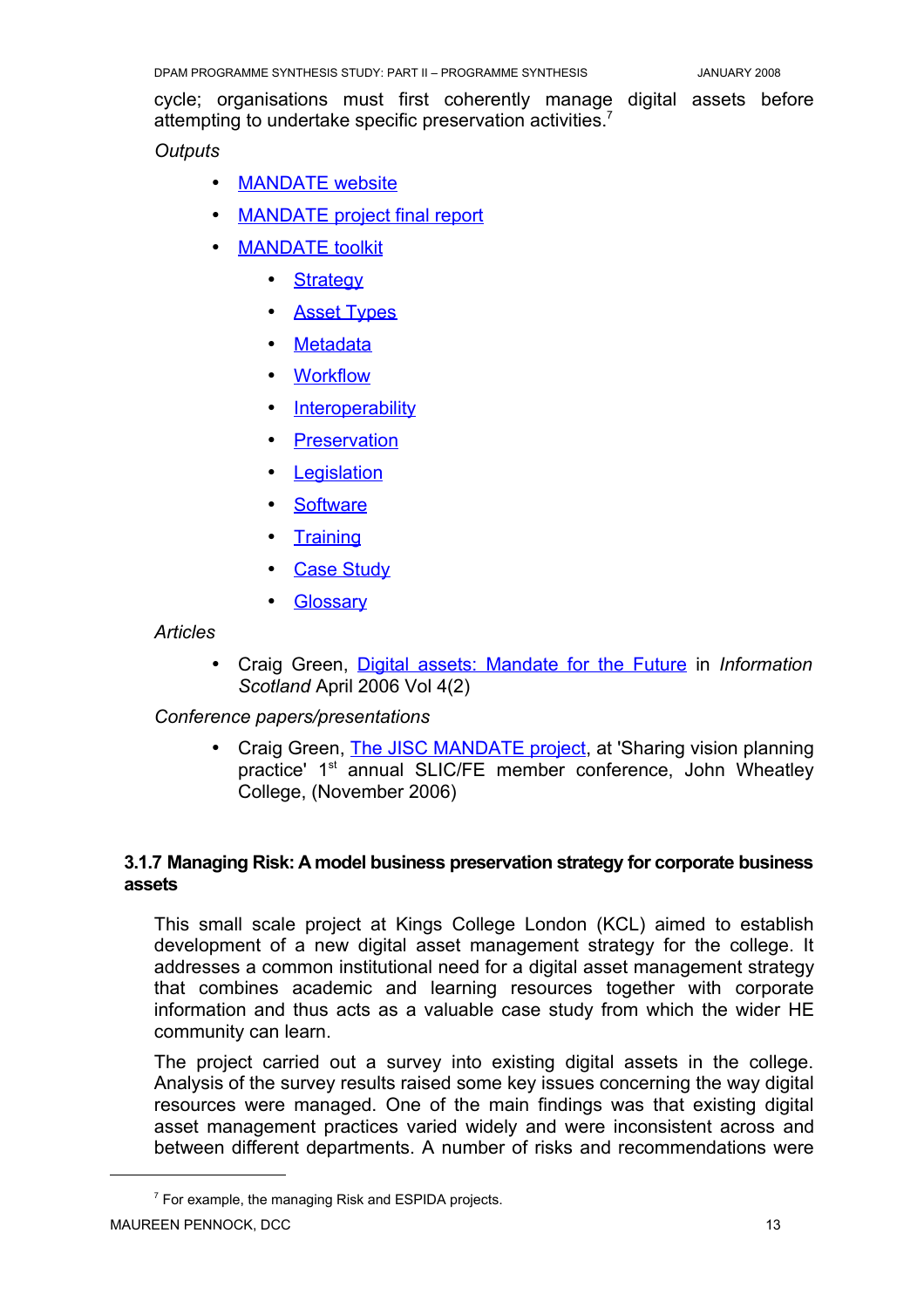identified that were relevant at every stage across the life cycle. This led to development of a broader and college-wide work programme and strategy to maximise the long-term value of digital assets and minimise the associated risks. A College-wide Digital Assets Working Party (DAWP) was set up shortly after the report was issued to to take the project's findings forwards and work towards a coherent strategy for the management of corporate digital assetsthat would effectively balance and manage risks.

Outcomes and findings of the case study are detailed in the project final report, although the survey findings and analysis are for internal, college use only.

*Outputs*

- Managing Risk: final report
	- Guide to Digital Preservation a briefing paper published within the final report and issued to KCL staff alongside survey results

*Events*

• **Managing Risk Conference - Challenges of the e-environment for records managers and archivists in Higher Education**, London, July 20<sup>th</sup> 2006.

*Articles*

• 'Managing Risk Conference: an event report', RMS Bulletin issue 134 October 2006 p.36

*Posters*

• Managing Risk, JISC Joint programmes meeting (July 2005)

#### <span id="page-17-0"></span>**3.1.8 MAT: METS Awareness Training**

The METS Awareness Training project aimed to raise awareness in the UK HE community of the METS ("Metadata Encoding and Transmission") standard that was devised to act as a generic container for all metadata associated with objects in a digital library environment. This was to kick-start a critical mass of METS-based projects within the UK, so ensuring that UK institutions are fully standards-based in their digital object management. Based at the University of Oxford, the project adapted and expanded existing internal METS training materials and used these in a series of six training events that:

- Raised general awareness of METS and other closely related emerging standards both within the DPAM programme and among the wider community served by JISC;
- Provided attendees with sufficient information to assess how METS and related standards might contribute to their institutions' current and planned digital preservation and asset management activities
- Enabled attendees to find out more about METS for themselves and to prepare them for the METS tutorial workshops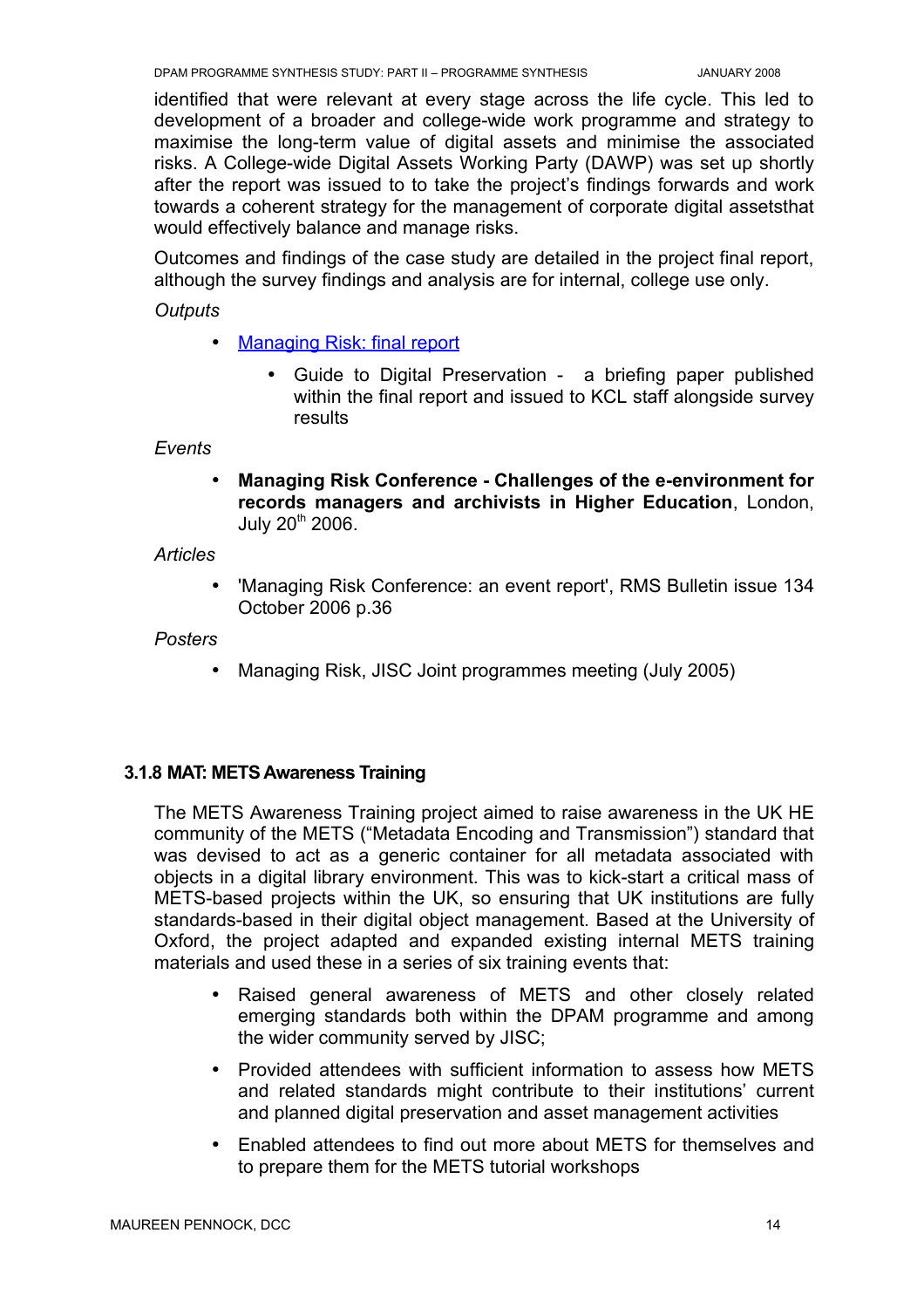Six non-technical events were held at locations around the UK. All course materials are freely available from the project website.

Seminars were run in the following locations:

i.National Library of Wales, Aberystwyth (25<sup>th</sup> October 2005)

ii.Open University, Milton Keynes (25<sup>th</sup> January 2006)

iii.Leeds University  $(7<sup>th</sup>$  April 2006)

iv.British Library, Boston Spa (18<sup>th</sup> September 2006)

v.Oxford Digital Library, Oxford (25<sup>th</sup> September 2006)

vi.Edinburgh University (3rd November 2006)

Seminars used the training materials developed for the project combined with interactive breakout sessions to deepen their understanding of METS and its application.

The main conclusion reached at the end of the project was that further training at a more technical level is needed, as is more support for implementers of the standard (including METS software tools). This may be achieved by greater institutional support, possibly through a central agency.

*Outputs*

- [MAT project](http://www.odl.ox.ac.uk/projects/projects_mets.htm) website
- MAT project final report
- MAT project training materials:
	- Introduction to METS (ppt)
	- Putting together a [METS profile](http://www.odl.ox.ac.uk/projects/docs/mets-standards.ppt) (ppt)
	- METS and learning objects (ppt)
	- Case [studies](http://www.odl.ox.ac.uk/projects/docs/case-study-results.ppt) (ppt)
		- METS in the Oxford Digital Library: A Case Study (ppt)
		- Case study 1: A slide [collection](http://www.odl.ox.ac.uk/projects/casestudy/casestudy1.doc) (doc)
		- Case study 2: [A collection](http://www.odl.ox.ac.uk/projects/casestudy/casestudy2.doc) of online books (doc)
		- Case study 3: [A collection](http://www.odl.ox.ac.uk/projects/casestudy/casestudy3.doc) of online texts (doc)
		- Case study 4: [A collection](http://www.odl.ox.ac.uk/projects/casestudy/casestudy4.doc) of videos (doc)
	- Where next? (ppt)

#### <span id="page-18-0"></span>**3.1.9 PARADIGM: Personal ARchives Accessible in Digital Media**

PARADIGM explored how archivists might select, acquire, process, store, preserve and provide access to the digital archives of private individuals for future users. Library institutions at the Universities of Oxford and Manchester developed a best practice template and guidelines on issues relating to archiving and preservation of such papers, based in part on practical experiences gained during in the project in accessioning and ingesting digital private papers from contemporary British politicians into digital repositories.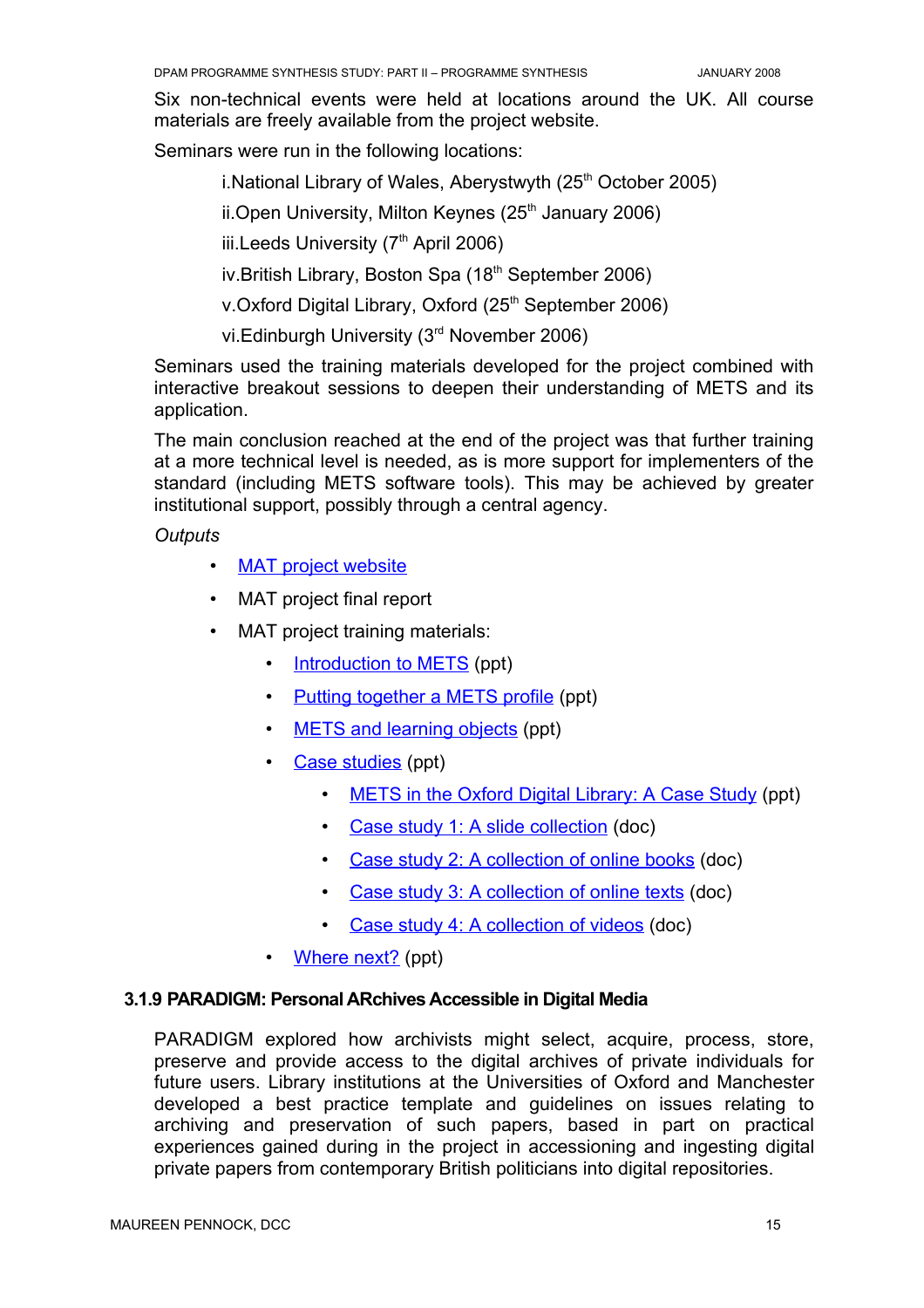Taking a life cycle and curatorial approach to the management and preservation of digital private papers, the project explored issues relating to all stages including creation, accession, ingest, metadata, storage and technical storage systems, access, and re-use. Technical, legal (including Freedom of Information, Data Protection, and IPR), cultural and organisational aspects were covered throughout the exploration, as was the role for standards such as OAIS and METS. The benefits and place of collaborative approaches to this broad challenge were investigated, particularly in light of the increasing number and outputs from international research and preservation initiatives (including work by a wide range of national archival institutions from around the globe). In light of global and potentially overlapping efforts in developing storage in different sectors (e.g. institutional and archival repositories), the project efforts towards harmonising traditional archival processed with digital object management processes have particularly wide reaching applicability in terms of improved communication and less duplication of effort across different sectors.

The project is still underway. Expected outcomes and outputs include:

- A template for ensuring long-term access for institutional holdings of digital personal papers
- Best-practice guidelines in the form of a [workbook](http://www.paradigm.ac.uk/workbook/index.html) on issues relating to the archiving of personal papers in digital form, made available in sections as they are completed
- Strengthened local institutional capacity for digital preservation
- Developed templates for institutional policies for collection development, retention, and disposal
- Practical test of digital repository software **[DSpace](http://dspace.org/index.html)** and [Fedora](http://www.fedora.info/) and related tools
- Investigation and report on the potential of the [Archives](http://www.archiveshub.ac.uk/) Hub as a provider of distributed access to digital content preserved by the project

The Workbook is a significant and major output of the project, Aimed at organisations of any type that care for the personal archives of politicians, scientists, writers, journalists, academics or of other individuals, it covers all aspects of the digital life cycle.

#### *Outputs*

- PARADIGM project website
- PARADIGM project final report
- PARADIGM workbook on Digital Private Papers (2005 2007)

#### *Conference papers/presentations*

- Susan Thomas, [Experiences](http://archives.li.man.ac.uk/glam/st160307.pdf) with Personal Digital Archives, GLAM Meeting, Cambridge,16 March 2007.
- Susan Thomas, Making Links with [Potential](http://www.dcc.ac.uk/events/archives-2006/thomas-200611.pdf) Donors, DCC Workshop on Pre- and Post-ingest Activity for Digital Archival Collections, Foresight Centre, Liverpool, 30 November 2006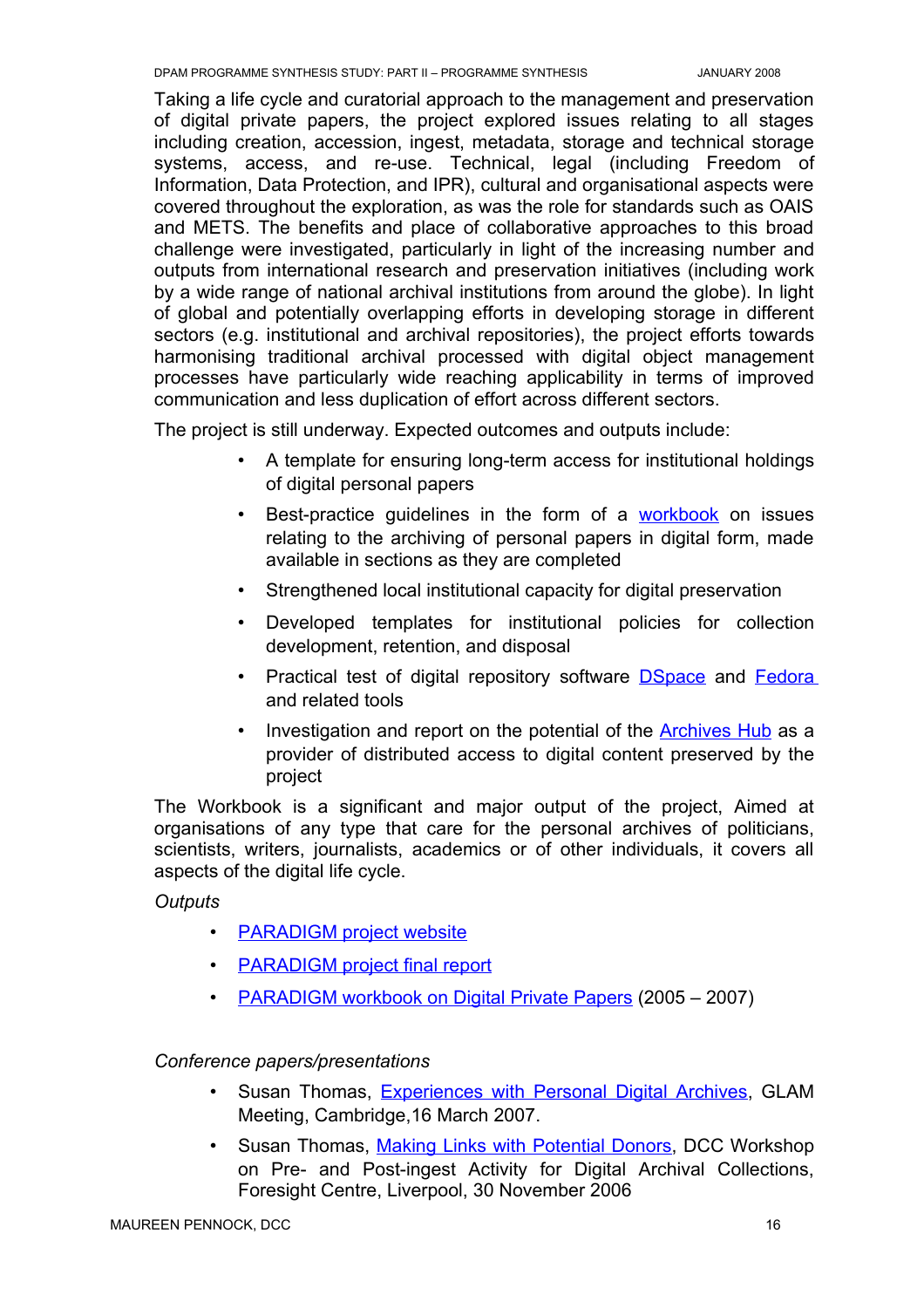- Susan Thomas, Practical [Experiences](http://www.paradigm.ac.uk/projectdocs/papers/20061116dataexchangegroup.pdf) with Personal Digital Archives: the [Paradigm](http://www.paradigm.ac.uk/projectdocs/papers/20061116dataexchangegroup.pdf) Project, General Meeting of the Data Standards Group of the Society of Archivists, British Library, London, 16 November 2006
- Susan Thomas, Working with [Personal](http://www.paradigm.ac.uk/projectdocs/papers/200610mssmatter.pdf) Digital Archives, Manuscripts Matter, British Library, London, 18-19th October 2006
- Susan Thomas, [Paradigm:](http://www.paradigm.ac.uk/projectdocs/papers/200610wellcome.pdf) an Overview of the Project, Wellcome Library, London, 10 October 2006
- Susan Thomas, [Paradigm:](http://www.paradigm.ac.uk/projectdocs/papers/200609oxrep.pdf) an Overview of the Project, Repository Research and Implementation Workshop, Oxford, 28-29 September 2006
- Janette Martin, The [Paradigm](http://www.paradigm.ac.uk/projectdocs/papers/200607kcl.pdf) Project: Practical Lessons, *Challenges of the e-environment for HE records managers & archivists* Kings College, London, 20th July 2006
- Renhart Gittens, [Paradigm project,](http://www.paradigm.ac.uk/projectdocs/papers/hull-final.pdf) Fedora UK & Ireland User Group -Inaugural meeting, 9 May 2006
- Renhart Gittens, [Paradigm](http://www.paradigm.ac.uk/projectdocs/papers/karlsruhe-final.pdf) project, Fedora Content Model Workshop, 4 May 2006
- Susan Thomas, **Barriers to [re-using](http://www.paradigm.ac.uk/projectdocs/papers/dcc-email-final.pdf) email over time**, DCC Workshop - E-mail Curation: Practical Approaches for Long-term Preservation and Access, 25 April 2006
- Janette Martin, The [Paradigm](http://www.paradigm.ac.uk/projectdocs/papers/200509ialhi.pdf) Project, *IALHI Conference*, 7 September 2005
- Janette Martin, The [Paradigm](http://www.paradigm.ac.uk/projectdocs/papers/200507archiveshub.pdf) Project, *To Boldly Go. Exploring New Archival Frontiers*, Archives Hub day conference, 13 July 2005
- Janette Martin and Susan Thomas 'Comment conserver les archives électroniques des hommes politiques? Les ambitions du projet britannique Paradigm' , *Matériaux pour l'histoire de notre temps*, no. 79, Juillet-Septembre 2005, pp. 99- 101.
- Susan Thomas, 'Writing a [Workbook](http://www.dlib.org/dlib/may05/05inbrief.html) for Archivists and Curators of Digital Private Papers, the [Paradigm](http://www.dlib.org/dlib/may05/05inbrief.html) Project', *D-Lib Magazine*, vol. II, no. 5, May 2005

#### *Posters*

- Susan Thomas, **[Paradigm](http://www.paradigm.ac.uk/projectdocs/papers/paradigm-poster-jisc2005.pdf) poster** JISC Joint Programme Meeting, Homerton College, Cambridge, 7-8 July 2005
- Susan Thomas, [Paradigm](http://www.paradigm.ac.uk/projectdocs/papers/2006-jisc-ndiipp-washingtondc.pdf) project, poster presented at the Joint NDIIP/JISC Digital Preservation Workshop, Washington DC, 8 May 2006

#### *Articles*

• Susan Thomas, [Featured](http://www.dpconline.org/graphics/join/paradigm.html) project - interview with the Digital [Preservation](http://www.dpconline.org/graphics/join/paradigm.html) Coalition, 20 September 2006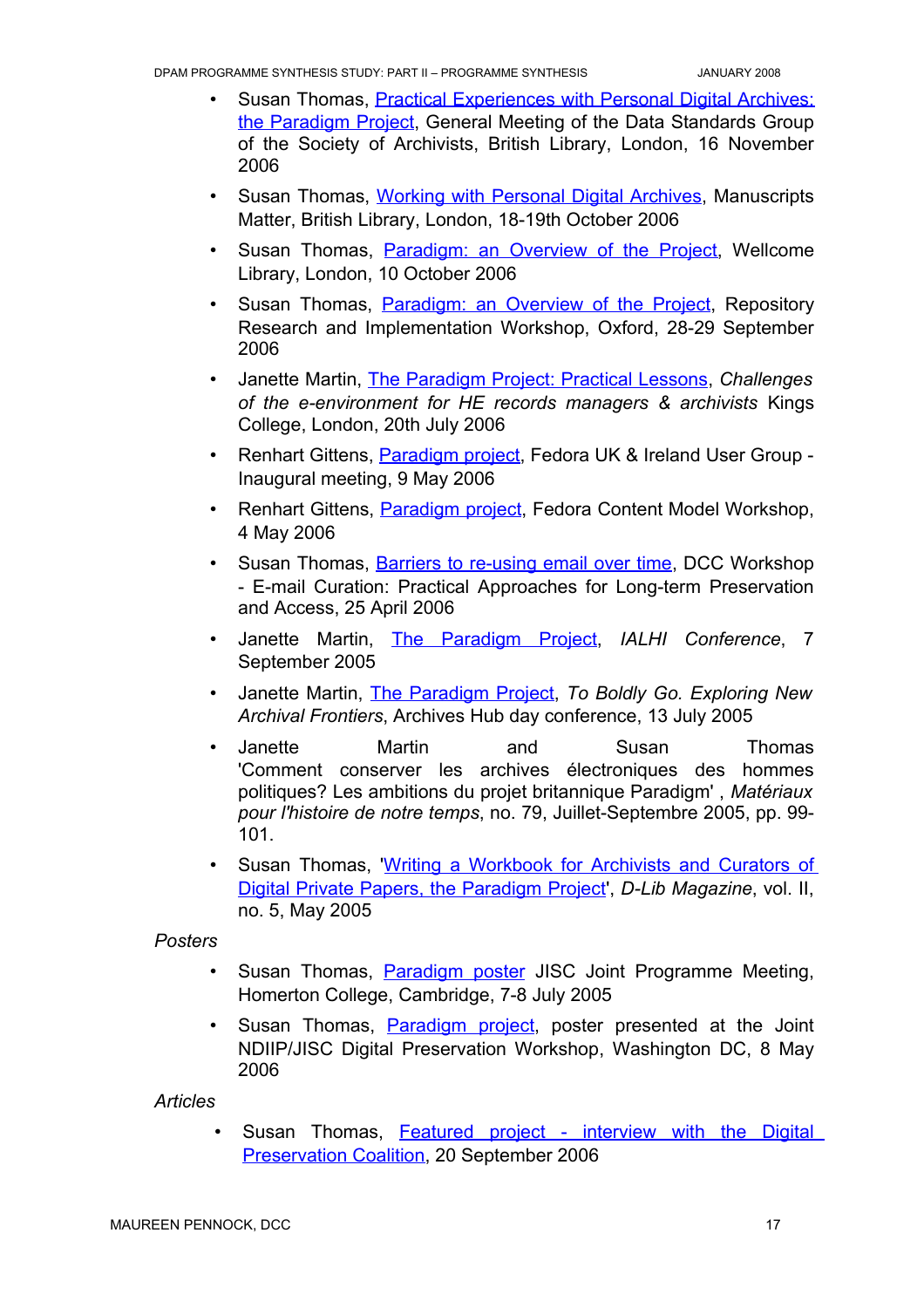- Susan Thomas, Paradigm: hands-on curation and [preservation](http://www.nationalarchives.gov.uk/documents/summer2006.pdf) of [born-digital](http://www.nationalarchives.gov.uk/documents/summer2006.pdf) personal archives pp32 – 36, the National Archives' Recordkeeping magazine, Summer 2006
- Susan Thomas and Janette Martin, Using the [papers](http://www.paradigm.ac.uk/projectdocs/papers/paradigm-preprint.pdf) of [contemporary](http://www.paradigm.ac.uk/projectdocs/papers/paradigm-preprint.pdf) British politicians as a testbed for the preservation of digital [personal](http://www.paradigm.ac.uk/projectdocs/papers/paradigm-preprint.pdf) archives, *Journal of the Society of Archivists*, 2006

#### **3.1.10 PRESERV: PReservation Eprint SERVices**

<span id="page-21-0"></span>The PRESERV project investigated long-term preservation for institutional repositories (IRs), by identifying preservation services in conjunction with specialists such as national libraries and archives, and building support for services into popular repository software, in this case EPrints. Led by the University of Southampton in conjunction with the National Archives, the British Library and Oxford University, the project developed a pilot and shared Web accessible preservation-based service and supporting technologies.

The main deliverable of the project is the ROAR-PRONOM service. This links PRONOM-DROID, a web-based service from the National Archives for file format identification, with the Eprints Registry of Open Access Repositories (ROAR) via an Open Archives Initiative (OAI) harvesting service. [8](#page-21-1) This provides institutions with a so-called 'PRESERV profile' – an assessment of all formats currently held in their institutional repository. This is a first step towards development and implementation of preservation action and a technology watch service. The project also contributed to development of the widely deployed Eprints repository software, producing:

- 1. a new history module for the EPrints repository software that records metadata describing changes or actions performed on an object (contributing to an ability to verify an object's authenticity or integrity);
- 2. application programmes to package and disseminate data for delivery to an external service using either METS or the MPEG-21 DIDL standard;
- 3. a rights declaration, allowing preservation services to be undertaken upon the content deposited in a repository.

Further outputs included: a survey of repository preservation policies, which although time-specific is a revealing insight into contemporary IR approaches to preservation; a subset of the PREMIS metadata data dictionary that is tailored specifically towards the preservation requirements of IRs; and an extended model of potential preservation services, some of which may be addressed in the project follow-up, PRESERV2.<sup>[9](#page-21-2)</sup>

*Outputs*

<span id="page-21-1"></span><sup>&</sup>lt;sup>8</sup> PRONOM is an online registry of technical information -<http://www.nationalarchives.gov.uk/pronom/>. DROID (Digital Record Object Identification) is a software tool developed by The National Archives to perform automated batch identification of file formats -

<http://droid.sourceforge.net/wiki/index.php/Documentation> . The EPrints ROAR service is available at [http://roar.eprints.org/.](http://roar.eprints.org/) More information about OAI can be found at <http://www.openarchives.org/>.

<span id="page-21-2"></span>PRESERV 2 project proposal: [http://preserv.eprints.org/JISC-formal/preserv2-proposal-final-public.pdf.](http://preserv.eprints.org/JISC-formal/preserv2-proposal-final-public.pdf)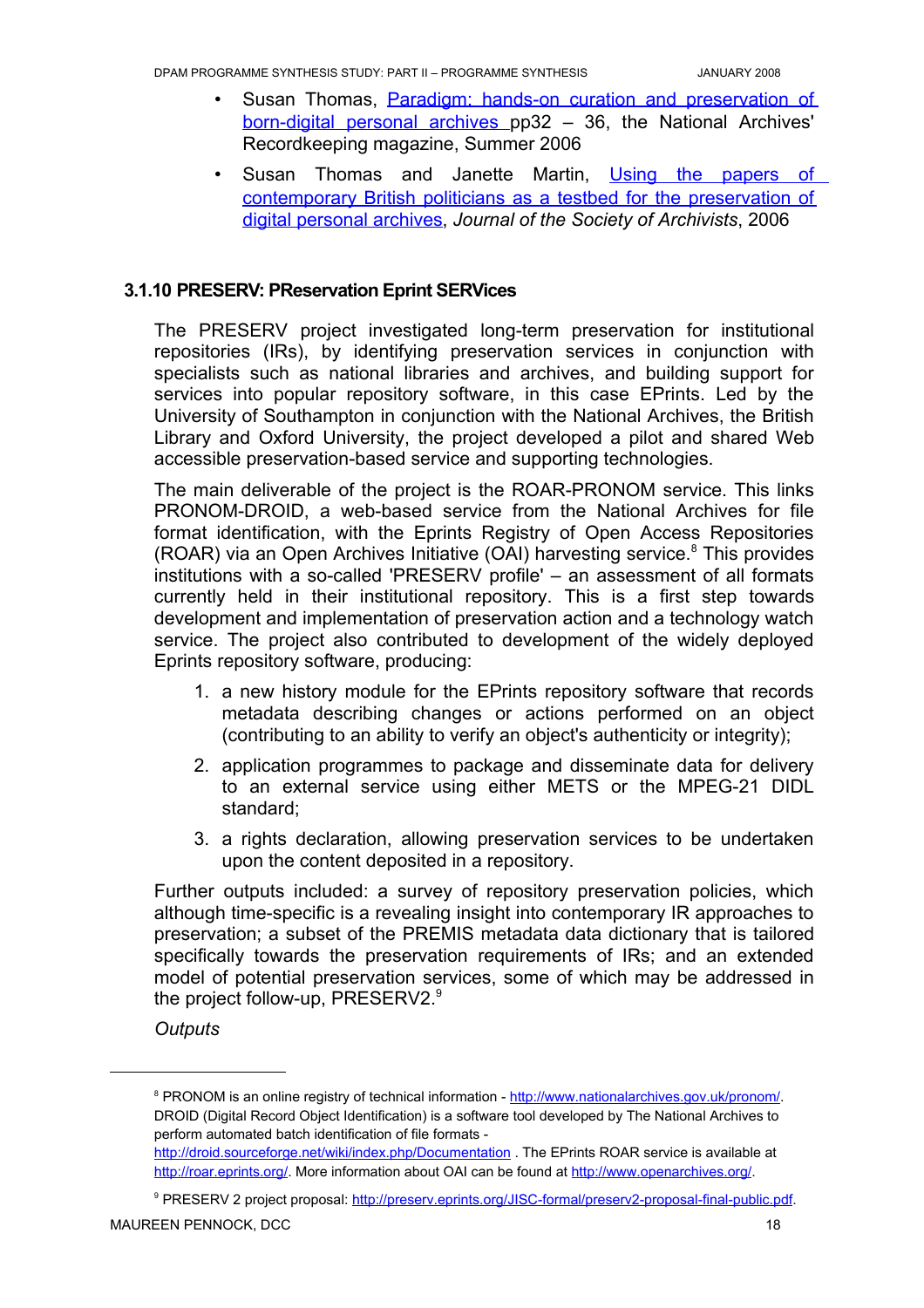- **PRESERV** project website
	- **PRESERV** project final report
- PRONOM-ROAR web based profiling service
- Preservation support in EPrints 3
	- History module
	- METS and DIDL export plug-ins
	- Creative Commons licensing with preservation rights declaration
- Preservation Metadata for Institutional [Repositories:](http://preserv.eprints.org/papers/presmeta/presmeta-paper.html ) Applying **PREMIS**
- Survey of [repository preservation](http://preserv.eprints.org/papers/survey/survey-results.html) policy and activity
- Digital [preservation](http://preserv.eprints.org/Preserv-bibliography.html) bibliography

#### *Conference papers/presentations*

- **Towards Informed [Preservation](http://www.dcc.ac.uk/events/dcc-2006/programme/presentations/hey-et-al.ppt) Choices for Institutional Repositories** 2nd International Digital Curation Conference, Digital Data Curation in Practice, Glasgow (November 2006)
- IRs: towards [preservation](http://preserv.eprints.org/talks/hitchcock-jiscnew-251006.ppt) services JISC Repositories & Preservation Programme, New Projects Briefing, London (October 2006)
- R epository models and policies for [preservation](http://www.dpconline.org/docs/events/06briefdigrephitchcock.pdf) *DPC Briefing Day, Policies for Digital Repositories: models and approaches*, London, UK (July 2006)
- Preservation for Institutional [Repositories:](http://preserv.eprints.org/papers/PV05/pv05-preserv-hitchcock.doc) practical and invisible. *Ensuring Long-term Preservation and Adding Value to Scientific and Technical data (PV 2005)*, Edinburgh, UK (November 2005)
- Preservation for IRs *EPrints training course*, Southampton, UK (September 2005)
- C apturing [preservation](http://preserv.eprints.org/talks/hitchcock-dcccambridge060705.ppt) metadata from institutional repositories *DCC Workshop on the Long-term Curation within Digital Repositories*, Cambridge, UK (July 2005)
- PRESERV: a JISC 4/04 project (PPT slides). Pre-project report at *TARDis Project Review Meeting*, Southampton, UK (September 2004)

#### *Posters*

- Simple [Preservation](http://preserv.eprints.org/talks/preserv-or07.ppt) Services towards Proactive Support for the [Institutional](http://preserv.eprints.org/talks/preserv-or07.ppt) Repository Manager 2nd International Conference on Open Repositories, San Antonio, TX (Jan 2007)
- PR ESERV: [preservation](http://preserv.eprints.org/talks/preserv-jiscndiipp-v1-2.ppt) services for institutional repositories *Joint US-UK (NDIIPP-JISC) Digital Preservation Workshop*, Washington, DC (May 2006)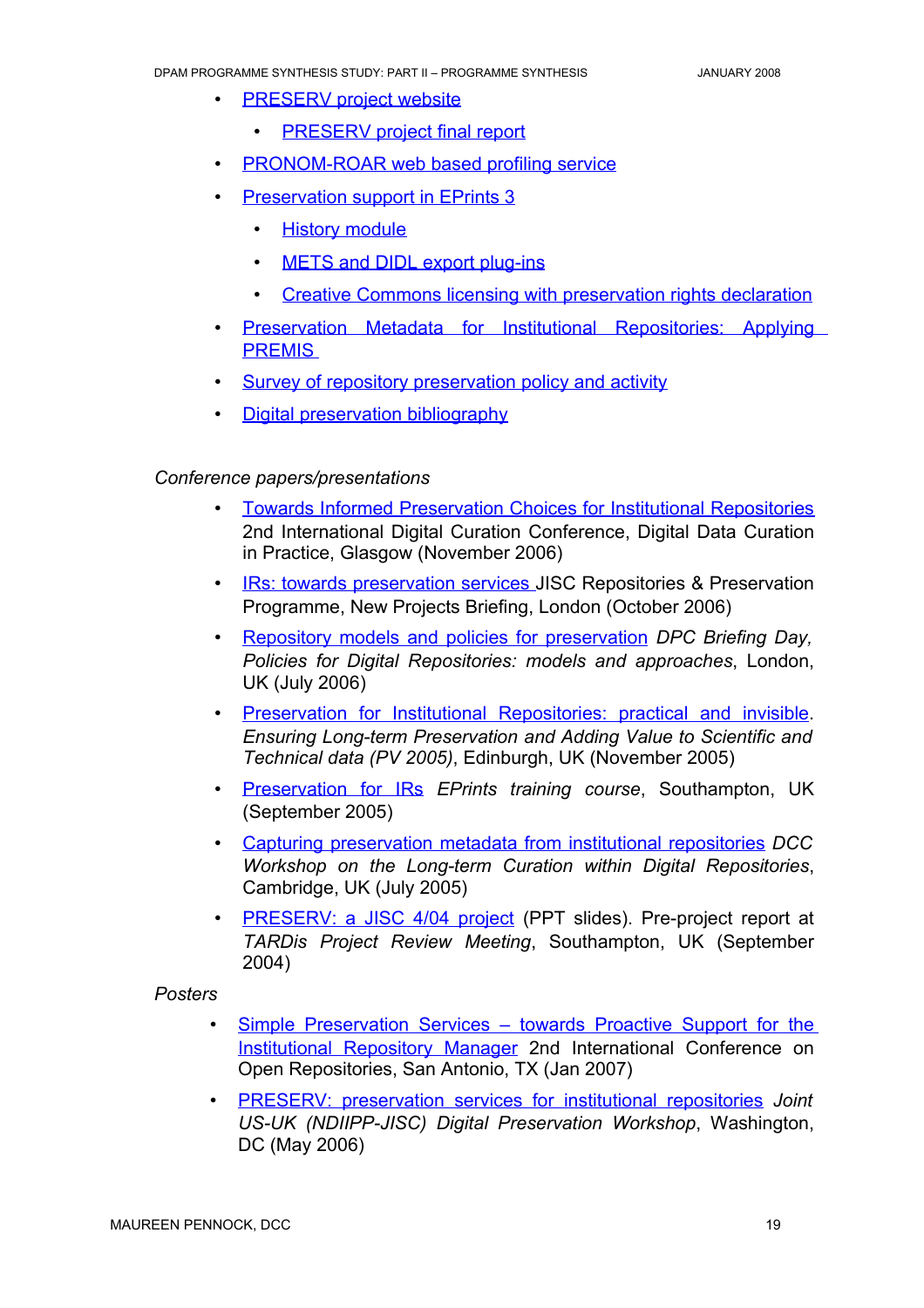DPAM PROGRAMME SYNTHESIS STUDY: PART II – PROGRAMME SYNTHESIS JANUARY 2008

- PRESERV: Investigating and developing [infrastructural](http://eprints.soton.ac.uk/18773/) digital [preservation](http://eprints.soton.ac.uk/18773/) services for institutional repositories *1st International Digital Curation Conference*, Bath, UK (September 2005)
- Digital preservation for Institutional [Repositories:](http://eprints.soton.ac.uk/18167/) building on a [collaborative](http://eprints.soton.ac.uk/18167/) approach *9th European Conference on Research and Advanced Technology for Digital Libraries (ECDL 2005)*, Vienna, Austria (September 2005)
- Enabling Long-term Open Access to Materials in [Institutional](http://eprints.soton.ac.uk/16281/) [Repositories](http://eprints.soton.ac.uk/16281/) (IRs) *JISC Joint Programmes Meeting*, Cambridge, UK (July 2005)

#### *Articles/Videos*

- Hitchcock, Steve, Tim Brody, Jessie M.N. Hey and Leslie Carr, Digital [Preservation](http://preserv.eprints.org/papers/models/models-paper.html) Service Provider Models for Institutional [Repositories:](http://preserv.eprints.org/papers/models/models-paper.html) towards distributed services. *D-Lib Magazine*, May/June 2007.
- Presery Us! The story of the Presery project by the people behind it May 2007
- Hitchcock, Steve, Hold It, Hold It ... Start Again: The Perils of [Project](http://dev.ariadne.ac.uk/issue51/hitchcock/) Video [Production.](http://dev.ariadne.ac.uk/issue51/hitchcock/) *Ariadne*, No. 51, (April 2007)
- Steve Hitchcock, Featured project: [PRESERV](http://www.dpconline.org/graphics/join/preserv.html) project interview with the [DPC,](http://www.dpconline.org/graphics/join/preserv.html) June 2006

#### **3.1.11 SHERPA DP: SHERPA Digital Preservation**

<span id="page-23-0"></span>The SHERPA DP project was led by the UK Arts and Humanities Data Service (AHDS), a well established centre of practical expertise in digital preservation, in conjunction with the SHERPA programme at the University of Nottingham, a centre of expertise and advice on institutional repository knowledge and advice. It aimed to create a collaborative and shared preservation environment for institutions participating in the SHERPA network of institutional repositories by utilising a preservation repository established within the AHDS. This removed the 'burden' and cost of adding preservation services to each IR in the network and provided a combi-environment that fully addressed all the requirements of the different phases within the life-cycle of digital information.

The project aimed to:

- Use the OAIS reference model to develop a persistent preservation environment for the SHERPA consortium, assigning rights and responsibilities and establishing protocols and work flow processes that will ensure the long-term preservation of the repository content.
- Explore the use of METS as the framework for packaging and transferring metadata held within the institutional repositories, including the preservation metadata created by the preservation service.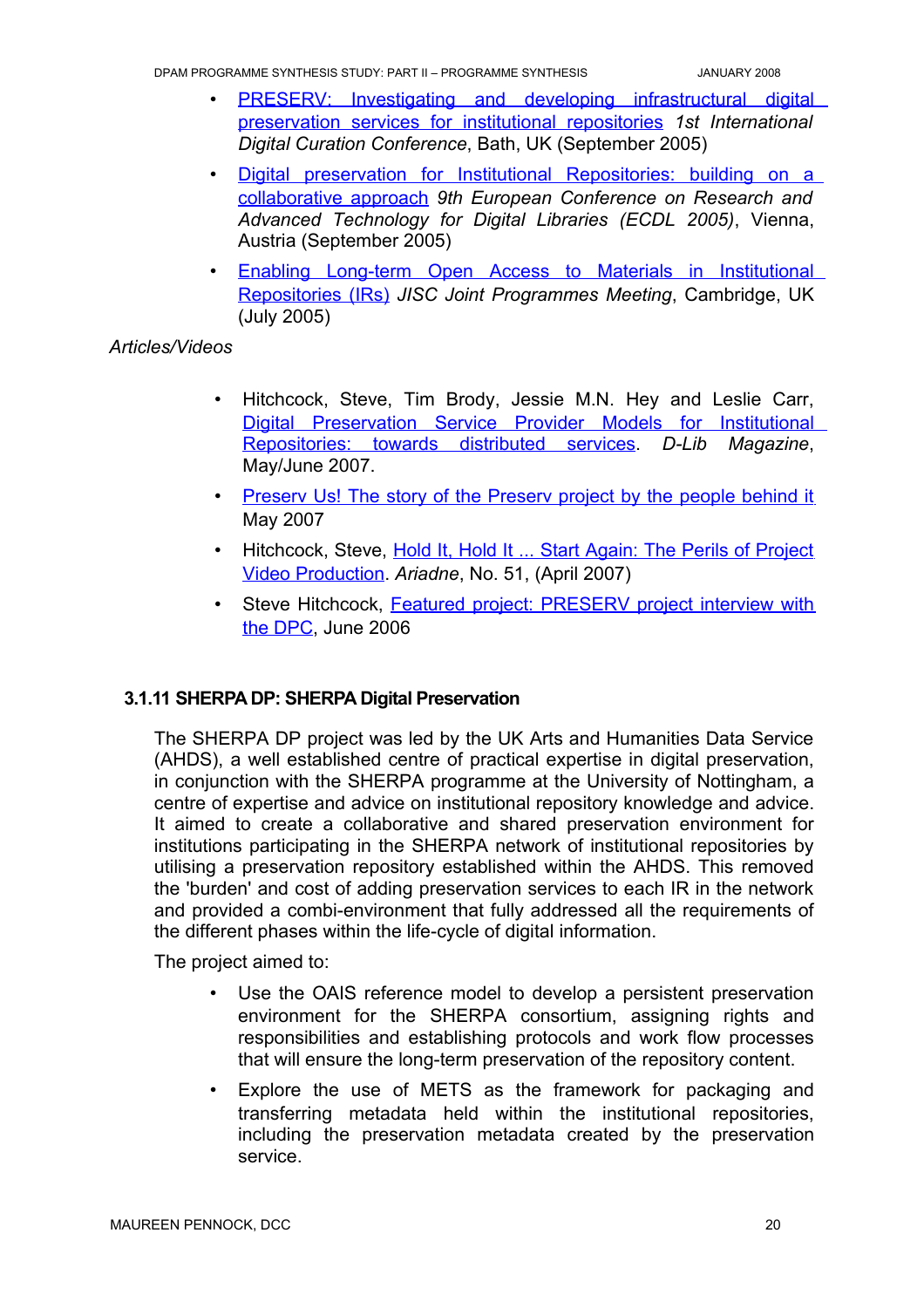- Establish a coordinated set of protocols and software to be implemented as a working preservation service for a group of institutional repositories.
- Explore the use of open source software and tools to add functionality to and extend the storage layer of repository software applications.
- Draw together the experience gained into a practical user guide to implementing this type of preservation environment.

The project has yet to deliver its final deliverables and report.

#### *Outputs*

- SHERPA DP website
- Requirements for a disaggregated service
- SHERPA DP OAIS report: An OAIS [compliant](http://www.sherpadp.org.uk/documents/sherpa-dp-oais-report.pdf) model for [disaggregated](http://www.sherpadp.org.uk/documents/sherpa-dp-oais-report.pdf) services
- SHERPA DP Digital Preservation Handbook
- SHERPA DP final report

*Conference presentations/papers*

- Gareth Knight, A problem [shared...](http://www.sherpadp.org.uk/presentations/dcc_presentation2006.pdf) DCC 2<sup>nd</sup> Annual Conference (November 2006)
- Gareth Knight, Preservation in Institutional Repositories: Preliminary conclusions, JISC New Projects workshop on 25<sup>th</sup> October 2006.
- Andrew Wilson, **[Sherpa-DP](http://www.sherpadp.org.uk/presentations/dpc_march2006.pdf) and OAIS** Digital Preservation Coalition event (April 2006)
- Gareth Knight, A Shared [Preservation](http://www.sherpadp.org.uk/presentations/jisc_programme_2005.pdf) Model for Institutional **[Repositories](http://www.sherpadp.org.uk/presentations/jisc_programme_2005.pdf)** JISC Joint Programmes Meeting (July 2005)
- Gareth Knight, A [disaggregated](http://www.sherpadp.org.uk/presentations/delos_presentation2005.pdf) model for the preservation of e-prints Digital Repositories: Interoperability and Common Services workshop in Heraklion, Crete (May 2005)
- Sheila Anderson, Stephen Pinfield [Preserving](http://www.sherpadp.org.uk/presentations/preserving-e-prints.ppt) E-Prints: Scaling the [Preservation](http://www.sherpadp.org.uk/presentations/preserving-e-prints.ppt) Mountain (January 2005)

*Posters*

• Sherpa DP poster 1st Annual Digital curation conference (September 2005)

*Articles*

• Andrew Wilson Featured Project: [SHERPA](http://www.dpconline.org/graphics/join/sherpa.html) DP interview with the [DPC](http://www.dpconline.org/graphics/join/sherpa.html) (January 2006)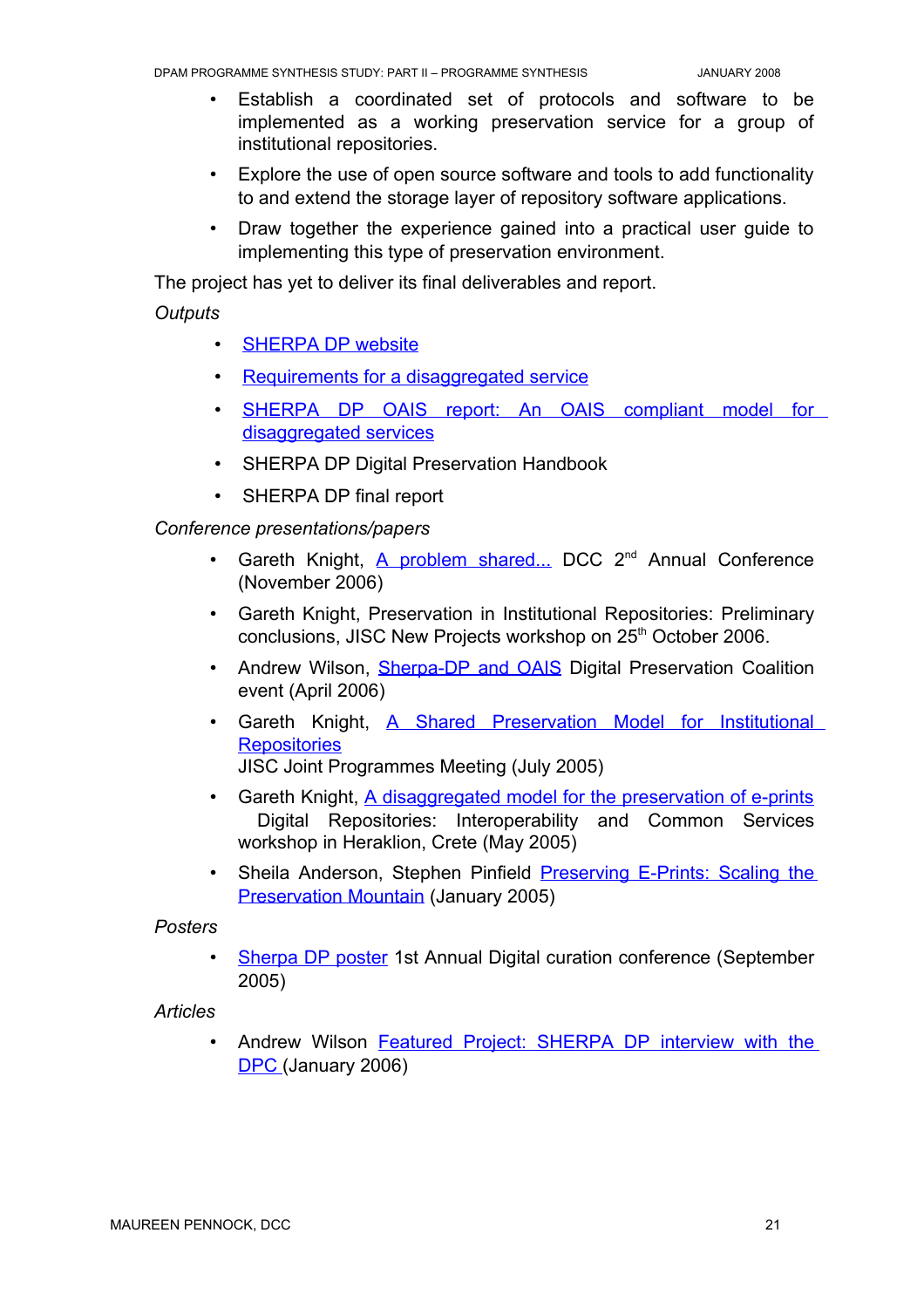## <span id="page-25-1"></span>**4 Strand overviews**

#### <span id="page-25-0"></span>**4.1.1 Institutional Management Support and Collaboration**

Seven projects were funded to address institutional management support and collaboration for digital preservation and digital asset management in institutions:

- Digital [Preservation](http://www.ulcc.ac.uk/dptp/) Training Programme (DPTP). Led by the University of London Computing centre in conjunction with the UK Digital Preservation Coalition (DPC) and Cornell University in the US, this project developed and delivered week-long residential modular training programmes that explored key issues in digital preservation and examined the need for policies, planning, standards and strategies in digital preservation.
- Life cycle [Information](http://www.ucl.ac.uk/ls/life/) for E-literature (LIFE). University College London (UCL) Library Services and the British Library (BL) examined the life cycles of key digital collections at UCL and established the individual stages in the cycle. These stages were then costed to show the full financial commitment of collecting digital materials over the long term. A particularly commendable output of this project was the formulae and unique digital preservation equation to cost digital preservation activity within the life cycle model.
- Managing Digital Assets in Tertiary Education [\(MANDATE\).](http://www.jwheatley.ac.uk/mandate/) John Wheatley FE college in Glasgow developed a management toolkit to support the implementation of digital asset management and preservation activities, notably digital learning support objects and official college records, within an FE context. The toolkit walks users through the main issues to consider in the development of a digital asset management system, from both a technological and a 'human' perspective, and is supported by case study examples of implementation of the toolkit at John Wheatley College.
- Managing Risk: a Model Business [Preservation](http://www.jisc.ac.uk/whatwedo/programmes/programme_preservation/programme_404/project_managingrisk.aspx) Strategy for [Corporate](http://www.jisc.ac.uk/whatwedo/programmes/programme_preservation/programme_404/project_managingrisk.aspx) Digital Assets. This case study project at Kings College London (KCL) explored digital asset management practices across a number of distributed sites at KCL, identified risks arising from these practices, and made recommendations to improve practices across the entire data life cycle.
- METS [Awareness](http://www.odl.ox.ac.uk/projects/projects_mets.htm) Training (MAT). Led by Oxford Digital Library, the MAT project ran a series of training events to raise awareness in the UK higher education community of the METS (Metadata Encoding and Transmission) standard for digital object storage within a library environment.
- **Personal Archives Accessible in Digital Media [\(PARADIGM\)](http://www.paradigm.ac.uk/).** Research libraries at the University of Oxford and the University of Manchester collaborated on the PARADGM project to explore issues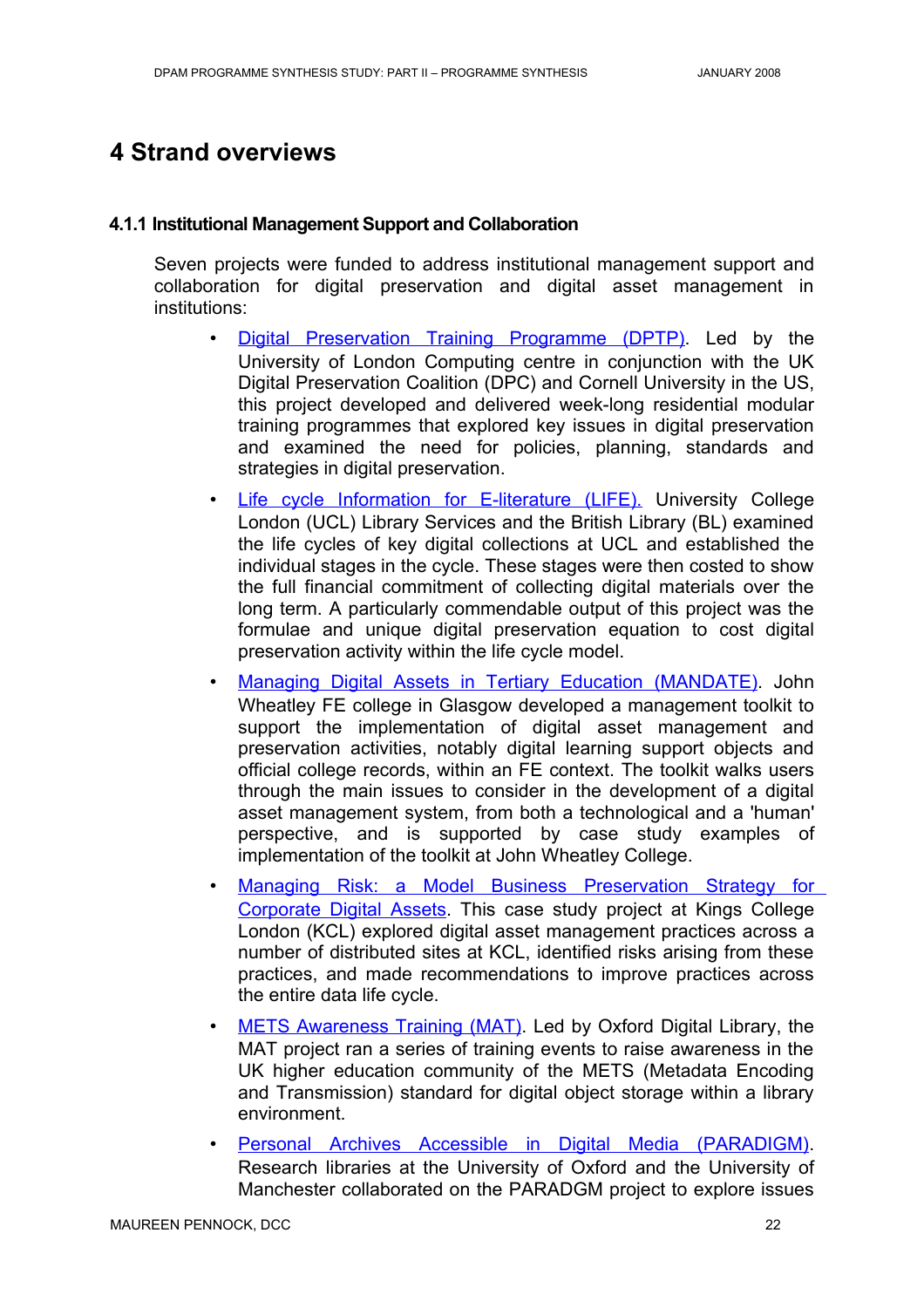and develop a workbook with best practice guidelines on managing and preserving private digital papers, based on practical investigation of private papers from politicians.

• [An Effective](http://www.gla.ac.uk/espida/) Strategic model for the Preservation & disposal of Institutional Digital Assets (ESPIDA)[. B](http://www.ulcc.ac.uk/dptp/)ased at the University of Glasgow, ESPIDA developed a model to help make business cases for funding to enable management of intangible assets, including digital objects.

Projects commonly addressed three main areas: training, costs & business models, and case studies.

#### *4.1.1.1 Training*

<span id="page-26-0"></span>Training has been a significant component of this element of the programme, with two projects (MAT and DPTP) focusing exclusively on development and provision of training for key aspects of digital preservation and others (PARADIGM, ESPIDA and MANDATE) providing either localised training or materials that may be used for training purposes.

Training elements:

- Comprehensive digital preservation training
- METS training
- Business case training
- Digital Asset Management System training

**Comprehensive digital preservation:** The DPTP developed a modular training programme with content targeted at all levels of staff from service or project managers to technical and operational staff. DPTP's broader aim was to equip staff with the skills, tools and confidence to be able to embark on a pragmatic and cost-effective digital preservation programme appropriate to their own institutional needs, taking into account the practical reality that any approach to digital preservation is iterative and that no organisation is able to leap instantly into a fully formed digital preservation programme.

Aimed at multiple levels of attendee, the course brought together technical and archival professions to learn the same standards and methods for digital preservation, examining the need for policies, planning, strategies, standards and procedures in digital preservation. DPTP training materials are provided in hard copy to course delegates. The website provides an overview of the contents of the course and each module. More precise information about course and learning materials is available on request from the **DPTP** [project](mailto:dptp-admin@ulcc.ac.uk) [administrator.](mailto:dptp-admin@ulcc.ac.uk)

- D TPT training modules: [introduction](http://www.ulcc.ac.uk/dptp/modules.html)
	- **Access: [overview](http://www.ulcc.ac.uk/dptp/modules/access.html)**
	- **Costs and [Risks Management:](http://www.ulcc.ac.uk/dptp/modules/costs-and-risks-management.html) overview**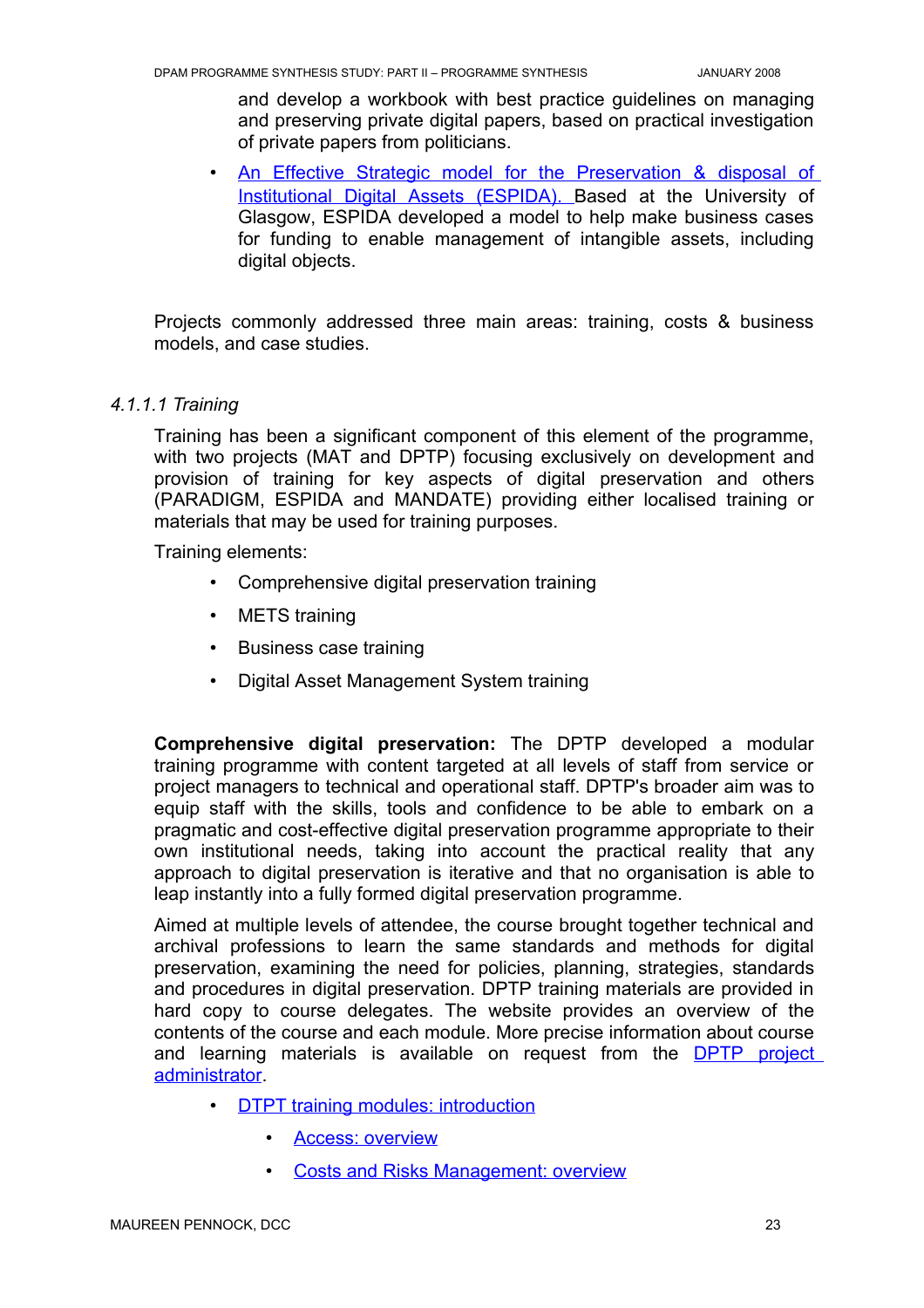- **Digital [Records Management:](http://www.ulcc.ac.uk/dptp/modules/digital-records-management.html) overview**
- File Formats: [overview](http://www.ulcc.ac.uk/dptp/modules/file-formats.html)
- Institutional [Repositories:](http://www.ulcc.ac.uk/dptp/modules/institutional-repositories.html) overview
- Legal Issues: [overview](http://www.ulcc.ac.uk/dptp/modules/legal-issues.html)
- **Living with [Obsolescence:](http://www.ulcc.ac.uk/dptp/modules/living-with-obsolescence.html) overview**
- Metadata: overview
- **OAIS: [overview](http://www.ulcc.ac.uk/dptp/modules/oais.html)**
- Outsourcing: overview
- Preservation Approaches: overview

**METS:** The METS Awareness Training project aimed to raise awareness in the UK higher education community of the METS ("Metadata Encoding and Transmission") standard, which had been devised to act as a generic container for all metadata associated with objects in a digital library environment. MAT Training materials are a mixture of graphic presentations and documentary case studies. All are available from the project website.

• [MAT training](http://www.odl.ox.ac.uk/projects/projects_mets.htm) materials

**Business cases:** The ESPIDA project developed a training exercise to facilitate understanding and implementation of the model. The exercise accompanies the ESPIDA Handbook and offers training in how to use the Handbook. It is envisaged that the training exercise could be used as a first step in understanding the approach before full implementation within organisations or groups wishing to use it.

• ESPIDA training exercise

**Digital Asset Management Systems:** The MANDATE toolkit contains a section on training, highlighting the importance of training for managers approaching digital asset management, including those with responsibility for flexible learning, library services, and quality, and technical managers. In development of the toolkit and in preparation for the development of a digital asset management system at the College, training at conceptual level was provided for both administrative staff and representatives of teaching staff (ILT Champions), based on an early prototype intended to support this purpose and act as a consultation tool. The prototype allowed consultation about interface design and the fit of the system with users' understandings of their role in the digital asset management workflow. The 'Guidance notes for using the asset management prototype' were used to support this training.

• Guidance [notes for using](http://www.jwheatley.ac.uk/mandate/Toolkit/docs/GuidanceNotesForUsingTheAssetManagementPrototype.pdf) the asset management prototype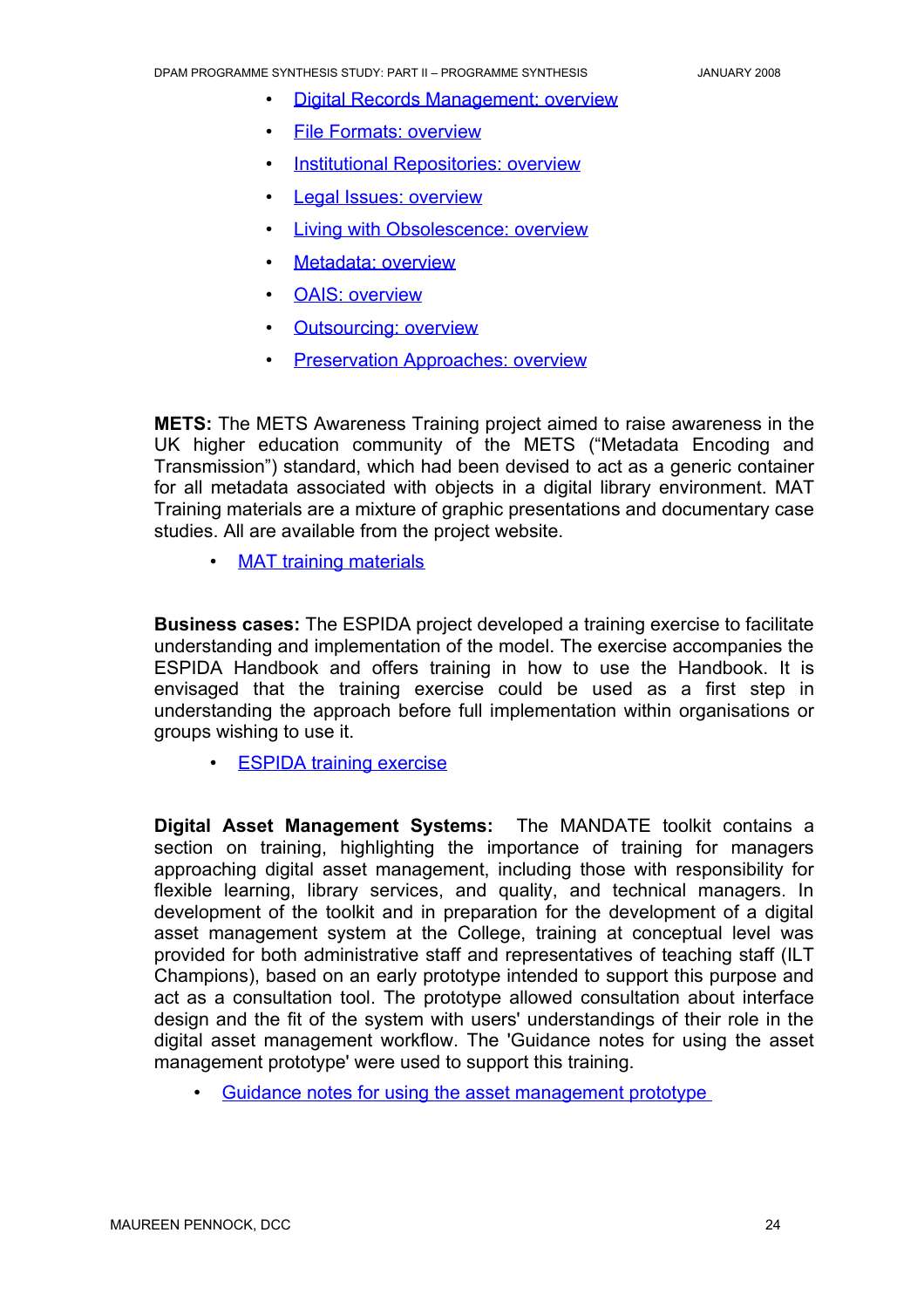#### *4.1.1.2 Costs & Business models*

<span id="page-28-0"></span>Two projects in this strand focussed on cost and business models for preservation and asset management: LIFE and ESPIDA. Most other projects considered cost issues to some extent or another in the course of the project, but none focussed so explicitly on cost and business models as these two.

Preservation and digital asset management is, in every case, wholly reliant upon one thing: money. Projects were united in their findings that preservation should not be considered as an end in itself: it should be considered within the life cycle of digital object management. This is vital for appropriating the necessary finances to ensure that sustainability is a consideration within life cycle management, and to fund preservation activities.

Models:

- Cost model
- Business case model

**Cost model:** The LIFE project developed a methodology to calculate the long term costs and future preservation requirements of digital assets. Though the model has been developed in a digital library setting, there is no reason to believe that elements of the model are not transferable to other contexts. The methodology is life cycle based and scalable (though the extent to which this remains true has not yet been established). The preservation aspect of the model is particularly valuable as most other work on preservation costing has approached the subject in isolation, rather than how it is integrated into overall life cycle management.

• LIFE [project](http://eprints.ucl.ac.uk/archive/00001854/) final report (breakdown of cost model and approach, pp  $9 - 16$ 

**Business case model:** The model that ESPIDA developed can help make business cases for proposals that may not necessarily offer immediate financial benefit to an organisation, but rather bring benefit in more intangible spheres. The ESPIDA approach offers advantages to both decision-makers and project proposers in terms of understanding proposals, ensuring the decision-making process is transparent and based on all relevant information, and allows both sets of stakeholders to communicate effectively, ultimately benefiting the organisation. While it was designed initially to be used within the area of digital resource management, it has potential for far wider application (decision making, performance measurement, change management). It can be used for:

- business cases for projects involving intangible benefits.
- impact of change decisions for comparing a change proposal with the current situation.
- evaluation of proposals providing a 'level playing field' for comparing a range of different proposals.

The model and process is highly complex and the immediate relationship to how it may be used for long term preservation is not necessarily clear. However, descriptive and training materials (including case studies) are provided to facilitate implementation.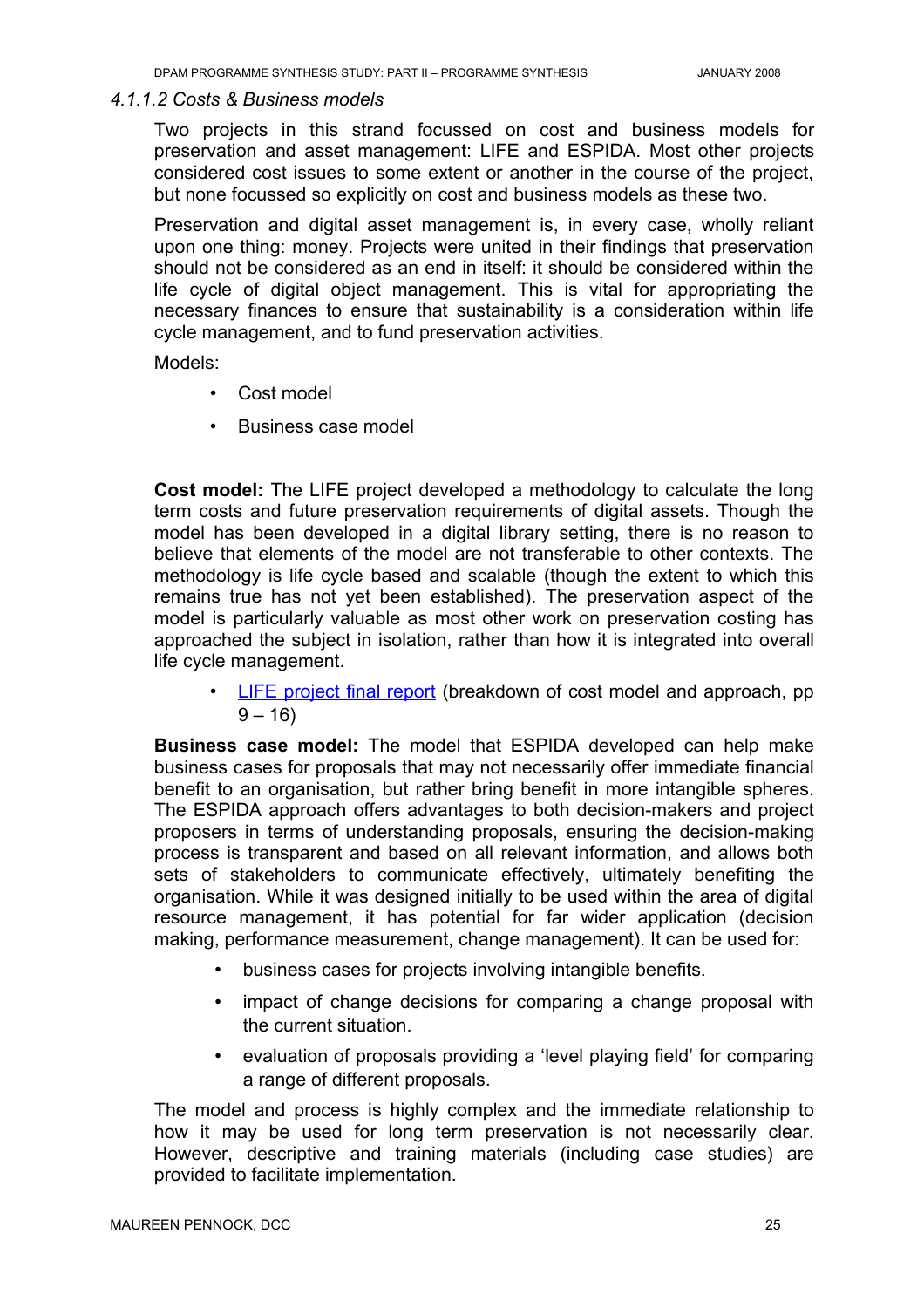• ESPIDA handbook (process description, p6)

#### *4.1.1.3 Case studies*

<span id="page-29-0"></span>Case studies are the final over-riding element of this programme strand, with a number of projects developing content at a local level and sharing results to assist in broader implementation of project outputs by the community. Case studies are incredibly valuable. In some circumstances, they provide a basis on which to test and refine a given theory or approach. In others, they can be used to demonstrate to the wider community how an approach was implemented in a given context. This can give rise to several practical issues that may otherwise not be obvious to new implementers. In many cases, case studies can accomplish both of these outcomes, acting both as test cases AND as learning tools for others. Almost every project in this funding strand drew upon case studies during the course of the project. The prevalence of case studies within this strand illustrates a keen desire on the behalf of participants to encourage and assist in broader implementation of project outputs. Case studies covered:

- Digital asset management in an FE setting
- Digital asset management in an HE setting
- Costing of digital library collections
- Metadata implementation in digital libraries
- Archival collection development
- Developing a business case to support intangible assets

**Digital asset management in an FE setting:** MANDATE is an outstanding example of how case studies can function both as test scenarios against which to develop and refine an approach and also as practical examples of implementation from which others can glean valuable learning experiences. Each chapter of the MANDATE toolkit is supplemented by a case study description of implementation experiences at John Wheatley college that demonstrates how the toolkit was applied and shows how and why decisions were made to support any given activity. Textual descriptions are supported by graphics and tables, including screen shots of the prototype system and workflow models, and several links to supporting or college documentation are integrated into the study. MANDATE staff at John Wheatley intend to update the system once the system is actually up and running. The study is especially valuable as it is the only instance where research is oriented particularly on an FE environment.

- **MANDATE Case Study** 
	- Purpose of digital asset [management](http://www.jwheatley.ac.uk/mandate/Toolkit/casestudy.htm#strategypurpose)
	- Development of digital asset management
	- Asset types
	- Metadata requirements
	- Metadata standards issues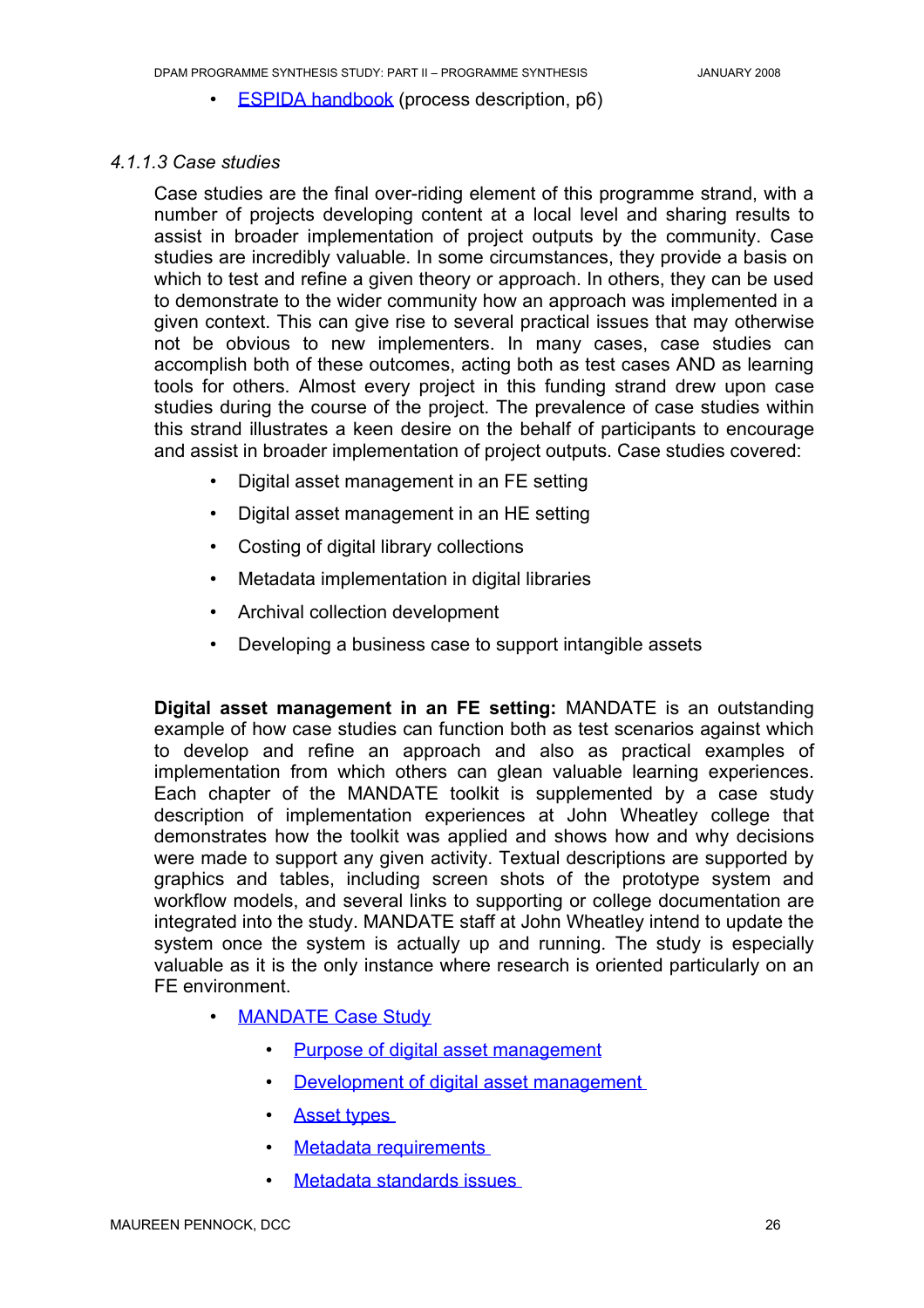- **Metadata quality issues**
- Workflow modelling and development
- Interoperability issues
- Metadata mappings
- OAIS model
- **Preservation issues**
- Compliance with Freedom of Information legislation
- Compliance with Data Protection legislation
- Compliance with Copyright legislation
- Compliance with Special needs legislation
- Software issues
- **Training issues**

**Digital asset management in an HE setting:** Similarly, the Managing Risk project provided a local case study that addressed a common and shared institutional need for a digital asset management strategy. The project's findings, although directed very much at an internal audience, are therefore highly relevant to the wider community and institutions facing similar challenges.

• Managing [Risk project:](http://www.jisc.ac.uk/whatwedo/programmes/programme_preservation/programme_404/project_managingrisk.aspx) final report

**Costing of digital library collections:** The LIFE project also drew upon case studies as a mechanism for implementing and testing their model and identifying actual costs for different types of digital objects in different scenarios. The case studies were chosen with the precise aim of challenging the LIFE methodology as robustly as possible. Although preservation activities were not undertaken in any of the case studies, the studies were fundamental in shaping the specific and required elements of the preservation aspect of the model.

- LIFE project
	- VDEP Case study (final report, pp  $17 51$ )
	- Web [archiving](http://eprints.ucl.ac.uk/archive/00001854/01/LifeProjMaster.pdf) case study (final report, pp  $52 63$ )
	- UCL [e-journals case](http://eprints.ucl.ac.uk/archive/00001854/01/LifeProjMaster.pdf) study (final report, pp  $64 87$ )
	- **VDEP Preservation model**
	- Web [Arc preservation](http://www.ucl.ac.uk/ls/lifeproject/documentation/WebArcPreserve.xls) model

**Metadata implementation in digital libraries:** case studies were used as a valuable learning tool in the METS Awareness training project. The course included two types of case studies: the first comprising a presentation on METS implementation in a practical setting, such as at the National Library of Wales or Oxford Digital Library, and the second a fictional case study for participants to use in a practical exercise on implementing METS.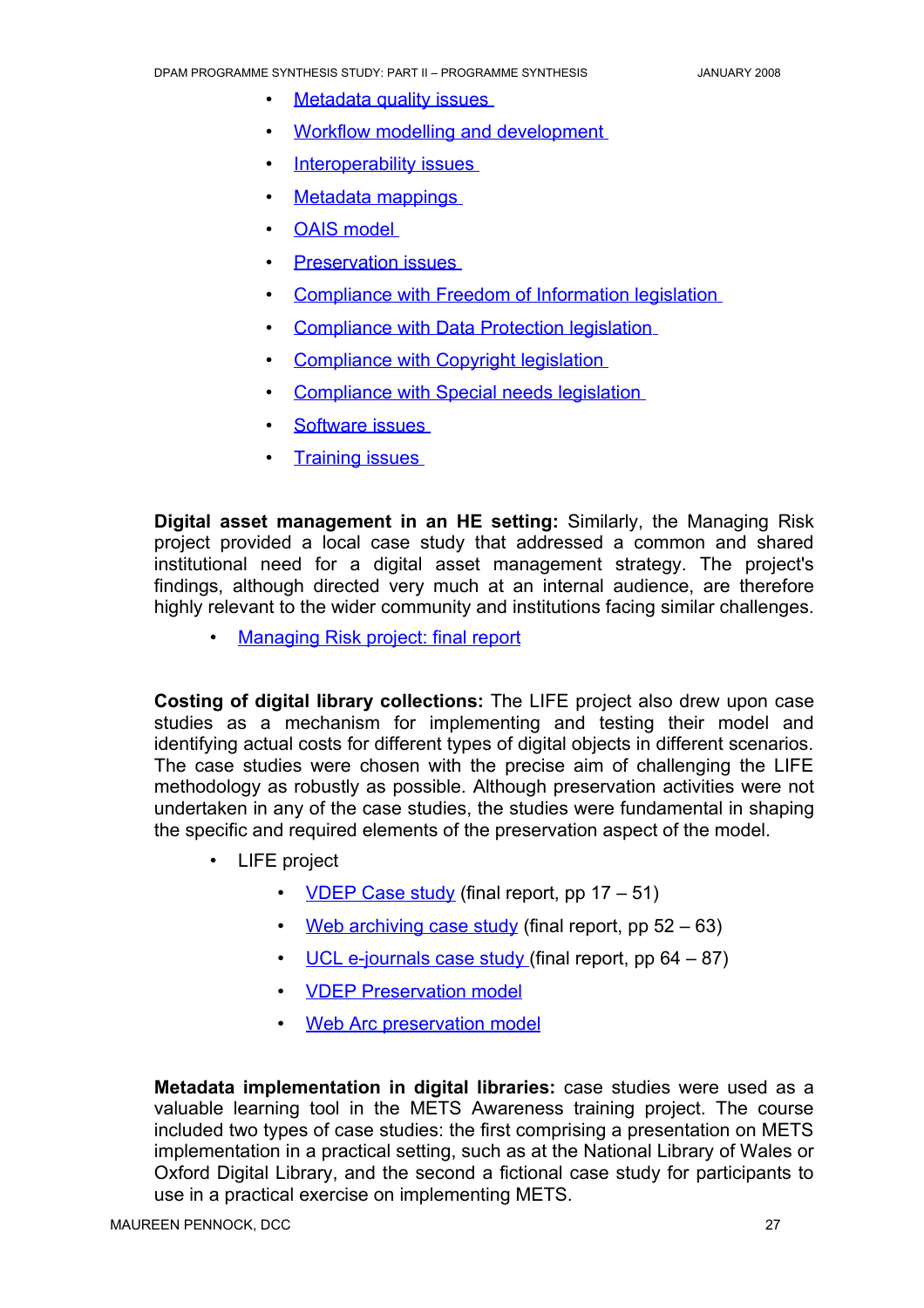- METS in the Oxford Digital Library: A Case Study (ppt)
- Case study 1: A slide [collection](http://www.odl.ox.ac.uk/projects/casestudy/casestudy1.doc) (doc)
- Case study 2: [A collection](http://www.odl.ox.ac.uk/projects/casestudy/casestudy2.doc) of online books (doc)
- Case study 3: [A collection](http://www.odl.ox.ac.uk/projects/casestudy/casestudy3.doc) of online texts (doc)
- Case study 4: [A collection](http://www.odl.ox.ac.uk/projects/casestudy/casestudy4.doc) of videos (doc)

**Archival Collection Development:** The PARADIGM project carried out three case study/pilot projects to test and refine their knowledge of collection development for digital materials. This enabled them to make important recommendations on approaching and developing collection development policies and strategies, though the project ultimately recommended that more case studies are needed, particularly those that test different approaches or which address different domains. One primary case study was carried out, supplemented by two pilots. The primary case study involved identifying, capturing, and transferring records from contemporary politicians. This was supported by two pilot investigations. It led to a series of recommendations on how this valuable historical resource could be targeted for preservation. The study was supported by two complimentary pilot projects, one examining how political web resources could be targeted, the other exploring the issues in accessioning digital deposits from physical storage media. Project staff worked with the archive of Barbara Castle, which included two old PCs and a range of Amstrad disks – this was an archive deposited in the old-fashioned way (most of it is paper – some 500 boxes) and we worked with the BL on using forensic computing techniques to extract faithful images of the hard disks.

- Case study 1 Hybrid personal archives of working [politicians](http://www.paradigm.ac.uk/projectdocs/jiscreports/ParadigmFinalReportv1.pdf) (final report, pp16 - 20)
- Case study 2 Web [archiving](http://www.paradigm.ac.uk/projectdocs/jiscreports/ParadigmFinalReportv1.pdf) pilot (final report, p23)
- Case study 3 Digital [archaeology pilot](http://www.paradigm.ac.uk/projectdocs/jiscreports/ParadigmFinalReportv1.pdf) (final report, p24)

**Developing a business case to support intangible assets:** A number of case studies were undertaken as part of the development of the ESPIDA approach, and as an aid to deeper understanding of the work and its applicability. The case studies demonstrate how the ESPIDA approach can be used in different scenarios and explore some examples that may hold some resonance for areas within HE/FE. Three case studies were undertaken, testing the model on an etheses collection, an IR, and a museums collection. The studies were created with the help of stakeholders within and external to the University of Glasgow. Whilst based on real life scenarios, the studies are for explanatory purposes only and are not actual business cases.

For the Institutional Repository study, the project team that had developed the University's own repository helped explore the benefits and so-called 'disbenefits' that can arise from setting up a repository to manage and disseminate academic outputs. The cost elements of this study are based on an example from Edinburgh University Library.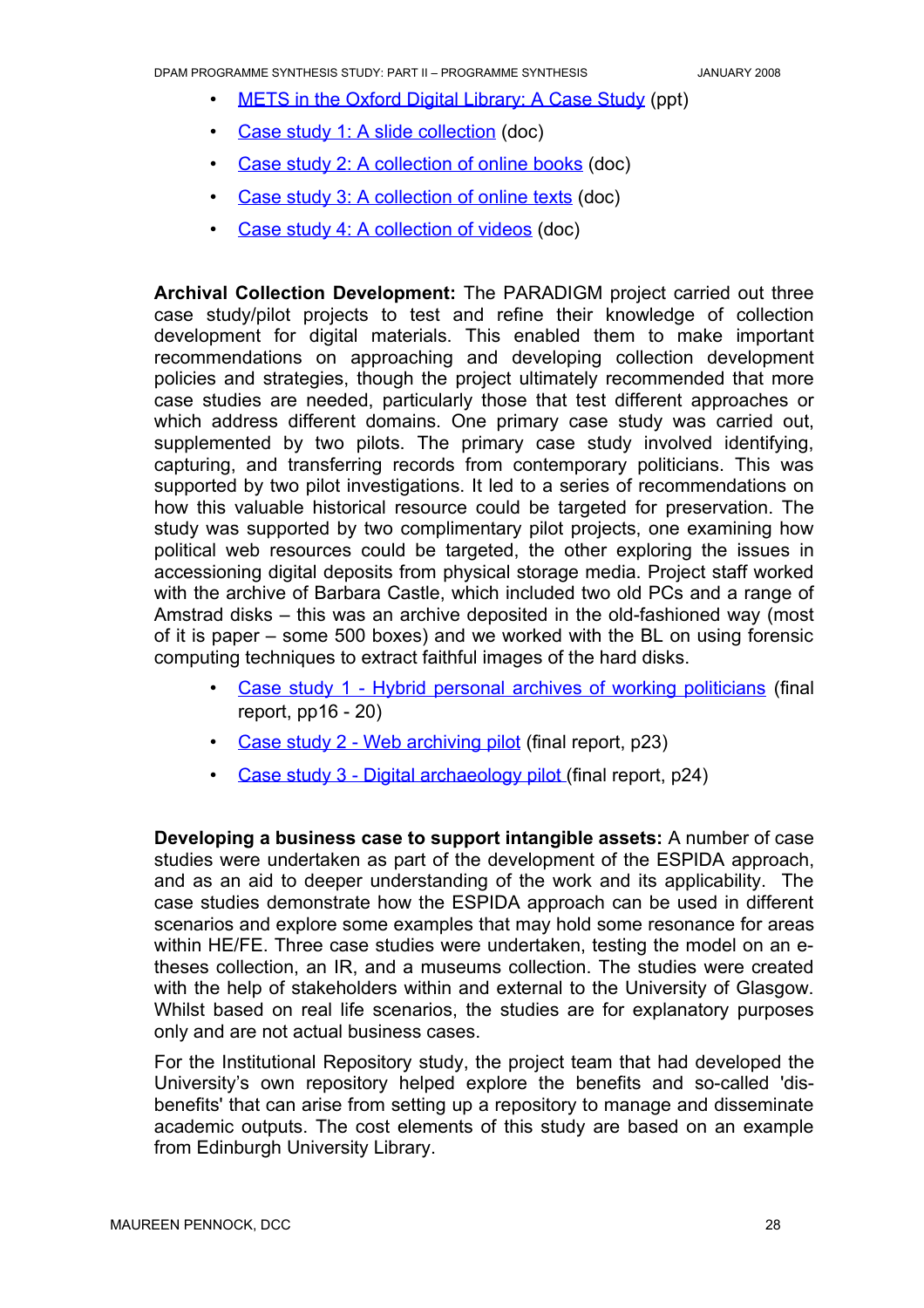The eTheses study examines how three different options can be appraised using the ESPIDA Scorecards. By presenting the options together, decisionmakers can quickly compare the three options and understand the risks and benefits of each.

The final study looks at the cataloguing of archival holdings of a museum. This was developed with the help of external experts and offers a rich example, where benefits are quite slow to be realised.

- ESPIDA Institutional Repository case study (handbook, pp  $36 42$ )
- ESPIDA eTheses case study (handbook, pp  $43 48$ )
- ESPIDA museum archival [collection](http://hdl.handle.net/1905/691) case study (handbook, pp 49 -54)

#### <span id="page-32-1"></span>**4.1.2 Digital Asset Assessment Tools**

On the basis that it is neither feasible nor desirable to preserve all the digital materials that an institution possesses, funding was made available for projects to explore and develop preservation assessment tools for digital assets. A single project was funded:

Digital Asset [Assessment](http://www.ulcc.ac.uk/daat) Tool (DAAT). The University of London Computing Centre together with seven other project partners explored the extensibility and development of the existing analoguebased Preservation Assessment Survey (PAS) tool from the National Preservation Office (PAS) for assessment of preservation requirements of digital materials in a given collection.

**Preservation risk assessment:** Although no final tool for this task was ultimately released, a pilot database system that reworks the PAS tool for digital assets was delivered. Furthermore, the project carried out a number of comprehensive surveys and assessments of existing assessment tools for other areas of digital asset management, particularly ingest. The risk-based element of the project clearly links to the Managing Risk project funded under the previous strand, although the two projects explored very different mechanisms for identifying risks (one manual, the other automated).

- Pilot [D-PAS database](http://www.ulcc.ac.uk/uploads/media/DAAT5.1.mdb) tool
	- Guidance on using the tool
- Assessment of risk factors
- File format [tools report](http://www.ulcc.ac.uk/uploads/media/DAAT_file_format_tools_report.pdf)

#### <span id="page-32-0"></span>**4.1.3 Institutional Repository Infrastructure Development**

In recognition of the very clear link between digital asset management, preservation, and repository storage, a further three projects were funded to explore institutional repository infrastructure development, particularly standards and shared repository services: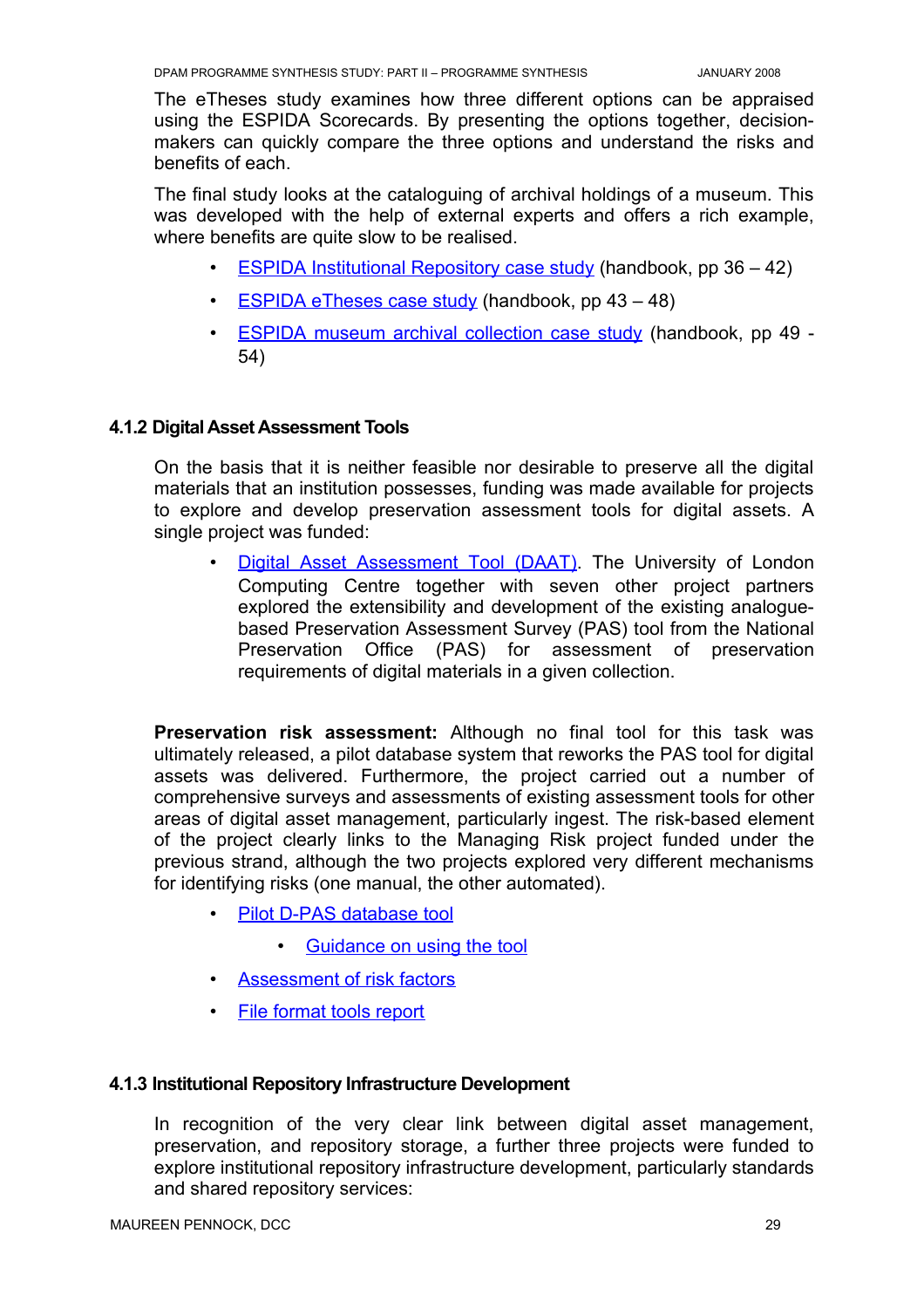- Assessment of UK Data Archive and The National Archives compliance with [OAIS/METS](http://www.jisc.ac.uk/whatwedo/programmes/programme_preservation/programme_404/project_oais.aspx). The UK Data Archive at the University of Essex explored compliance of two national repositories with two significant (though with very different foci) standards used in preservation: the Open Archival Information System (OAIS) repository reference model and the METS metadata encoding transmission standard.
- PReservation Eprint SERVices (PRESERV). Led by the University of Southampton, the PRESERV project explored a number of webbased preservation services for institutional repositories (IRs) and provided input to the development of preservation functionality within the institutional repository software package EPrints.
- **SHERPA Digital [Preservation:](http://www.sherpadp.org.uk/index.html) Creating a Persistent Preservation** [Environment](http://www.sherpadp.org.uk/index.html) for Institutional Repositories (SHERPA DP). The Arts and Humanities Data Service (AHDS) worked closely with the SHERPA project at the University of Nottingham to bring existing repository systems in the SHERPA IR network together with the AHDS preservation repository and create an environment that fully addresses the requirements of digital information objects across their entire life cycle.

The PARADIGM project (see section 2.1) received additional funding under this strand for its activities in practical testing of repository software and related tools, as well as its use of the OAIS work flow model.

Whilst aspects of each project clearly relate to strand activities already discussed (such as assessment and case studies), a key element of this programme strand is the focus on technical and functional repository infrastructures for long term preservation. Both the UKDA and the TNA have archival repositories that cater for long term preservation; the AHDS preservation repository and preservation service has a clear long term preservation objective, and the PRESERV project had an explicit commitment to explore long term digital preservation within the context of institutional repositories.

Main aspects:

- Software
- Standards
- Shared services

#### *4.1.3.1 Open source repository software for long term preservation*

<span id="page-33-0"></span>None of the projects explicitly set out to assess the suitability of given repository software package for long term preservation. However, PRESERV, SHERPA DP and PARADIGM all explored aspects of certain repository packages within their preservation or life cycle research.

- **EPrints**
- DSpace
- Fedora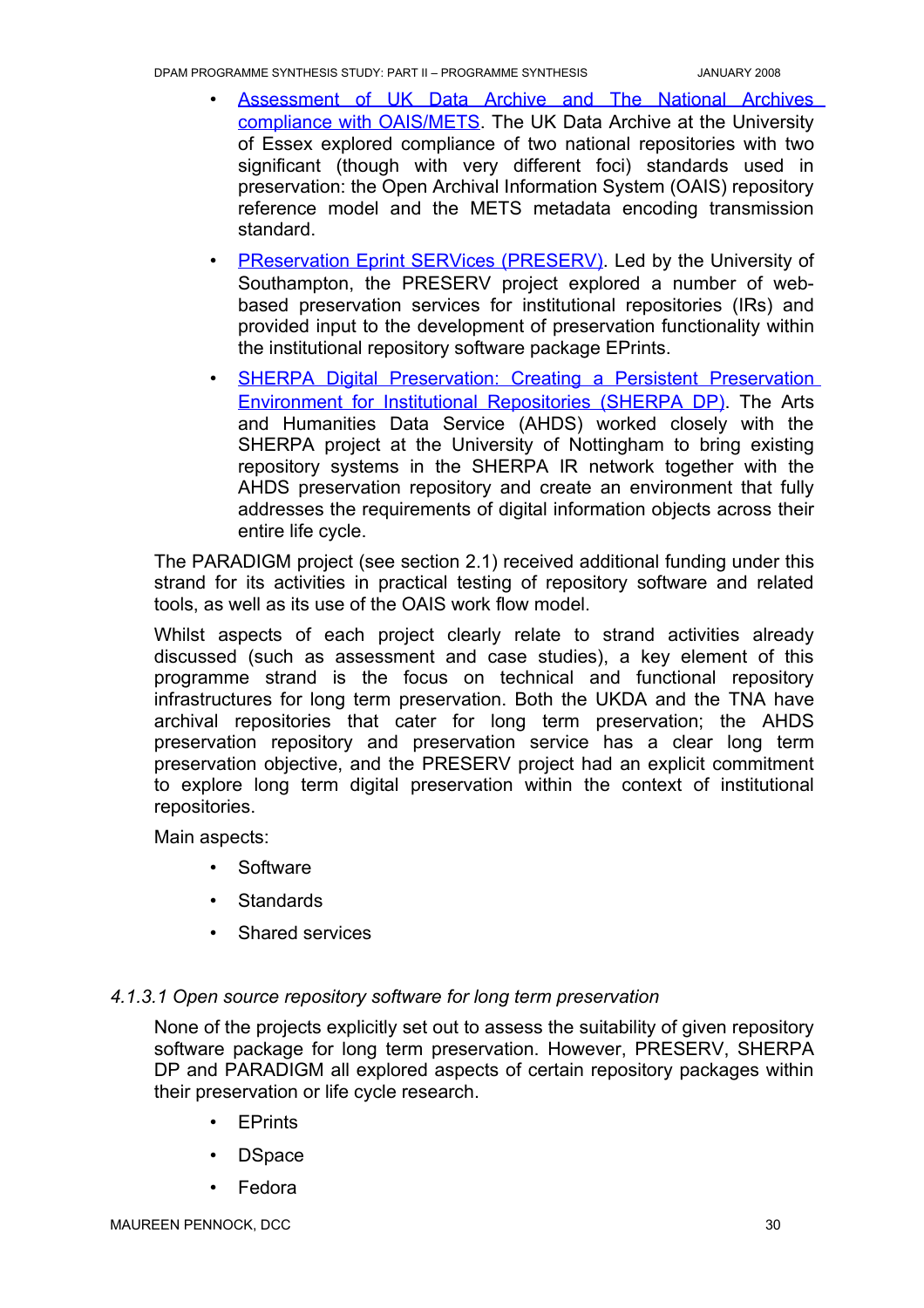**Eprints:** Eprints is an established, flexible software infrastructure that is used to store and provide access to a wide range of digital materials in institutions around the world. It was not designed with long term preservation in mind; the emphasis is on Open Access. The PRESERV project was focused particularly on preservation services using Eprints software. It did not aim to make Eprints into a long term preservation infrastructure, but to enable Eprints IRs to deliver materials with the necessary information for preservation specialists to provide those services. The PRESERV project investigated means for improving support for the OAIS Ingest and the Archival Store functions in Eprints-based IRs and developed a small number of plug-ins so that support for these services can be provided in real IRs. Three such features have been integrated into Eprints v3:

- Complex-Object Export: METS and DIDL plug-ins
- History Module
- Preservation [Rights Declaration](http://wiki.eprints.org/w/Preservation_Support#Preservation_Rights_Declaration)

The SHERPA DP project aimed to develop services for use by a network of institutional repositories, including Eprints installations. The project team carried out an architectural review of the Eprints software that investigated the data model and export interfaces used by Eprints. The primary objective was to identify data migration mechanisms that may be suitable for the SHERPA DP Archive-to-AHDS (Preservation Service) data transfer.

• Architectural review of [Eprints software](http://www.sherpadp.org.uk/documents/wp53-eprintsreview.pdf)

**DSpace:** The DSpace digital repository system was designed to capture, store, index, preserve, and provide access to institutional digital research materials. As such, it is said to offer more immediate support for preservation than the EPrints system, although in practice this is debatable.

The SHERPA DP team carried out an architectural review of the DSpace software that investigated the data model and export interfaces used by DSpace. The primary objective was to identify data migration mechanisms that may be suitable for the SHERPA DP Archive-to-AHDS (Preservation Service) data transfer, four of which were identified.

Architectural review of DSpace software

The PARADIGM project workbook contains a detailed description of the project team's experiences in setting up a DSpace repository. This is a useful 'case study' description that others can follow together with the official user installation guidelines. A second chapter in planned that maps the OAIS model against DSpace. This second chapter is more useful in terms of outputs with relevance for long term preservation.

- PARADIGM workbook section on installing DSpace
- PARADIGM workbook section on OAIS and DSpace ()

**Fedora**: Fedora is a general-purpose open source digital object repository management system for managing and delivering digital content. It is used in a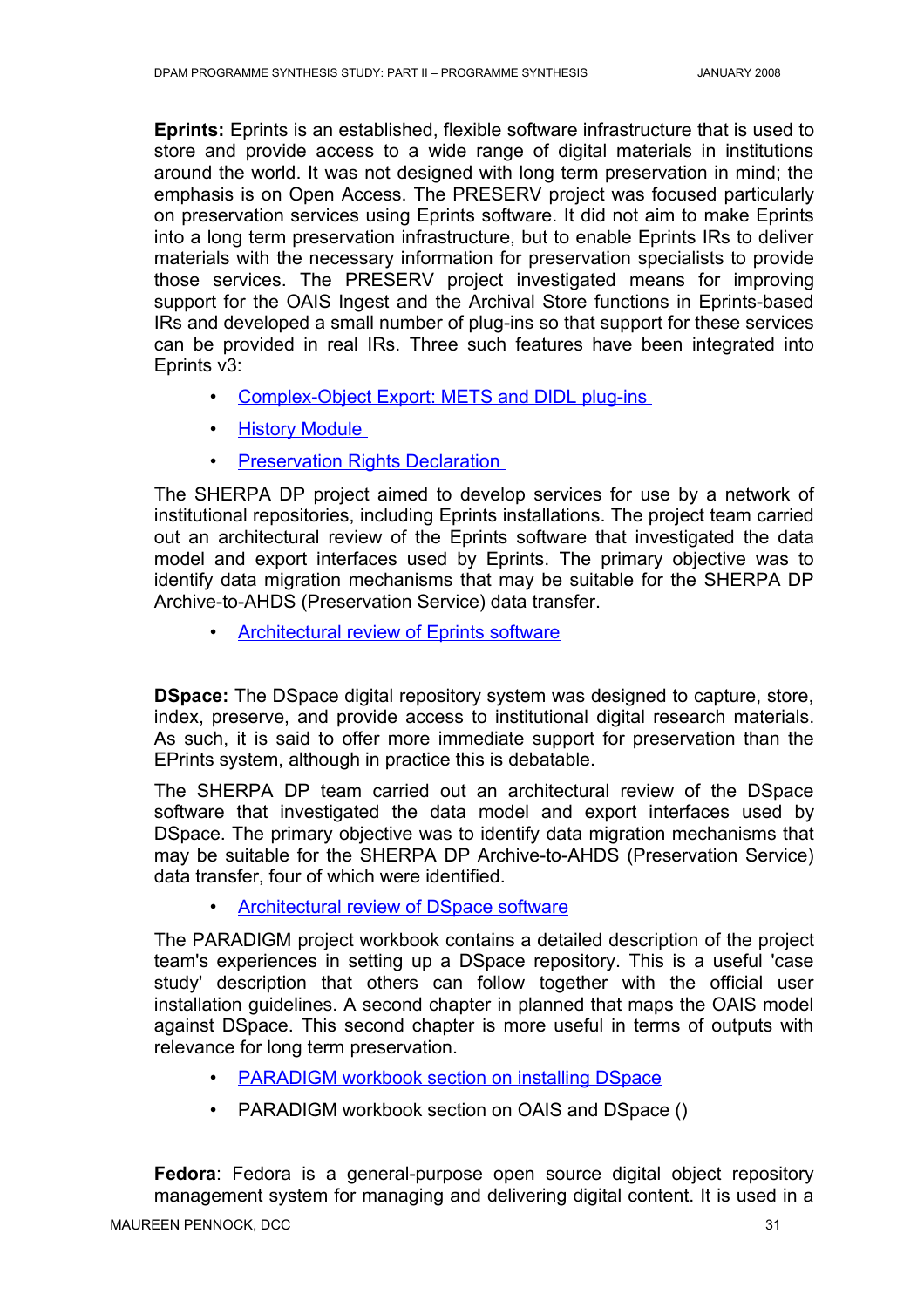range of repository scenarios, from digital asset management and institutional repositories to digital libraries. It is more complex to install and manage than DSpace and Eprints, but is often preferred for more complex activities than commonly undertaken within an institutional repository setting.

The SHERPA DP project adopted Fedora as the basis for the preservation repository and built a technical infrastructure necessary to harvest metadata, transfer data, and perform relevant preservation activities. The team carried out a review of the Fedora software that investigated its digital asset management functionality, focusing on archive management and preservation functionality. This supported development of the preservation services to be offered by the project.

**Fedora [software](http://www.sherpadp.org.uk/documents/wp56-fedora.pdf) review** 

PARADIGM compared FEDORA with DSpace and ultimately selected FEDORA for implementation within the project as a working preservation repository system. Their reasons for this are contained within the PARADIGM final report. The PARADIGM project workbook contains a detailed description of the project team's experiences in setting up a Fedora repository. This is a useful 'case study' description that others can follow together with the official user installation guidelines. A second chapter in planned that maps the OAIS model against Fedora. This second chapter is more useful in terms of outputs with relevance for long term preservation.

- PARADIGM workbook section on installing Fedora
- PARADIGM workbook section on OAIS and Fedora ()

#### *4.1.3.2 Standards for long term preservation*

<span id="page-35-0"></span>The use of standards in long-term preservation is a significant component the OAIS/METS Assessment, SHERPA DP, and the PARADIGM projects, particularly in terms of assessment and compliance.

- OAIS
- PREMIS
- METS
- MPEG DIDL

**Open Archival Information System (OAIS) Reference Model**: The OAIS model establishes a common framework of terms and concepts that describe the necessary functions and elements of an archive intended to provide permanent or indefinite long term preservation of digital information. Standard terminology allows existing and future archives to be more meaningfully compared and contrasted. It also provides a basis for further standardisation within an archival context and it should promote greater vendor awareness of, and support of, archival requirements. The OAIS reference model became an ISO standard in 2003.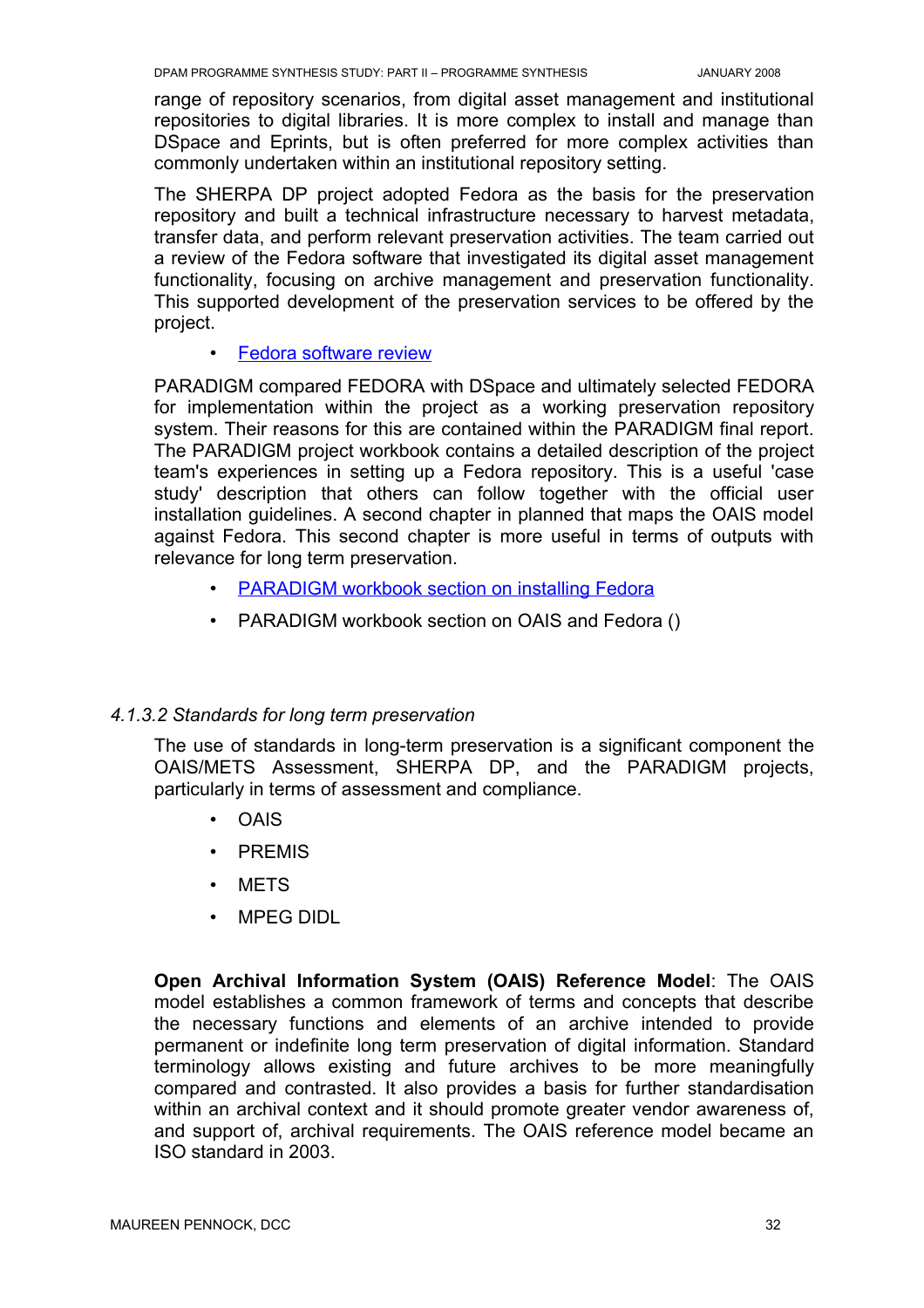The model has been widely seized upon by the archival and preservation communities and several institutions now claim compliance with the model. Yet the reference is model is not a precise specification and functionality of existing systems can be mapped against the OAIS model to varying levels. 'Compliance' can therefore mean different things to different organisations.

The OAIS/METS Assessment project sought to explore in detail what is meant by compliance and to assess whether two existing systems – the UKDA and the system in place at TNA – can be meaningfully deemed 'compliant'. In addition to a comprehensive assessment of compliance, the project delivered a useful checklist for other institutions to use in assessing their own levels of compliance:

• A set of [questions for OAIS compliance](http://www.jisc.ac.uk/uploaded_documents/oaismets.pdf) self-testing (pp 105 – 107)

SHERPA DP used the OAIS reference model to develop a persistent preservation environment for the SHERPA consortium, assigning rights and responsibilities and establishing protocols and work flow processes that will ensure the long-term preservation of the repository content. An objective of the SHERPA DP project was to ensure that institutional repositories could be considered OAIS compliant. The final SHERPA DP model is essentially a modified version of an OAIS. The services provided by institutional repositories are mapped to the OAIS reference model and notable omissions identified and allocated to the preservation service.

The project delivered a report on an OAIS compliant model for disaggregated services to be delivered as part of the SHERPA DP project, including an assessment of the suitability of the reference model as a practical model. The handbook contains a useful overview of the OAIS framework and discussion of OAIS compliance, based in part on the investigations carried out as part of the OAIS/METS project.

• SHERPA DP Handbook: an OAIS compliant model for disaggregated services ()

The PARADIGM workbook has extensive information on the OAIS model, including some examples of how the model can work in practice. The section does not relate extensively to long term preservation, though it is a useful overview with links to related initiatives including compliance and certification.

• PARADIGM workbook: section on the OAIS model

**PREMIS:** PREMIS is a de facto metadata schema standard for preservation metadata. The PREMIS data dictionary specifies core metadata for verifying and tracking the provenance, authenticity and integrity of preserved digital assets.

PARADIGM explored the use of PREMIS metadata within METS files and the workbook contains a section on using PREMIS

• PARADIGM workbook: section on PREMIS

SHERPA DP adopted the PREMIS data dictionary as the basis for its preservation metadata schema. The project identified refinements necessary to support the operation of the preservation service. The broad requirements of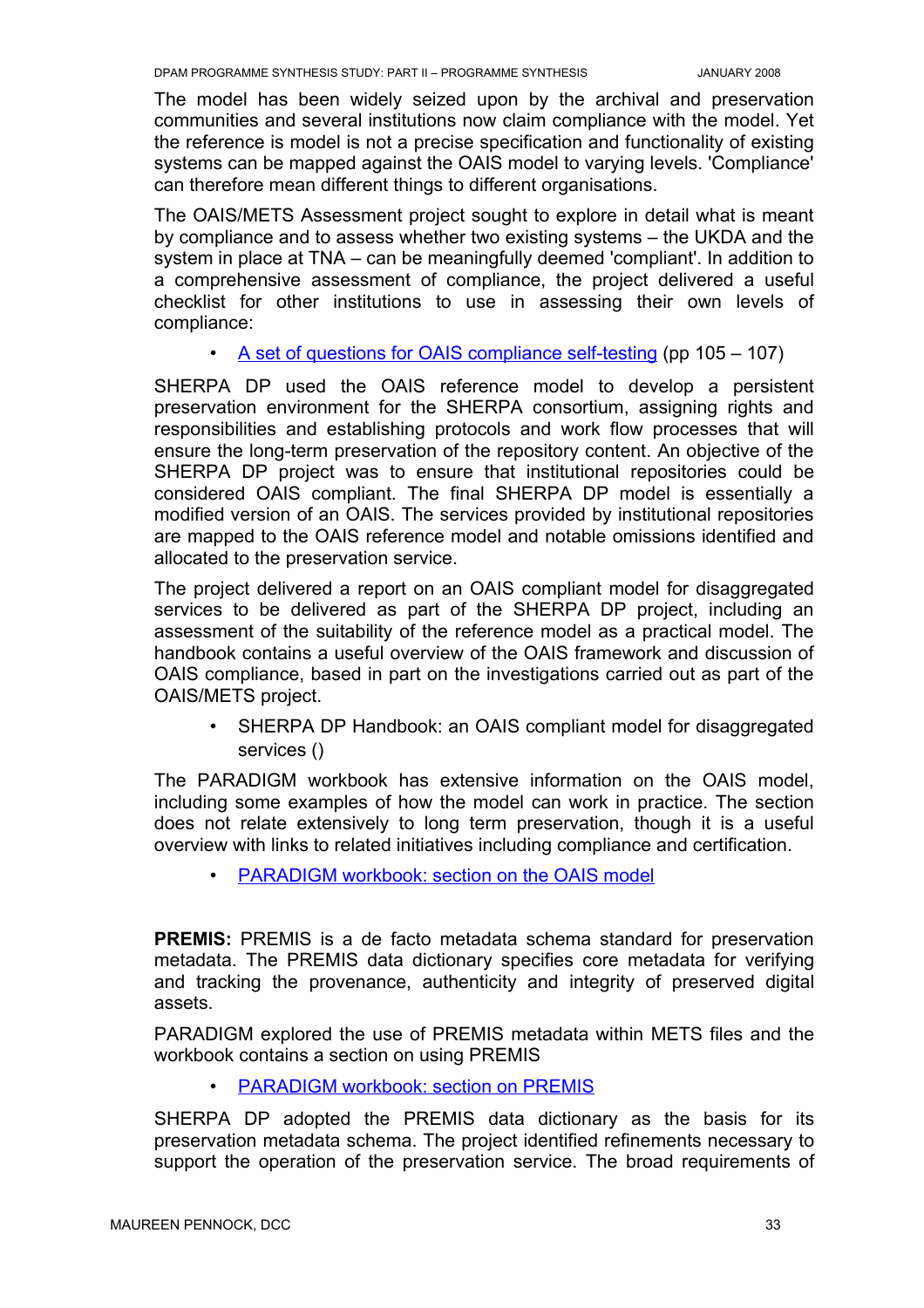PREMIS were further supplement by format-specific metadata (e.g. MIX for image metadata), as appropriate.

PRESERV explored the use of PREMIS within an IR context. It found that PREMIS appeared to provide an excellent basis on which assess the needs of IRs with respect to preservation metadata, and it was possible to map the PREMIS elements to an extended model incorporating preservation services and registries. However, more implementation and testing are required, especially to validate the allocation of elements to preservation service providers and environment registries.

• Preservation Metadata for Institutional [Repositories:](http://preserv.eprints.org/papers/presmeta/presmeta-paper.html) applying **[PREMIS](http://preserv.eprints.org/papers/presmeta/presmeta-paper.html)** 

**Metadata Encoding and Transmission Standard (METS):** The METS schema is a de facto standard for encoding descriptive, administrative, and structural metadata regarding objects within a digital library, expressed using an XML Schema. The METS standard has been proposed as a suitable vehicle to support transfer and dissemination of objects for preservation by an external service provider, particularly in the case of complex objects (i.e. those comprising more than one file).

The OAIS/METS Awareness project considered the METS metadata standard, how it could be used further in a digital archive and its potential role at the National Archives and in the UKDA. The project found that METS documents (i.e. instances of METS in practice) are compatible with the OAIS model but that, particularly for born digital material, there was no clear benefit in implementing METS in the test repositories at this moment in time. The strengths and weaknesses of METS and its applicability within an archival environment are discussed in more detail in the project final report:

OAIS/METS Awareness final report: C7 Using the METS metadata [standard](http://www.jisc.ac.uk/uploaded_documents/oaismets.pdf) in a digital archive (pp 71 – 80)

The PARADIGM workbook section on administrative and preservation metadata contains a detailed introduction to METS and its use within a digital archive setting. The project developed specific guidance for users implementing METS in a digital archive setting, including advice on dealing with problems ingesting METS files into Fedora:

- Designing a METS Schema ()
- Sample METS Schema(s) for Personal Papers ()
- Troubleshooting METS files and [Fedora's Directory Ingest](http://www.paradigm.ac.uk/workbook/ingest/fedora-diringest.html) Service

PRESERV released a METS export plug-in derived from work done by the Repository Bridge project, who implemented a METS export for EPrints 2. This was updated for the new plug-in architecture and data model in EPrints 3.

• Complex-Object Export: METS plug-in

**MPEG-DIDL:** Similarly to METS, the de facto standard MPEG-DIDL (Digital Item Declaration Language) has also been proposed as a suitable vehicle to support transfer and dissemination of complex objects for preservation by an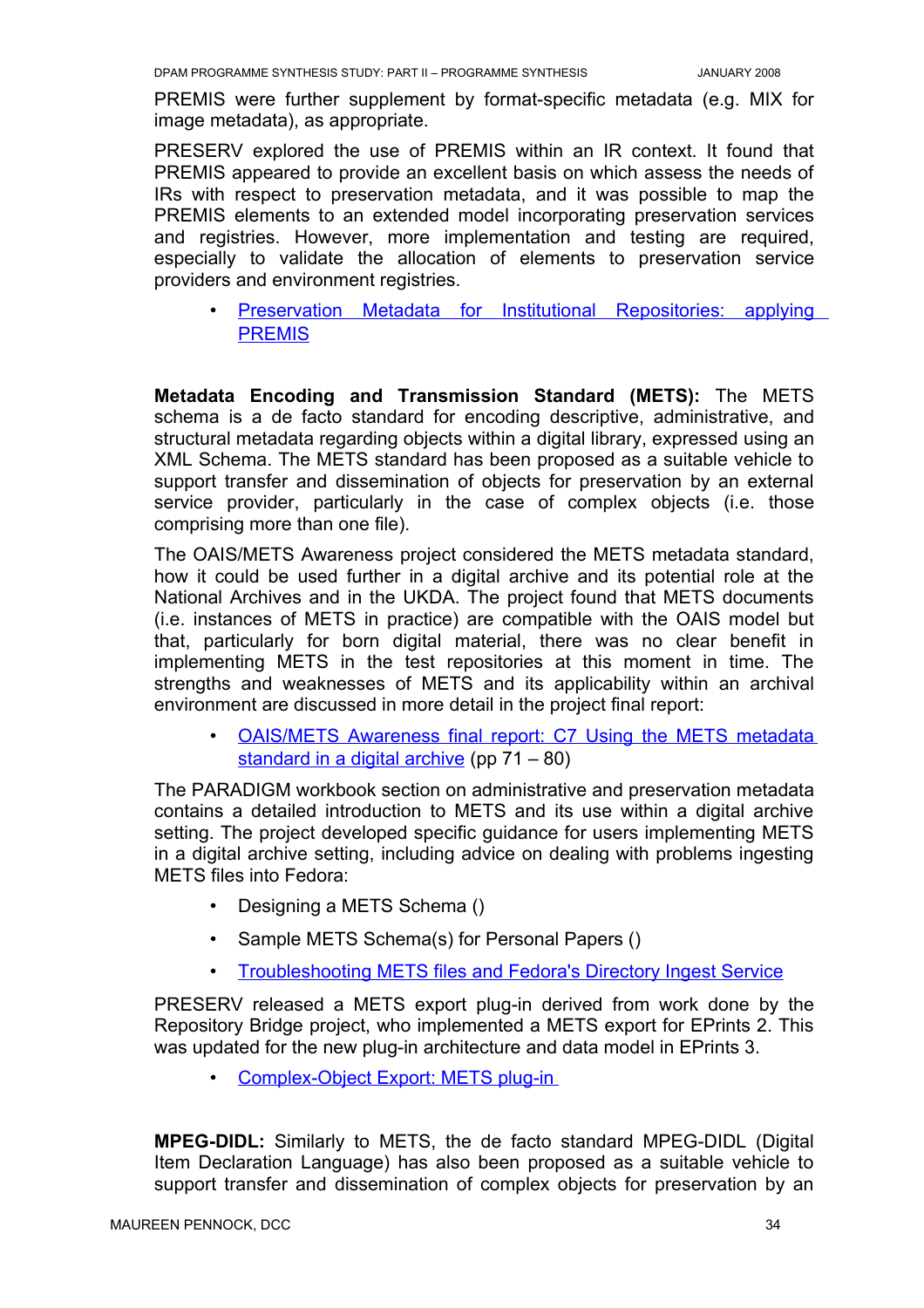external service provider. PRESERV developed an MPEG DIDL plug-in to package data for delivery to an external service that has since been integrated into Eprints v3.

• Complex-Object Export: DIDL plug-in

## *4.1.3.3 Shared services for long term preservation*

Shared infrastructure services are essential building blocks for an efficient and effective information and communications environment. [10](#page-38-0) PRESERV and SHERPA DP both explored or developed shared services for long-term preservation.

- Format profiling
- Preservation Service Provider

**Format profiling:** The PRESERV project investigated long-term preservation for institutional repositories (IRs), by exploring the capacity for preservation services in conjunction with specialists, such as national libraries and archives and developing a web-based service for identifying the format of repository contents. One of the most widely recognised problems in preserving digital information is format obsolescence: as applications change over time to exploit the capabilities of new technology, digital objects created using old formats, or even old versions of formats, can become unreadable and the content and authenticity of a digital object is therefore at risk. One approach to this problem is to migrate the original format to a current, readable version. By knowing the formats of all objects in a repository, preservation strategies can be planned and action taken at the appropriate time on those objects that may otherwise be at risk of becoming obsolete. The need for accurate identification of the format of original source objects if often therefore at the centre of much digital preservation activity.

PRESERV worked with The National Archives to link the widely renowned PRONOM-DROID tool for file format identification to the widely used Registry of Open Access Repositories (ROAR) through an OAI harvesting service. As a result, file format profiles can be found for over 200 repositories listed in ROAR. This service  $-$  that identifies the file formats stored within a repository  $-$  is the first step in a more fully fledged technology watch service whereby 'at-risk' formats are subsequently flagged and acted upon and has been termed the PRONOM-ROAR format profiling service.

Continued provision and development of the web-based service is not a certainty: the service is considered a demonstrator, it is not explicitly funded and will require some maintenance. The code for the demonstrator has however been deposited in the local eprints repository.

- Digital [Preservation](http://preserv.eprints.org/papers/models/models-paper.html) Service Provider Models for Institutional Repositories: [towards distributed](http://preserv.eprints.org/papers/models/models-paper.html) services
- PRESERV Format Profiling: PRONOM-ROAR: An illustrated quide
- Public PRESERV profiles available via the ROAR website

<span id="page-38-0"></span><sup>10</sup> JISC Shared Infrastructure Services Synthesis report, Chapman and Russell (2006) [http://www.jisc.ac.uk/media/documents/programmes/capital/jisc-sis-report-final.pdf.](http://www.jisc.ac.uk/media/documents/programmes/capital/jisc-sis-report-final.pdf)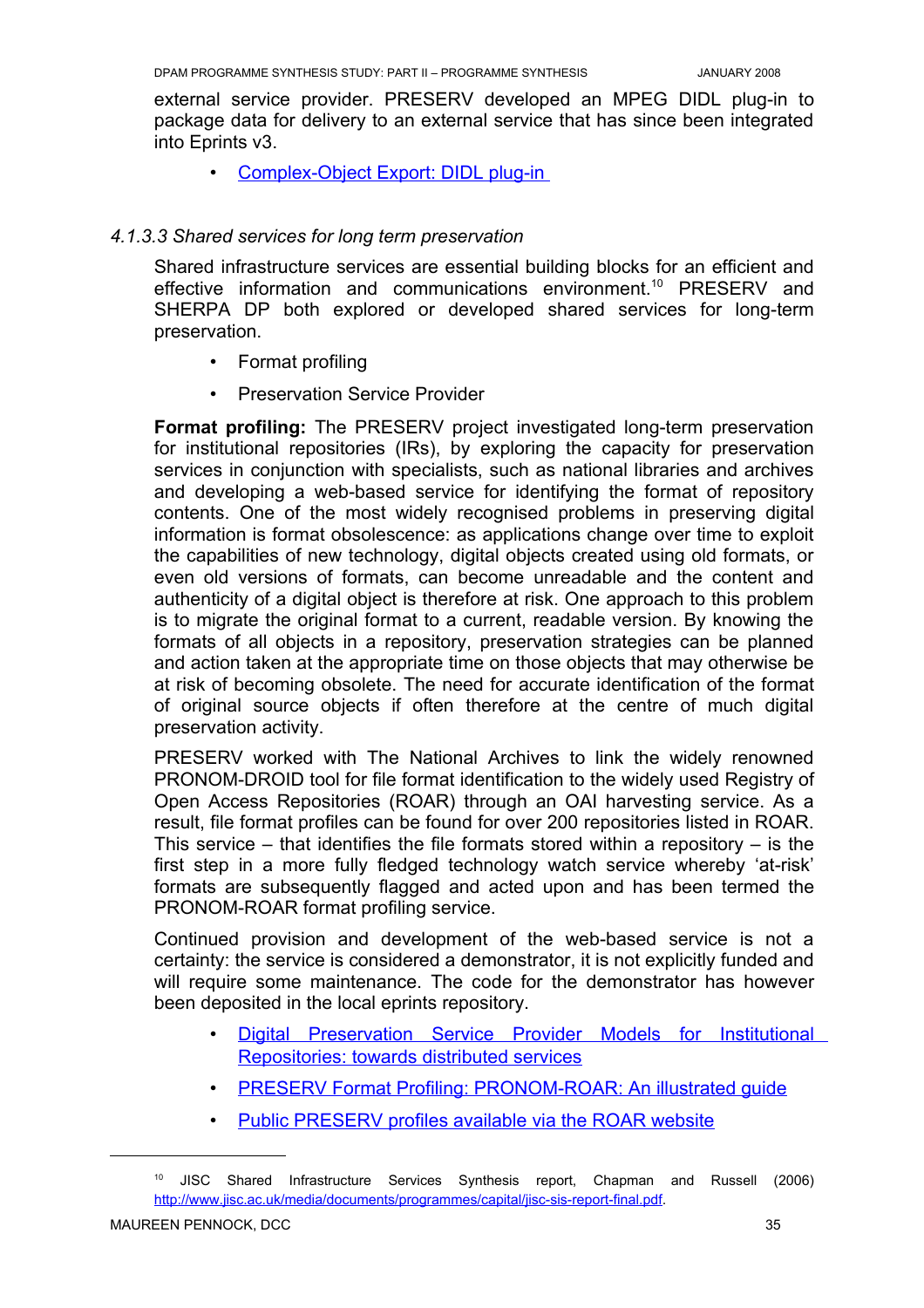• Institutional [repository preservation](http://preserv.eprints.org/contexts.shtml) contexts

**Preservation Service Provider:** The SHERPA DP project developed a practical and cost effective shared service system for performing preservation activities for a distributed network of institutional repositories. It created a demonstrator for a Preservation Service Provider and established the associated technical infrastructure and business model to support the project.

The model developed by the project identified two types of institution – Content Providers and Service Providers - that perform different tasks in the workflow. The institutional repositories participating in the project served as Content Providers, taking responsibility for accepting data and making it available to their user community. The Service Provider, in turn, takes responsibility for the long-term management of the digital objects, essentially serving as a centralised "dark archive".

The most notable development of the Preservation Service demonstrator was the creation of a reusable service framework that allows the integration of a disparate collection of software tools and standards. The project adopted Fedora as the basis for the preservation repository and built a technical infrastructure necessary to harvest metadata, transfer data, and perform relevant preservation activities. Appropriate software tools and standards were selected, including JHOVE and DROID as software tools to validate data objects; METS as a packaging standard; and PREMIS as a basis on which to create preservation metadata.

The demonstrator established during the project will continue to archive data made available by SHERPA DP partner institutions for a minimum of one year. Further investigation is necessary to establish a broader and more sustainable framework of repository services. The Preservation Service, as defined by the project proposal, performed preservation activities for a small number of institutional repositories operating the EPrints and DSpace repository software. However it found it unlikely that the revenue generated by e-print archives will be sufficient to support a full preservation service. A new need may be identified for the provision of preservation services to repositories that are responsible for a wider range of content types.

• SHERPA DP Preservation Handbook Part II: A disaggregated model for preservation service: the SHERPA DP approach ()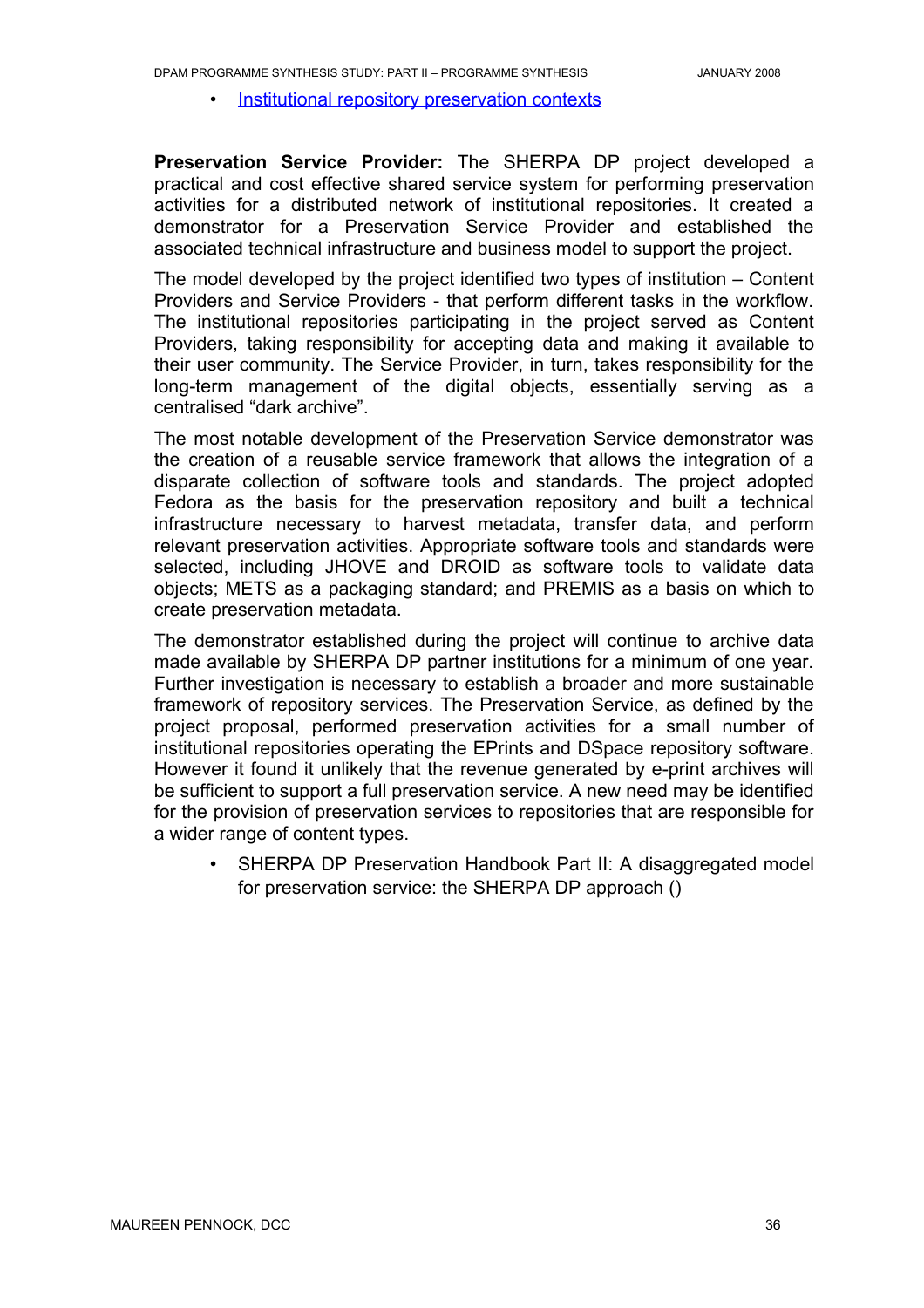# **5 Thematic overviews**

## **5.1.1 Asset types**

- Corporate & Institutional administrative records
- ePrint deposits
- Datasets
- eJournals
- Web resources
- eLearning materials
- Private papers

**Corporate & Institutional administrative records:** Managing Risk, MANDATE and ESPIDA considered corporate and institutional records within the wider and more generic focus on corporate digital assets.

Managing Risk surveyed existing approaches to managing corporate digital assets - electronic business records (including meetings' records, student files and office correspondence) and research material in electronic form - within KCL and the risks involved in current asset management practices. MANDATE explored development of a develop a digital asset management strategy supporting flexible access to learning and teaching materials, and publication of documents supporting a pro-active approach to Freedom of Information legislation principles, and; ESPIDA investigated requirements for preservation of institutional records (though this was not the focus of their work). Each project resulted in valuable insight into the requirements of corporate and institutional records.

The MANDATE survey was extended to five departments and covered two types of digital assets:

- Unstructured assets –collections of documents held in digital form (word processed documents, spreadsheets etc.) – (termed 'Record Collections' in survey material provided to users).
- Structured assets –databases of information

It found that only around 20% of record collections were held in digital form and only 5% of these needed permanent preservation, though it recognised that this number may have been higher if the survey had been more comprehensive. The Managing Risk survey found that for administrative records, paper records continued to be the definitive versions. It remained common to print out electronic records – particularly emails – and save them in hard copy. There were recurring problems with version control and currency, especially in relation to research grant applications and ethics forms, and inconsistent application of practices, both good and bad, across different departments. Data was commonly duplicated in central departments and in schools. This may be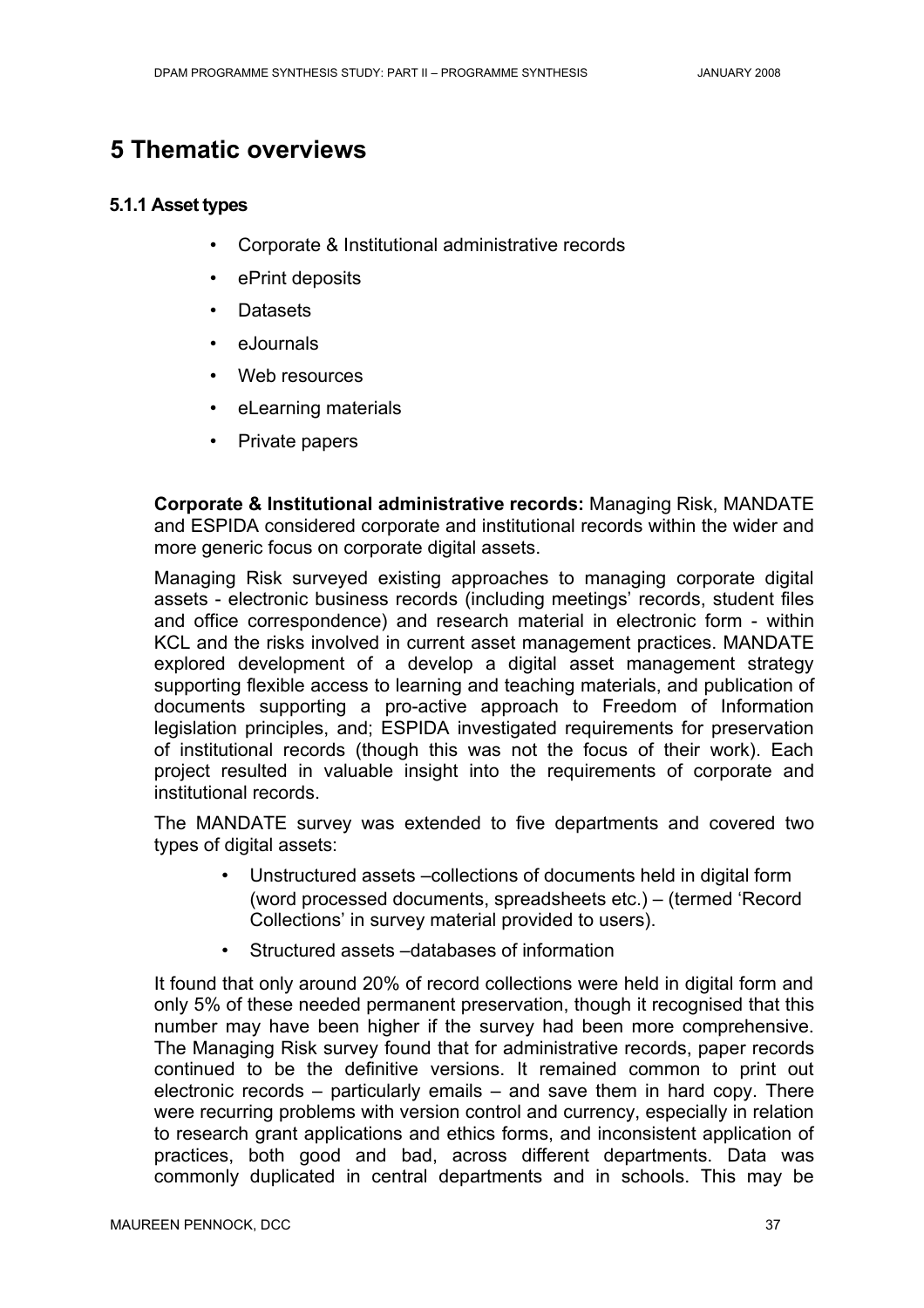appropriate in some cases but in others it led to dispersed records with no single authoritative source. Overall, the project found that in general far more work is needed in identifying the archival needs of electronic records and in supporting their long-term retention and use.

**Managing Risk final report** 

MANDATE focussed on the development of a strategy and implementation of a system for digital asset management. It focussed on assets relevant to its core business, and to prioritise learning and teaching materials and documents supporting proactive FoI disclosure. In an effort to provide the widest possible support for the distinct ways of accessing the different types of asset stored, the college decided to develop separate upload interfaces for each type of asset. The specific asset types identified were:

- college publications,
- papers associated with college meetings,
- internal and external learning materials,
- quality process monitoring documents.

Prior to the MANDATE project, college assets were held in a combination of physical and digital formats and in different locations. The digital format used in the creation of documents was and remains Microsoft Word - on the whole these assets were distributed by administrative staff as physical documents. A strategic decision was made to use the PDF format for the publication of text documents (both College publications and learning and teaching materials). The selection of PDF as the preferred format for publishing college documents was partly taken in light of preservation issues. It was felt that such a common standard is very likely to remain accessible for the foreseeable future and issues relating to longer-term access (such as transfer to new formats) will be well catered for because of its widespread use. A survey of college retention requirements revealed that approximately 14% of the record classes required permanent preservation.

**MANDATE** final report

ESPIDA sought to develop and implement a sustainable business-focussed model for digital preservation as part of a wider knowledge management agenda in HE institutions. Part of their initial activities included a survey of college administrative records to identify records of longer term value that required preservation. The results were somewhat surprising, for most respondents indicated they did not hold records of longer term value that required preservation.<sup>[11](#page-41-0)</sup> This finding is consistent with that of the Managing Risk project, though perhaps not as much as the MANDATE project. It was fundamental in shaping the future direction of the project to focus more broadly on a model for developing a business case to support intangible activities.

<span id="page-41-0"></span><sup>&</sup>lt;sup>11</sup> Conversation with project officers, February 2007.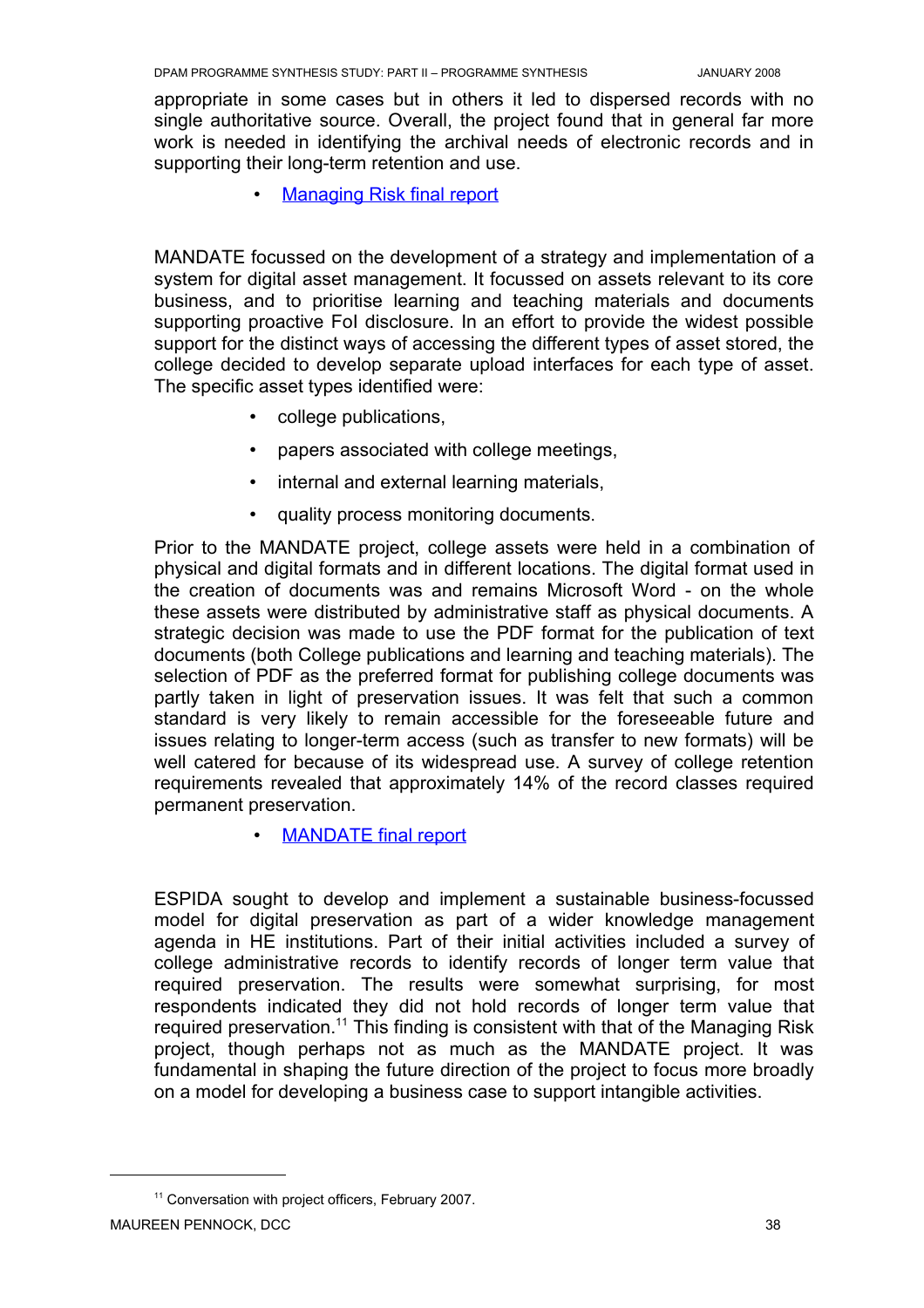**ePrint deposits:** SHERPA DP and PRESERV considered management and preservation of ePrint deposits within the broader context of institutional repositories. As such, the focus was on the infrastructure surrounding management and preservation of the assets rather than an exploration of the assets themselves. Both SHERPA DP and PRESERV addressed the subject of preservation metadata for eprints within an IR, but no project explored other aspects of ePrint deposits in detail.

SHERPA DP defined a refined set of metadata elements considered essential for preservation of e-prints provided by institutional repositories. The PREMIS Data Dictionary served as a basis on which to build an appropriate metadata scheme.

• SHERPA handbook: metadata model for ePrints ()

PRESERV explored how PREMIS can be applied within an Institutional Repository setting. As PREMIS is based on the idea of implementation, staff sought to develop an implementation involving institutional repositories (IRs). Their analysis mapped the five entity types identified in the PREMIS Data Dictionary - intellectual entities, objects, events, agents and rights - to potential metadata sources identified in an IR-preservation service provider model. It found that PREMIS appeared to provide an excellent basis on which assess the needs of IRs with respect to preservation metadata, though some elements may need to be adapted or omitted and more implementation and testing is required.

> • Preservation Metadata for Institutional [Repositories:](http://preserv.eprints.org/papers/presmeta/presmeta-paper.html) applying **[PREMIS](http://preserv.eprints.org/papers/presmeta/presmeta-paper.html)**

**Datasets:** Datasets are commonly found within institutions and have a wide array of uses, including administrative records, and collection/compilation of research data and statistics. The OAIS/METS Assessment and Managing Risks projects both explored issues surrounding the management and preservation of datasets.

OAIS/METS Assessment did not explore in detail the particular requirements of database systems, concentrating instead on assessing the standard infrastructure by which the systems were preserved.

Managing Risk, on the other hand, made a number of discoveries about the way in which datasets were managed whilst in their active phase. The survey revealed that legacy database systems still hold important data and that although software is regularly upgraded and/or superseded, data isn't always migrated onto new systems. In some cases it continues to be trapped in and accessed through older variants. Furthermore, management of research data sets is inconsistent across different departments. The survey found excellent practice in some areas: technically adept teams managed their data assets well, but in other areas data management was poor. In one case personal data was being stored carelessly raising a legal compliance risk. In another case backup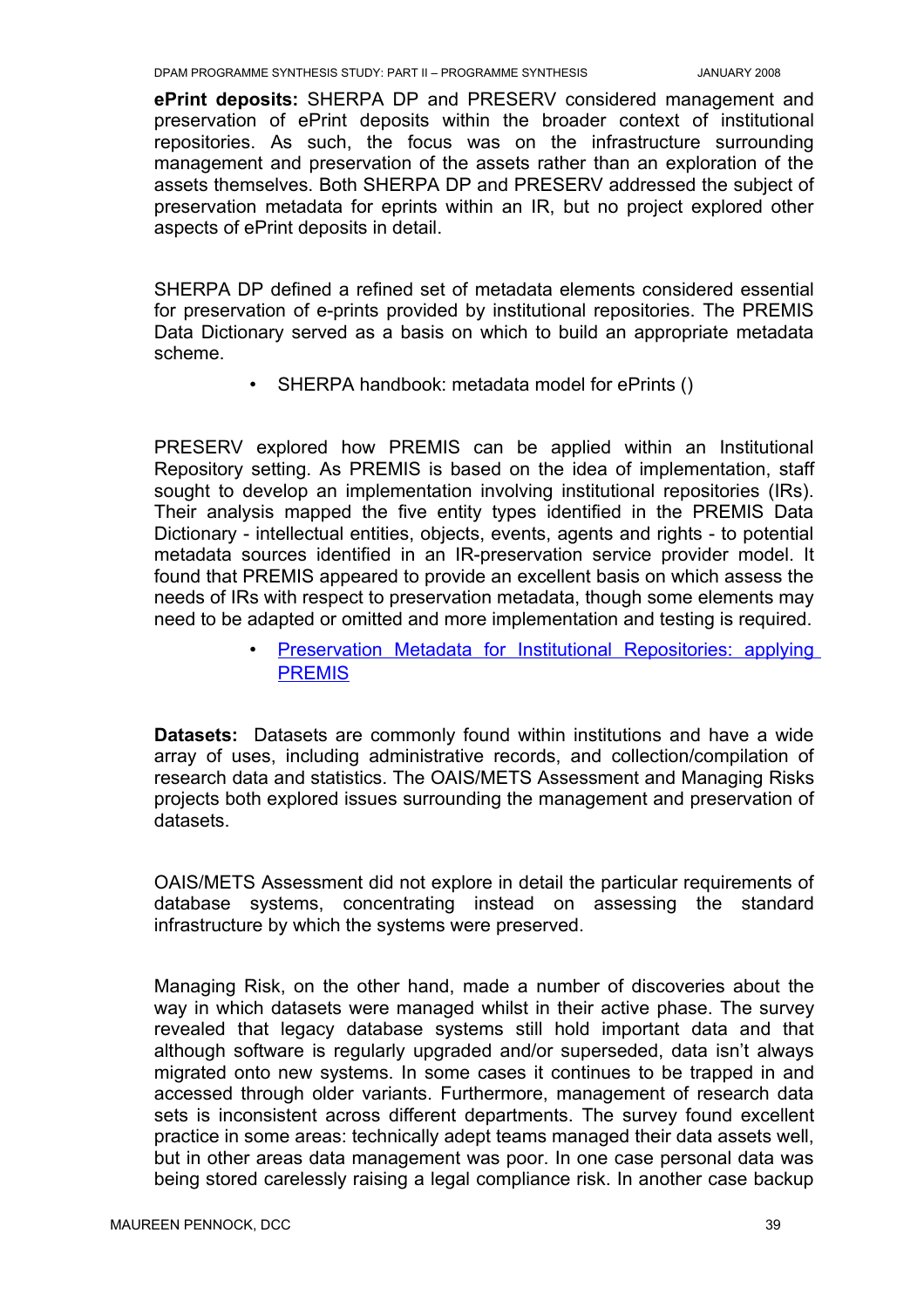provision was inadequate, threatening the viability of the whole study. Over half of the databases identified were small systems that contained data without long term preservation requirements. A more pressing concern was, in fact, that data was being kept longer than necessary and potentially contravening Data Protection or FoI. Finally, the survey indicated that long term retention of research data remains an issue for a minority of datasets. Some data sets have real archival value and they could be retained indefinitely for ongoing research use, but the data needs to be identified and appraised early to ensure effective and efficient preservation and this is not yet taking place.

• Managing Risk: Final report

**eJournals**: the preservation and management of eJournals is a recognised area of concern within the publishing and library communities. Until recently, little substantial and quantifiable work had been done to address the cost of managing and preserving eJournals. The LIFE project contributed extensively to this gap in knowledge, refining and testing its life cycle costing formula against an eJournal collection at UCL (University College London) library. It undertook an exploration of the life cycle stages for eJournals at UCL, from acquisition to preservation and produced two case studies in eJournals management at UCL. It also tested and refined the model against a collection at the British Library of Voluntarily Deposited Electronic Publications (VDEP), which is comprised of monographs and serials. This collection is considered comparable with an eJournal collection: although most are not, strictly speaking, academic journals, the file formats and modes of publication are similar enough for the collection to be an effective comparator for a collection of electronic journals.

The main study at UCL addressed the corpus of works from the Public Library of Science (PLoS). Examination of the file formats in the collection indicated that none of the file formats in existence in the collection had actually become obsolete (i.e. were no longer accessible because they were no longer supported). However, some were certainly aging, if still widely supported by software. 'A good example of this is .gif files. GIF files have been the mostwidely used of web graphic formats, but they are widely deprecated because of their proprietary nature. They are also an old file format (1989) and use of the PNG (Portable Network Graphic) [format] has been advocated instead; they have also been used in digital preservation Case Studies as an "obsolete" file format before.<sup>[12](#page-43-0)</sup> GIF files account for about 5.26% of the collection with a total of 455 files.<sup> $13$ </sup> The age of the collection is not specified, though the study does specify that the collection comprises 30 issues and that issues are published monthly; we can therefore estimate the age of the collection at no more than 3 years old when the study was undertaken (Summer 2005). It is not unreasonable to think that if the collection were more dated then an increased number of obsolete files may have been found.

Based on experiences with the UCL collection, the team found that the cost for the acquisition, ingest, metadata creation, access, storage and preservation of UCL's e-journals over 1 year is a range of £206.87 - £559.19 per title. Further

<span id="page-43-0"></span><sup>&</sup>lt;sup>12</sup> See Rosenthal et al. 2005: http://www.dlib.org/dlib/january05/rosenthal/01rosenthal.html

<span id="page-43-1"></span> $13$  LIFE final report, pp 79 - 80.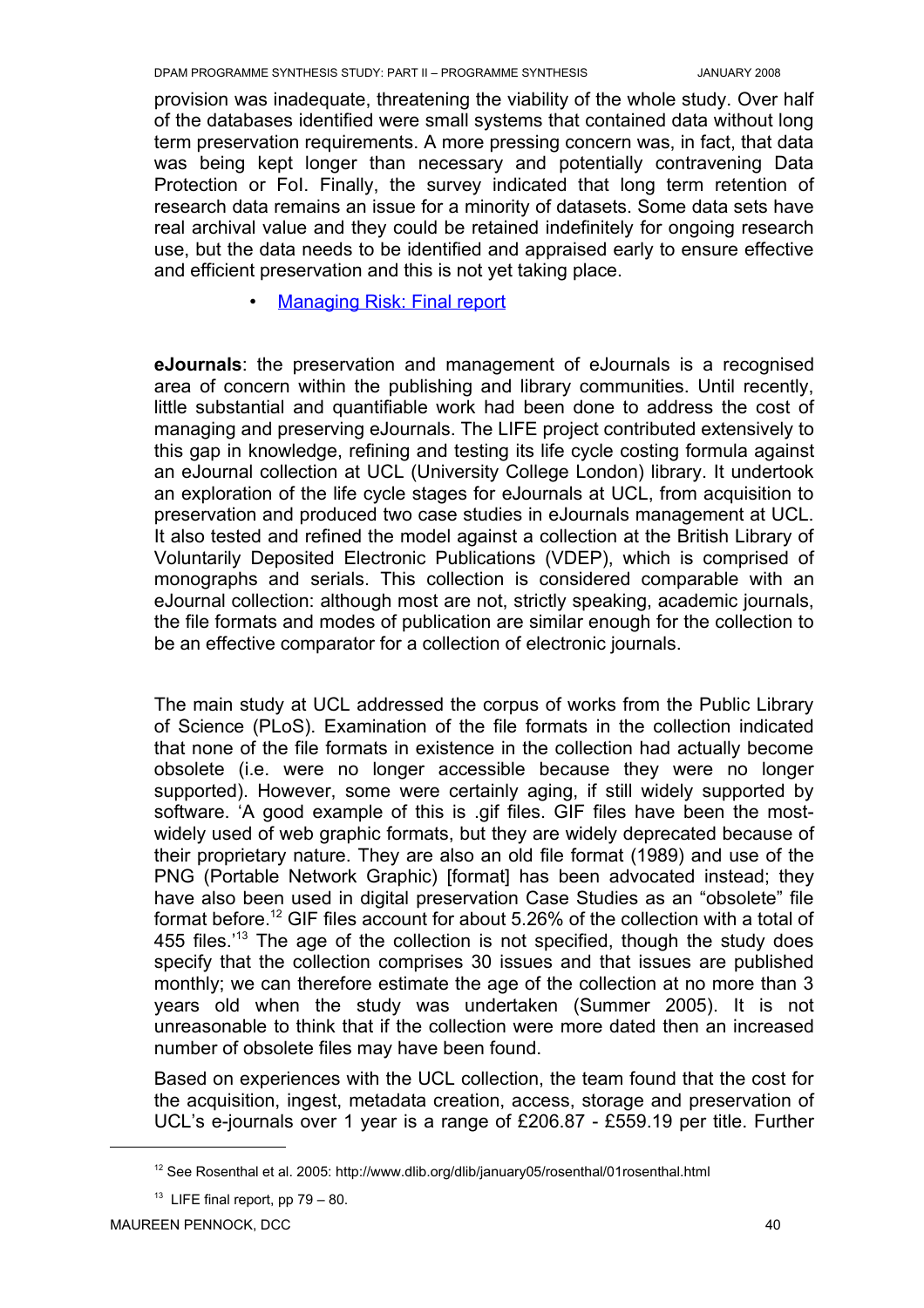projection of the UCL data over a 5 and 10 year range could not be performed with any certainty due to the lack of robustness of the data from the Case Studies. Desk based research estimated the figure to be a total of £2,189.83 for years  $1 - 5$  (i.e. for the whole five years, not per year) and £3,052.74 for years 6 – 10. Note however that, as service-led organisation, UCL is not responsible for ingest, storage or preservation functions and that access to the e-journal content is via the remote publisher's server. Consequently, no costs are allocated for these activities. In terms of staffing activity performed on the ejournal content, the most expensive activity in terms of costs are those actions concerned with making the materials accessible to users.

• LIFE final report: Case study on [eJournals](http://eprints.ucl.ac.uk/archive/00001854/) (pp 64 – 89)

The LIFE VDEP case study is comparable in terms of file formats and obsolescence findings, although costing is significantly more complex as the VDEP collection is comprised on four different types material: hand held monographs; hand-held serials; electronic monographs; and electronic serials.

The average cost for each over periods of 1, 5 and 10 years is reproduced in the table below:

| Type & Average cost $(E)$ Yr 1       |       | Yr 5. | Yr 10 |
|--------------------------------------|-------|-------|-------|
| Average cost for hand<br>held e-mono | 19.49 | 37.41 | 48.12 |
| Average cost for hand<br>held serial | 19.45 | 12.53 | 14.68 |
| Average cost for e-mono              | 15.01 | 24.36 | 30.77 |
| Average cost for e-serial            | 22.72 | 8.55  | 8.99  |

# • LIFE final report: Case study on VDEPs (pp  $17 - 51$ )

**Web resources:** Archiving and preservation of web resources has been a point of international attention from the cultural heritage community for the past decade. Most activities have concentrated on technical solutions, supplemented by occasional works on the larger life-cycle perspective.<sup>[14](#page-44-0)</sup> The LIFE project contributed substantially to this gap in knowledge by refining and testing its life cycle costing formula against the web archive collection at the British Library. The PARADIGM project also addressed web archiving, though from the perspective of archiving personal web resources such as personal sites and blogs.

The LIFE project findings were developed from the BL web archive, which is part of a wider initiative - the UK Web Archiving Consotrium (UKWAC). Activities at the BL began in 2004 and they currently archive around 1000 website instances per year. The web archiving case study provides an excellent

<span id="page-44-0"></span><sup>&</sup>lt;sup>14</sup> See for example Adrian Brown, 'Archiving Websites: a practical guide for information professionals' (Facet publishing, 2006)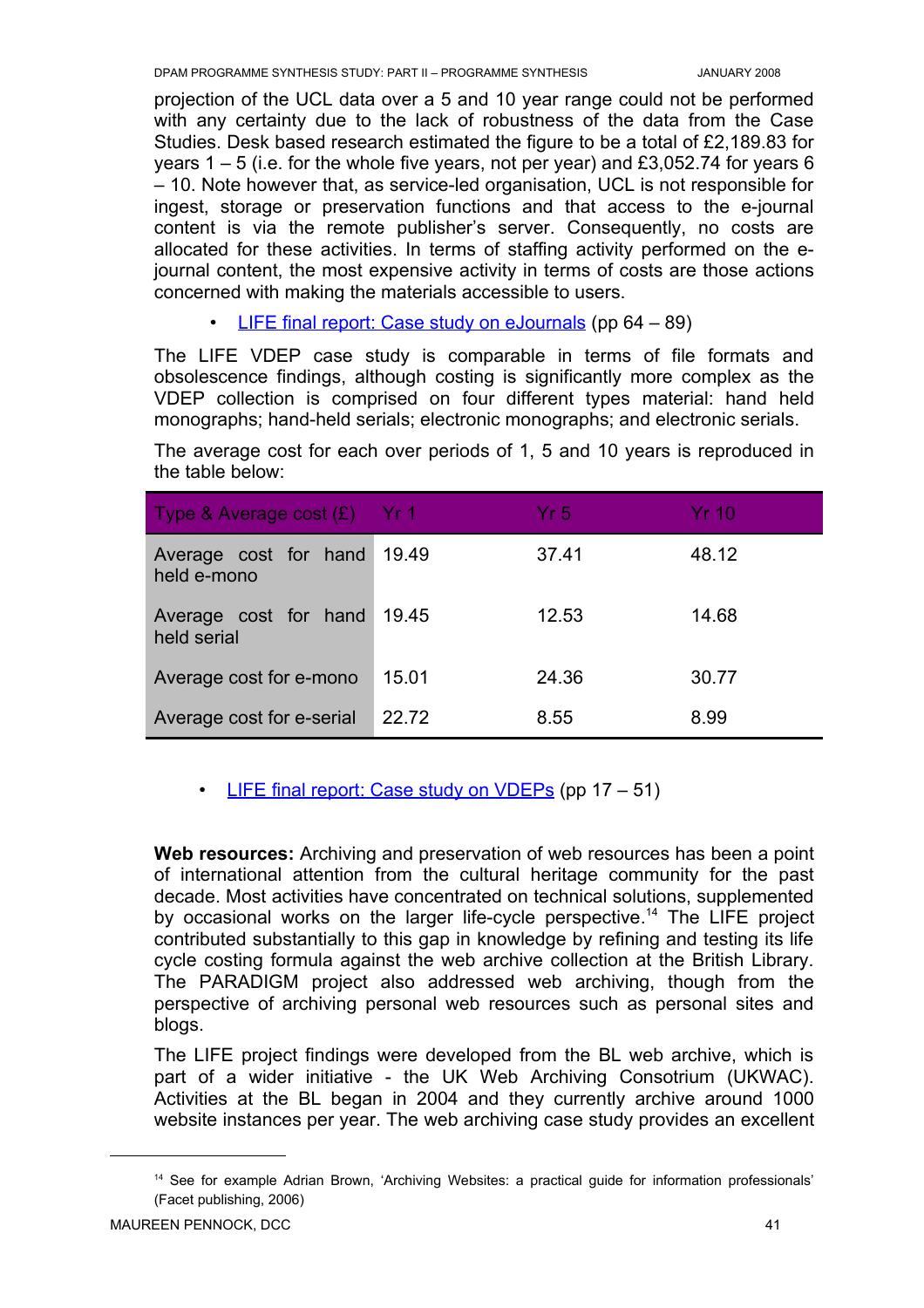overview of the specific activities involved in the web archiving process and life cycle, which, although broadly consistent across different collections, are tailored to the requirements of each collection type. An assessment of file types in the collection showed that whilst the majority were understandably and expectedly HTML files, a considerable number of image and text files and format types were present, alongside much smaller numbers of multimedia objects. The variety of file fypes and their interdependent structural relationships have obvious implications on any web preservation strategy, in that the strategy must cater for a broad range of file and format types whilst maintaining the structural relationships and dependencies of the collection that, when rendered, allow users to access a complete object.

Applying the LIFE costing model to the Web Archiving Case Study involved a significant amount of estimation (e.g. in terms of staff time, identifying proportions of time spent dealing with web resources alone, and preservation activities) and so the results should be considered only a very rough guide to the potential costs of preserving web materials. The study indicated relatively high costs in the first year (£493.17 per instance), likely due to the high effort required for the initial collection and assessment. This drops with each subsequent measurement, to £183.04 after five years, £128.83 after ten years, and £80.88 after twenty years. It anticipated that costs will continue to fall as more automated preservation tools are developed and source file formats become more stable. The study also suggested that a number of services can be shared (e.g. performing technology watch, selecting appropriate preservation strategies, and recording preservation metadata (representation information)), thus further reducing costs.<sup>[15](#page-45-0)</sup>

• LIFE final report: Case study on Web Archiving (pp 52 – 63)

The PARADIGM web archiving pilot was run in conjunction with the UK Web Archiving Consortium (UKWAC) and London School of Economics. It involved taking snapshots of websites and blogs daily during the run-up to the General Election in 2005. Staff found that that obtaining permission to archive websites was 'a time consuming, and often fruitless, task. Obtaining permission from the politicians with whom PARADIGM had existing relationships was more successful than approaching politicians with whom there had been no previous contact, though permission was obtained from some additional politicians.' [16](#page-45-1) Despite this, acquiring websites was considered less complicated that preserving and providing access to them, as websites are highly complex objects. The project therefore recommended that research libraries consider cooperation with a central web archive rather than attempt the activity themselves.

• PARADIGM final report: Web Archiving pilot

**E-learning materials:** e-learning materials are as much a type of digital asset as more traditional research and administrative records, yet comparatively little

<span id="page-45-0"></span><sup>15</sup> It is important to note that the Web Archiving activities of UKWAC are considered to be experimental. As more experience is developed, software becomes more stable and gathering activity is scaled up, then efficiency should dramatically increase and costs will again fall.

<span id="page-45-1"></span><sup>16</sup>PARADIGM final report.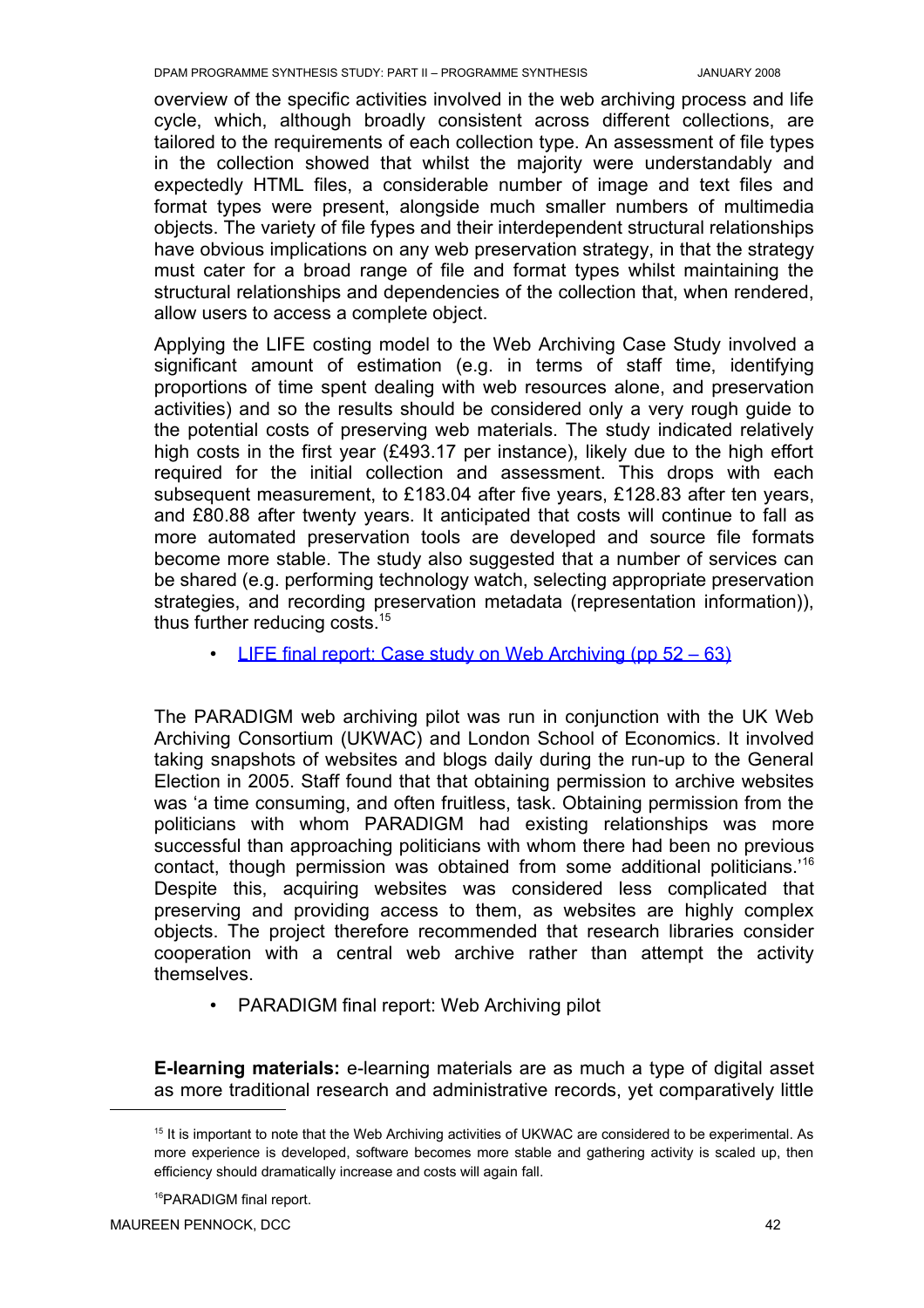attention has been paid to their management and preservation. This may be due to the relatively short period for which they remain valuable and re-usable: many learning materials need to be frequently updated in order to remain compatible with cutting edge research and teaching. Despite this, the materials still have value (albeit if not enduring) for the short term and for wider distribution and use by colleagues. **[17](#page-46-0)**

The MANDATE project explored the management of digital earning materials within a broader digital asset management system that also contained documents relating to college governance. Microsoft Word is commonly used to create textual digital documents. On the whole these assets were distributed by administrative staff as physical documents. Some were held and distributed by teaching staff in common network storage areas and using folders in the institutional communications system. A strategic decision was made to use the PDF format for the publication of text documents (both College publications and learning and teaching materials). Other formats used for learning materials are already stored on web servers (e.g. National Learning Network materials, where the system stores metadata records and links to the assets rather than storing them independently). The end system designed for use at John Wheatley caters for the upload of newer file formats for learning materials such as PowerPoint presentations (likely to be used), images, audio, and video (not currently used extensively).

Insofar as preservation is concerned, the study found that 'in a Further Education (FE) setting a commitment to preservation is likely to be assessed in how it relates to the core business of the college and its legal and cultural obligations. A meaningful preservation commitment for an FE college is likely to be less than a decade. Beyond such a period materials are no longer required for business use or legal obligation for the college and the only likely motivation for preservation is to cater for unspecified future historical interest. Materials may not necessarily be deleted (or physically destroyed) after this period, but active curation is beyond the funded remit of the college. Preservation of information assets beyond obligation is likely to be an attractive option for a college only where there is little or no cost involved. Their use and value would now be more the preserve of national memory institutions.' College policy regarding preservation of learning and teaching materials in the new system is consistent with this statement and staff have decided that there is no point in retaining learning materials beyond the life of the teaching unit to which they are attached.

Externally acquired learning materials licensed for use on College servers are available only to enrolled users, although the metadata records about them are more widely accessible via the web interface and, at a later stage, the catalogue. Internally produced learning materials are only available to enrolled users.

**MANDATE toolkit: Case Study on John Wheatley College** 

<span id="page-46-0"></span><sup>&</sup>lt;sup>17</sup> The JORUM repository is a typical example of this value. Jorum is a JISC-funded collaborative venture in UK Higher and Further Education to collect and share learning and teaching materials, allowing their reuse and repurposing, and standing as a national statement of the importance of creating interoperable, sustainable materials. See [http://www.jorum.ac.uk/.](http://www.jorum.ac.uk/)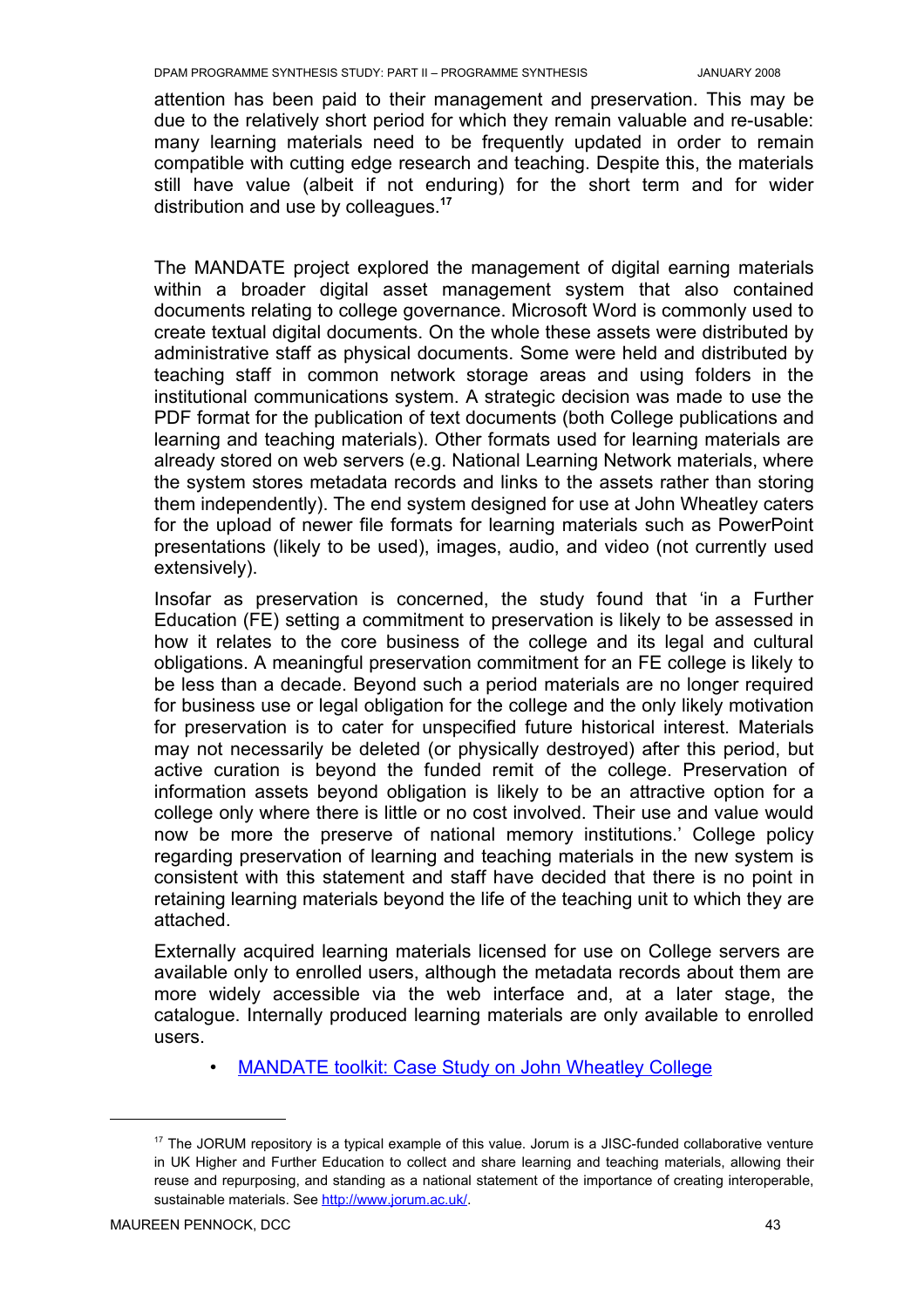**Private papers:** Whilst the management and preservation of official institutional or corporate records has been an issue for several years now, the particular context and preservation requirements of personal archives have attracted little attention. The difference can be generalised across two main themes:

- From a technical and management perspective: personal archives are created and managed by individuals using a variety of standards, tools, and technologies over which the archivist has little or no direct influence and which are often not optimised for preservation. This compounds the preservation challenge, particularly as preservation is not addressed until much later in the life cycle, and preservation is best addressed as early in the life cycle as possible.
- From a legal perspective: permission to preserve or provide access to the collection is not always straightforward to identify and/or obtain. Several parties may have particular privacy or intellectual property rights. This means that different parts of the collection will often have different legal requirements and restrictions, all of which must be identified and addressed.

The project made several findings and recommendations on dealing with digital archives, several of which are generic but some of which pertain particularly to personal papers. For example, it found that digital preservation awareness amongst creators is low, even relating to preservation for their own short to medium term needs. Combined with the fact that many individuals do not even consider their papers to be 'archives', many personal archives are at risk of loss from either deletion or obsolescence. The study therefore recommended that it is important to increase awareness of archival and digital preservation generally, and specifically within domains and with individuals whose personal archives research libraries wish to collect. The project workbook therefore includes guidance for creators of personal archives that includes information on a number of relevant and basic issues like backup, automatically updating fields, and obsolescnce.

# **PARADIGM workbook: Guidance for creators of personal digital** [archives](http://www.paradigm.ac.uk/workbook/record-creators/guidance.html)

Insofar as collection is concerned, project staff found that the storage of personal digital archives is distributed across local devices, storage media, networked servers and web services. Some component parts may therefore be overlooked by a depositor or accessioning archivist, making it difficult to gather or be sure of a 'complete' collection.

Regarding obsolescence, none of the file formats accessioned from contemporary politicians (ranging from days old to five years old) were inaccessible using contemporary computing environments, although some required the use of proprietary software. However, deposits accepted from other, older sources proved more difficult, particularly data stored on Amstrad 3" disks – which required effort on a somewhat more heroic scale to recover.

PARADIGM developed a records survey to characterise the contemporary personal archives of politicians and assist archivists in identifying materials of historical value by assessing functions and roles, the nature of the records that document them, the vulnerability of records and their technical characteristics. Staff found that record surveying techniques are as useful for personal archives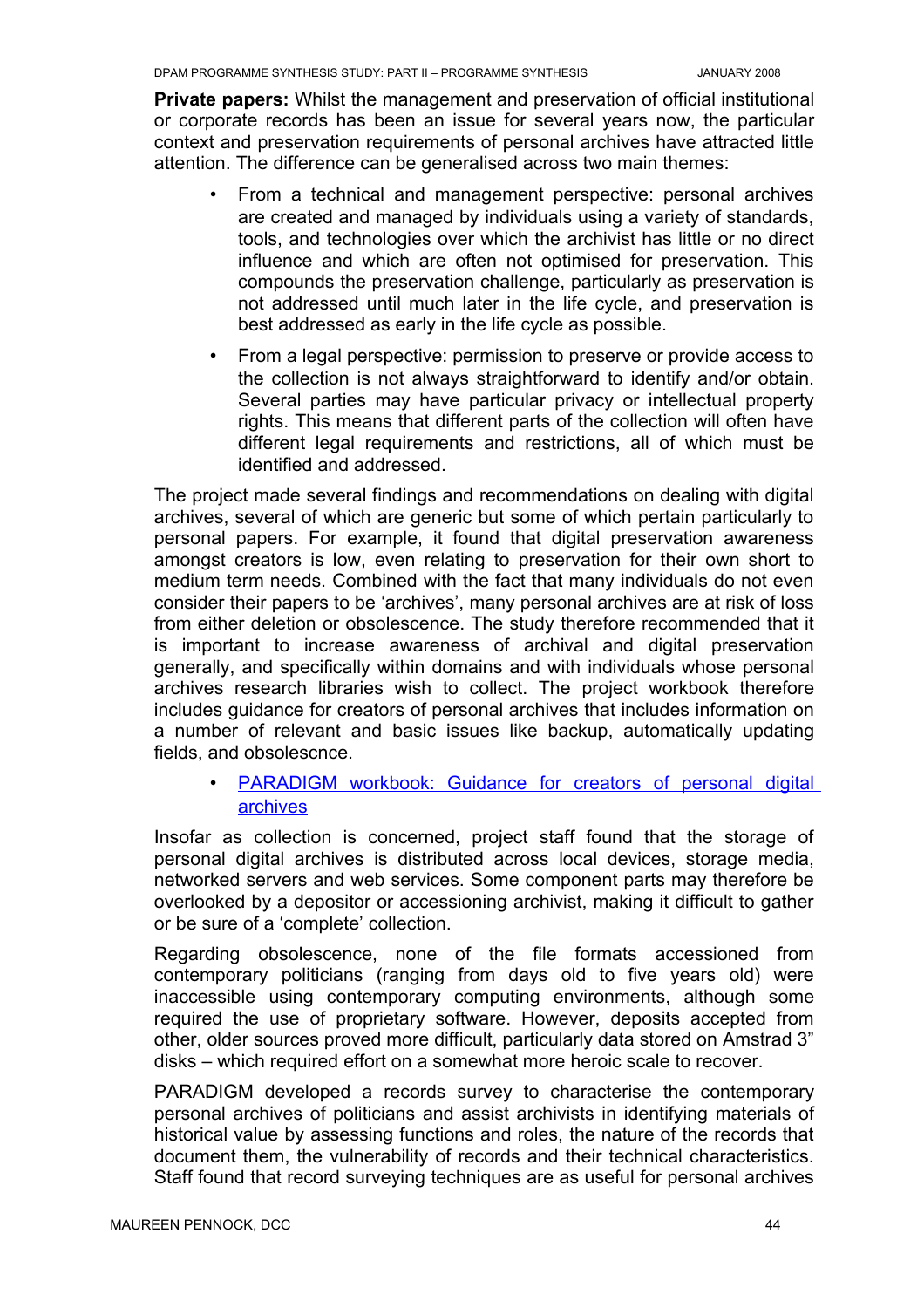as they are for organisational archives: they allow archivists to record valuable contextual information about material that will be transferred in the immediate and distant future, and therefore to prepare for its arrival. This is especially true in a digital context where more information is needed for initial transfer and processing. A range of material from the survey was identified for collection, including office documents, spreadsheets, presentations, images, emails, and email attachments in various formats.

• PARADIGM workbook: Records survey tool for digital private papers

The project also developed a deposit agreement to cover the placement of exemplar private paper materials for the duration of the pilot project, and a model agreement for the permanent placement of hybrid personal archives at a research library. These agreements help to establish the terms on which digital archives are placed with the research library, and ensure that both parties understand their obligations.

• PARADIGM workbook: Accessioning [documentation](http://www.paradigm.ac.uk/workbook/accessioning/documentation/index.html) for digital private [papers](http://www.paradigm.ac.uk/workbook/accessioning/documentation/index.html)

Finally, from a legislative perspective, the project recommended that changes to Freedom of Information legislation should be made to allow private archives donated to public institutions to be excluded from the provisions of the legislation for a number of years. This will facilitate collection development, particularly that which aims to acquire personal archival materials sooner after creation. [18](#page-48-0)

## **5.1.2 Life-cycle investigations**

Several projects have taken a life cycle approach to preservation and digital asset management, notably PARADIGM, LIFE, Managing Risk and SHERPA DP. Each one refers to a different type of digital asset.

- Life cycles of private papers
- Life cycles of digital library resources
- Life cycles of electronic corporate records
- Life cycle of an e-print deposit

**Life cycles of private papers**: The PARADIGM project has taken a holistic approach to the preservation of private papers and developed a life cycle model foir private papers that brings together traditional archival practice with the OAIS model. This is described in graphic form in the PARADIGM workbook. The main stages of the model are:

- Record creation
- Record's active life
- Onsite appraisal and selection
- Transfer to archival custody

<span id="page-48-0"></span><sup>&</sup>lt;sup>18</sup> See PARADIGM final report.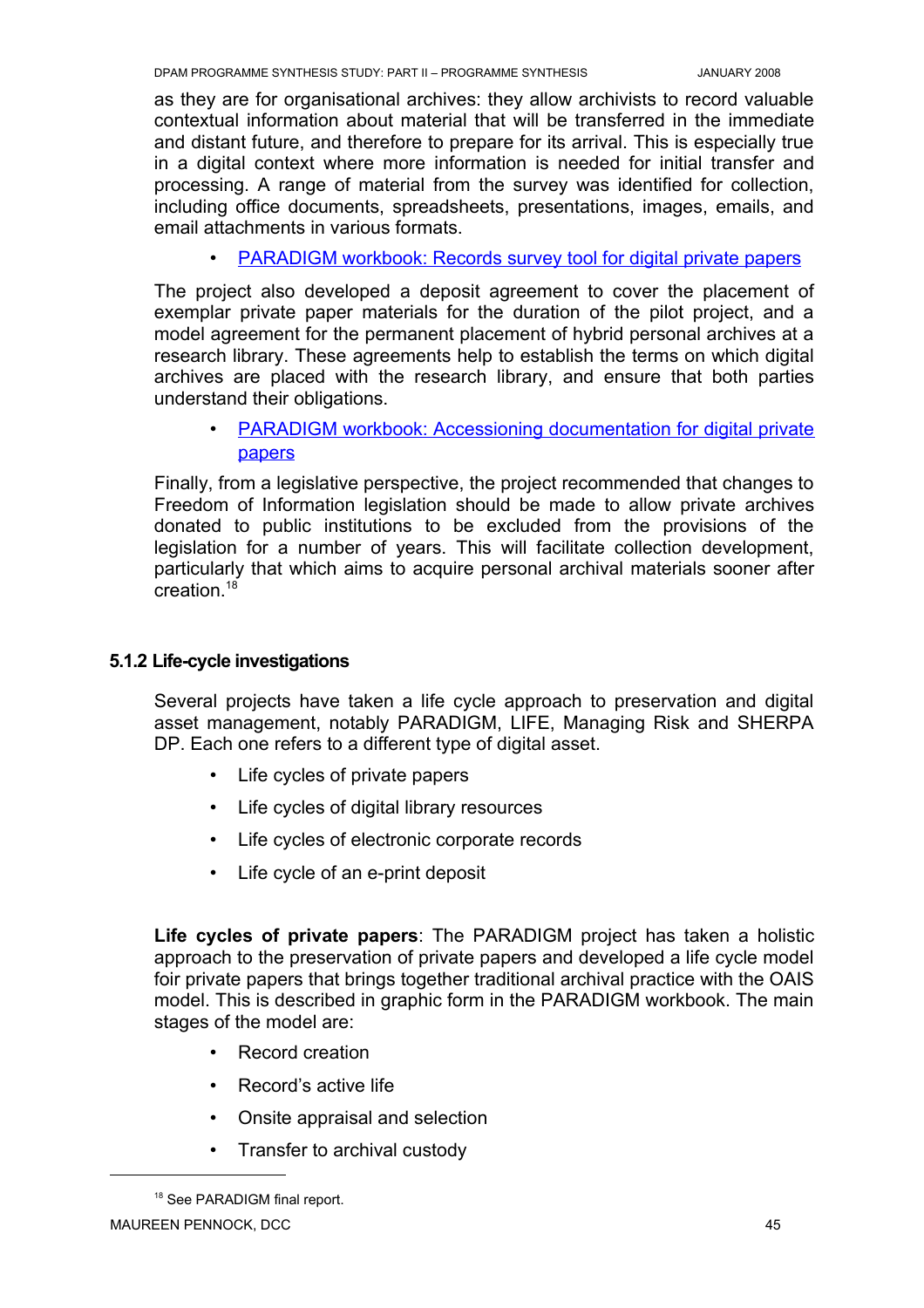- Ingest processing; ingest Submission Information Package (SIP)
- Appraisal and disposal
- Prepare and ingest Archival Information Package (AIP)
- Digital preservation of AIP
- Descriptive cataloguing
- Prepare Dissemination Package (DIP)
- Provide DIP
- Publish DIP

The workbook provides guidance across the entire life cycle of materials from creation to storage management, appraisal and disposal, cataloguing, metadata, strategies and re-use of materials. The project final report notes that preservation awareness and activity should begin as early in the life cycle as possible. To persuade creators that some measure of curation is required of them, an effort to engage with creators earlier in the life cycle of their archive is advocated.

The case studies showed that it is easier to identify and obtain archival records when intervention takes place at an early stage in the life cycle; they particularly showed that pro-active collection within the first five years required less intervention and heroic effort than reactive receipt of deposits. However, 'proactive engagement with creators earlier in the life cycle places new demands on research libraries in terms of selecting and maintaining relationships with individuals whose archives are now, or will be, historically valuable'.

- PARADIGM final report: Case study on collecting archives of contemporary politicians ()
- PARADIGM final report: Case study on digital archaeology ()

The model includes specific activities relevant for each stage in the life cycle and identifies the approximate location in which each of the stages should take place (eg whilst with the creator, in transit, in a dark archive). The model is available as part of the workbook:

• PARADIGM project life cycle [model](http://www.paradigm.ac.uk/workbook/introduction/paradigm-lifecycle.html)

**Life cycles of digital library resources:** The life cycle model used by LIFE is based on work first undertaken by Andy Stephens in 1988, in which a formula for calculating the total cost of keeping an item in a Library throughout its life cycle is introduced. This work was refined by Stephens over the next few years, introducing costs to specific parts of the model, and was refined further by Helen Shenton in 2002/03 when specific focus on the aspects of preservation costs throughout the life cycle was included. This was a key extension and provided the first example of a life cycle cost model with a consideration for preservation. This model was thus taken as the basis for the life cycle costing model adopted and developed by the LIFE project.

The life cycle model consists of the following stages:

• Acquisition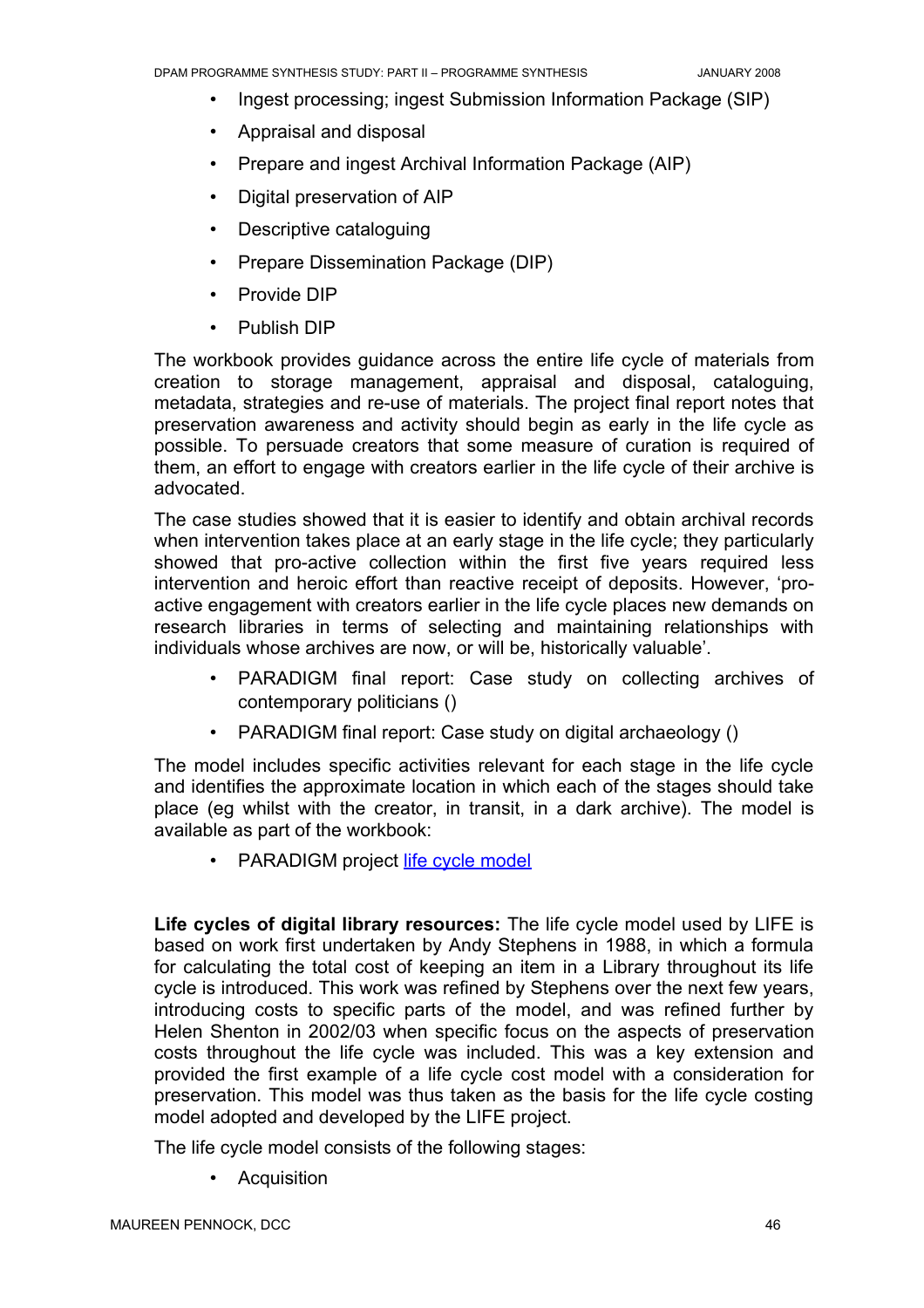- Ingest
- Metadata
- Access
- **Storage**
- **Preservation**

These six main life cycle categories are broken down further into life cycle elements. The project used case study implementation of the model to attribute costs to each stage. These should be taken as a guide, for the true costs may vary in different contexts. The persistent value of the model is in the provision of a framework and identification of the main costing elements that impact on the total life cycle cost of managing and preserving digital library materials.

- life cycle [formula](http://eprints.ucl.ac.uk/archive/00001855/) (contained within summary report)
- explanation of life cycle stages (contained within final report, pp 10 -15)
- research review on life [cycles and](http://eprints.ucl.ac.uk/archive/00001856/) life cycle costing

**Life cycles of electronic corporate records:** In recognition that planning for preservation of electronic records should begin as early in the life cycle as possible, the Managing Risk project took a life cycle perspective that informed the survey of assets and subsequent recommendations. The project final report identifies a generic high level set of life cycle stages and corresponding management issues. The basic stages are:

- Creation
- Metadata
- Review and Appraisal
- Storage and Preservation

The survey furthermore suggested that a corporate classification scheme such as 'JISC's 2003 Study of the Records life cycle – Function Activity Model' would be sufficient for classifying digital records throughout their life cycle.

Managing Risk project: digital life cycle [management:](http://www.jisc.ac.uk/whatwedo/programmes/programme_preservation/programme_404/project_managingrisk.aspx) stages & [corresponding](http://www.jisc.ac.uk/whatwedo/programmes/programme_preservation/programme_404/project_managingrisk.aspx) issues (pp 24 - 26)

**Life cycle of an e-print:** As part of its investigations into the preservation requirements of e-prints, the SHERPA DP project outlined an e-prints life cycle model that not only identifies the main stages in the life cycle but also suggests how responsibility may be allocated to different partners in the Sherpa DP disaggregated model. This extended model is based on an original suggestion by James et al in 2004. The main stages are:

- Creation
- Submission
- Revisions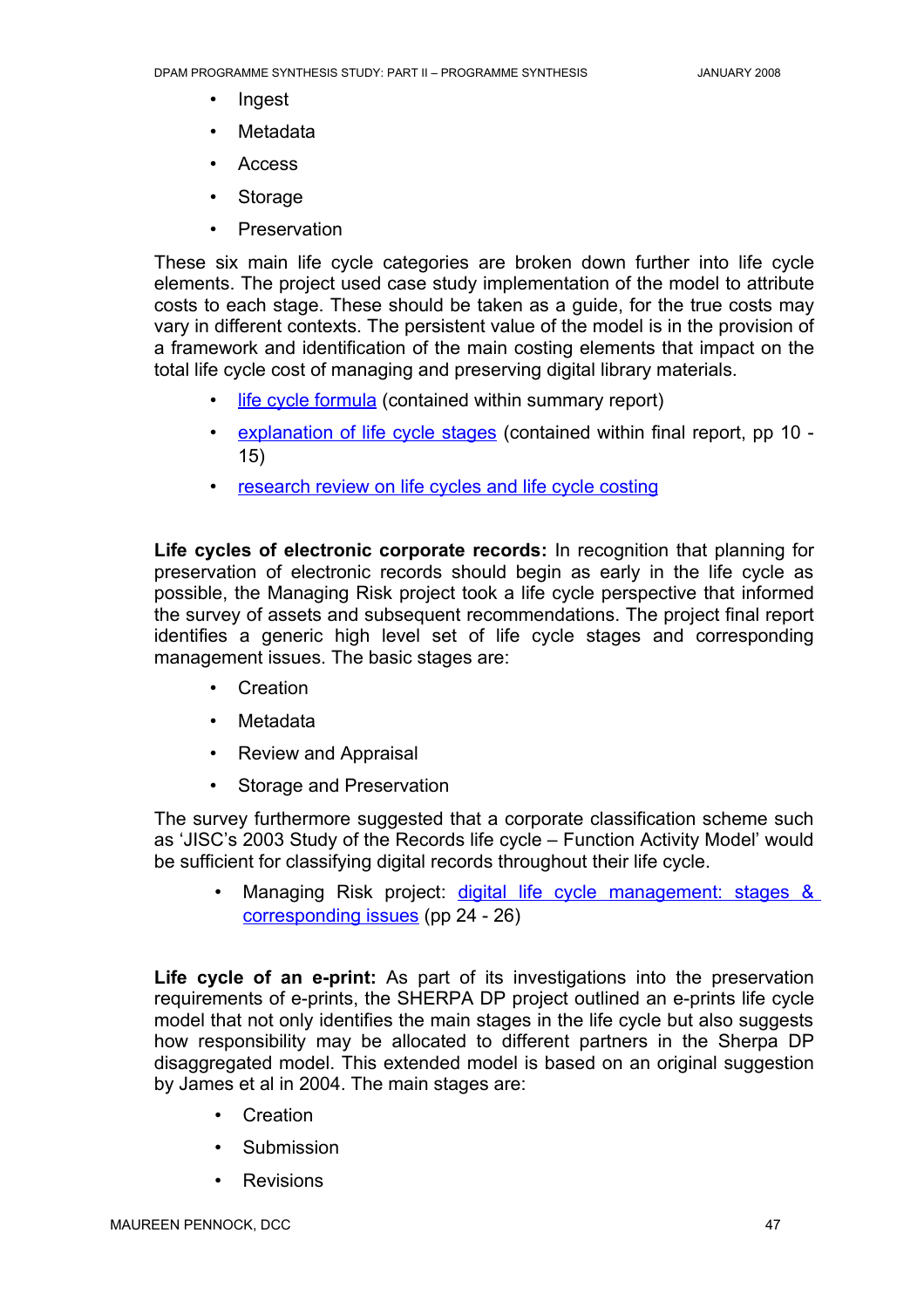- Quality Assessment and Publication
- End of frequent reading
- Technical Obsolescence
- **Withdrawal**

This life cycle model is unusual in that the cyclical nature of the model is unclear and the stages are not necessarily sequential. This is perhaps a particular characteristic of an e-print at its current stage of development, as opposed to an archival record or library resource. Archival records and library resources have been around for much longer and tend to follow clearer and better established curatorial processes that are oriented towards a longer time frame. ePrints, in comparison, are a relatively young and new type of digital asset for which the common ground in management processes have yet to be properly established and which are often perceived as having shorter retention requirements.

> • SHERPA DP project: life cycle model for an e-print in an institutional repository ()

#### **5.1.3 Assessment & surveys**

Surveys and assessment formed a recurring theme in the programme. They can be found in at least five projects and address a number of different topics. Programme assessment and survey activities were of two main types, either examining existing tools or approaches, or developing tools for use in assessment and surveys.

- Assessment/survey of existing tools or approaches
	- File format testing tools
	- Compliance with METS
	- Repository preservation policies and approaches
	- Institutional digital asset management practices
- New assessment/survey tools
	- Digital asset assessment methodology & tool
	- Records survey tool
	- Repository contents profiling service
	- OAIS/METS Compliance assessment checklist
- a) Assessments/surveys of existing approaches

**File format testing tools**: The DAAT project undertook an exploration of existing file format testing tools to explore whether or not they could be incorporated into the DAAT asset assessment tool. It focussed on three currently available tools: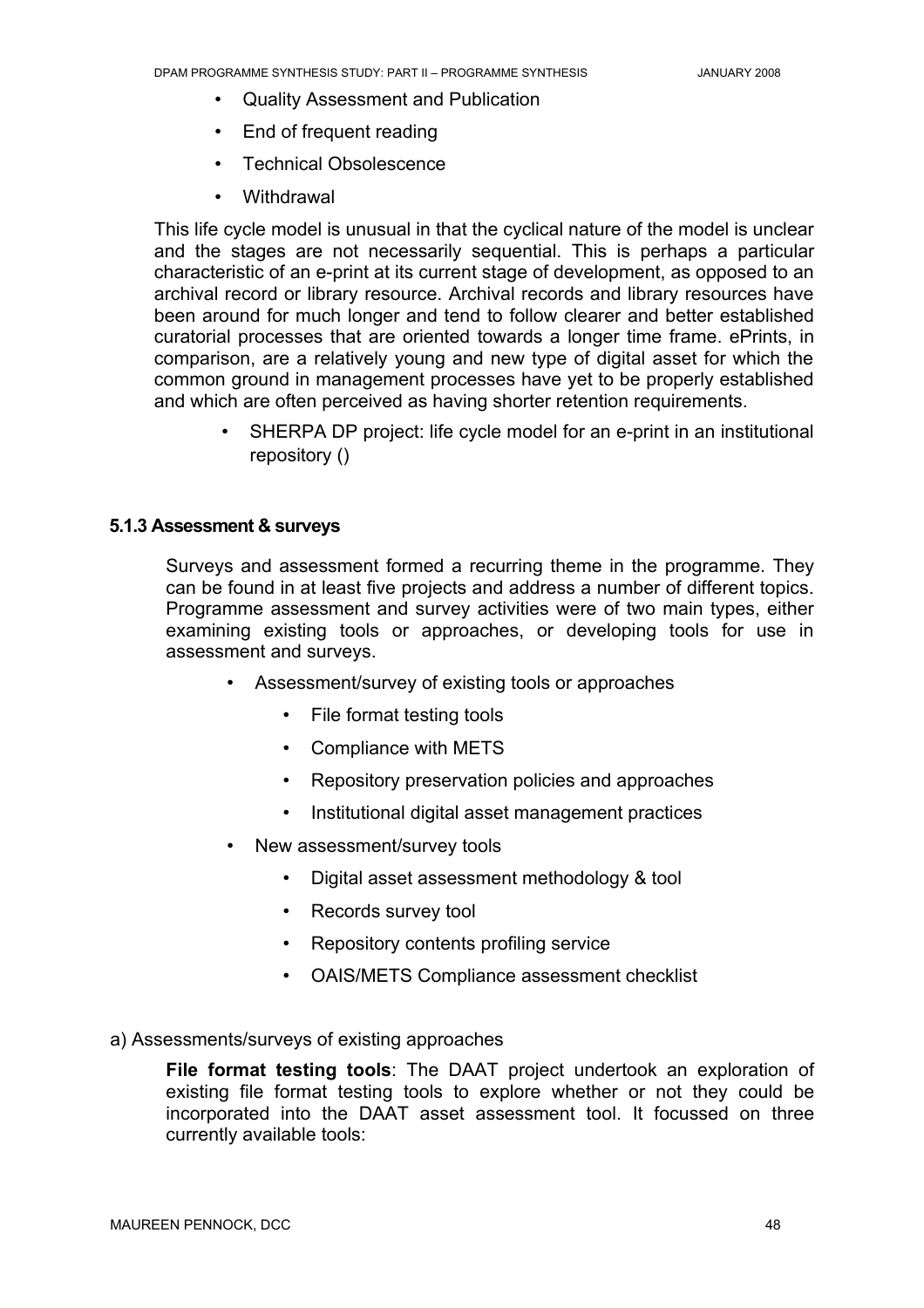- DROID (Digital Record Object Identification), a software tool developed by The National Archives to perform automated batch identification of file formats.
- JHOVE JSTOR/Harvard Object Validation Environment, a tool that provides functions to perform format-specific identification, validation, and characterization of digital objects.
- AIHT at Stanford University: Automated Preservation Assessment of Heterogeneous Digital Collections, and the Empirical Walker tool.

The aim was not to make a general report on whether the tools worked, but whether they have useful qualities which will help identify the preservation needs of digital assets.

The team found DROID to be useful: it contains information on a large range of file formats, based on regularly updated information from PRONOM. It can identify the file format type and, for some types of files, also the version. However, the team found it did not provide any additional information that couldn't be found by looking at the file extension or a directory listing. It does not – and was not developed to – look at the entire information environment, which is something that the DAAT project D-PAS tool would need to do.

JHOVE was found to provide more information, particularly in terms of object validation and metadata extraction/reporting. The project test results indicated that the tool had a high success rate, though it was significantly limited by its ability to function on only a small range of file types. The team concluded that JHOVE is going to be essential in a digital preservation context (particularly one which manages to implement the PREMIS model), as it can be used continually to check and recheck the validity and integrity of each digital object stored in the repository.

The DAAT team was unable to obtain a copy of the Empirical Walker tool, so their assessment was based purely on a description of the tool in a published article. The article indicated that this was a significantly superior tool to either DROID or JHOVE, with significantly more functionality across both individual files and structured collections. The assessment is particularly useful for demonstrating an increasing maturity in the tools developed to assess digital objects.

# • DAAT file format [tools report](http://www.ulcc.ac.uk/daat/project-deliverables.html)

**Compliance with OAIS/METS:** The OAIS/METS Assessment of Compliance project assessed whether two existing systems – at the UK National Archives and the UK Data Acrhive – were compliant with the OAIS model and whether the metadata stored by each system could be successfully and usefully mapped against the METS standard.

The project found that, based on its assessment, both organisations exceeded the requirements of the OAIS reference model. Assessment of practical implementations of the model identified potential discrepancies inherent in the current model, particularly an overstated strength in the relationship between the OAIS concepts of producer and Designated Community, and the separation of the stored Archival Information Package from the stored Dissemination Information Package.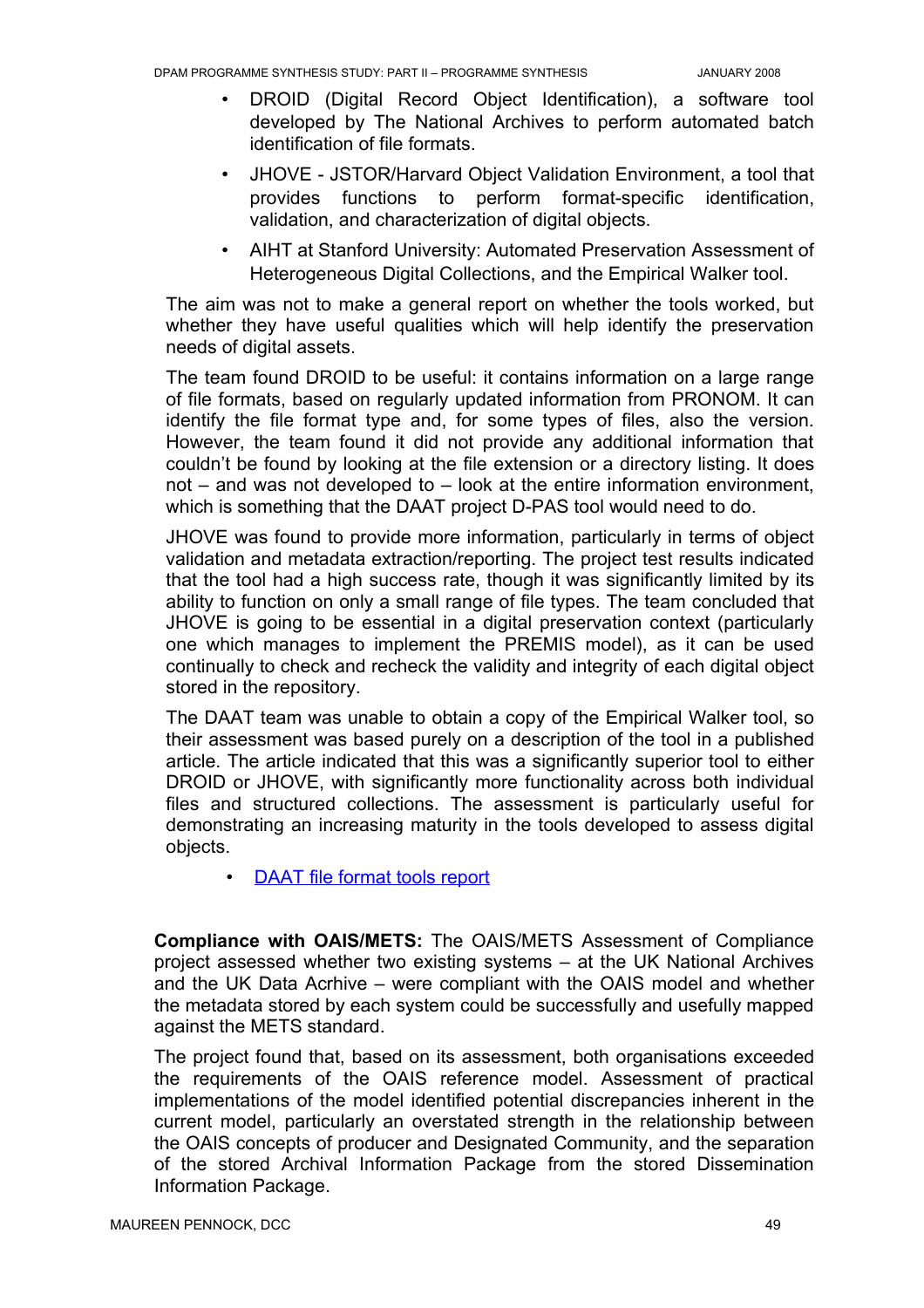The project assessment of the use of METS within an OAIS environment concluded that although there may be potential for its use in the future, there was little advantage to be gained at this moment in time by using METS over other more formal metadata standards. The flexibility of the schema was on the one hand deemed useful as it could be adapted for preservation purposes in environments with different object and preservation requirements. On the other hand, this very flexibility had potential to limit interoperability in a network of repositories that do not use the same tools and metadata content.

> Assessment of UKDA and TNA compliance with OAIS and METS [standards:](http://www.jisc.ac.uk/uploaded_documents/oaismets.pdf) final report

**Repository preservation policies and approaches:** PRESERV carried out a sample survey to determine exactly what repositories – particularly Institutional Repositories – were doing about digital preservation. The survey was carried out in June 2006 via email and was targeted at selected repository managers. Repositories were selected from the Registry of Open Access Repositories (ROAR). The availability of a PRESERV profile was a guiding factor in the selection process: since a knowledge of the file formats of objects in a repository is a prerequisite for preservation planning, the availability of a PRESERV profile provided a reference point for repositories included in the survey.

The survey found that none of the repositories surveyed had a formal preservation policy to guide decisions on the questions raised in the survey, yet *de facto* policies were being applied to specific areas such as file formats and transformations, for example. This is problematic, for the absence of comprehensive and forward thinking policies meant that original source data was frequently transformed without documentation, often prior to deposit in the repository, and adversely impacted on an ability to validate authenticity and integrity of files and their contents.

The survey questions and answers are detailed in the two documents below:

- Survey of [repository preservation](http://preserv.eprints.org/papers/survey/survey-results.html) policy and activity (paper)
- Repository models and [policies for preservation](http://www.dpconline.org/docs/events/06briefdigrephitchcock.pdf) (presentation)

**Digital asset management practices:** As part of its investigation into corporate digital asset management at KCL and in recognition that preservation planning necessarily begins at the start of the digital records life cycle, the Managing Risk project carried out a survey of digital assets and management practices in a number of college units.

The survey covered both structured (databases) and unstructured (collections of individual files) digital assets. It revealed that practices were inconsistent across different schools and departments, and that duplication – particularly between digital and paper versions of files – was commonplace. A number of risks or inefficiencies were evident as a result of these practices. The inventory and report produced by this exercise enabled the project to make recommendations on reducing the risks associated on poor digital asset management, and to work towards a viable, embedded, long-term College-wide strategy for digital asset management.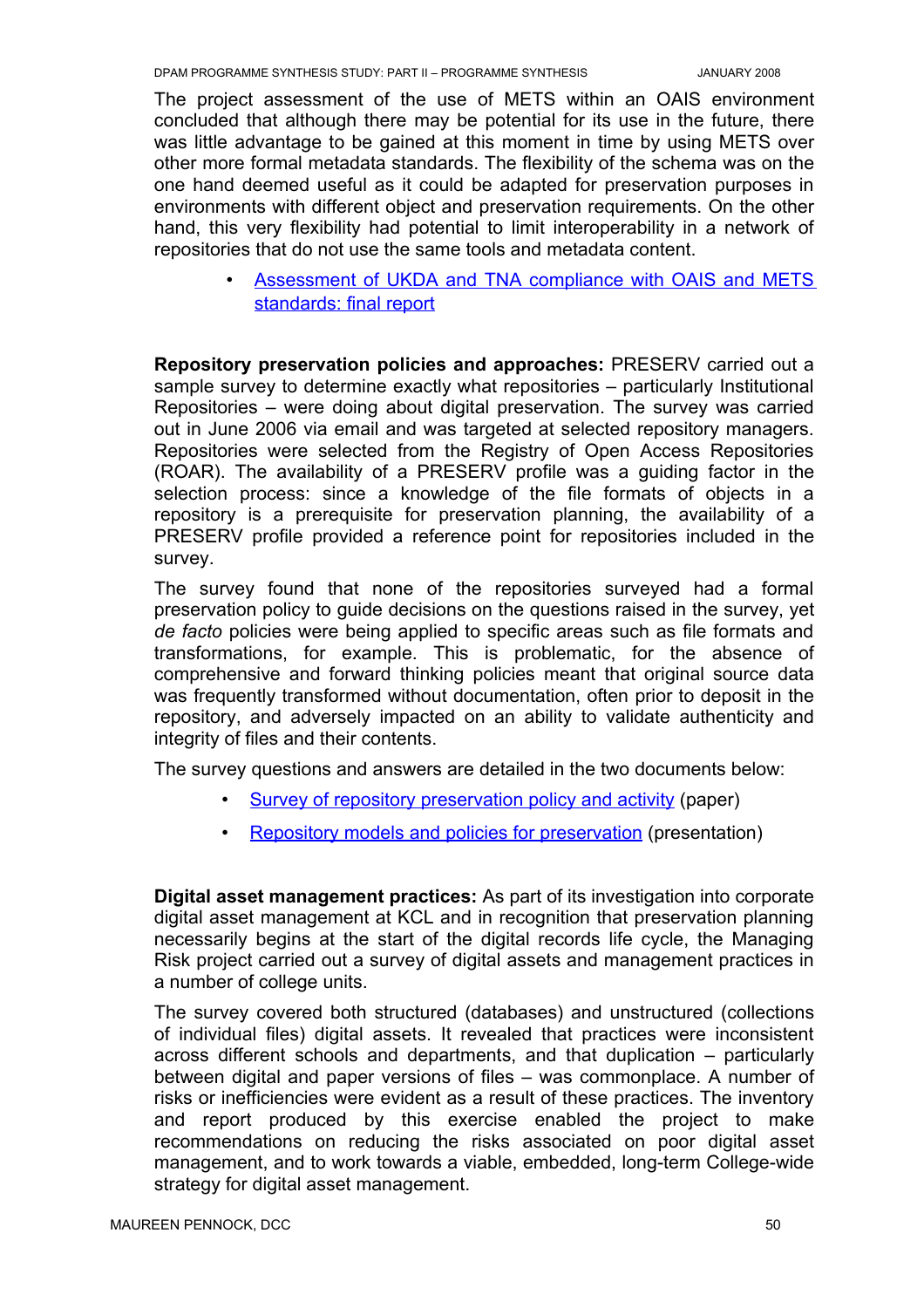The survey was carried out by external consultants who retained IPR over their survey tool, so the tool itself is not available. An overview of the survey results, which are considered to be indicative of practices at many other similar institutions, is contained in the final report.

• Managing Risk: final report

#### b) New survey & assessment tools/services

**Digital asset assessment methodology & tool:** Although the DAAT project were unable to deliver a final functional tool for digital asset assessment, the project did produce three deliverables that contribute to the development of such a tool.

The first of these is an *assessment of functional attributes* of a digital asset assessment tool, particularly the anticipated tool from the project, D-PAS. The report states that the D-PAS tool requires sampling, assessment, and analysis attributes:

- Sampling is necessary for the assessment to produce an accurate assessment of the overall collection without expending effort on investigating the entire collection, which in some contexts could consist of entire libraries.
- In order to make an accurate assessment of preservation priorities, the tool will need to assess such factors as use, storage, condition/usability, value/importance, item condition, file format, and damage.
- The tool will need to have analytical qualities so that factors assessed can have weighted scores returned which can then be used to generate reports on the preservation needs of a collection.

The project also identified a number of risk factors that may affect the survival of digital assets and thus should be measured by an automated assessment tool. These include physical risks for storage media and bit streams, format risks, and organisational risks.

Finally, the project released a preservation assessment method and prototype tool. The method comprises a manual survey, the results of which are entered into a tool – currently an Access database – and automatically scored. Guidance on using the method and tool are available. The project final report recognises that the survey tool requires significant additional work before it was usable in a wide variety of settings, but the reports which the project has made available are of use not only to those embarking on similar ventures, but also to those looking at the wider issues of automation in digital curation.

- **Assessment of [Risk Factors](http://www.ulcc.ac.uk/daat/project-deliverables.html)**
- Assessment of Attributes
- Assessment of file format testing tools
- Database and data [entry tool:](http://www.ulcc.ac.uk/daat/project-deliverables.html) D-PAS
	- D-PAS Guidance Manual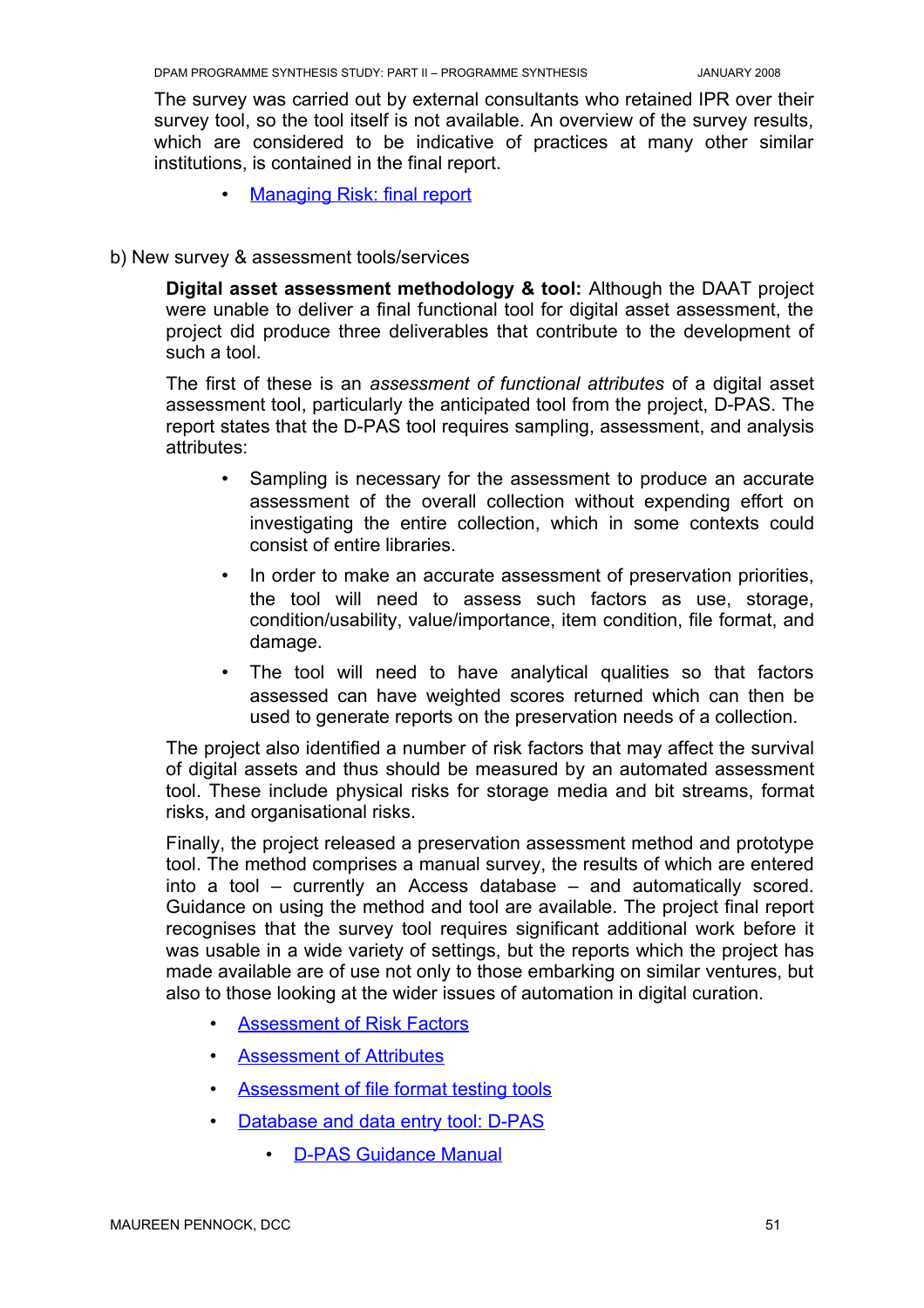**Records Survey Tool:** PARADIGM developed a records survey for use in the offices on politicians, but most of the questions may be applied to the private papers of other individuals. The survey is designed to elicit an overview of the paper and electronic records being created, with a view to their subsequent appraisal and preservation.

The records survey tool assisted the surveying archivists in identifying materials of historical value by assessing functions and roles, the nature of the records that document them, the vulnerability of records and their technical characteristics. It also prompted creators to think about the historical value of their traditional and digital materials, as well as preservation-related issues. The information that the records survey covers is described in the following table:

| <b>Information</b>                                                  | <b>Purpose</b>                                                                                                                                              |  |
|---------------------------------------------------------------------|-------------------------------------------------------------------------------------------------------------------------------------------------------------|--|
| Series of historical interest                                       | Identify location<br>of<br>material<br>for<br>accession; descriptive overview assists<br>in basic intellectual control of materials<br>prior to cataloguing |  |
| Quantity of material for accessioning                               | Informs<br>archivist's<br>approach<br>to<br>accession                                                                                                       |  |
| Specification of hardware<br>and<br>software used to create records | Informs<br>archivist's<br>approach<br>to<br>accession;<br>Recorded as preservation metadata                                                                 |  |
| Formats used                                                        | Informs<br>archivist's<br>approach<br>to<br>accession;<br>Recorded as preservation metadata                                                                 |  |
| How/by whom records are created                                     | Recorded<br>useful<br>contextual<br>as<br>information for descriptive purposes                                                                              |  |
| Third party rights present in the<br>material                       | Inform<br>administration<br>of<br>material;<br>recorded as metadata                                                                                         |  |
| Access<br>restrictions<br>required<br>by<br>creator                 | Informs administration of material                                                                                                                          |  |
| How records are managed by their<br>creator                         | Informs timing of accessions                                                                                                                                |  |

Paradigm supplemented the records survey tool with simple measures such as taking screenshots of file management tools and computer hardware details or generating textual files representing creators' arrangement of digital materials. The final report recommends that research libraries use record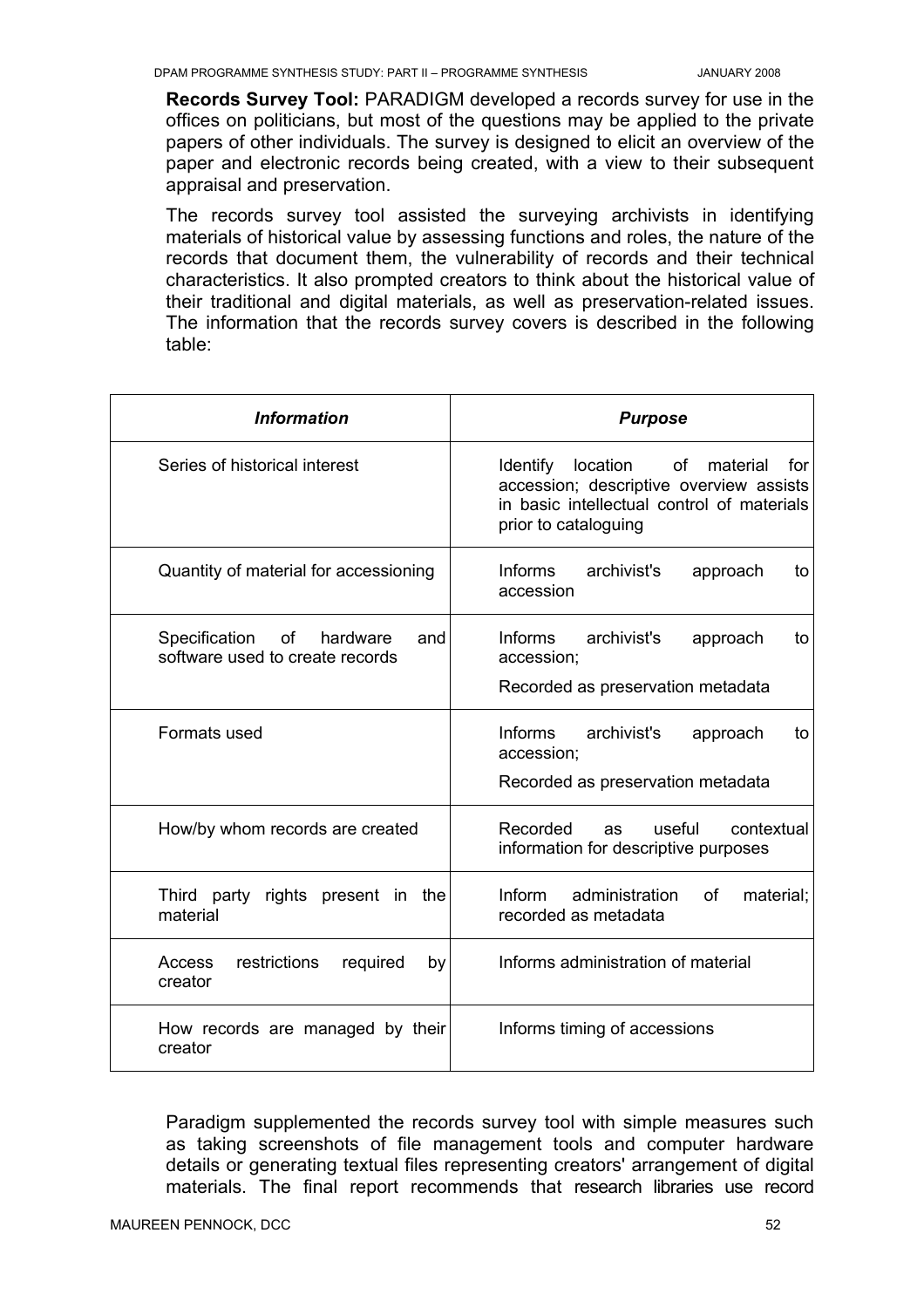surveying techniques when talking to creators and surveying materials, as this information can be useful for a number of digital, and general, archive administration activities.

• PARADIGM records survey tool

**Repository contents profiling service:** PRESERV worked with The National Archives to link the widely renowned PRONOM-DROID tool for file format identification to the widely used Registry of Open Access Repositories (ROAR) through an OAI harvesting service and deliver a web-based assessment tool known as the PRONOM-ROAR format profiling service. As a result, file format profiles can be found for over 200 repositories listed in ROAR. This assessment of file formats stored within a repository is the first step in a more fully fledged technology watch service whereby 'at-risk' formats are subsequently flagged and acted upon.

Continued provision and development of the web-based service is not a certainty: the service is considered a demonstrator, it is not explicitly funded and will require some maintenance. The code for the demonstrator has however been deposited in the local eprints repository.(shared service)

• PRESERV Format Profiling: PRONOM-ROAR: An illustrated quide

**OAIS/METS Compliance assessment checklist:** The OAIS/METS Assessment project carried out an in-depth assessment of system compliance at the UKDA and TNA with the OAIS and METS standards. The UKDA and TNA developed a set of questions to help carry out their assessment of OAIS compliance. This question set can be extended and tailored for use as a selfassessment tool for OAIS compliance testing by other institutions. Answers to these questions can help when comparing the functions and workflows in an archive with those recommended by the OAIS standard.

The question set covers the functions of the archive, OAIS mandatory responsibilities, functional entities, and the OAIS model. It can be found in the back pages of the project final report:

Assessment of UKDA and TNA compliance with OAIS and METS [standards:](http://www.jisc.ac.uk/uploaded_documents/oaismets.pdf) final report (pp 105 – 107)

## **5.1.4 Costs & business models**

A number of projects addressed issues relating specifically to costs and business modelling, namely the DPTP, LIFE, SHERPA DP and ESPIDA.

- Costs training
- Costs model: digital library
- Business model: preservation service
- Business case model: intangible assets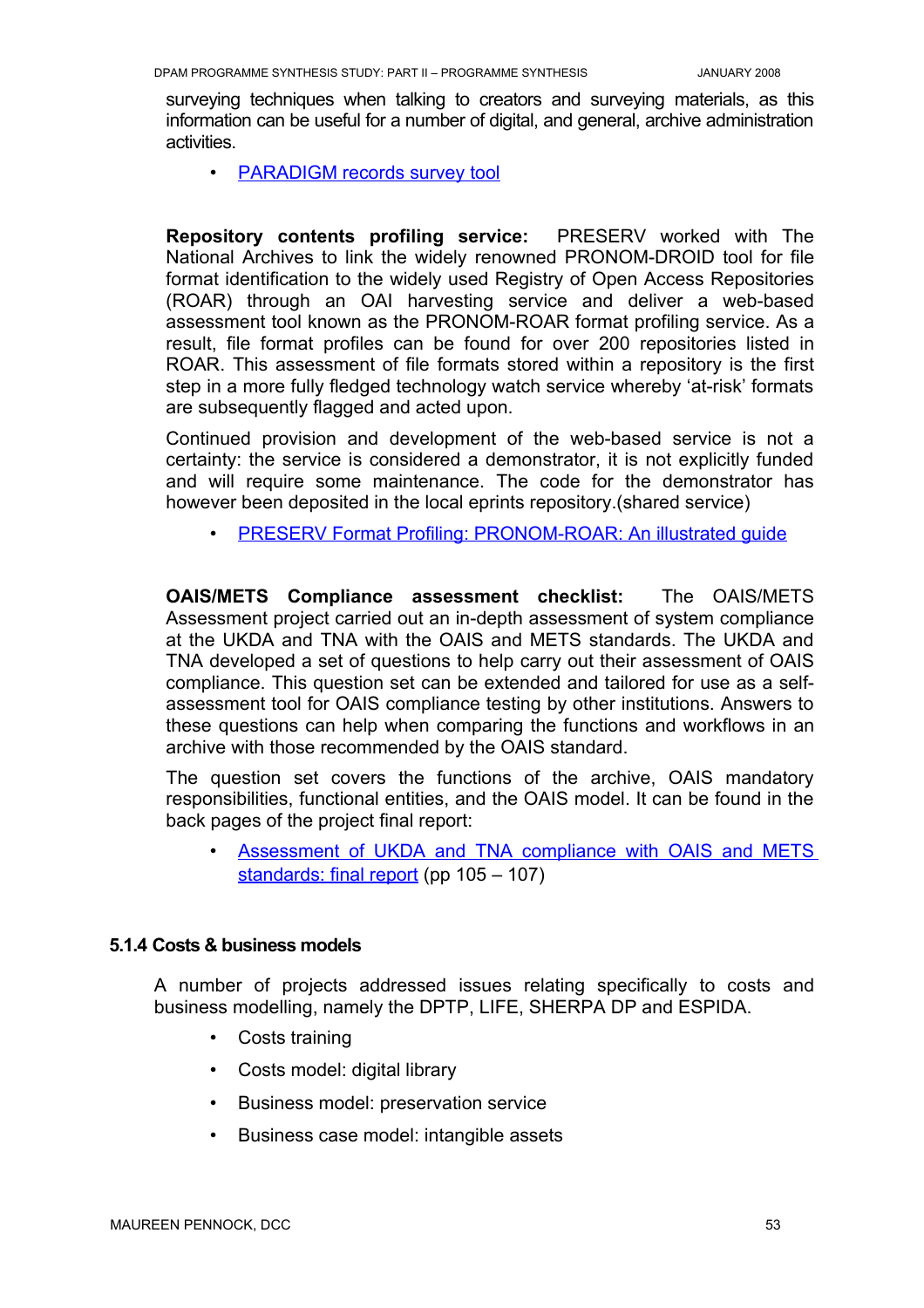**Costs training:** the DPTP included a module on costs that linked the costs of digital preservation closely with good risk management. The module is intended to provide trainees with an increased awareness of the factors affecting the costs of digital preservation and an ability to set these costs within a wider life cycle and digital asset management strategic framework.

• DPTP module on costs and [risk management](http://www.ulcc.ac.uk/dptp/modules/costs-and-risks-management.html) (outline)

**Digital library cost model:** The LIFE project developed a life cycle based, scalable methodology to calculate the long term costs and future preservation requirements of digital assets. Though the model has been developed in a digital library setting, there is no reason to believe that elements of the model are not transferable to other contexts. The preservation aspect of the model is particularly valuable as most other work on preservation costing has approached the subject in isolation, rather than how it is integrated into overall life cycle management.

• LIFE [project](http://eprints.ucl.ac.uk/archive/00001854/) final report (breakdown of cost model and approach, pp  $9 - 16$ 

**Preservation service business model:** SHERPA DP built on the outputs of both the LIFE project to develop a cost and business model for the SHERPA DP preservation service. The model uses the life cycle cost model developed by the LIFE Project as a basis, indicating how it may be applied to Service Providers offering a service to institutional repositories, or indeed anyone, who wish to assess the cost of preservation on a year-by-year basis. Costs are calculated on a three-tier basis – set-up costs; service costs; and exit costs that occur at different time period during the Service contract. Service costs serve as the focus of investigation, with the cost of storage, preservation and limited technical support being provided as examples of the method in which different levels of service will incur varying costs. The business model may prove useful for any institution that is seeking to establish a Preservation Service.

Further information on the business model is contained within the project final report:

• SHERPA DP final report ()

**Intangible assets business case model:** The business case model that ESPIDA developed can help make business cases for proposals that bring benefit in more intangible spheres than immediate financial benefits. While it was designed initially to be used within the area of digital resource management, it has potential for far wider application, including decision making, performance measurement, and change management.

• ESPIDA handbook & model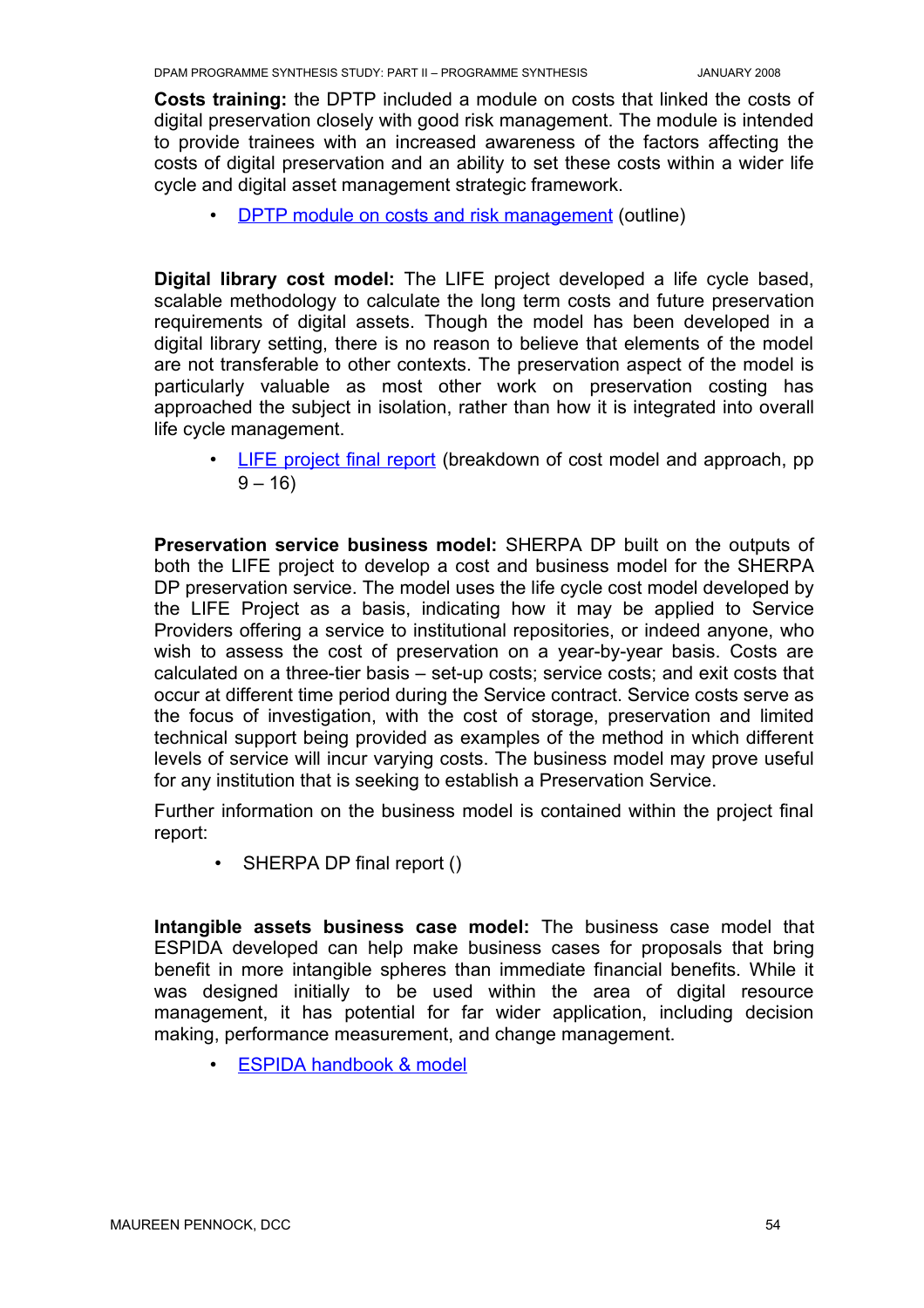#### **5.1.5 Training**

The importance of training for preservation and digital asset management cannot be underestimated. Many of the practices in digital asset management and preservation are fundamentally different to those for digital materials. Staff working towards implementing solutions therefore often require training in new technologies, approaches, and even ways of thinking. Training possibilities within DPAM were diverse, in keeping with the broad and diverse nature of the programme.

- Comprehensive preservation training
- METS training
- Business case training
- Digital Asset Management System training

**Comprehensive preservation training:** The DPTP developed a modular training programme with content targeted at all levels of staff from service or project managers to technical and operational staff. DPTP's broader aim was to equip staff with the skills, tools and confidence to be able to embark on a pragmatic and cost-effective digital preservation programme appropriate to their own institutional needs, taking into account the practical reality that any approach to digital preservation is iterative and that no organisation is able to leap instantly into a fully formed digital preservation programme.

Aimed at multiple levels of attendee, the course brought together technical and archival professions to learn the same standards and methods for digital preservation, examining the need for policies, planning, strategies, standards and procedures in digital preservation. DPTP training materials are provided in hard copy to course delegates. The website provides an overview of the contents of the course and each module. More precise information about course and learning materials is available on request from the **DPTP** [project](mailto:dptp-admin@ulcc.ac.uk) [administrator](mailto:dptp-admin@ulcc.ac.uk).

- **DTPT training modules: [introduction](http://www.ulcc.ac.uk/dptp/modules.html)** 
	- Access: [overview](http://www.ulcc.ac.uk/dptp/modules/access.html)
	- Costs and [Risks Management:](http://www.ulcc.ac.uk/dptp/modules/costs-and-risks-management.html) overview
	- Digital [Records Management:](http://www.ulcc.ac.uk/dptp/modules/digital-records-management.html) overview
	- File Formats: [overview](http://www.ulcc.ac.uk/dptp/modules/file-formats.html)
	- Institutional [Repositories:](http://www.ulcc.ac.uk/dptp/modules/institutional-repositories.html) overview
	- Legal Issues: [overview](http://www.ulcc.ac.uk/dptp/modules/legal-issues.html)
	- **Living with [Obsolescence:](http://www.ulcc.ac.uk/dptp/modules/living-with-obsolescence.html) overview**
	- Metadata: overview
	- OAIS: [overview](http://www.ulcc.ac.uk/dptp/modules/oais.html)
	- Outsourcing: overview
	- Preservation Approaches: overview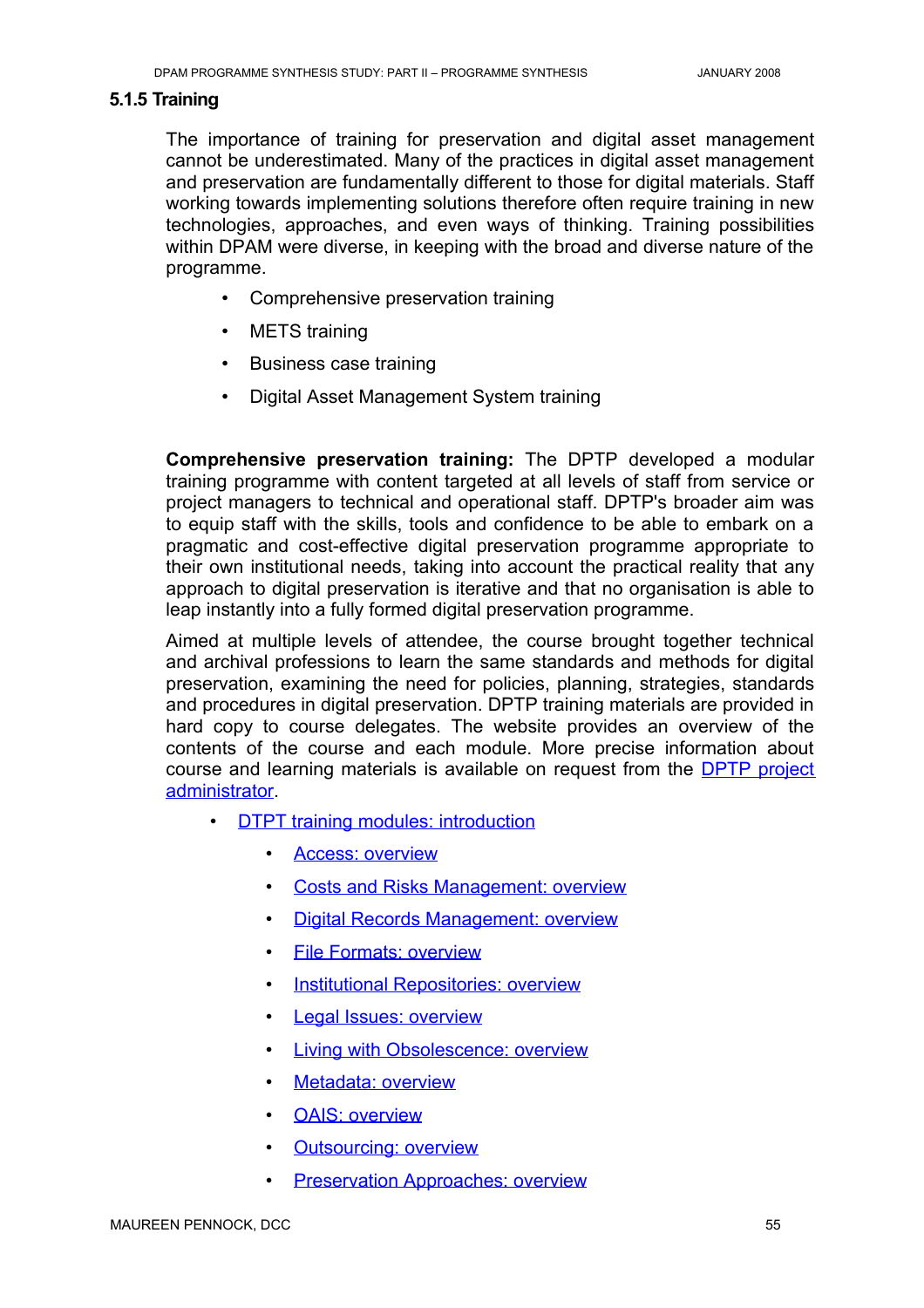**METS:** The METS Awareness Training project aimed to raise awareness in the UK higher education community of the METS ("Metadata Encoding and Transmission") standard, which had been devised to act as a generic container for all metadata associated with objects in a digital library environment. MAT Training materials are a mixture of graphic presentations and documentary case studies. All are available from the project website.

• [MAT training](http://www.odl.ox.ac.uk/projects/projects_mets.htm) materials

**Business cases:** The ESPIDA project developed a training exercise to facilitate understanding and implementation of the model. The exercise accompanies the ESPIDA Handbook and offers training in how to use the Handbook. It is envisaged that the training exercise could be used as a first step in understanding the approach before full implementation within organisations or groups wishing to use it.

• ESPIDA training exercise

**Digital Asset Management Systems:** The MANDATE toolkit contains a section on training, highlighting the importance of training for managers approaching digital asset management, including those with responsibility for flexible learning, library services, and quality, and technical managers. In development of the toolkit and in preparation for the development of a digital asset management system at the College, training at conceptual level was provided for both administrative staff and representatives of teaching staff (ILT Champions), based on an early prototype intended to support this purpose and act as a consultation tool. The prototype allowed consultation about interface design and the fit of the system with users' understandings of their role in the digital asset management workflow. The 'Guidance notes for using the asset management prototype' were used to support this training.

Guidance [notes for using](http://www.jwheatley.ac.uk/mandate/Toolkit/docs/GuidanceNotesForUsingTheAssetManagementPrototype.pdf) the asset management prototype

#### **5.1.6 Repositories**

Repositories were a significant element of the programme, particularly in terms of preservation infrastructures and institutional repository infrastructure development. Four main areas of activity are discernible:

- **Software**
- Preservation services for IRs
- Standards
- Training

#### **1. Software**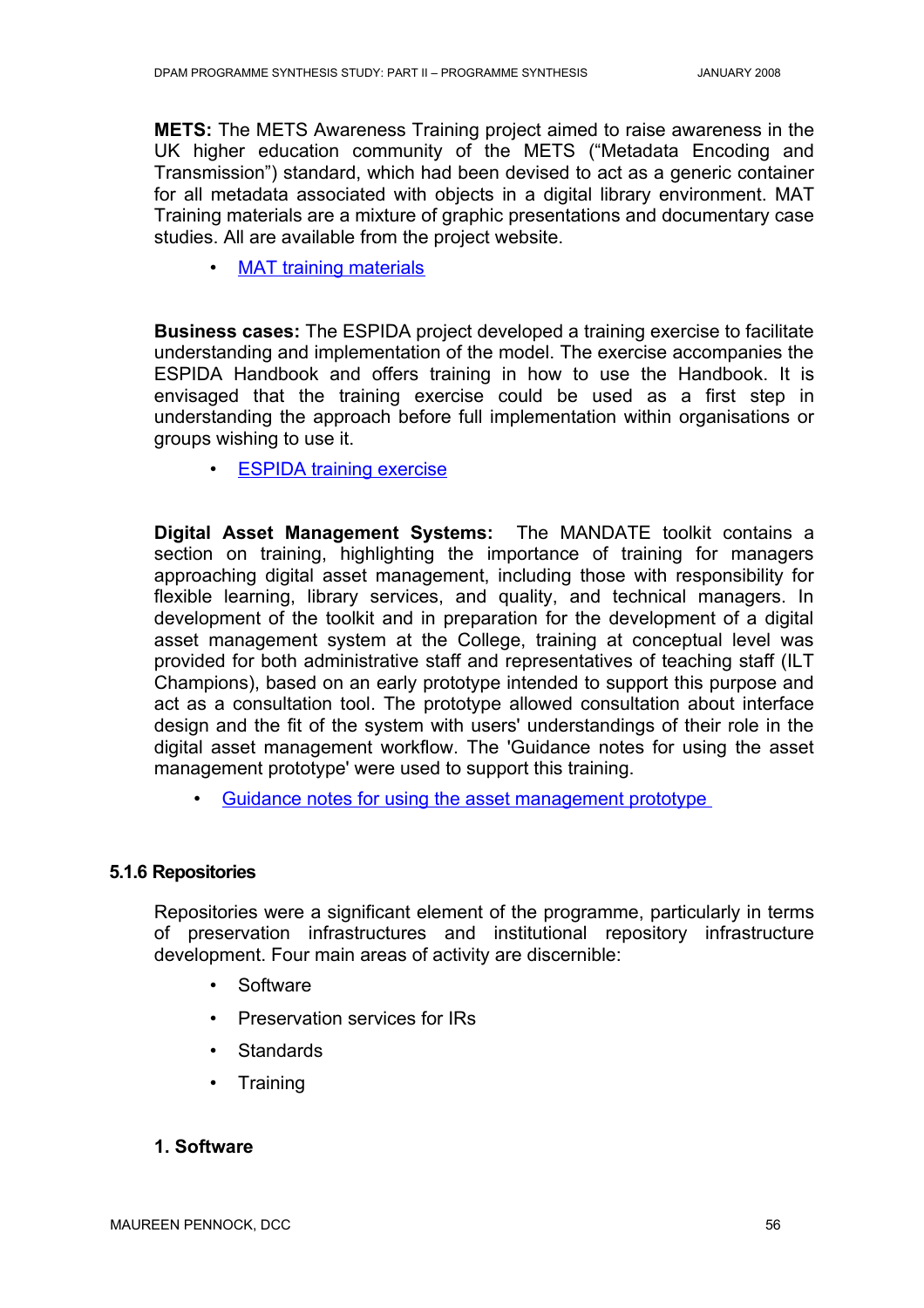**Selection of software:** There are many repository software options or packages to choose from. The big three – Eprints, Fedora and DSpace – are the most widely known open source solutions, particularly in the Institutional Repository sector, but there are several alternatives. The MANDATE toolkit contains information on the issues surrounding selection of a 'digital asset management' system. Its inclusion (albeit somewhat limited) of proprietary solutions and supporting tools is particularly valuable.

The College ultimately chose to develop a system based on proprietary database management and web server software for the implementation of the *mandate toolkit*, reflecting concerns about the total cost of open source software and the skill set of its technical support teams (which are based on Microsoft platforms.)

## • MANDATE toolkit: Section on Software

PARADIGM compared FEDORA with DSpace and ultimately selected FEDORA for implementation within the project as a working preservation repository system. This was for several reasons, including its extensibility and its ability to support complex objects and their hierarchical relationships. A comparison of the two will be published as part of the PARADIGM workbook.

• PARADIGM workbook

The DPTP course included a section on institutional repositories that introduced a number of systems and described some of their characteristics. The website only provides an overview of the contents of module. More precise information about course and learning materials is available on request from the DPTP project administrator.

• DPTP IR module [overview](http://www.ulcc.ac.uk/dptp/modules/institutional-repositories.html)

**Eprints:** Eprints is an established, flexible software infrastructure that is used to store and provide access to a wide range of digital materials in institutions around the world. It was not designed with long term preservation in mind; the emphasis is on Open Access. The PRESERV project was focused particularly on preservation services using Eprints software. It did not aim to make Eprints into a long term preservation infrastructure, but to enable Eprints IRs to deliver materials with the necessary information for preservation specialists to provide those services. The PRESERV project investigated means for improving support for the OAIS Ingest and the Archival Store functions in Eprints-based IRs and developed a small number of plug-ins so that support for these services can be provided in real IRs. Three such features have been integrated into Eprints v3:

- Complex-Object Export: METS and DIDL plug-ins
- History Module
- Preservation [Rights Declaration](http://wiki.eprints.org/w/Preservation_Support#Preservation_Rights_Declaration)

The SHERPA DP project aimed to develop services for use by a network of institutional repositories, including Eprints installations. The project team carried out an architectural review of the Eprints software that investigated the data model and export interfaces used by Eprints. The primary objective was to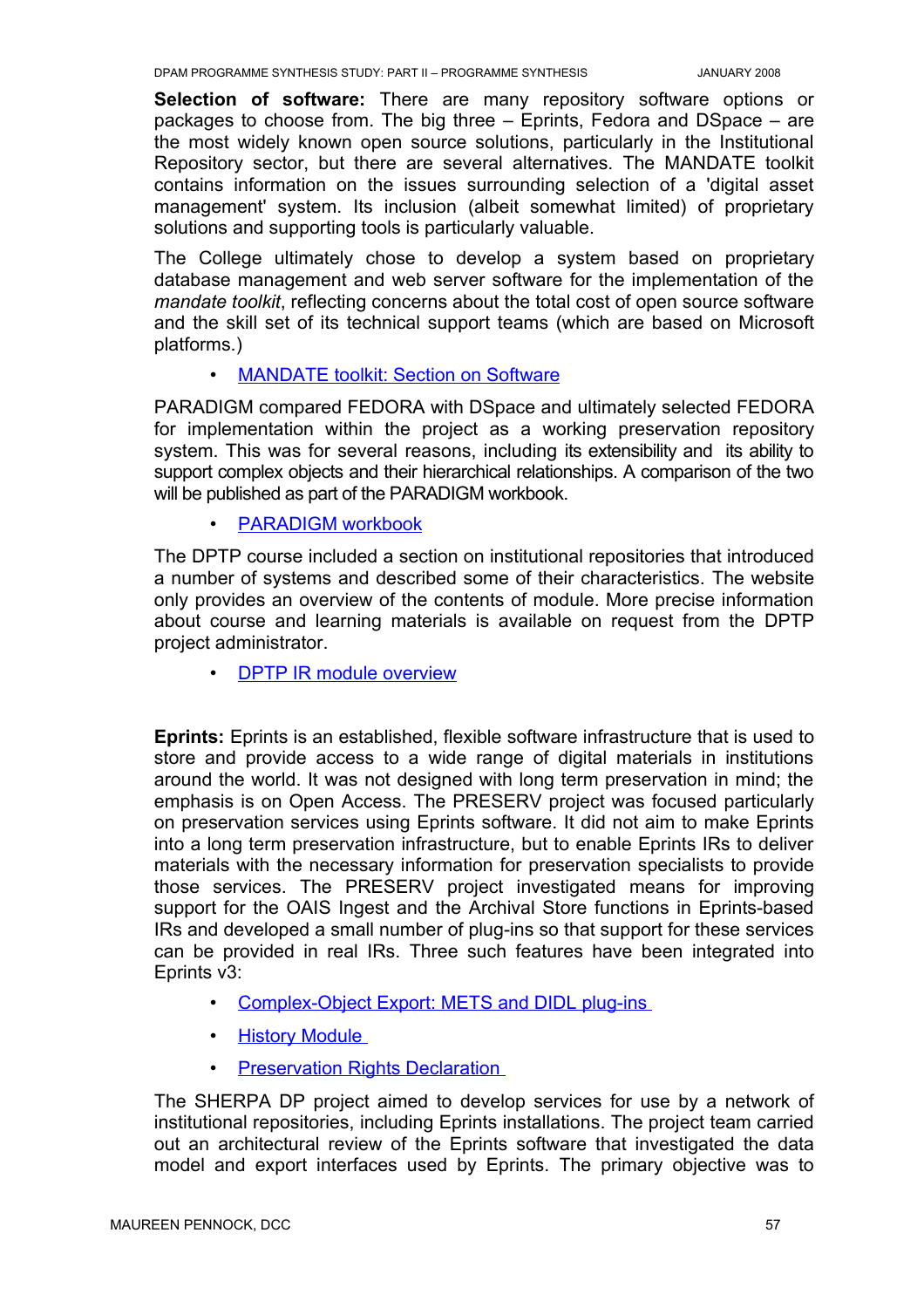identify data migration mechanisms that may be suitable for the SHERPA DP Archive-to-AHDS (Preservation Service) data transfer.

• Architectural review of Eprints software ()

**DSpace:** The DSpace digital repository system was designed to capture, store, index, preserve, and provide access to institutional digital research materials. As such, it is said to offer more immediate support for preservation than the EPrints system, although in practice this is debatable.

The SHERPA DP team carried out an architectural review of the DSpace software that investigated the data model and export interfaces used by DSpace. The primary objective was to identify data migration mechanisms that may be suitable for the SHERPA DP Archive-to-AHDS (Preservation Service) data transfer, four of which were identified.

• Architectural review of DSpace software

The PARADIGM project workbook contains a detailed description of the project team's experiences in setting up a DSpace repository. This is a useful 'case study' description that others can follow together with the official user installation guidelines. A second chapter in planned that maps the OAIS model against DSpace. This second chapter is more useful in terms of outputs with relevance for long term preservation.

- PARADIGM workbook section on installing DSpace
- PARADIGM workbook section on OAIS and DSpace ()

**Fedora**: Fedora is a general-purpose open source digital object repository management system for managing and delivering digital content. It is used in a range of repository scenarios, from digital asset management and institutional repositories to digital libraries. It is more complex to install and manage than DSpace and Eprints, but is often preferred for more complex activities than commonly undertaken within an institutional repository setting.

The SHERPA DP project adopted Fedora as the basis for the preservation repository and built a technical infrastructure necessary to harvest metadata, transfer data, and perform relevant preservation activities. The team carried out a review of the Fedora software that investigated its digital asset management functionality, focusing on archive management and preservation functionality. This supported development of the preservation services to be offered by the project.

• Fedora software review ()

PARADIGM compared FEDORA with DSpace and ultimately selected FEDORA for implementation within the project as a working preservation repository system. The PARADIGM project workbook contains a detailed description of the project team's experiences in setting up a Fedora repository. This is a useful 'case study' description that others can follow together with the official user installation guidelines. A second chapter in planned that maps the OAIS model against Fedora. This second chapter is more useful in terms of outputs with relevance for long term preservation.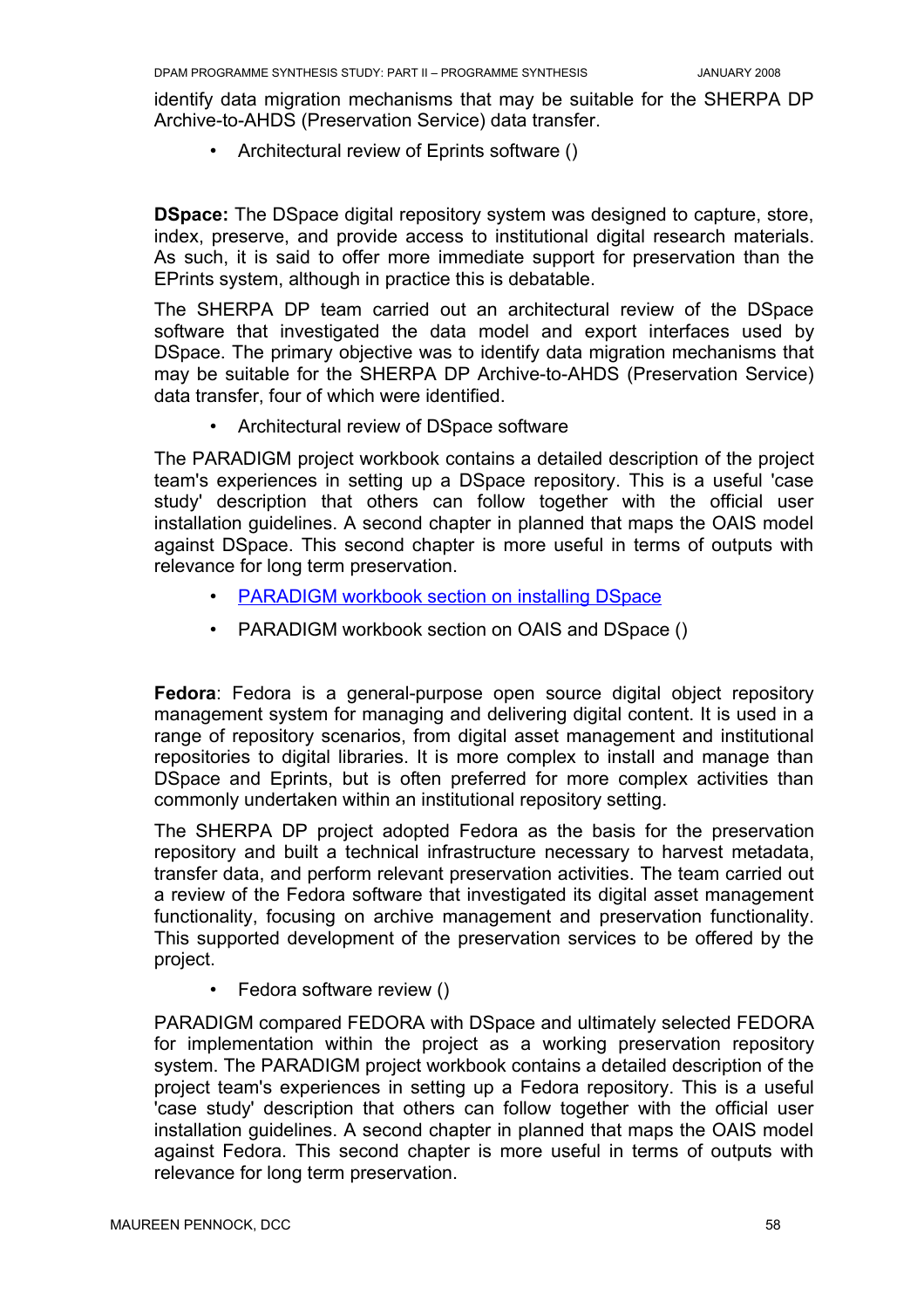- PARADIGM workbook section on installing Fedora
- PARADIGM workbook section on OAIS and Fedora ()

# **2. Services**

**Format profiling:** The PRESERV project investigated long-term preservation for institutional repositories (IRs), by exploring the capacity for preservation services in conjunction with specialists, such as national libraries and archives and developing a web-based service for identifying the format of repository contents. One of the most widely recognised problems in preserving digital information is format obsolescence: as applications change over time to exploit the capabilities of new technology, digital objects created using old formats, or even old versions of formats, can become unreadable and the content and authenticity of a digital object is therefore at risk. One approach to this problem is to migrate the original format to a current, readable version. By knowing the formats of all objects in a repository, preservation strategies can be planned and action taken at the appropriate time on those objects that may otherwise be at risk of becoming obsolete. The need for accurate identification of the format of original source objects if often therefore at the centre of much digital preservation activity.

PRESERV worked with The National Archives to link the widely renowned PRONOM-DROID tool for file format identification to the widely used Registry of Open Access Repositories (ROAR) through an OAI harvesting service. As a result, file format profiles can be found for over 200 repositories listed in ROAR. This service – that identifies the file formats stored within a repository – is the first step in a more fully fledged technology watch service whereby 'at-risk' formats are subsequently flagged and acted upon and has been termed the PRONOM-ROAR format profiling service.

Continued provision and development of the web-based service is not a certainty: the service is considered a demonstrator, it is not explicitly funded and will require some maintenance. The code for the demonstrator has however been deposited in the local eprints repository.

- Digital [Preservation](http://preserv.eprints.org/papers/models/models-paper.html) Service Provider Models for Institutional Repositories: [towards distributed](http://preserv.eprints.org/papers/models/models-paper.html) services
- PRESERV Format Profiling: PRONOM-ROAR: An illustrated guide
- Public PRESERV profiles available via the ROAR website
- Institutional [repository preservation](http://preserv.eprints.org/contexts.shtml) contexts

**Preservation Service Provider:** The SHERPA DP project developed a practical and cost effective shared service system for performing preservation activities for a distributed network of institutional repositories. It created a demonstrator for a Preservation Service Provider and established the associated technical infrastructure and business model to support the project.

The model developed by the project identified two types of institution – Content Providers and Service Providers - that perform different tasks in the workflow. The institutional repositories participating in the project served as Content Providers, taking responsibility for accepting data and making it available to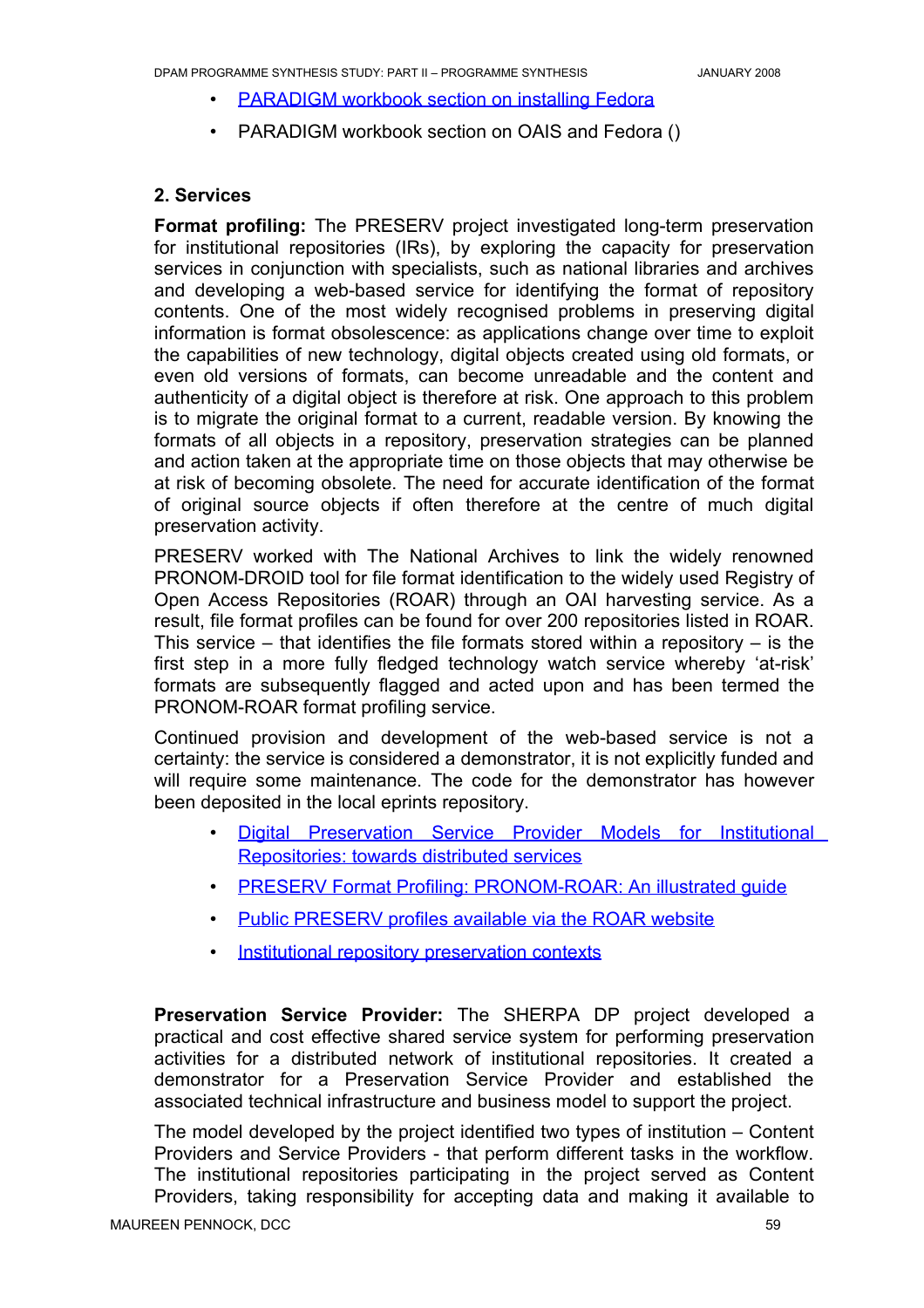their user community. The Service Provider, in turn, takes responsibility for the long-term management of the digital objects, essentially serving as a centralised "dark archive".

The most notable development of the Preservation Service demonstrator was the creation of a reusable service framework that allows the integration of a disparate collection of software tools and standards. The project adopted Fedora as the basis for the preservation repository and built a technical infrastructure necessary to harvest metadata, transfer data, and perform relevant preservation activities. Appropriate software tools and standards were selected, including JHOVE and DROID as software tools to validate data objects; METS as a packaging standard; and PREMIS as a basis on which to create preservation metadata.

The demonstrator established during the project will continue to archive data made available by SHERPA DP partner institutions for a minimum of one year. Further investigation is necessary to establish a broader and more sustainable framework of repository services. The Preservation Service, as defined by the project proposal, performed preservation activities for a small number of institutional repositories operating the EPrints and DSpace repository software. However it found it unlikely that the revenue generated by e-print archives will be sufficient to support a full preservation service. A new need may be identified for the provision of preservation services to repositories that are responsible for a wider range of content types.

• SHERPA DP Preservation Handbook Part II: A disaggregated model for preservation service: the SHERPA DP approach ()

#### **3. Standards**

**Open Archival Information System (OAIS) Reference Model**: The OAIS model establishes a common framework of terms and concepts that describe the necessary functions and elements of an archive intended to provide permanent or indefinite long term preservation of digital information. Standard terminology allows existing and future archives to be more meaningfully compared and contrasted. It also provides a basis for further standardisation within an archival context and it should promote greater vendor awareness of, and support of, archival requirements. The OAIS reference model became an ISO standard in 2003.

The model has been widely seized upon by the archival and preservation communities and several institutions now claim compliance with the model. Yet the reference is model is not a precise specification and functionality of existing systems can be mapped against the OAIS model to varying levels. 'Compliance' can therefore mean different things to different organisations.

The OAIS/METS Assessment project sought to explore in detail what is meant by compliance and to assess whether two existing systems – the UKDA and the system in place at TNA – can be meaningfully deemed 'compliant'. In addition to a comprehensive assessment of compliance, the project delivered a useful checklist for other institutions to use in assessing their own levels of compliance:

• A set of [questions for OAIS compliance](http://www.jisc.ac.uk/uploaded_documents/oaismets.pdf) self-testing (pp 105 – 107)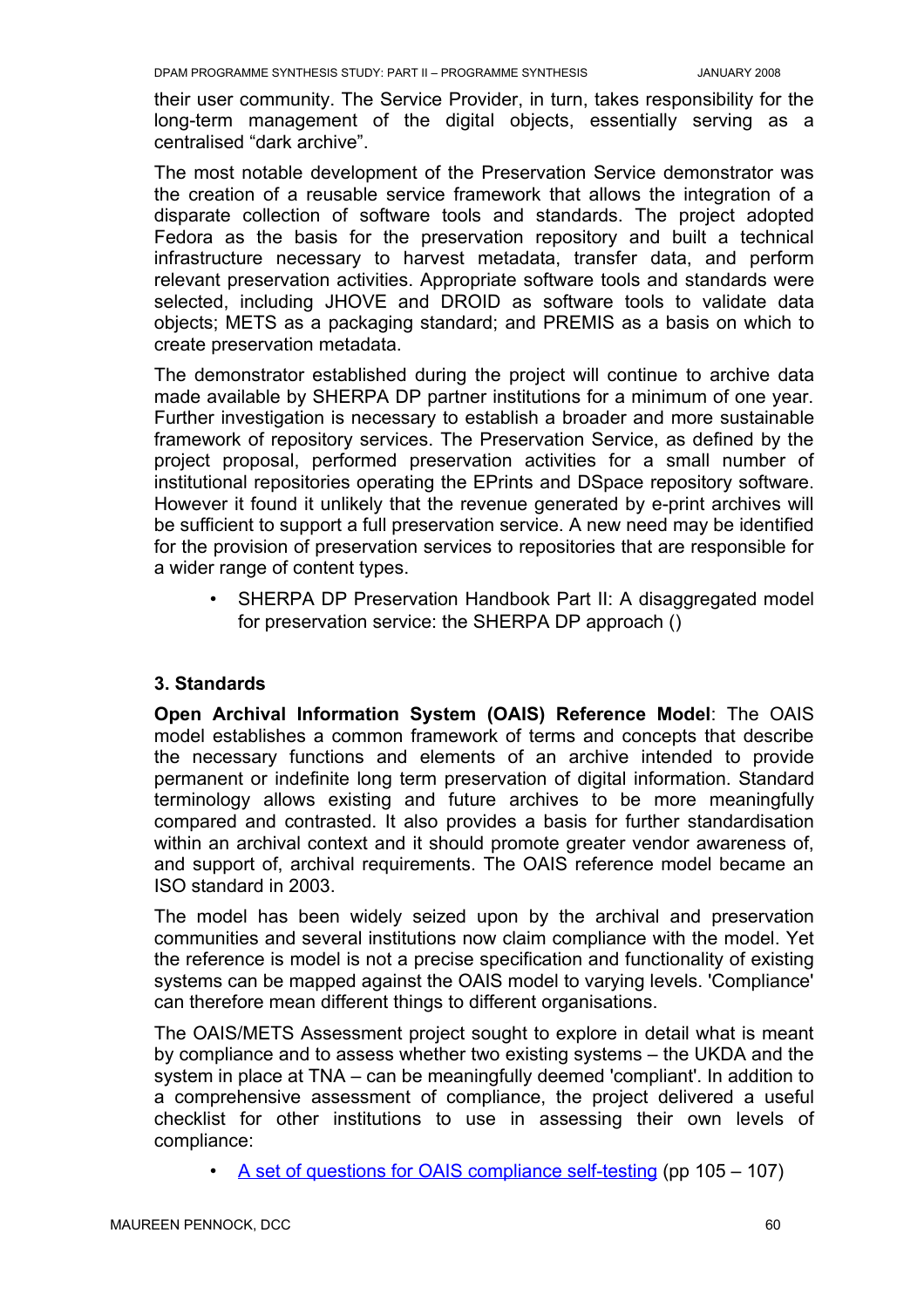SHERPA DP used the OAIS reference model to develop a persistent preservation environment for the SHERPA consortium, assigning rights and responsibilities and establishing protocols and work flow processes that will ensure the long-term preservation of the repository content. An objective of the SHERPA DP project was to ensure that institutional repositories could be considered OAIS compliant. The final SHERPA DP model is essentially a modified version of an OAIS. The services provided by institutional repositories are mapped to the OAIS reference model and notable omissions identified and allocated to the preservation service.

The project delivered a report on an OAIS compliant model for disaggregated services to be delivered as part of the SHERPA DP project, including an assessment of the suitability of the reference model as a practical model. The handbook contains a useful overview of the OAIS framework and discussion of OAIS compliance, based in part on the investigations carried out as part of the OAIS/METS project.

• SHERPA DP Handbook: an OAIS compliant model for disaggregated services ()

The PARADIGM workbook has extensive information on the OAIS model, including some examples of how the model can work in practice. The section does not relate extensively to long term preservation, though it is a useful overview with links to related initiatives including compliance and certification.

• PARADIGM workbook: section on the OAIS model

The DPTP included a module on OAIS. This was intended to provide trainees with a better understanding of the OAIS model and its applicability. The website provides an overview of the contents of the module. More precise information about course and learning materials is available on request from the DPTP project administrator.

• DPTP module: OAIS

**PREMIS:** PREMIS is a de facto metadata schema standard for preservation metadata. The PREMIS data dictionary specifies core metadata for verifying and tracking the provenance, authenticity and integrity of preserved digital assets.

PARADIGM explored the use of PREMIS metadata within METS files and the workbook contains a section on using PREMIS

PARADIGM workbook: section on PREMIS

SHERPA DP adopted the PREMIS data dictionary as the basis for its preservation metadata schema. The project identified refinements necessary to support the operation of the preservation service. The broad requirements of PREMIS were further supplement by format-specific metadata (e.g. MIX for image metadata), as appropriate.

PRESERV explored the use of PREMIS within an IR context. It found that PREMIS appeared to provide an excellent basis on which assess the needs of IRs with respect to preservation metadata, and it was possible to map the PREMIS elements to an extended model incorporating preservation services and registries. However, more implementation and testing are required,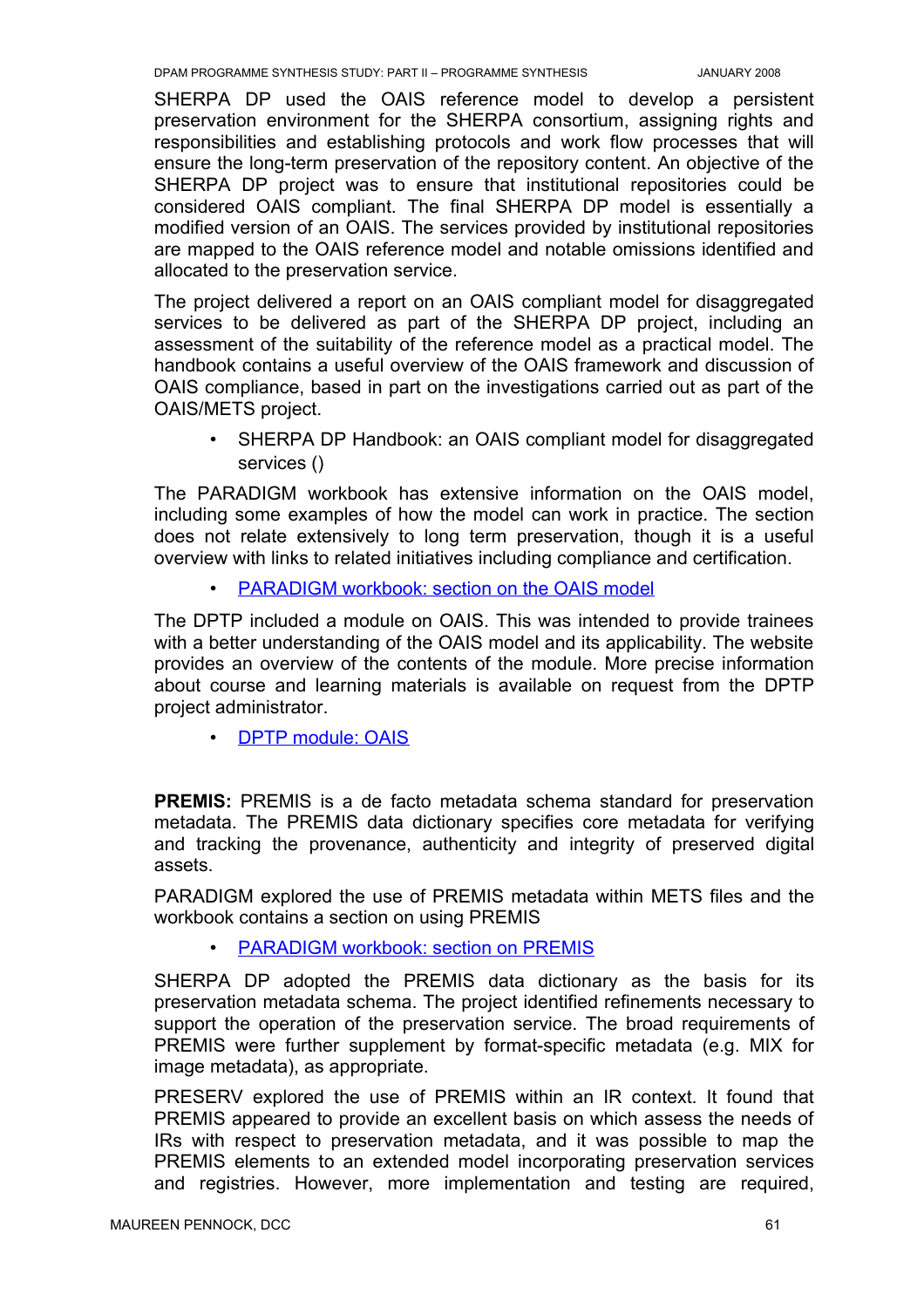especially to validate the allocation of elements to preservation service providers and environment registries.

• Preservation Metadata for Institutional [Repositories:](http://preserv.eprints.org/papers/presmeta/presmeta-paper.html) applying [PREMIS](http://preserv.eprints.org/papers/presmeta/presmeta-paper.html)

**Metadata Encoding and Transmission Standard (METS):** The METS schema is a de facto standard for encoding descriptive, administrative, and structural metadata regarding objects within a digital library, expressed using an XML Schema. The METS standard has been proposed as a suitable vehicle to support transfer and dissemination of objects for preservation by an external service provider, particularly in the case of complex objects (i.e. those comprising more than one file).

The OAIS/METS Awareness project considered the METS metadata standard, how it could be used further in a digital archive and its potential role at the National Archives and in the UKDA. The project found that METS documents (i.e. instances of METS in practice) are compatible with the OAIS model but that, particularly for born digital material, there was no clear benefit in implementing METS in the test repositories at this moment in time. The strengths and weaknesses of METS and its applicability within an archival environment are discussed in more detail in the project final report:

• [O AIS/METS](http://www.jisc.ac.uk/uploaded_documents/oaismets.pdf) Awareness final report: C7 Using the METS metadata [standard](http://www.jisc.ac.uk/uploaded_documents/oaismets.pdf) in a digital archive (pp 71 – 80)

The PARADIGM workbook section on administrative and preservation metadata contains a detailed introduction to METS and its use within a digital archive setting. The project developed specific guidance for users implementing METS in a digital archive setting, including advice on dealing with problems ingesting METS files into Fedora:

- Designing a METS Schema ()
- Sample METS Schema(s) for Personal Papers ()
- Troubleshooting METS files and [Fedora's Directory Ingest](http://www.paradigm.ac.uk/workbook/ingest/fedora-diringest.html) Service

PRESERV released a METS export plug-in derived from work done by the Repository Bridge project, who implemented a METS export for EPrints 2. This was updated for the new plug-in architecture and data model in EPrints 3.

• Complex-Object Export: METS plug-in

**MPEG-DIDL:** Similarly to METS, the de facto standard MPEG-DIDL (Digital Item Declaration Language) has also been proposed as a suitable vehicle to support transfer and dissemination of complex objects for preservation by an external service provider. PRESERV developed an MPEG DIDL plug-in to package data for delivery to an external service that has since been integrated into Eprints v3.

• Complex-Object Export: DIDL plug-in

# **4. Training**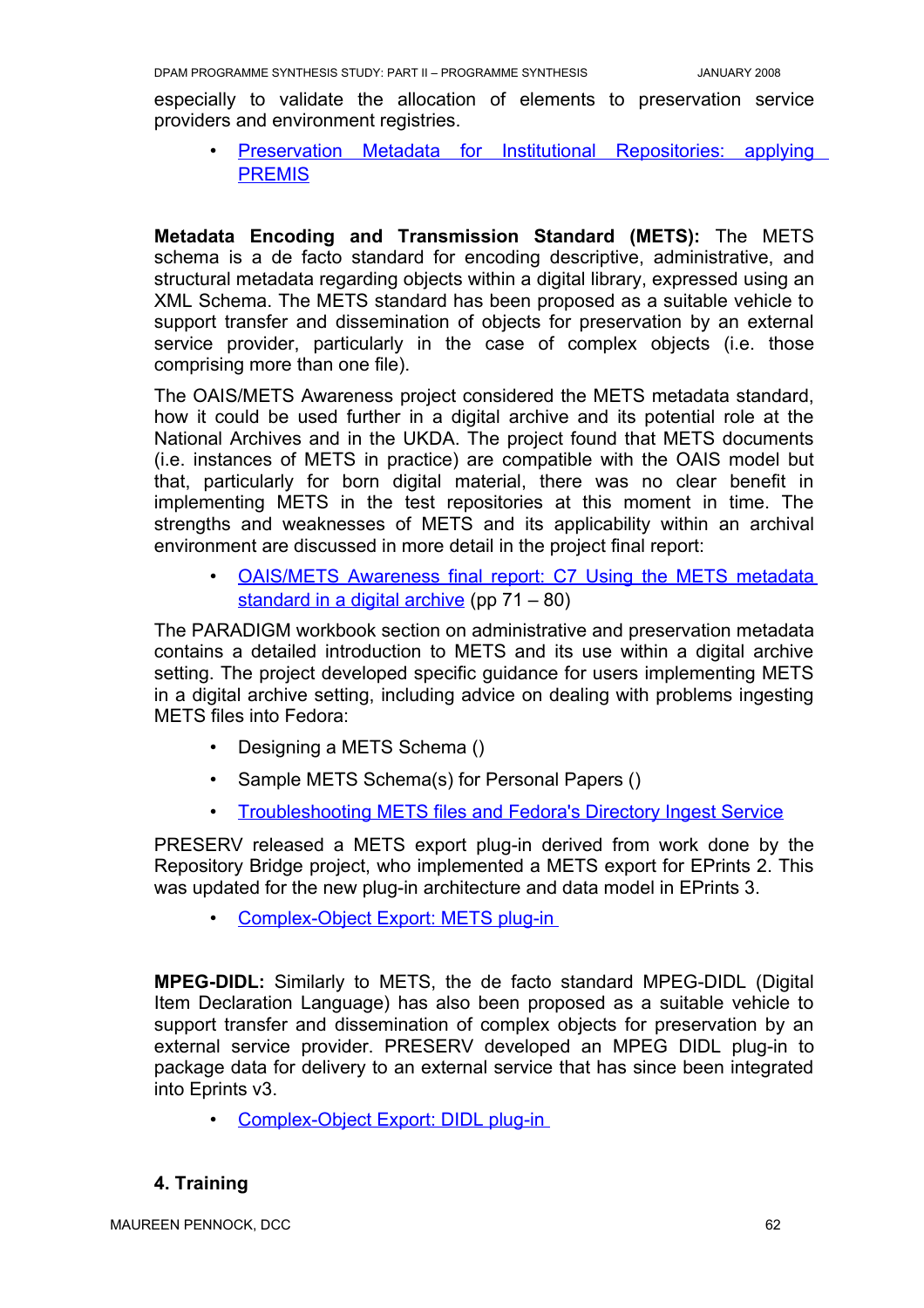**Preservation:** The DPTP course included numerous sections relevant to establishing and managing a repository, such as institutional repositories, file formats, OAIS, legal issues, metadata, outsourcing, and preservation approaches. The website only provides an overview of the contents of module. More precise information about course and its learning materials is available on request from the DPTP project administrator.

• DPTP IR module [overview](http://www.ulcc.ac.uk/dptp/modules/institutional-repositories.html)

**METS:** The METS Awareness Training project delivered a series of training events around the country that aimed to raise awareness in the UK higher education community of the METS standard. METS was devised to act as a generic container for all metadata associated with objects in a digital library environment. MAT training materials are a mixture of graphic presentations and documentary case studies. All are available from the project website.

• [MAT training](http://www.odl.ox.ac.uk/projects/projects_mets.htm) materials

#### **5.1.7 Legal issues**

Legal challenges are present across the life cycle, from active use to archiving, preservation, destruction and future access. The legal challenge of managing and preserving digital information was addressed in a number of projects. The most comprehensive of these was undoubtedly PARADIGM, which examined legal issues across the entire life cycle of digital private papers and records. Other projects were more focussed in their explorations: MANDATE explored legislation relevant to digital asset management systems and strategies; Managing Risk looked at the legal risks of failure to manage assets in line with legislation, and; the DPTP covered a number of fundamental legal issues as they relate to preservation. In all cases, UK legislation was taken as the basis for legal discussions.

- Public Records Acts
- Human rights
- IPR
- Access
- Defamation
- Environmental regulations

**Public Records Acts.** The PARADIGM project notes that Public Record Acts are important to repositories collecting private papers because the boundaries between public and private records are often blurred, and it briefly explores what this means in practical terms of accessioning and providing access:

• PARADIGM workbook: Public Records Acts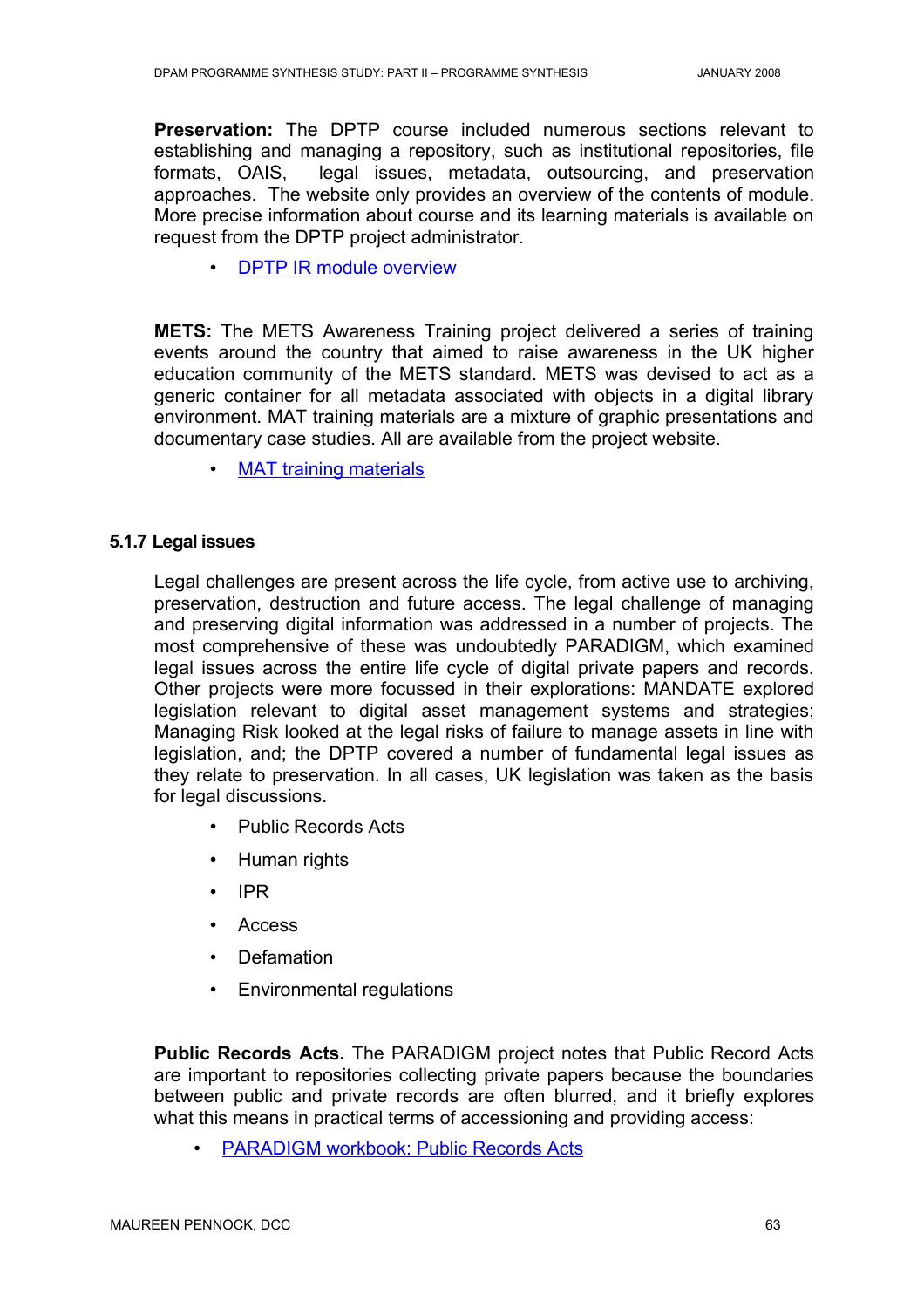## **Human Rights: Data Protection; Human Rights, Privacy & Electronic Communications.**

The PARADIGM workbook explores the impact of several pieces of legislation relating to human rights, including the 1998 Human Rights Act, the 1998 Data Protection Act, and the 2003 Privacy and Electronic Communications Regulations. Archives relate to Human Rights in two ways:

- As primary sources documenting the evolution of Human Rights and the memory of their abuse.
- The misuse of archives could potentially violate Human Rights, including Article 8 - Right to Respect for Private and Family Life.

Most personal archives, digital or otherwise, will contain personal data that is subject to the provisions of the Data Protection Act 1998. Finally, privacy and confidentiality concerns can affect how digital materials can be managed within the repository and how and when they can be made accessible to researchers.

PARADIGM workbook: Legal issues - Human rights

The MANDATE toolkit explores the impact of the Data Protection Act on the design and operation of a digital asset management strategy and system. The Act can have a direct impact on the storage and management of information about assets when details about individuals involved in the production of an asset are stored. At John Wheatley College, personal data are not held in the system and the only area of potential concern relates to references to individuals in personnel and staffing committee meeting minutes: This is dealt with by existing practice which publishes selectively as appropriate. Issues of confidentiality arising in other minutes are monitored through general staff awareness of data protection issues, and specifically through training of administrative staff responsible for minutes.

**MANDATE toolkit: Legislation for Data Protection** 

The DPTP training module on legal issues includes information on the requirements of the Data Protection Act.

# **Intellectual Property Rights: Copyright, Patents, Trademarks, Design, Confidence & Trade Secrets**

The PARADIGM workbook contains detailed explorations of how a number of Intellectual Property Rights can impact on the management and preservation of digital materials. Intellectual Property Rights (IPRs) are composed of a group of rights all relating to the protection of intellectual property. The main types of IPR are considered to be Copyright, Patent, Trademark, Design, Confidence & Trade Secrets. and Database Right. Copyright is a concern for all types of archives, whereas Patent, Trademark, Design and Confidence issues are most likely to be encountered when dealing with the archives of business and science.

The workbook asserts IPR as one of the main 'stumbling blocks' in the collection, curation, and provision of access to digital records and advocates an effective rights management policy and published 'take down' policy as the best way to address IPR challenges.

PARADIGM workbook: Legal issues - IPR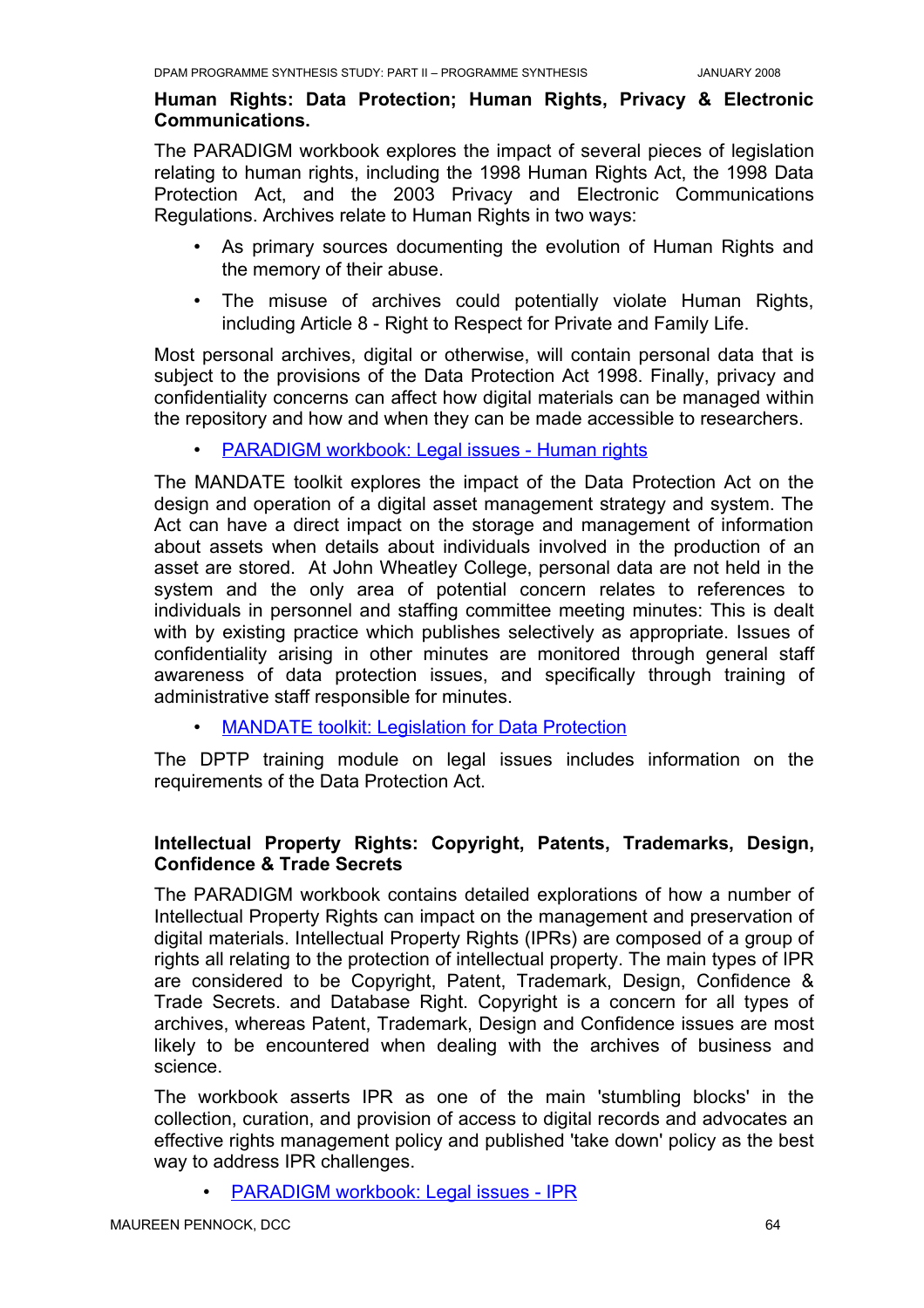The MANDATE toolkit explores the impact of Copyright legislation on the design and operation of an institutional digital asset management strategy and system. For most colleges the major issue in the application of this act to the digital asset management system will be in managing access to their assets and ensuring that they respect the rights of other asset producers.

The toolkit asserts that copyright for many college-produced assets (such as minutes) clearly lies with the college. However, the situation is not so clear cut for other assets, such as learning materials. The understanding of who owns learning materials and similar assets that are produced in connection with employment may be unclear and have to be explicitly addressed. Furthermore, when the system contains learning materials, there is the possibility that material belonging to an external party may have been included. Permission may be required for subsequent storage and/or re-use of such material.

**MANDATE toolkit: Legislation for Copyright** 

The DPTP training module on legal issues includes information on the requirements of the Data Protection Act.

# **Access: Freedom of Information Act (2000), Special Educational Needs & Disability Act (2001), Disability Discrimination Act (1995), Council of Europe Policy on Access to Archives**

Access is a major driver in the preservation of digital materials and certain pieces of legislation must be addressed before access is granted. The PARADIGM workbook notes that recent policy and legislation marks a trend towards increasing access. Archivists must therefore strike a balance between such pieces of access legislation as the Freedom of Information Act, the Special Educational Needs Act, and Disability Discrimination Act, whilst simultaneously catering to privacy regulations.

• PARADIGM workbook: Legal issues - Access

The MANDATE toolkit contains information on FoI legislation, the Disability Discrimination Act, and the Special Needs and Disability Act. An overview of all three is provided, plus information on how the legislation impacts on the design or operation of an institutional digital asset management strategy and system. The toolkit contains a series of questions that institutions should consider in order to effectively and efficiently comply with all three pieces of legislation. It also lists a number of tools that may be suitable for checking compliance of the systems interface with the W3C Web Accessibility Initiative.

- **MANDATE toolkit: Legislation for Special Needs**
- **MANDATE toolkit: Legislation for Freedom of Information**

The DPTP training module on legal issues includes information on the requirements of the Freedom of Information Act.

# **Defamation: The UK Defamation Act 1996**

The PARADIGM workbook explores how defamation legislation may impact on digital archives, particularly when access to such materials is granted. It recommends that institutions have a 'notice and take down policy' whereby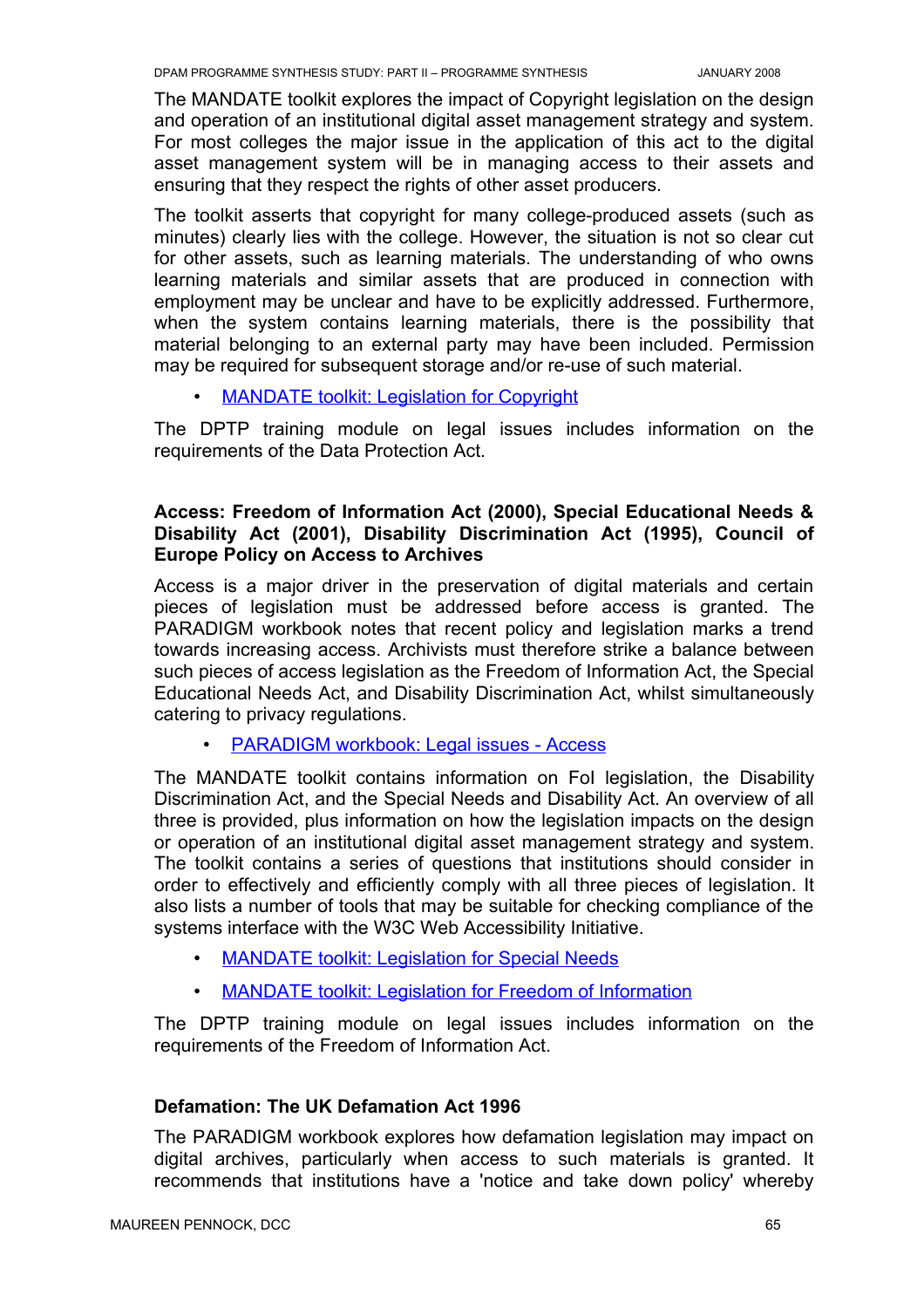offending material can be immediately withdrawn from public access upon notice of a potentially libellous statement.

## **Environmental regulations: Environmental Information Regulations (2004)**

The DPTP training module on legal issues covers the UK's Environmental Information Regulations and the impact they have on access and dissemination of environmental information.

## **Legal deposit**

The DPTP training module on legal issues covers the UK's Legal Deposit Act and the impact this has for deposit of digital materials..

#### **5.1.8 Case studies**

Case studies are incredibly valuable. In some circumstances, they provide a basis on which to test and refine a given theory or approach. In others, they can be used to demonstrate to the wider community how an approach was implemented in a given context. This can give rise to several practical issues that may otherwise not be obvious to new implementers. In many cases, case studies can accomplish both of these outcomes, acting both as test cases AND as learning tools for others. Almost every project in this funding strand drew upon case studies during the course of the project. The prevalence of case studies within this strand illustrates a keen desire on the behalf of participants to encourage and assist in broader implementation of project outputs. Case studies covered:

- Digital asset management in an FE setting
- Digital asset management in an HE setting
- Costing of digital library collections
- Metadata implementation in digital libraries
- Archival collection development
- Developing a business case to support intangible assets

**Digital asset management in an FE setting:** MANDATE is an outstanding example of how case studies can function both as test scenarios against which to develop and refine an approach and also as practical examples of implementation from which others can glean valuable learning experiences. Each chapter of the MANDATE toolkit is supplemented by a case study description of implementation experiences at John Wheatley college that demonstrates how the toolkit was applied and shows how and why decisions were made to support any given activity. Textual descriptions are supported by graphics and tables, including screen shots of the prototype system and workflow models, and several links to supporting or college documentation are integrated into the study. MANDATE staff at John Wheatley intend to update the system once the system is actually up and running. The study is especially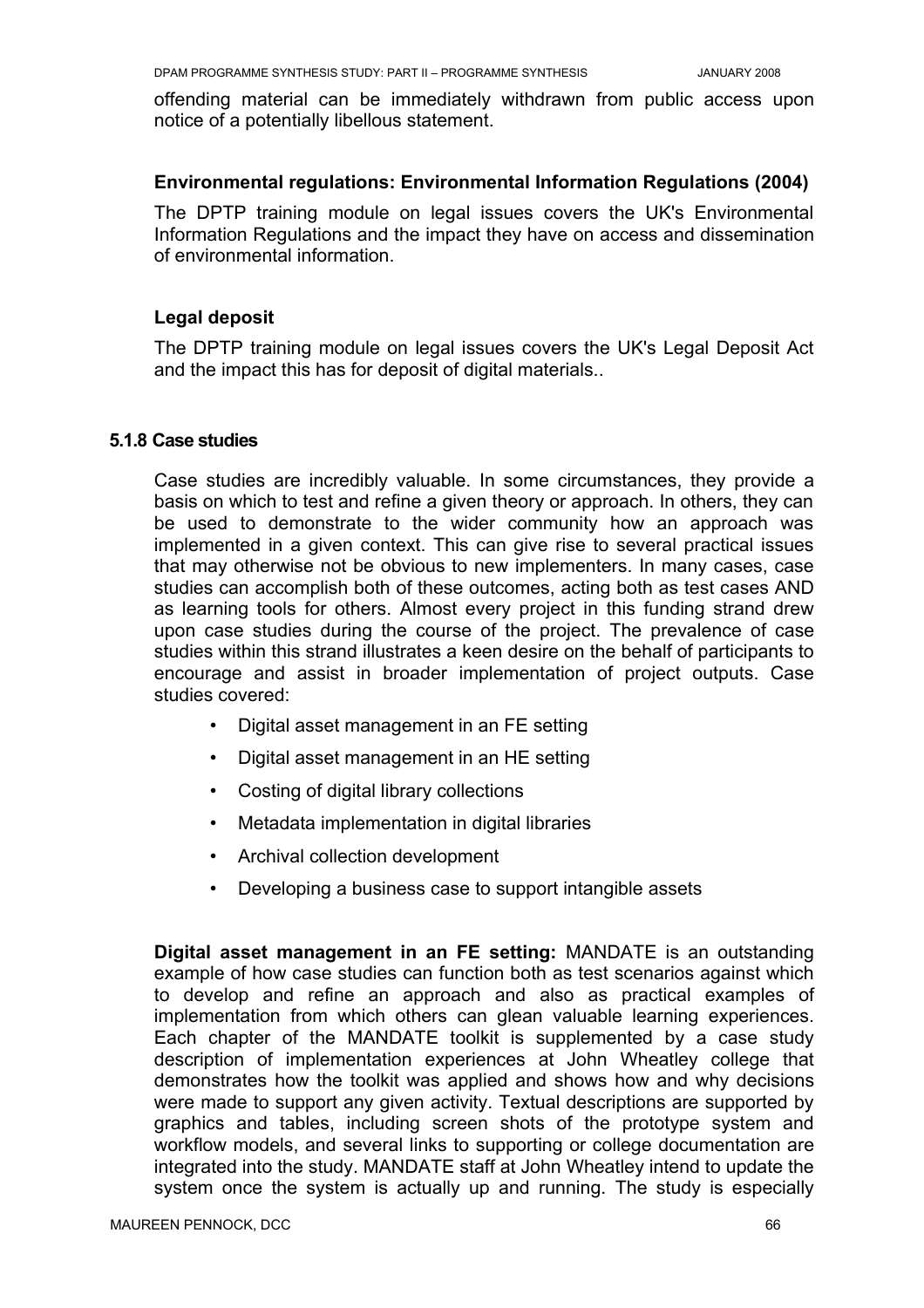valuable as it is the only instance where research is oriented particularly on an FE environment.

- MANDATE Case Study
	- Purpose of digital asset [management](http://www.jwheatley.ac.uk/mandate/Toolkit/casestudy.htm#strategypurpose)
	- Development of digital asset management
	- Asset types
	- Metadata requirements
	- Metadata standards issues
	- Metadata quality issues
	- Workflow modelling and development
	- Interoperability issues
	- Metadata mappings
	- OAIS model
	- Preservation issues
	- Compliance with Freedom of Information legislation
	- Compliance with Data Protection legislation
	- Compliance with Copyright legislation
	- Compliance with Special needs legislation
	- Software issues
	- **Training issues**

**Digital asset management in an HE setting:** Similarly, the Managing Risk project provided a local case study that addressed a common and shared institutional need for a digital asset management strategy. The project's findings, although directed very much at an internal audience, are therefore highly relevant to the wider community and institutions facing similar challenges.

• Managing [Risk project:](http://www.jisc.ac.uk/whatwedo/programmes/programme_preservation/programme_404/project_managingrisk.aspx) final report

**Costing of digital library collections:** The LIFE project also drew upon case studies as a mechanism for implementing and testing their model and identifying actual costs for different types of digital objects in different scenarios. The case studies were chosen with the precise aim of challenging the LIFE methodology as robustly as possible. Although preservation activities were not undertaken in any of the case studies, the studies were fundamental in shaping the specific and required elements of the preservation aspect of the model.

- LIFE project
	- VDEP Case study (final report, pp  $17 51$ )
	- Web [archiving](http://eprints.ucl.ac.uk/archive/00001854/01/LifeProjMaster.pdf) case study (final report, pp  $52 63$ )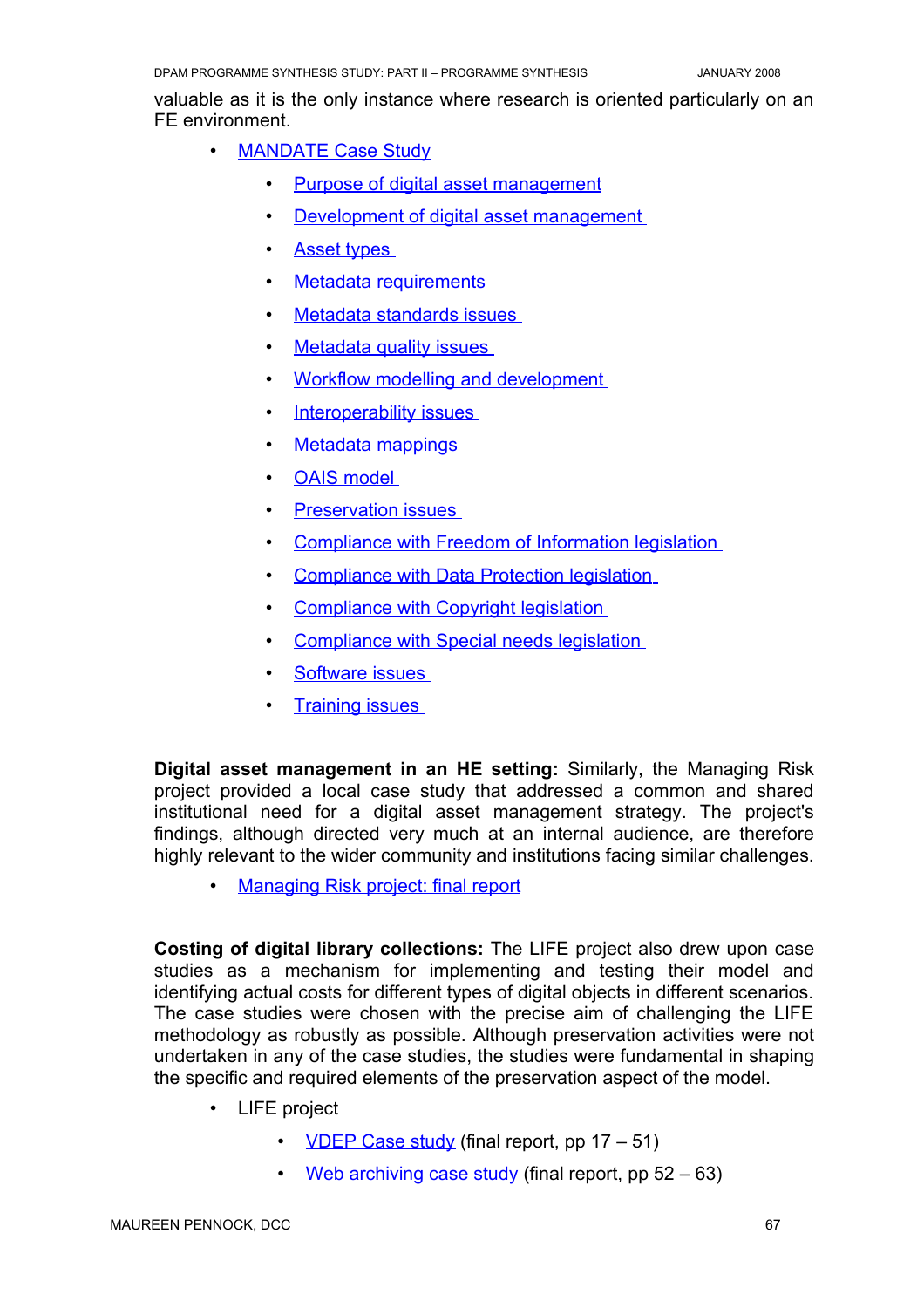- UCL [e-journals case](http://eprints.ucl.ac.uk/archive/00001854/01/LifeProjMaster.pdf) study (final report, pp  $64 87$ )
- VDEP Preservation model
- Web [Arc preservation](http://www.ucl.ac.uk/ls/lifeproject/documentation/WebArcPreserve.xls) model

**Metadata implementation in digital libraries:** case studies were used as a valuable learning tool in the METS Awareness training project. The course included two types of case studies: the first comprising a presentation on METS implementation in a practical setting, such as at the National Library of Wales or Oxford Digital Library, and the second a fictional case study for participants to use in a practical exercise on implementing METS.

- METS in the Oxford Digital Library: A Case Study (ppt)
- Case study 1: A slide [collection](http://www.odl.ox.ac.uk/projects/casestudy/casestudy1.doc) (doc)
- Case study 2: [A collection](http://www.odl.ox.ac.uk/projects/casestudy/casestudy2.doc) of online books (doc)
- Case study 3: [A collection](http://www.odl.ox.ac.uk/projects/casestudy/casestudy3.doc) of online texts (doc)
- Case study 4: [A collection](http://www.odl.ox.ac.uk/projects/casestudy/casestudy4.doc) of videos (doc)

**Archival Collection Development:** The PARADIGM project carried out three case study/pilot projects to test and refine their knowledge of collection development for digital materials. This enabled them to make important recommendations on approaching and developing collection development policies and strategies, though the project ultimately recommended that more case studies are needed, particularly those that test different approaches or which address different domains. One primary case study was carried out, supplemented by two pilots. The primary case study involved identifying, capturing, and transferring records from contemporary politicians. This was supported by two pilot investigations. It led to a series of recommendations on how this valuable historical resource could be targeted for preservation. The study was supported by two complimentary pilot projects, one examining how political web resources could be targeted, the other exploring the issues in accessioning digital deposits from physical storage media. Project staff worked with the archive of Barbara Castle, which included two old PCs and a range of Amstrad disks – this was an archive deposited in the old-fashioned way (most of it is paper – some 500 boxes) and we worked with the BL on using forensic computing techniques to extract faithful images of the hard disks.

- Case study 1 Hybrid personal archives of working [politicians](http://www.paradigm.ac.uk/projectdocs/jiscreports/ParadigmFinalReportv1.pdf) (final report, pp16 - 20)
- Case study 2 Web [archiving](http://www.paradigm.ac.uk/projectdocs/jiscreports/ParadigmFinalReportv1.pdf) pilot (final report, p23)
- Case study 3 Digital [archaeology pilot](http://www.paradigm.ac.uk/projectdocs/jiscreports/ParadigmFinalReportv1.pdf) (final report, p24)

**Developing a business case to support intangible assets:** A number of case studies were undertaken as part of the development of the ESPIDA approach, and as an aid to deeper understanding of the work and its applicability. The case studies demonstrate how the ESPIDA approach can be used in different scenarios and explore some examples that may hold some resonance for areas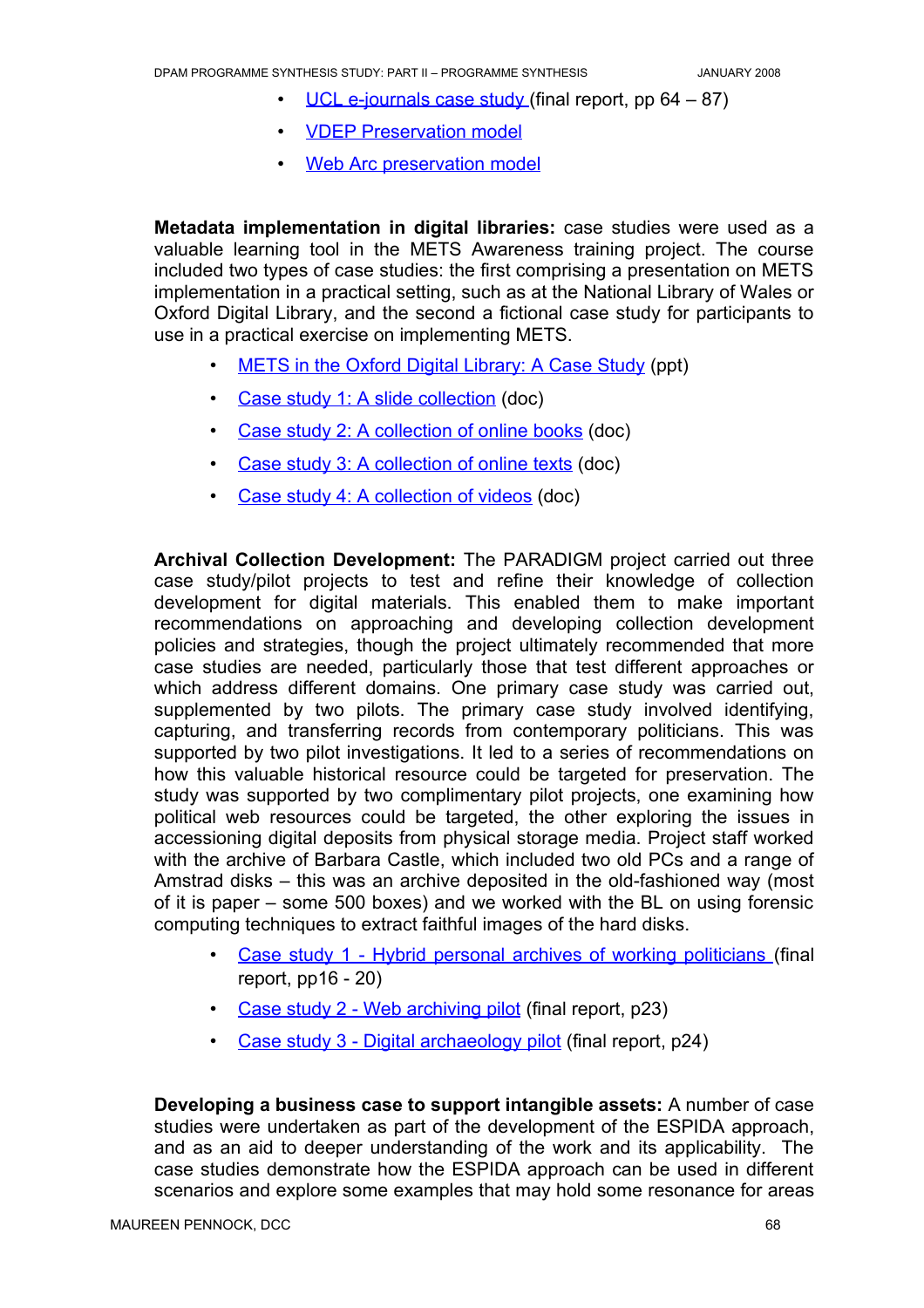within HE/FE. Three case studies were undertaken, testing the model on an etheses collection, an IR, and a museums collection. The studies were created with the help of stakeholders within and external to the University of Glasgow. Whilst based on real life scenarios, the studies are for explanatory purposes only and are not actual business cases.

For the Institutional Repository study, the project team that had developed the University's own repository helped explore the benefits and so-called 'disbenefits' that can arise from setting up a repository to manage and disseminate academic outputs. The cost elements of this study are based on an example from Edinburgh University Library.

The eTheses study examines how three different options can be appraised using the ESPIDA Scorecards. By presenting the options together, decisionmakers can quickly compare the three options and understand the risks and benefits of each.

The final study looks at the cataloguing of archival holdings of a museum. This was developed with the help of external experts and offers a rich example, where benefits are quite slow to be realised.

- ESPIDA Institutional Repository case study (handbook, pp  $36 42$ )
- ESPIDA eTheses case study (handbook, pp  $43 48$ )
- ESPIDA museum archival [collection](http://hdl.handle.net/1905/691) case study (handbook, pp 49 -54)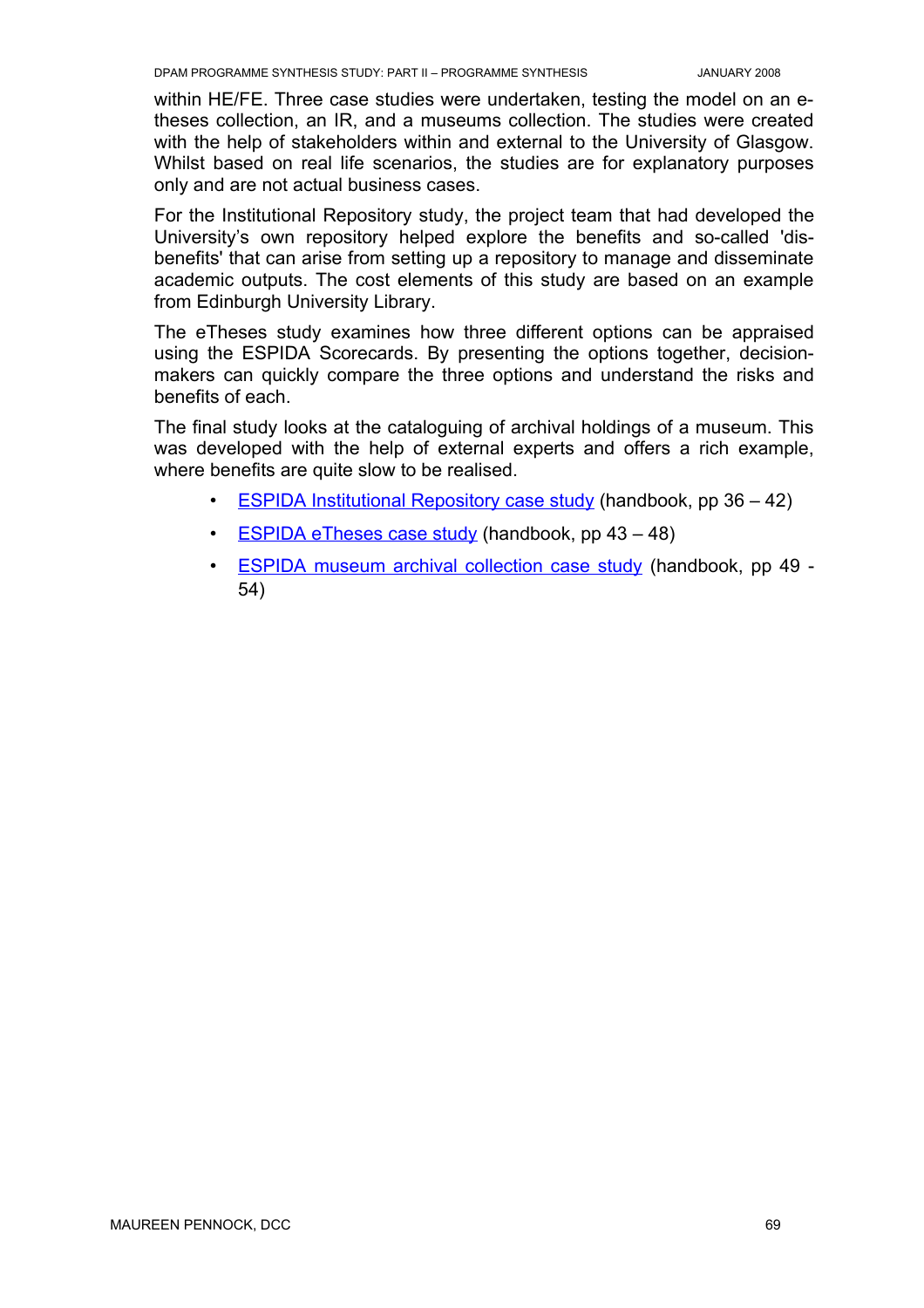# **6 Appendices: Related initiatives**

# **6.1 Digital Repositories programme (2005 – 2007)**

DPAM is not the only programme to address preservation. The JISC Digital Repositories programme (also known as the 3-05 programme) included a number of projects that addressed preservation as part of a wider investigation into repository establishment and management. Furthermore, a number of international initiatives complement the work undertaken as part of the DPAM programme. These have not been included in the thematic overview as the DPAM programme is already incredibly diverse. Introduction of a second series of projects with a far less immediate application to preservation and asset management runs the risk of significantly diluting the coherence of the synthesis. These projects and initiatives are instead listed below.

The 2005 – 2007 Digital Repositories programme funded a number of clustered projects. Projects in the Repositories and Preservation cluster are as follows:

- **SherpaPlus**
- MIDESS
- EThOS
- Repository Bridge
- **Spectra**

#### **[SherpaPlus](http://www.sherpa.ac.uk/projects/sherpaplus.html)**

SherpaPlus is an extension of the **[SHERPA](http://www.sherpa.ac.uk/projects/sherpa.html)** (Securing a Hybrid Environment for Research, Preservation and Access) project funded under the **[FAIR](http://www.jisc.ac.uk/whatwedo/programmes/programme_fair.aspx)** (Focus on Access to Institutional Repositories) programme (2002 – 2005). The SHERPA project worked with twenty partner institutions to set up institutional open access e-print repositories that complied with the Open Archives Initiative (OAI) Protocol for Metadata Harvesting (OAI PMH). SherpaPlus is an extension of the SHERPA network to benefit the wider HE community and support implementation of institutional repositories outside of the original Sherpa partner institutions. It also explores issues arising as more experience is gained with institutional repositories and they become more mature.

SherpaPlus has a strong emphasis on advocacy and training, particularly in terms of events. A number of SherpaPlus road shows are planned for early 2007 in which speakers from SHERPA explore various key issues surrounding Open Access, institutional repositories, scholarly publications and authors rights. Through providing a centralised information point for advocacy, SHERPA Plus can facilitate development of advocacy work in the large number of institutions without repositories.

For the most part, preservation is the domain of another member of the SHERPA suite; Sherpa DP (see main report). However, Sherpa, and by extension SherpaPlus, have helped raise awareness within the repository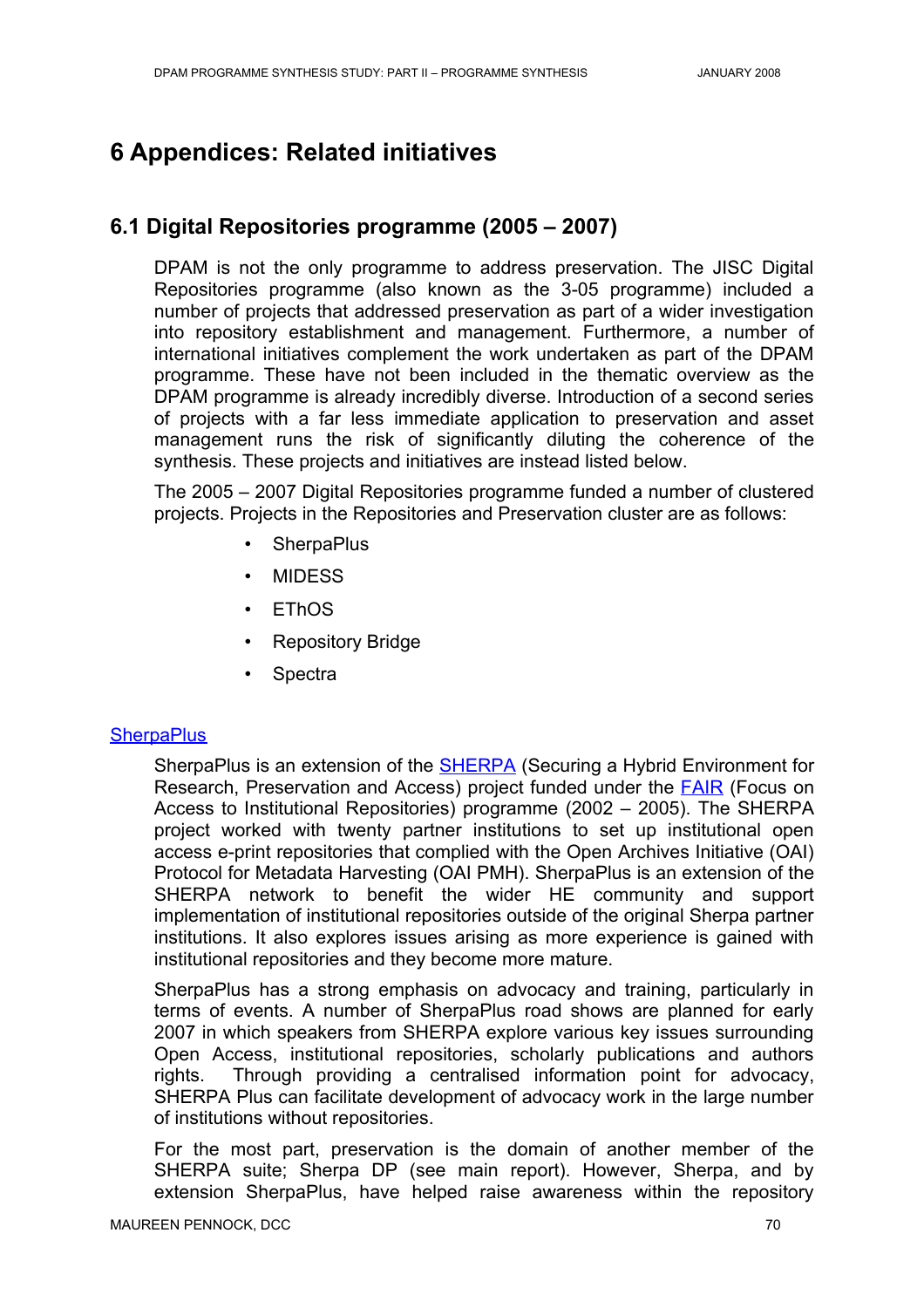community of preservation issues, particularly the work undertaken by Sherpa DP, and promoted SHERPA advice and research into preservation prior to the formation of Sherpa DP. This includes:

- **Requirements and Feasibility Study on Preservation of ePrints** (Report commissioned by JISC, October 2003)
- The Digital [Preservation](http://www.dlib.org/dlib/september03/pinfield/09pinfield.html) of ePrints (D-Lib magazine, Sept 2003)
- Selection Criteria for the [Preservation](http://www.sherpa.ac.uk/documents/D4-4_Preservation_Selection_Criteria.pdf) of ePrints (Project report, Feb 2004)
- Report on [Preservation](http://www.sherpa.ac.uk/documents/D4-5_Report_on_Preservation_Standards.pdf) Standards (Project report, March 2004)

The team has also developed deposit licenses that give repositories the right to copy works for preservation purposes:

• Report on a deposit license [for ePrints](http://www.sherpa.ac.uk/documents/D4-2_Report_on_a_deposit_licence_for_E-prints.pdf) (Project report, June 2004)

### [MIDESS - Management](http://www.leeds.ac.uk/library/midess/) of Images in a Distributed Environment with Shared Services

MIDESS explores the management of digitised content, particularly image and multimedia material, in institutional and cross institutional contexts. A pilot infrastructure has been established that can serve as a model for future national distributed repository activities, distributed across three locations (University of Leeds, University of Birmingham and London School of Economics). This enables partners to investigate opportunities for sharing and re-using data across institutions, interoperability issues within a network of different repository software implementations, and requirements for centralised metadata harvesting services.

Work package 5 explores the key issues in digital preservation and investigates how these can be practically addressed by digital repositories specialising in the storage of media such as sounds, images, and moving images. Specific metadata elements for the practical preservation of digitised multimedia material are developed or identified. Preservation features and functionality within different repository software are evaluated. The work package 5 report contains information on preservation strategies, formats, automatic metadata extraction, preservation functionality within the three selected implementations, and minimum preservation metadata.

• WP5: Digital Preservation [Requirements Specification](http://www.leeds.ac.uk/library/midess/MIDESS_Workpackage_5_Digital_Preservation.pdf)

Work package 2 comprised an evaluation of a broader range of repository software in order to investigate potential solutions to requirements identified as part of the WP3 User Needs Analysis. These documents also provide insight into preservation and asset management issues:

- WP2: Functional and Technical [Requirements Specification](http://www.leeds.ac.uk/library/midess/MIDESS workpackage 2  Functional and Technical Requirements Specification.pdf)
- WP3: [User Needs Analysis](http://www.leeds.ac.uk/library/midess/MIDESS workpackage 3 User Requirements Specification.pdf)

A broad overview of the project is available in a presentation given to ARLIS (Arts and Libraries Society) by Stephen Charles in July 2006

**MIDESS Presentation**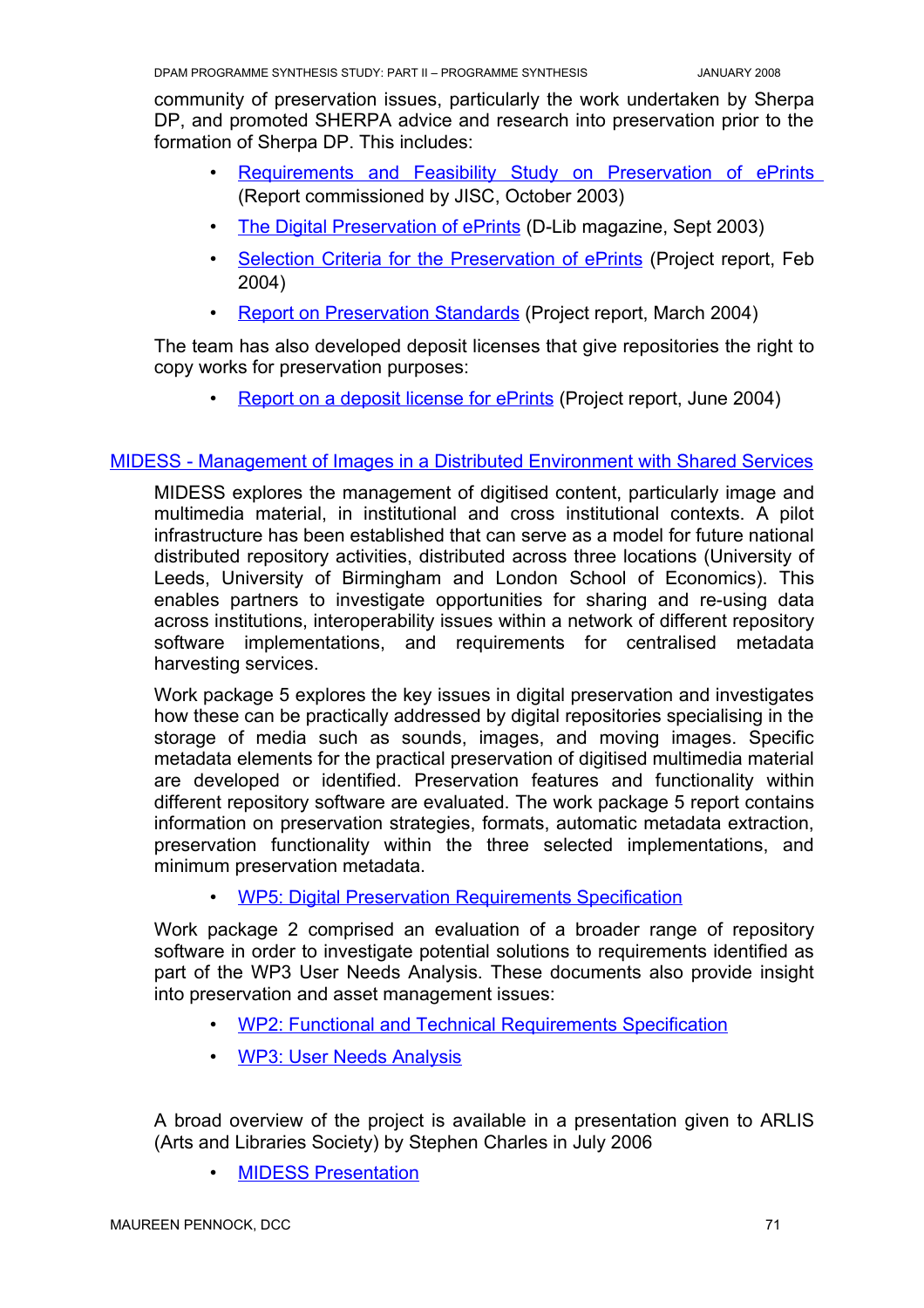### EThOS – [Electronic Theses Online](http://www.ethos.ac.uk/) Service

EThOS developed a prototype system to allow individuals to find, access, and archive electronic theses produced in UK HE institutions, using a UK database of theses with a central hub at the British Library. The full service will enable users to download the full text of the selected items in secure format and in the form intended by the authors.

Within the envisaged full service, institutions can submit their e-theses metadata or full content directly to the e-theses repository (Ethos central hub repository). Alternatively, EThOS can harvest the metadata or full content form institutional repositories. EThOS, courtesy of the British Library, also provides a cost-effective digitisation service for theses produced on paper.

Where thesis content is supplied to EThOS, the thesis and the metadata will be preserved by the British Library. This includes taking a copy of the thesis, storing it on a secure server, and applying any preservation techniques developed as part of the British Library's mandatory role in e-legal deposit for other document types e.g. e-journals, e-books, etc. There is no guarantee of preservation in cases where metadata only is supplied.

Explicit research into how this level of preservation can be achieved was not within the scope of the project, although preservation is mentioned in numerous sections of the EThOS toolkit. The toolkit shows how theses at a given institution can be accessed via EThOS, from the British Library or from an institutional (or consortium) repository.

## • EThOS Toolkit

Sustainability of an EThOS service is covered within the Business Case section of the Toolkit. The need for cultural change to appreciate the asset value of etheses is also discussed, highlighting the fact that an increase in the level of use of e-theses material is of significant benefit to the institution in terms of promoting its research profile.

#### [Repository Bridge](http://www.inf.aber.ac.uk/bridge/)

The Repository Bridge project examined the interaction between a regional theses repository based at the National Library of Wales and pilot institutional repositories at University of Wales Aberystwyth and University of Wales Swansea. It developed repository software and tools allowing for full interaction between the **[DSpace](http://www.dspace.org/)** or **[EPrints](http://www.inf.aber.ac.uk/bridge/.http:/www.eprints.org/software/)** repositories and **[FEDORA](http://www.fedora.info/)** open source systems to migrate and store items in a persistent manner.

The project did not address preservation per se but facilitated the transfer of materials to the National Library of Wales, after which preservation could be implemented. This is very similar to the EThOS project approach. The immediate relevancy of both projects is thus more in terms of asset management and capture than preservation.

Repository Bridge successfully demonstrated a preservation service approach for a specific type of content, electronic theses, showing how these materials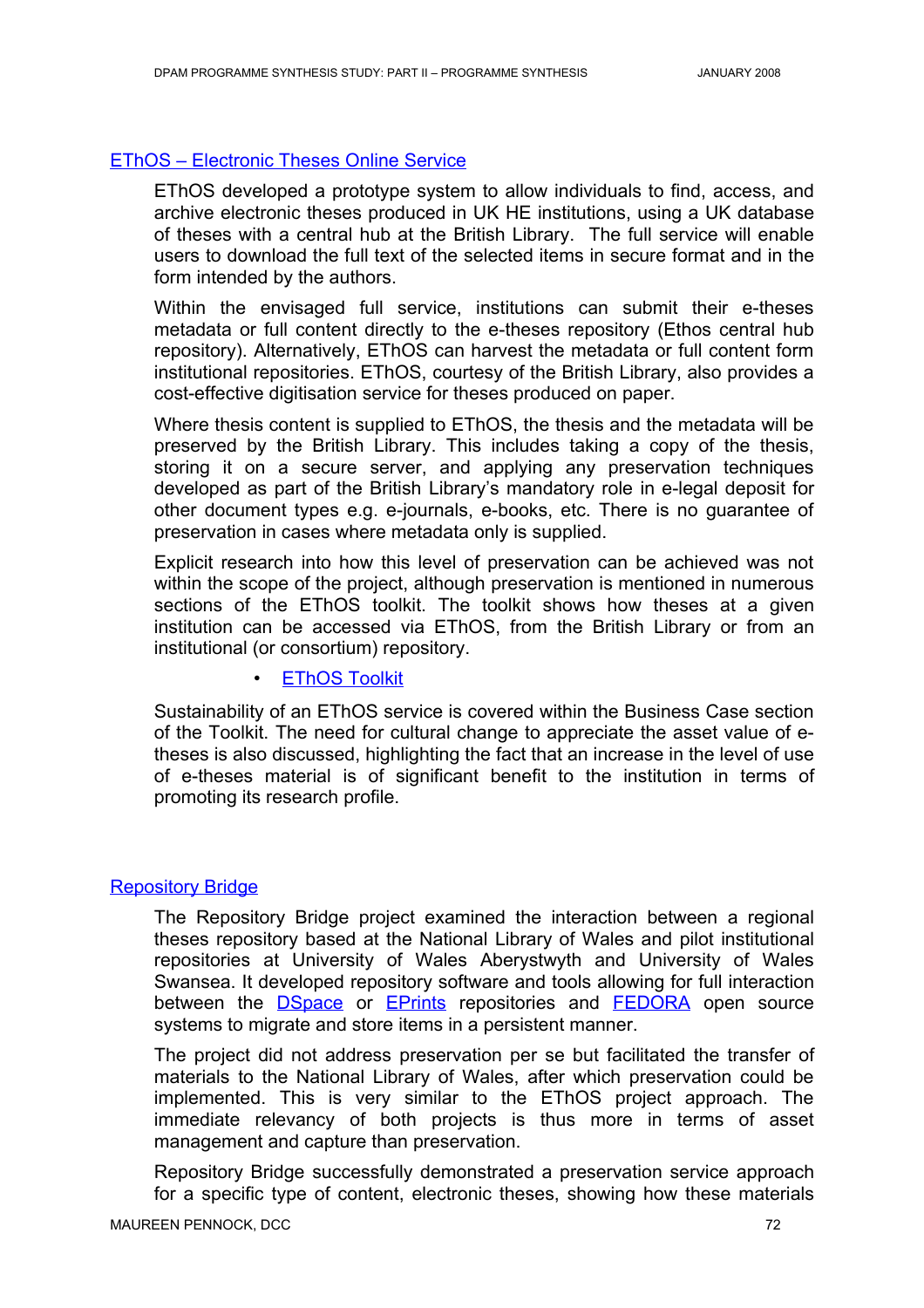could be harvested using OAI and METS from Welsh IRs to a preservation repository at the National Library of Wales.

#### **[SPECTRa](http://www.lib.cam.ac.uk/spectra/)**

[SPECTRa](http://www.ukoln.ac.uk/repositories/digirep/index/SPECTRa) - the Submission, Preservation and Exposure of Chemistry Teaching and Research Data – has developed a set of customized software tools to enable chemists to routinely deposit experimental data in Open Access digital repositories. Data is captured in an open format (wherever possible). Context specific metadata and persistent identifiers are added before the data is deposited in an escrow then institutional repository. Deposit in an OAI-compliant institutional repository is considered by the project as potentially an effective means of capturing, preserving, and disseminating the data in accordance with Open Access principles.

The project has contributed to preservation knowledge through exploration of the practical use of persistent identifiers (PIs) and transference of PIs between repositories. The cultural challenge of persuading researchers to deposit and thus preserve potentially sensitive or commercially valuable data is addressed through the idea of an escrow or dark archive; this enables researchers to deposit data straightaway whilst preserving exclusive access to it for a designated period of time.

## **6.2 Institutional Records Management programme (2003)**

DPAM was part of a wider Digital Preservation and Records Management (DPRM) programme. DPRM funded another programme – the Institutional Records management programme – that aimed to help both FE and HE institutions implement institutional records management programmes that would meet the requirements of the Freedom of Information Act (2000) and conform to established good practice for the management of records and digital assets throughout their life cycle. Several of the projects included a digital preservation and asset management component.

#### A Flexible [Framework for Institutional](http://www.westerncc.ac.uk/affirm/guide.html) Records Management (AFFIRM)

Led by the City of Bristol College, this project developed a workbook to assess records management practices in an institution and how they may impact on an institution's ability to meet the government's compliance targets.

#### Developing [records management](http://www.jisc.ac.uk/whatwedo/programmes/programme_supporting_irm/project_rminfe.aspx) programmes in FEIs

This project investigated how records management programmes can be developed to ensure the good management of records in all formats within all the FEIs in the North East of England through collaboration with the Northern Colleges Network.

[Electronic records management](http://www.jisc.ac.uk/whatwedo/programmes/programme_supporting_irm/project_ermpackage.aspx) training package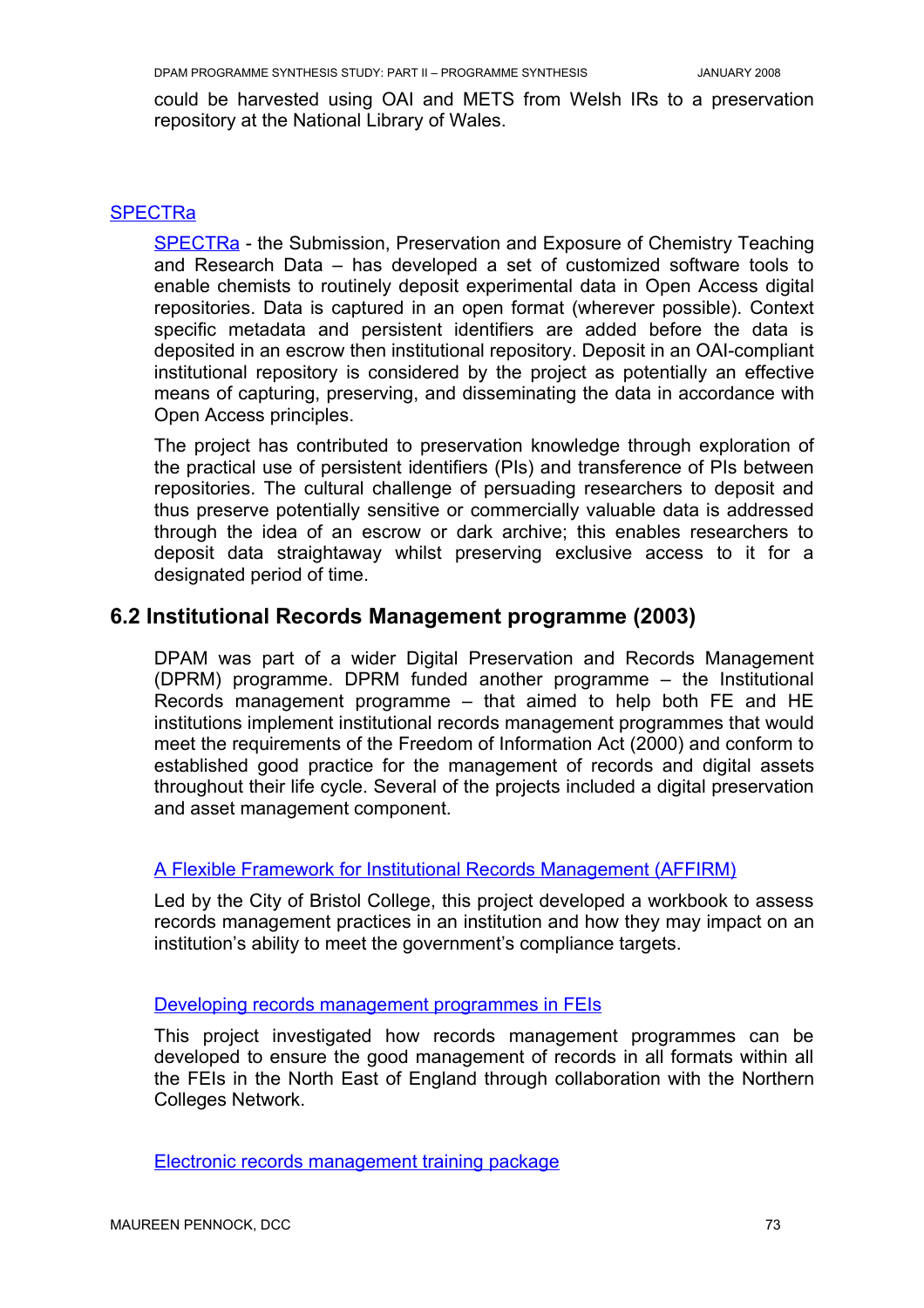This project designed, developed and tested an ERM training package for all staff in HEIs and FEIs to provide a tool to help inculcate good practice. It also developed a web-based training package which provides a step-by-step assessment tutorial approach as well as the ability to search, pick and choose individual topics.

#### Establishing good practice in [FE records management](http://www.jisc.ac.uk/whatwedo/programmes/programme_supporting_irm/project_goodferm.aspx)

Led by John Wheatley College, this project used the Model Action Plan (for achieving compliance with the Lord Chancellor's code of practice on the management of records) as an audit tool to audit institutional progress in establishing good practice for records management (paper and digital)

#### [Managing](http://www.jisc.ac.uk/whatwedo/programmes/programme_supporting_irm/project_employeerecs.aspx) employee records

This pilot study explored the management of employee records, defined the key record series in human resource management activities, and refined retention guidelines for the JISC *Study of the Records life cycle* model.

#### Managing [primary research](http://www.jisc.ac.uk/whatwedo/programmes/programme_supporting_irm/project_elecresearch.aspx) data & records

This project investigated practical implementation of the generic guidelines for managing the records of the research function from the *Study of the Records life cycle*. It also examined and documented the issues arising from this investigation and any solutions/strategies for addressing them.

#### Model action plan in a [FE context](http://www.jisc.ac.uk/whatwedo/programmes/programme_supporting_irm/project_mapfe.aspx)

Led by Loughborough College, this project looked at the range of issues surrounding compliance with the Model [Action](http://www.jisc.ac.uk/whatwedo/programmes/programme_supporting_irm/reports_modelaction.aspx) Plan by analysing it and examining the degree to which it could realistically be applied to a typical FE college.

#### North [Wales Records Management](http://www.jisc.ac.uk/whatwedo/programmes/programme_supporting_irm/project_nwconsortium.aspx) Consortium

This project researched the needs of Human Resources (HR) Departments' clients and produced best practice guidelines for the types of records which HR departments should be keeping and for how long.

#### [Records life](http://www.recordsmanagement.ed.ac.uk/InfoStaff/rmstaff/RMprojects/JISCPlanFun.htm) cycle for planning & strategy

This project tested the practical application of the planning and strategy-related themes from the Study of the Records life cycle by developing and commencing the implementation of a retention schedule for planning and strategy records created throughout the University of Edinburgh.

[Records management](http://www.lboro.ac.uk/computing/irm/) and email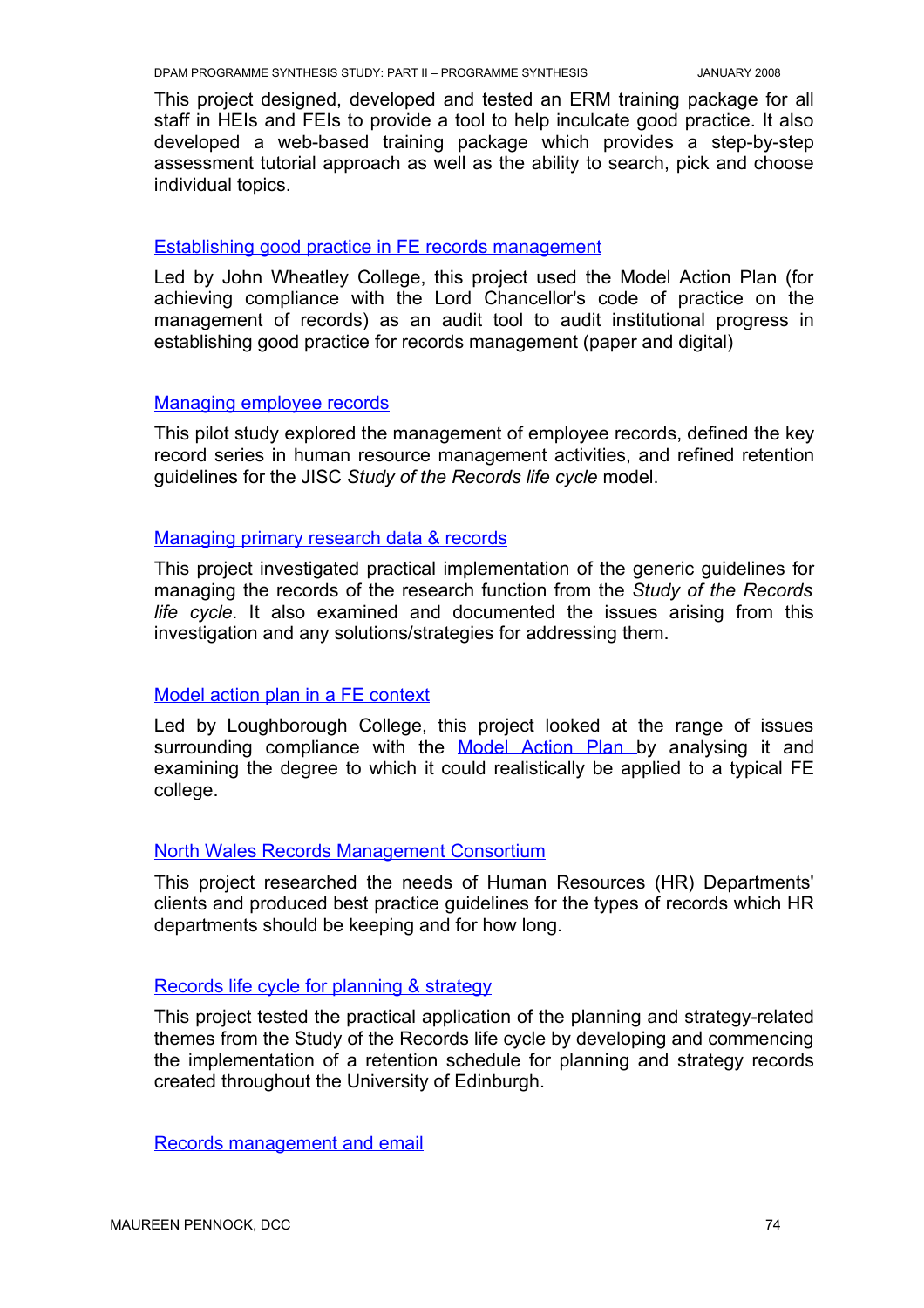Led by Loughborough University, this project investigated email management practices within the University and developed generic policies for retention and disposal of institutional email.

#### [Records management](http://www.uwe.ac.uk/research/recordsManagement/) project for UWE

This pilot used the revised Study of the [Records](http://www.jisc.ac.uk/index.cfm?name=srl_structure) life cycle report (2003) as a model to produce an institutional retention schedule for the areas of Widening Participation and Governance.

#### [Records management](http://www2.warwick.ac.uk/services/archive/rm/jisc/) project for Warwick

This pilot used the revised Study of the [Records](http://www.jisc.ac.uk/index.cfm?name=srl_structure) life cycle report (2003) as a model to produce an institutional retention schedule for personnel management records.

#### [Research](http://www.jisc.ac.uk/whatwedo/programmes/programme_supporting_irm/project_researchrecs.aspx) Records

This project at the University of East Anglia piloted the research records retention section of the *Study of the Records life cycle* and explored issues surrounding the management and preservation of data in the electronic environment, particularly electronic research datasets.

### Retention of [electronic research](http://www.lshtm.ac.uk/library/archives/recordsmanagement.html) data

This project created a retention schedule for primary research data in paper and electronic form, created at the London School of Hygiene and Tropical Medicine.

#### Student [assessment](http://www.jisc.ac.uk/whatwedo/programmes/programme_supporting_irm/project_northumbria1a.aspx) records

This pilot case study tested the applicability of the generic retention findings relating to student assessment in the *Study of the Records life cycle* at Northumbria University.

#### Web [records management](http://www.jisc.ac.uk/whatwedo/programmes/programme_supporting_irm/project_webrm.aspx) project

The MERIT – Managing Electronic Records in Teaching – project identified good practice for managing web-based electronic records at Brunel University and developed a supporting retention and disposal schedule for records, regardless of their formats.

### What is a student [record?](http://www.jisc.ac.uk/whatwedo/programmes/programme_supporting_irm/project_studentrecord.aspx)

This case study project explored the concept and content of a student record and made a number of recommendation surrounding the destruction and preservation of student record in data in paper and electronic form.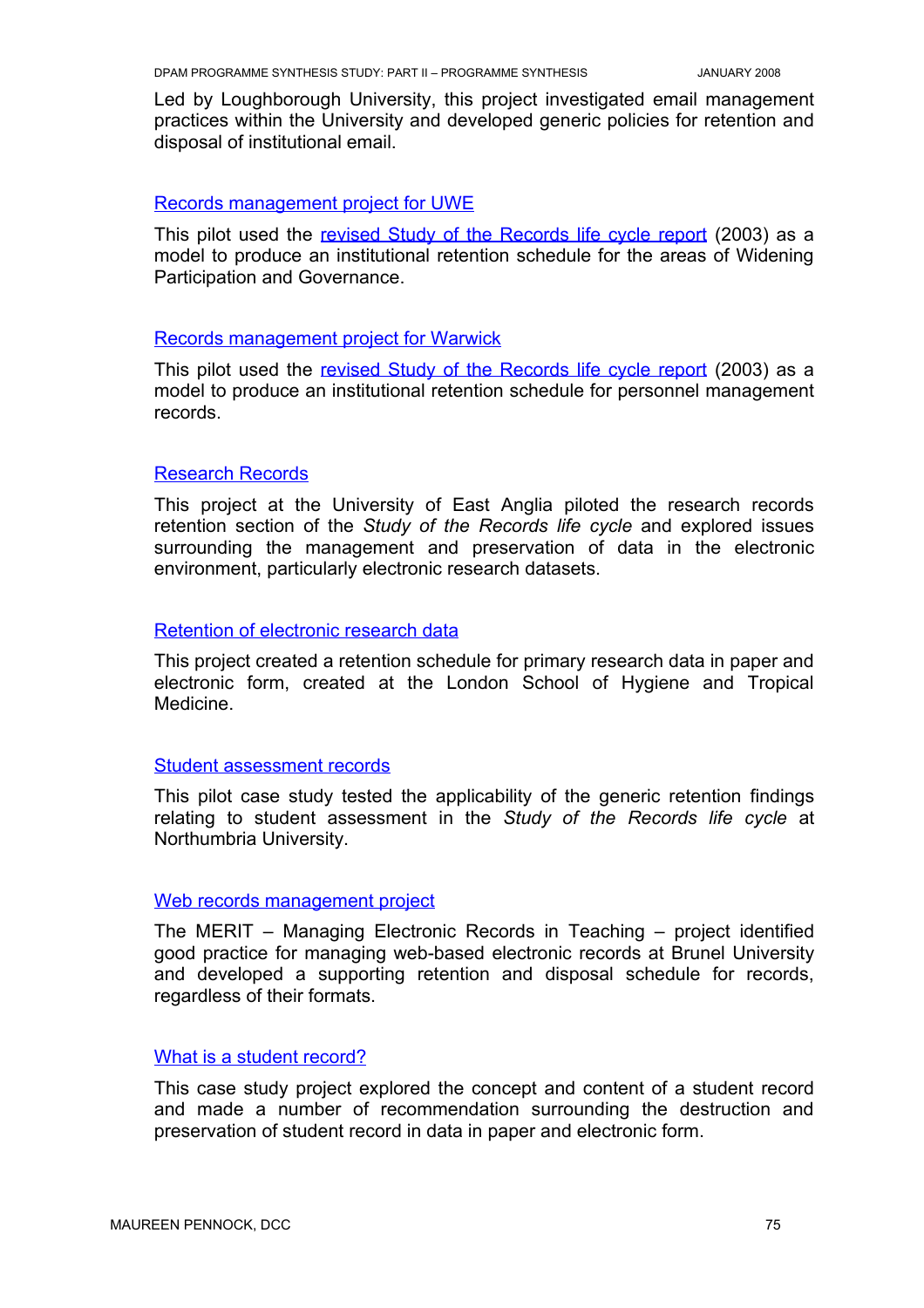## **6.3 Related International initiatives**

Projects had links with a number of international experts in their respective fields, most of who are acknowledged in project final reports. Within an international context, several projects reported awareness of similar initiatives being taken elsewhere in the world. The following list includes a number of initiatives project managers mentioned during interviews.

- NDIIPP National Digital Information [Infrastructure](http://www.digitalpreservation.gov/) and Preservation [Programme](http://www.digitalpreservation.gov/) (USA)
- Cornell Digital Preservation Management [workshops \(USA\)](http://www.library.cornell.edu/iris/dpworkshop/)
- DELOS annual summer school: Digital [Preservation](http://www.dpc.delos.info/ss06/) in Digital [Libraries \(EU\)](http://www.dpc.delos.info/ss06/)
- HATII Information [Management](http://www.hatii.arts.gla.ac.uk/imp/index.htm) and Preservation Msc (UK)
- Stuttgart Academy of Fine Arts [Conservation](http://www.mediaconservation.abk-stuttgart.de/home_e.htm) of New Media and Digital [Information](http://www.mediaconservation.abk-stuttgart.de/home_e.htm) (MA) (DL)
- ASPR Australian Partnership for Sustainable Repositories (AUS)
	- APSR/NLA RIFF Repository [interoperability](http://www.apsr.edu.au/currentprojects/index.htm#riff) Framework [project](http://www.apsr.edu.au/currentprojects/index.htm#riff)
	- [APSR PRESTA/PREMIS requirements specification](http://www.apsr.edu.au/presta/index.htm) project
- ARROW Australian Research [repositories](http://www.arrow.edu.au/) Online to the World [\(AUS\)](http://www.arrow.edu.au/)
- JHOVE [JSTOR/Harvard](http://hul.harvard.edu/jhove/) Object Validation Environment (USA)
- DROID Digital Record Object [Identification](http://droid.sourceforge.net/wiki/index.php/Development_History) (UK)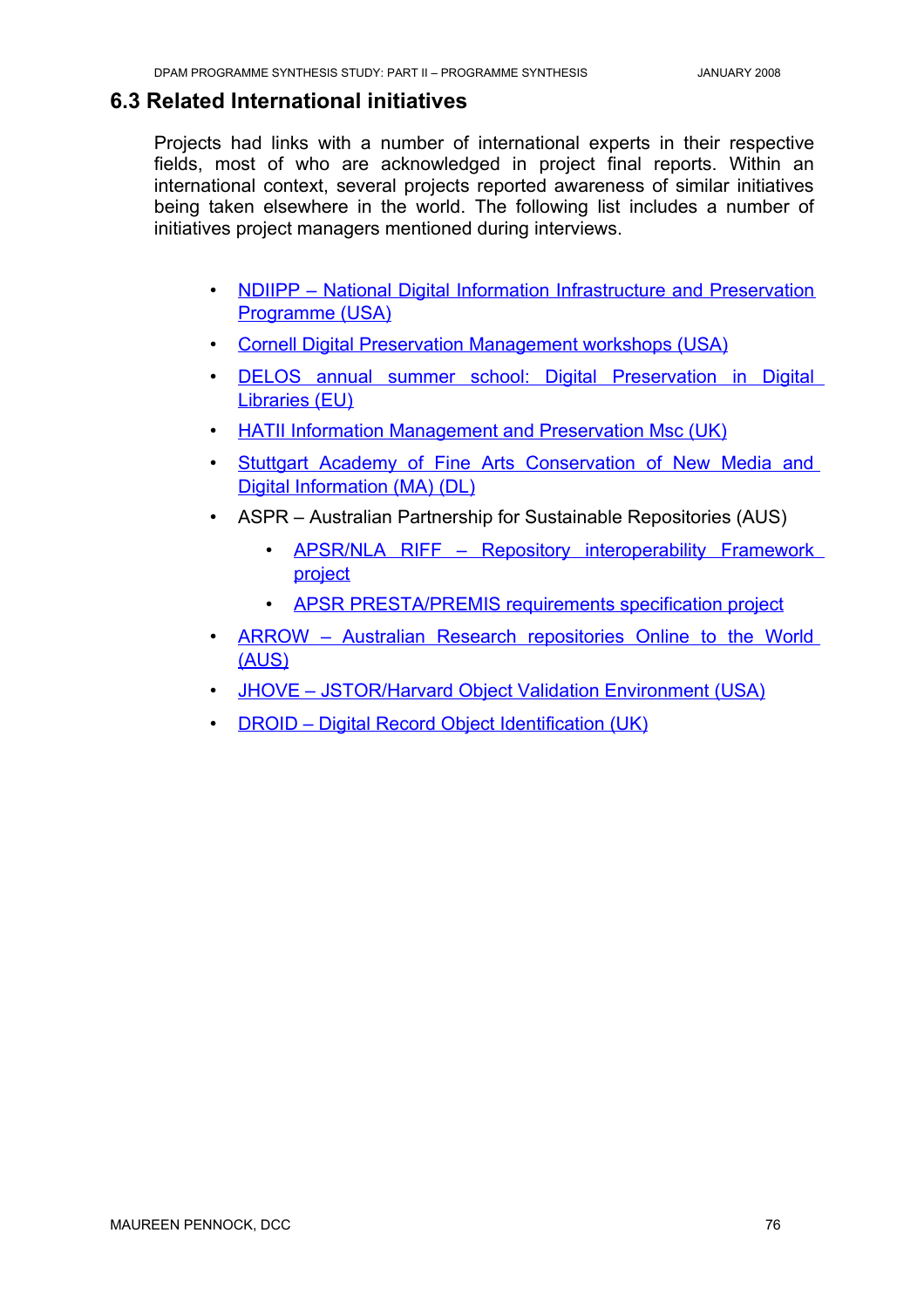# **7 Appendix B: Project Questionnaire**

# **7.1 4-04 projects**

## **Complete list of deliverables & outputs**

*Please provide a full list of project outputs and deliverables, including publications and presentations, with date and location/publication details*

1.How successful do you think the project has been in terms of:

a) Achieving your project plan  $(1 – 5, 5)$  being highest)

b) Reaching your intended audience

2.What would you say are the main themes/subjects addressed by your project? How have these themes been addressed?

- Interoperability
- Information management
- Preservation (in what way, eg technical)
- Legal issues
- Policy issues
- Cultural issues
- **Advocacy**
- Costs
- Metadata
- **Software**
- Best practice
- Training
- **Repositories**
- Assessment
- Other (please specify)

3.What (or how) has your project contributed to preservation services and knowledge?

4.What do you feel are your most useful project outputs? Why?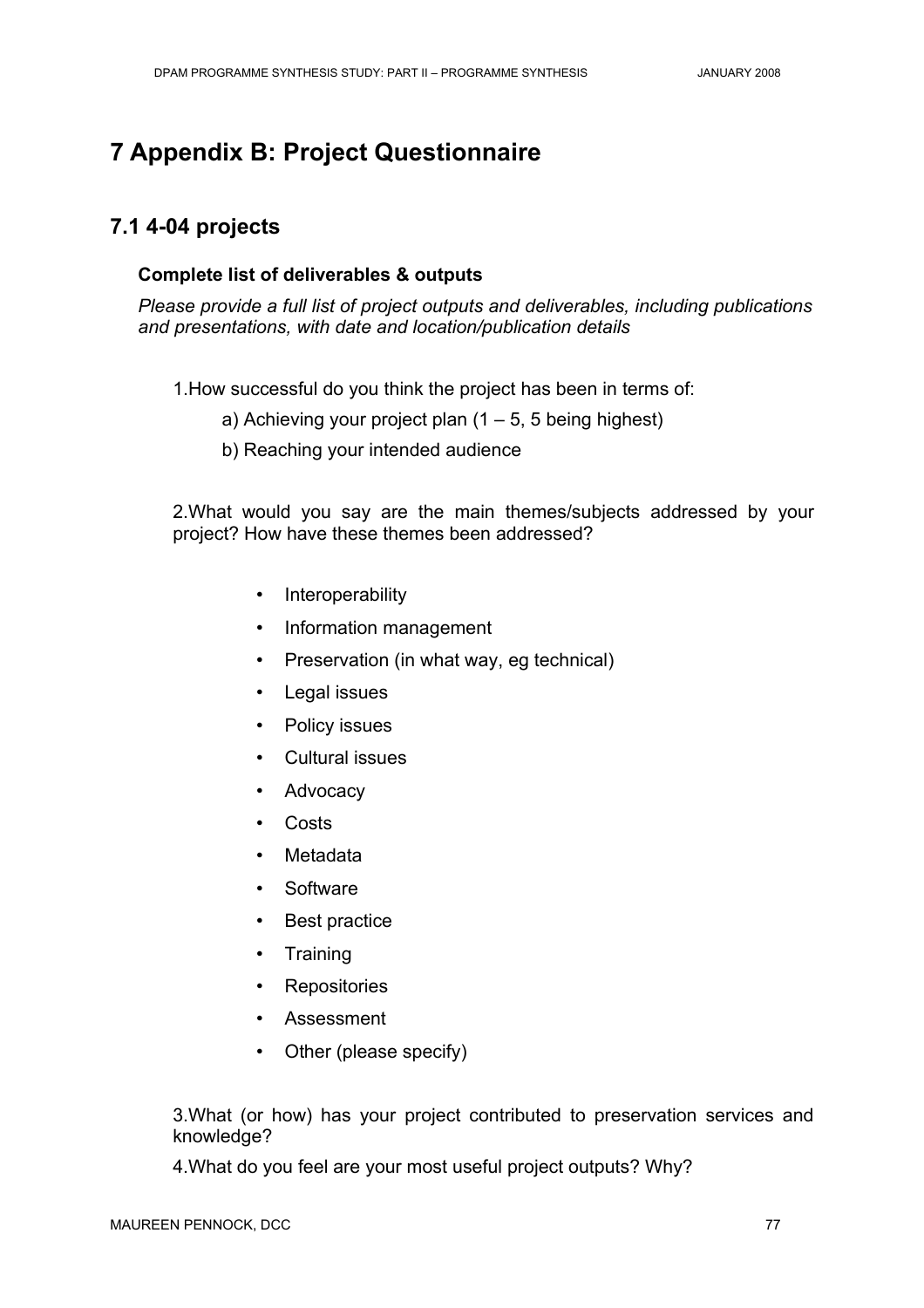5.What feedback have you received from your audience/stakeholders? How has this feedback been received/compiled?

6.Can you identify any areas where work did not go to plan, you experienced problems, or where you have not met your objectives?

7.What lessons (if any) did you learn in this project with regards to:

a) project planning

b) project management

c) your subject area

8.Do you feel you had sufficient support from

a) JISC

b) other supporting bodies/projects (please name)

9.What steps have been taken to secure the longevity and sustainability of your main project outputs?

10.How effectively do you feel you contributed to the overall aim of the 4-04 programme to support institutional digital preservation and asset management (with a specific focus on long-term strategies and procedures)

11.Do you know of any similar work being done elsewhere, nationally or internationally? Are your staff involved in any of there projects?

#### **Next steps**

12.What further action, if any, is needed to further advance the issues explored in your project?

13.What further action, if any, do you feel is needed to take the advance the aim of the programme further?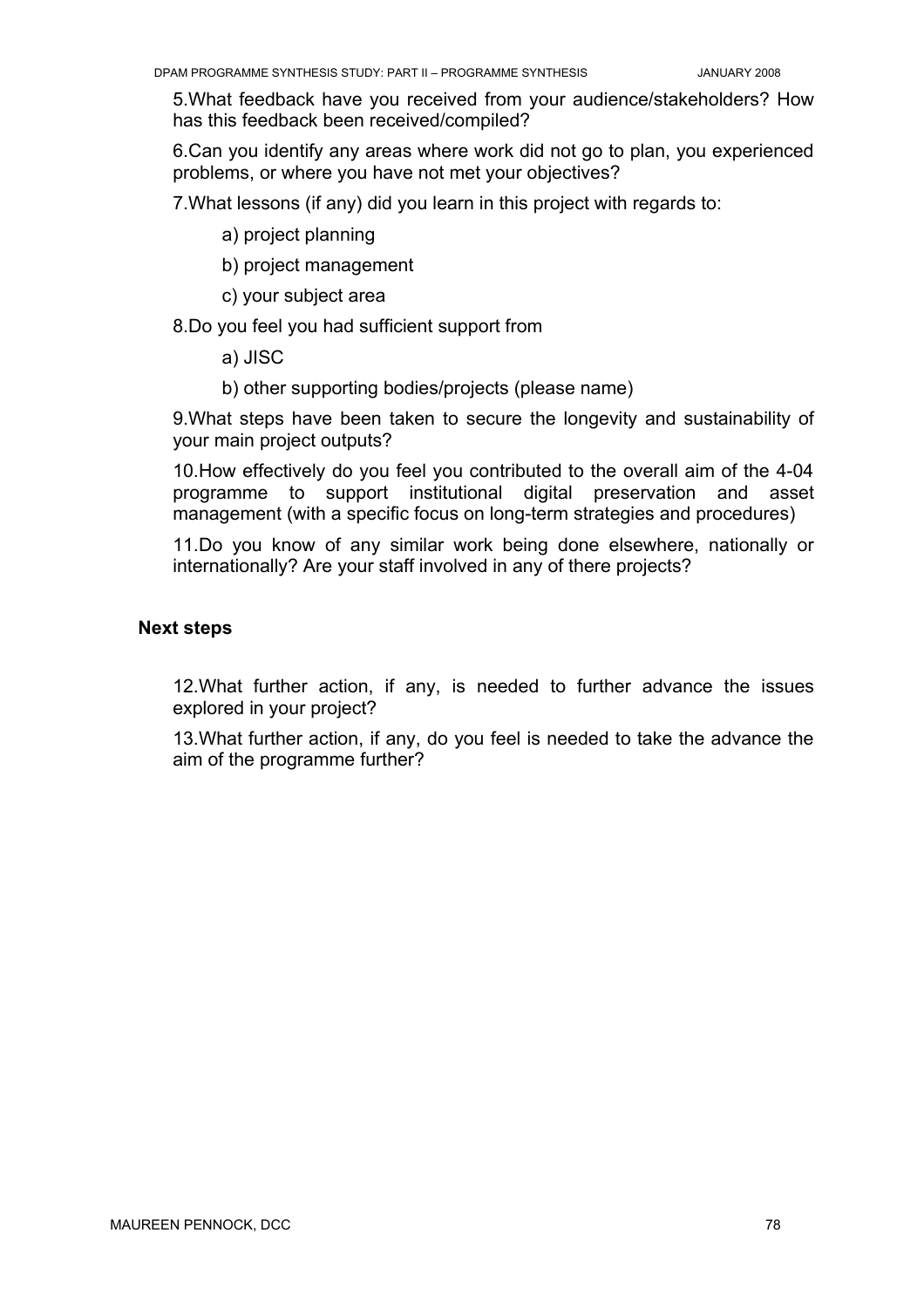# **7.2 3-05 projects**

*Please provide a full list of project outputs and deliverables, including publications and presentations, with date and location/publication details*

1.What would you say are the main themes/subjects addressed by your project? How have these themes been addressed?

- Interoperability
- Information management
- Preservation (in what way, eg technical)
- Legal issues
- Policy issues
- Cultural issues
- **Advocacy**
- **Costs**
- **Metadata**
- **Software**
- Best practice
- **Training**
- **Repositories**
- **Assessment**
- Other (please specify)

2.What (or how) has your project contributed to preservation services and knowledge?

3.What steps have been taken to secure the longevity and sustainability of your main project outputs?

4.How do you feel you contributed to the overall aim of the 4-04 programme to support institutional digital preservation and asset management (with a specific focus on long-term strategies and procedures)

5.Do you know of any similar work being done elsewhere, nationally or internationally? Are your staff involved in any of there projects?

## **Next steps**

6.What further action, if any, is needed to further advance the digital preservation or digital asset management issues explored in your project?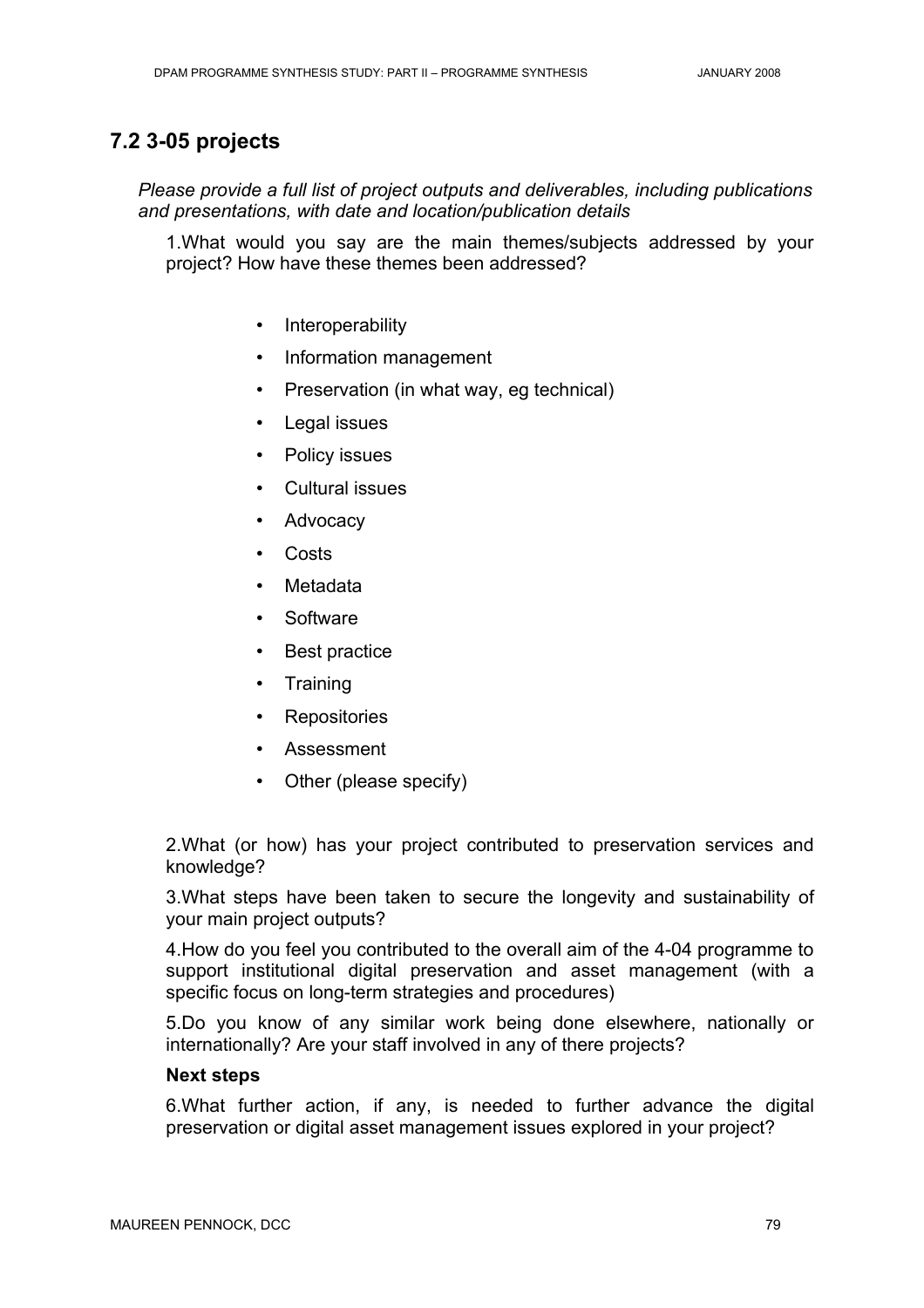# **8 Appendix C: Interview schedule**

# **8.1 4-04 projects**

| <b>Project</b>       | <i><b>Interviewee</b></i>                      | Location       | <b>Date</b> | <b>Interviewer</b> |
|----------------------|------------------------------------------------|----------------|-------------|--------------------|
| <b>DAAT</b>          | Kevin Ashley (PM)                              | <b>ULCC</b>    | 09-01-07    | MP                 |
| <b>DPTP</b>          | Kevin Ashley (PM)                              | <b>ULCC</b>    | 09-01-07    | MP                 |
| <b>ESPIDA</b>        | James Currall (PD)                             | U. Glasgow     | 12-01-07    | <b>BR</b>          |
| <b>LIFE</b>          | Rory McLeod (PM)                               | <b>BL</b>      | 17-01-07    | MP                 |
| <b>Managing Risk</b> | Patricia Methven (PM)                          | <b>KCL</b>     | 16-01-07    | MP                 |
| <b>MANDATE</b>       | Craig Green (PM)                               | <b>JWCC</b>    | 11-01-07    | <b>BR</b>          |
| MAT                  | Richard Gartner (PM)                           | U. Oxford      | 29-01-07    | <b>BR</b>          |
| <b>OAIS/METS</b>     | Hilary Beedham (PM)<br><b>Matthew Woollard</b> | Telephone      | 13-02-07    | <b>BR</b>          |
| PARADIGM             | Susan Thomas (PM)                              | U. Oxford      | 29-01-07    | <b>BR</b>          |
| <b>PRESERV</b>       | Steve Hitchcock (PM)<br>Jessie Hay (PM)        | U. Southampton | 12-01-07    | MP                 |
| SHERPA DP            | Gareth Knight (PM)<br>Mark Hedges              | <b>AHDS</b>    | 18-01-07    | MP                 |

BR – Bridget Robinson, DCC Research Officer.

MP – Maureen Pennock, DCC Research Officer.

# **8.2 3-05 projects**

| <b>Project</b>                     | <b>Interviewee</b>   | Location  | <b>Date</b>    | <b>Interviewer</b> |
|------------------------------------|----------------------|-----------|----------------|--------------------|
| <b>ETHOS</b>                       | Colin Galloway (PM)  | Telephone | 26-01-07       | MP                 |
| <b>MIDESS</b>                      | Stephen Charles (PM) | Telephone | 29-01-07       | MP                 |
| <b>REPOSITORY</b><br><b>BRIDGE</b> | Stuart Lewis (PM)    | Telephone | 07-03-07       | MP                 |
| <b>SHERPA PLUS</b>                 | Bill Hubbard (PM)    | Telephone | $30 - 01 - 07$ | MP                 |
| <b>SPECTRA</b>                     | Alan Tonge (PM)      | Telephone | 29-01-07       | MP                 |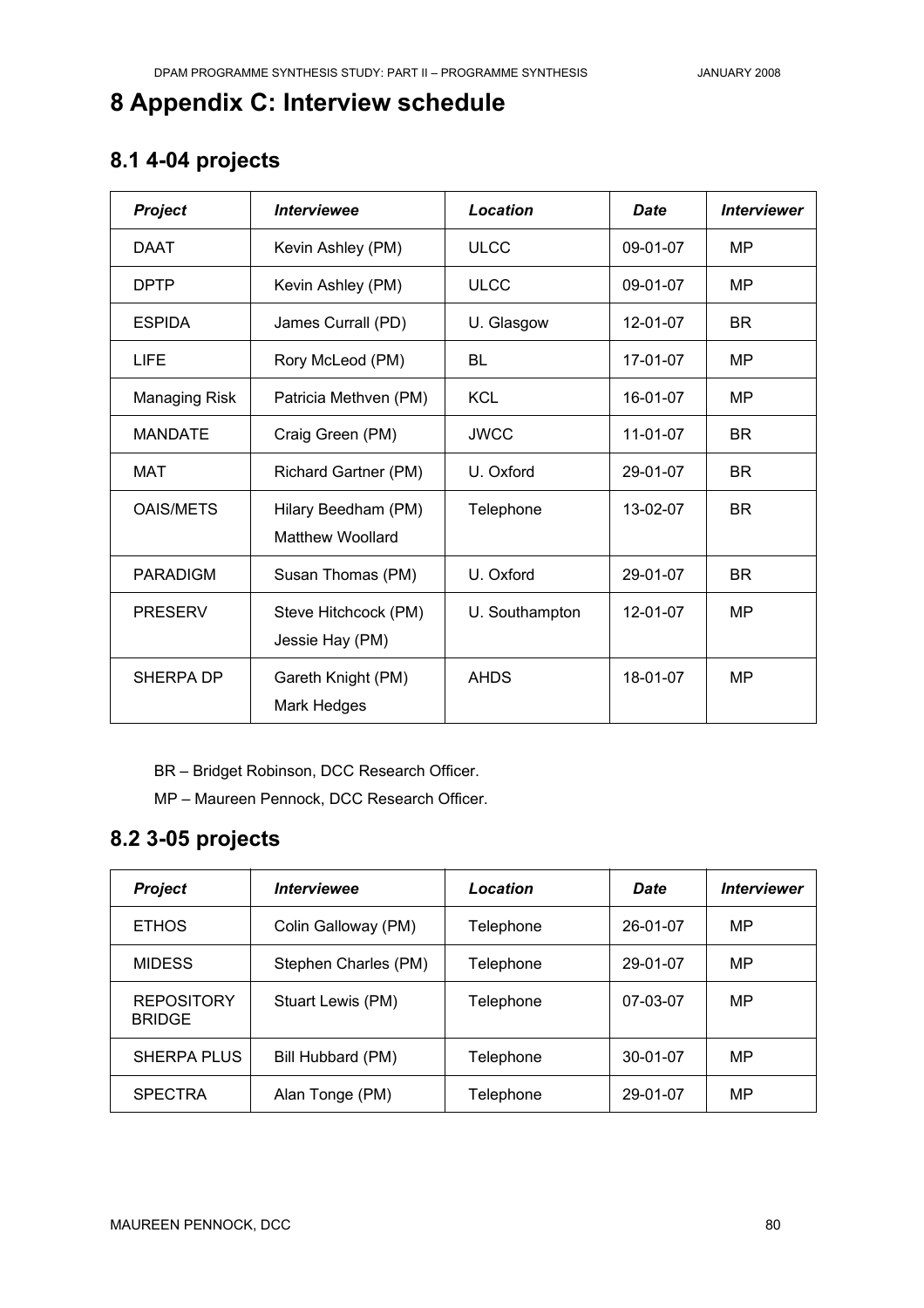# **8.3 Other interviewees**

| <i><b>Interviewee</b></i> | Reason                                  | Location  | Date     | <b>Interviewer</b> |
|---------------------------|-----------------------------------------|-----------|----------|--------------------|
| Helen Hockx-Yu            | Programme Manager:<br>initial interview | London    | 18-01-07 | MP                 |
| Helen Hockx-Yu            | Programme<br>Manager:<br>follow-up      | Telephone | 23-03-07 | MP                 |